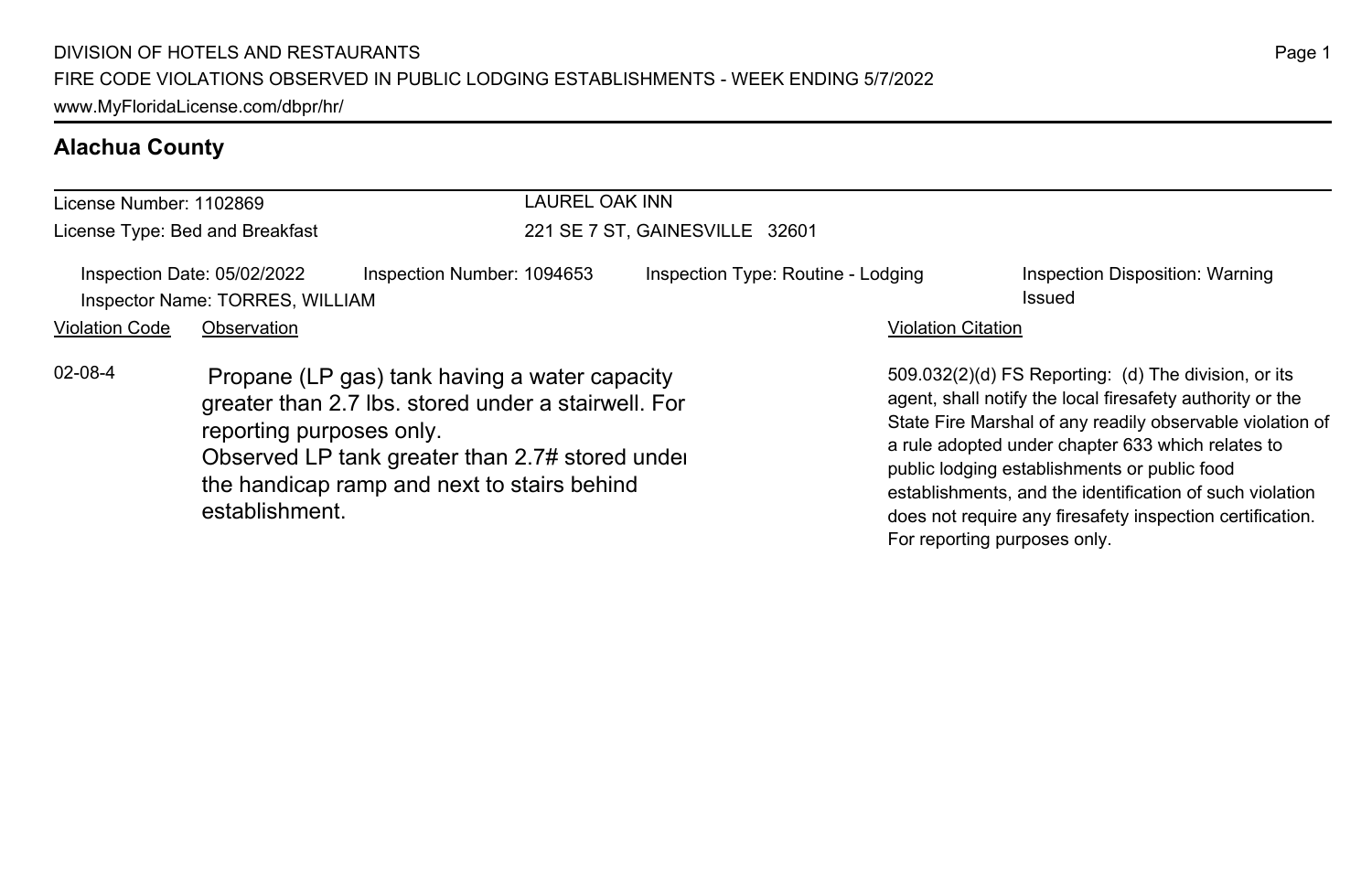## **Alachua County**

### License Number: 1102968 License Type: Hotel LA QUINTA INN AND SUITES GAINESVILLE 908 NW 69 TER, GAINESVILLE 32605 Inspection Date: 05/05/2022 Inspection Number: 1162178 Inspection Type: Routine - Lodging Inspection Disposition: Warning **Inspector Name: CASEY, KEITH Issued** and the control of the control of the control of the control of the control of the control of the control of the control of the control of the control of the control of the control of Violation Code Observation **Violation Code Observation** Violation Citation Citation Citation Citation Citation Citation Citation Citation Citation Citation Citation Citation Citation Citation Citation Citation Citation Cit 509.032(2)(d) FS Reporting: The division, or its agent, shall notify the local firesafety authority or the State Fire Marshal of any readily observable violation of a rule adopted under chapter 633 which relates to public lodging establishments or public food establishments, 04-01-4 Trouble/alarm light illuminated on the fire alarm control panel. For reporting purposes only. Observed a trouble light on the FACP.

and the identification of such violation does not require any firesafety inspection certification. For reporting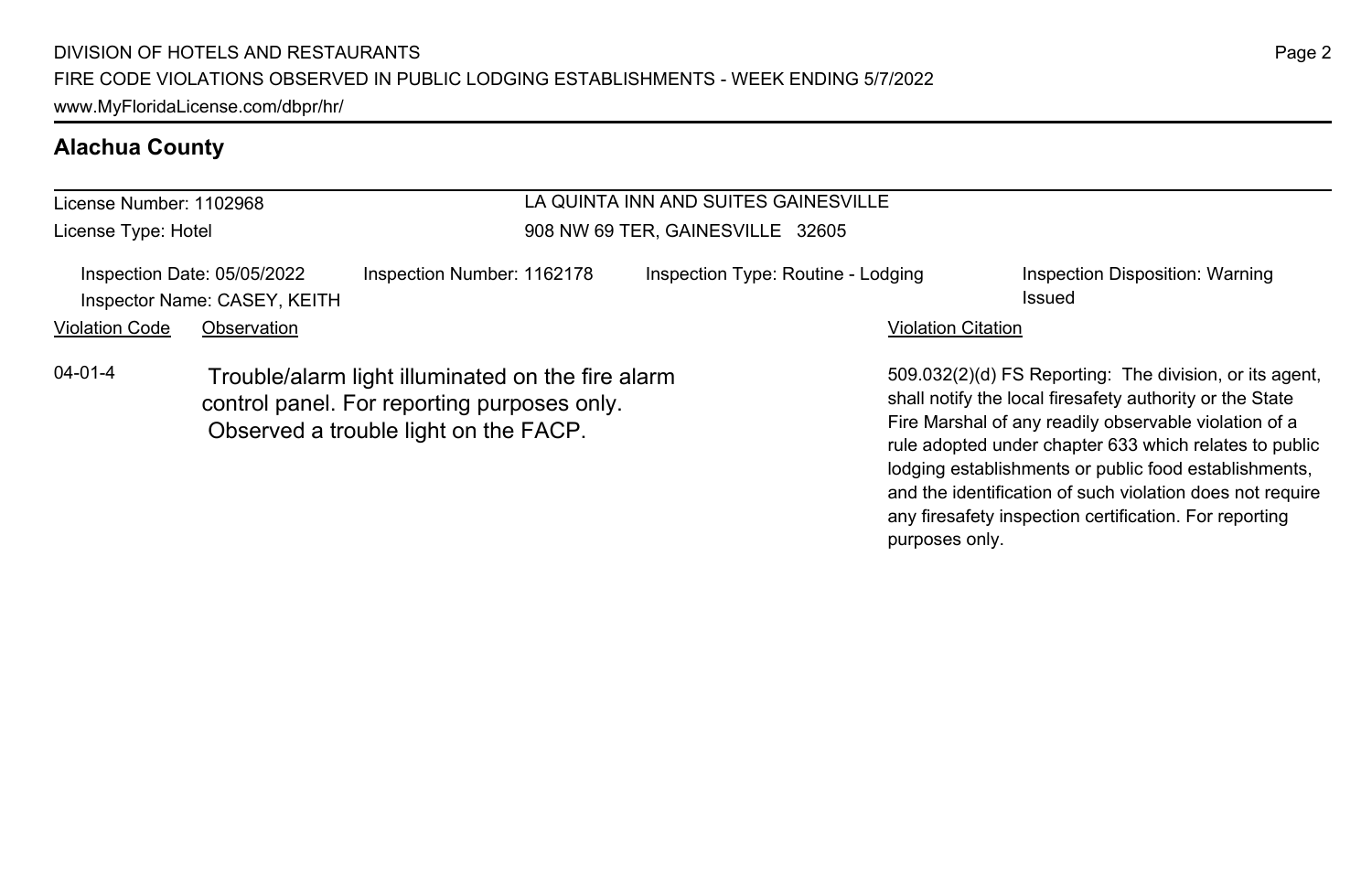## **Bay County**

| License Number: 1305148 |                                                               |                                                                                           | <b>TWEEN BAYS MOTEL</b>          |                                    |                           |                                                                                                                                                                                                                                        |
|-------------------------|---------------------------------------------------------------|-------------------------------------------------------------------------------------------|----------------------------------|------------------------------------|---------------------------|----------------------------------------------------------------------------------------------------------------------------------------------------------------------------------------------------------------------------------------|
| License Type: Motel     |                                                               |                                                                                           | 4508 W HWY 98, PANAMA CITY 32401 |                                    |                           |                                                                                                                                                                                                                                        |
|                         | Inspection Date: 05/02/2022<br>Inspector Name: LYNN, NICKOLAS | Inspection Number: 1222708                                                                |                                  | Inspection Type: Complaint Partial |                           | Inspection Disposition: Inspection<br>Completed - No Further Action                                                                                                                                                                    |
| <b>Violation Code</b>   | Observation                                                   |                                                                                           |                                  |                                    | <b>Violation Citation</b> |                                                                                                                                                                                                                                        |
| $05-02-5$               | only. **Repeat Violation**                                    | Hearing-impaired smoke detector is not<br>functioning when tested. For reporting purposes |                                  |                                    |                           | 509.032(2)(d) FS Reporting: The division, or its agent.<br>shall notify the local firesafety authority or the State<br>Fire Marshal of any readily observable violation of a<br>rule adopted under chapter 633 which relates to public |

lodging establishments or public food establishments, and the identification of such violation does not require any firesafety inspection certification. For reporting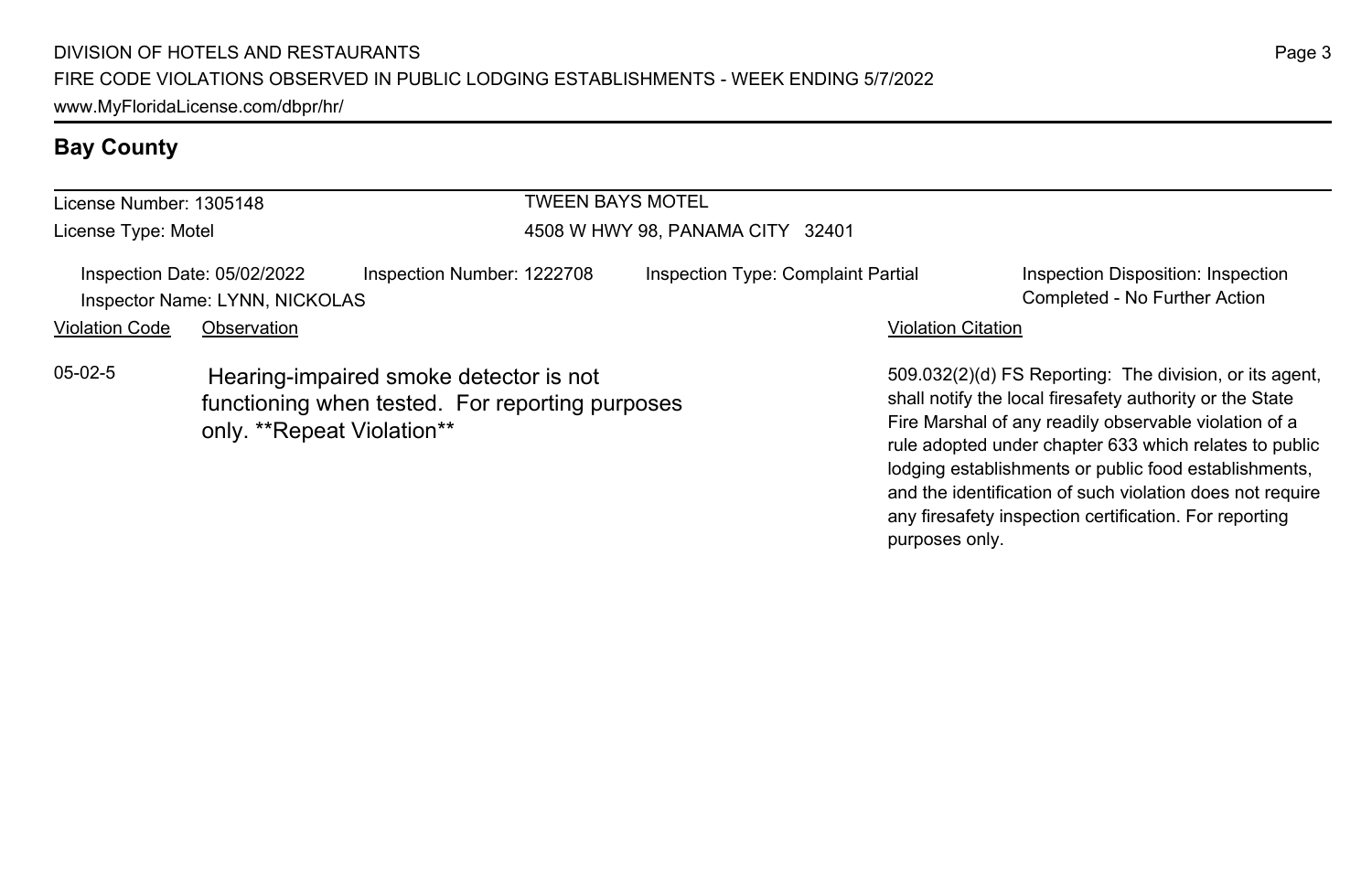## **Bradford County**

| License Number: 1400032 |                                                                |                                                                                                                                                                                                      | <b>BUDGET INN</b>              |                                    |                           |                                                                                                                                                                                                                                                                                                                                                                                                              |  |  |
|-------------------------|----------------------------------------------------------------|------------------------------------------------------------------------------------------------------------------------------------------------------------------------------------------------------|--------------------------------|------------------------------------|---------------------------|--------------------------------------------------------------------------------------------------------------------------------------------------------------------------------------------------------------------------------------------------------------------------------------------------------------------------------------------------------------------------------------------------------------|--|--|
| License Type: Motel     |                                                                |                                                                                                                                                                                                      | 739 N TEMPLE AVE, STARKE 32091 |                                    |                           |                                                                                                                                                                                                                                                                                                                                                                                                              |  |  |
|                         | Inspection Date: 05/04/2022<br>Inspector Name: TORRES, WILLIAM | Inspection Number: 1221995                                                                                                                                                                           |                                | Inspection Type: Routine - Lodging |                           | Inspection Disposition: Warning<br>Issued                                                                                                                                                                                                                                                                                                                                                                    |  |  |
| <b>Violation Code</b>   | Observation                                                    |                                                                                                                                                                                                      |                                |                                    | <b>Violation Citation</b> |                                                                                                                                                                                                                                                                                                                                                                                                              |  |  |
| $01 - 03 - 4$           | 14 and 15                                                      | Portable fire extinguisher missing from it's<br>designated location (sign present indicating<br>designated location). For reporting purposes only<br>Observed missing fire extinguisher between unit |                                |                                    |                           | 509.032(2)(d) FS Reporting: (d) The division, or its<br>agent, shall notify the local firesafety authority or the<br>State Fire Marshal of any readily observable violation of<br>a rule adopted under chapter 633 which relates to<br>public lodging establishments or public food<br>establishments, and the identification of such violation<br>does not require any firesafety inspection certification. |  |  |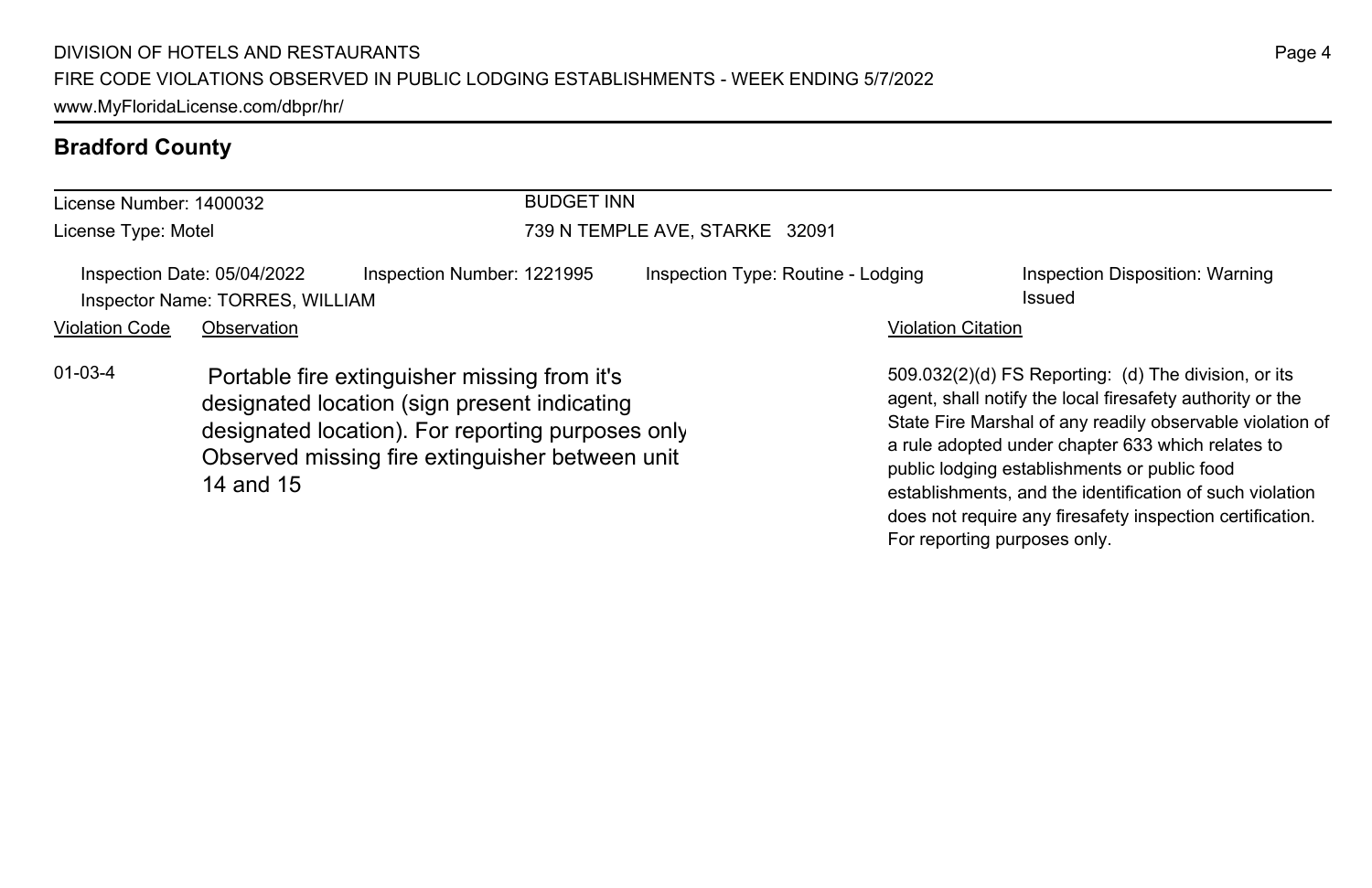## **Brevard County**

| License Number: 1500557 |                                                                | LA QUINTA                                                                                                                            |                                          |                                                                                                                                                                                                                                                                                                 |  |  |  |
|-------------------------|----------------------------------------------------------------|--------------------------------------------------------------------------------------------------------------------------------------|------------------------------------------|-------------------------------------------------------------------------------------------------------------------------------------------------------------------------------------------------------------------------------------------------------------------------------------------------|--|--|--|
| License Type: Motel     |                                                                |                                                                                                                                      | 1275 N ATLANTIC AVE, COCOA BCH 329313116 |                                                                                                                                                                                                                                                                                                 |  |  |  |
|                         | Inspection Date: 05/06/2022<br>Inspector Name: SCHUCK, GREGORY | Inspection Number: 1221402                                                                                                           | Inspection Type: Routine - Lodging       | Inspection Disposition: Inspection<br>Completed - No Further Action                                                                                                                                                                                                                             |  |  |  |
| <b>Violation Code</b>   | Observation                                                    |                                                                                                                                      | <b>Violation Citation</b>                |                                                                                                                                                                                                                                                                                                 |  |  |  |
| $04 - 01 - 4$           |                                                                | Trouble/alarm light illuminated on the fire alarm<br>control panel. For reporting purposes only.<br>Contractor is working on system. |                                          | 509.032(2)(d) FS Reporting: The division, or its agent.<br>shall notify the local firesafety authority or the State<br>Fire Marshal of any readily observable violation of a<br>rule adopted under chapter 633 which relates to public<br>lodging establishments or public food establishments, |  |  |  |

and the identification of such violation does not require any firesafety inspection certification. For reporting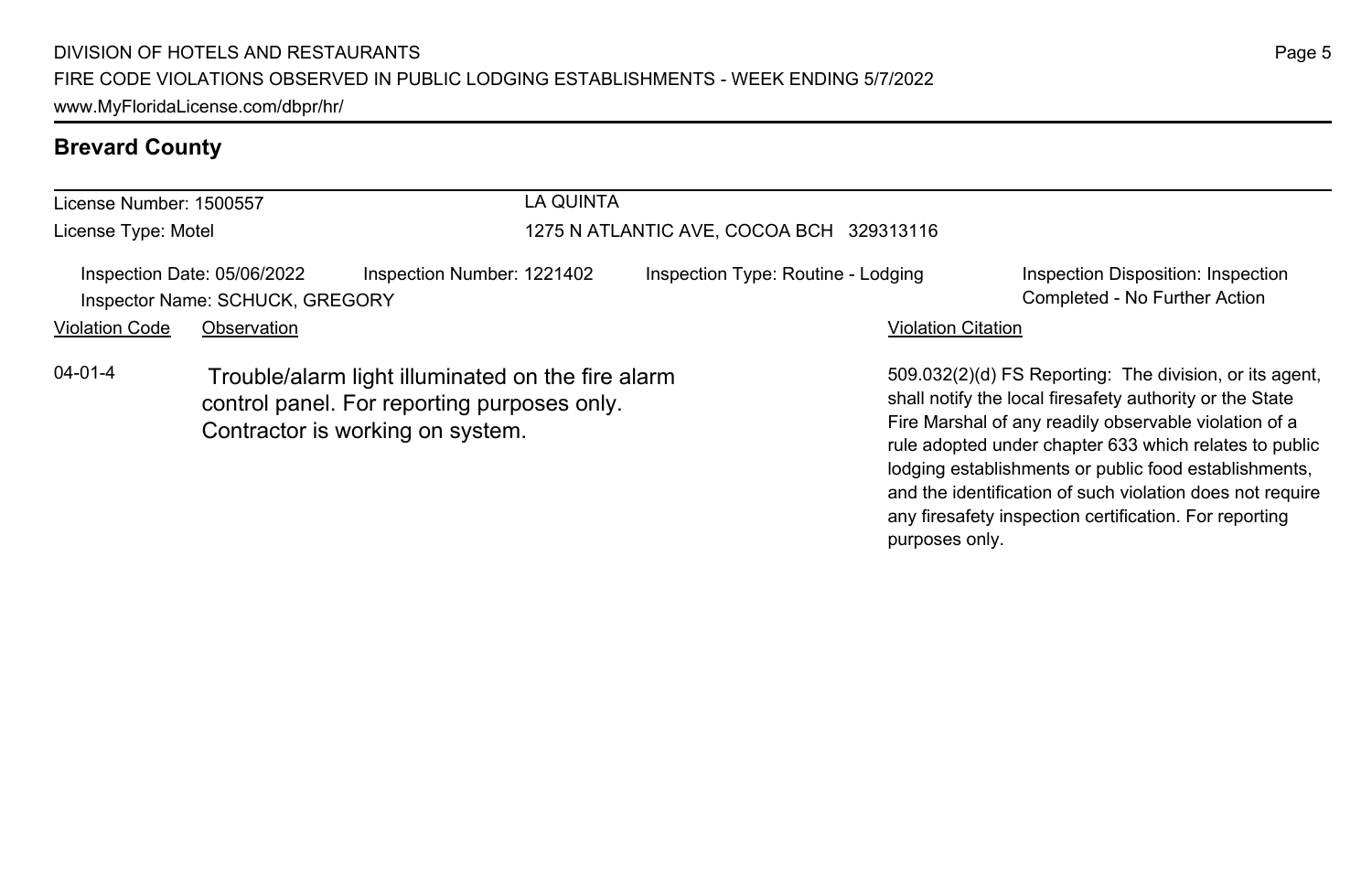## **Brevard County**

| License Number: 1502303                                          |                                        |                                                                                                                                                                                                                                                   | AMERICA'S BEST VALUE INN             |                              |                                                                                                                                                                                                                                                                                                                                                                                                              |  |  |
|------------------------------------------------------------------|----------------------------------------|---------------------------------------------------------------------------------------------------------------------------------------------------------------------------------------------------------------------------------------------------|--------------------------------------|------------------------------|--------------------------------------------------------------------------------------------------------------------------------------------------------------------------------------------------------------------------------------------------------------------------------------------------------------------------------------------------------------------------------------------------------------|--|--|
| License Type: Motel                                              |                                        |                                                                                                                                                                                                                                                   | 180 HWY A1A, SATELLITE BCH 329372042 |                              |                                                                                                                                                                                                                                                                                                                                                                                                              |  |  |
| Inspection Date: 05/06/2022<br>Inspector Name: VAUGHAN, COURTNEY |                                        | Inspection Number: 1222608                                                                                                                                                                                                                        | Inspection Type: Complaint Full      |                              | Inspection Disposition: Call Back -<br>Complied                                                                                                                                                                                                                                                                                                                                                              |  |  |
| <b>Violation Code</b>                                            | Observation                            |                                                                                                                                                                                                                                                   |                                      | <b>Violation Citation</b>    |                                                                                                                                                                                                                                                                                                                                                                                                              |  |  |
| $01 - 03 - 4$                                                    | reporting purposes only.<br>Extended** | - From initial inspection : Portable fire<br>extinguisher missing from it's designated location<br>(sign present indicating designated location). For<br>Missing fire extinguisher by room 125 - From<br>follow-up inspection 2022-05-06: ** Time |                                      | For reporting purposes only. | 509.032(2)(d) FS Reporting: (d) The division, or its<br>agent, shall notify the local firesafety authority or the<br>State Fire Marshal of any readily observable violation of<br>a rule adopted under chapter 633 which relates to<br>public lodging establishments or public food<br>establishments, and the identification of such violation<br>does not require any firesafety inspection certification. |  |  |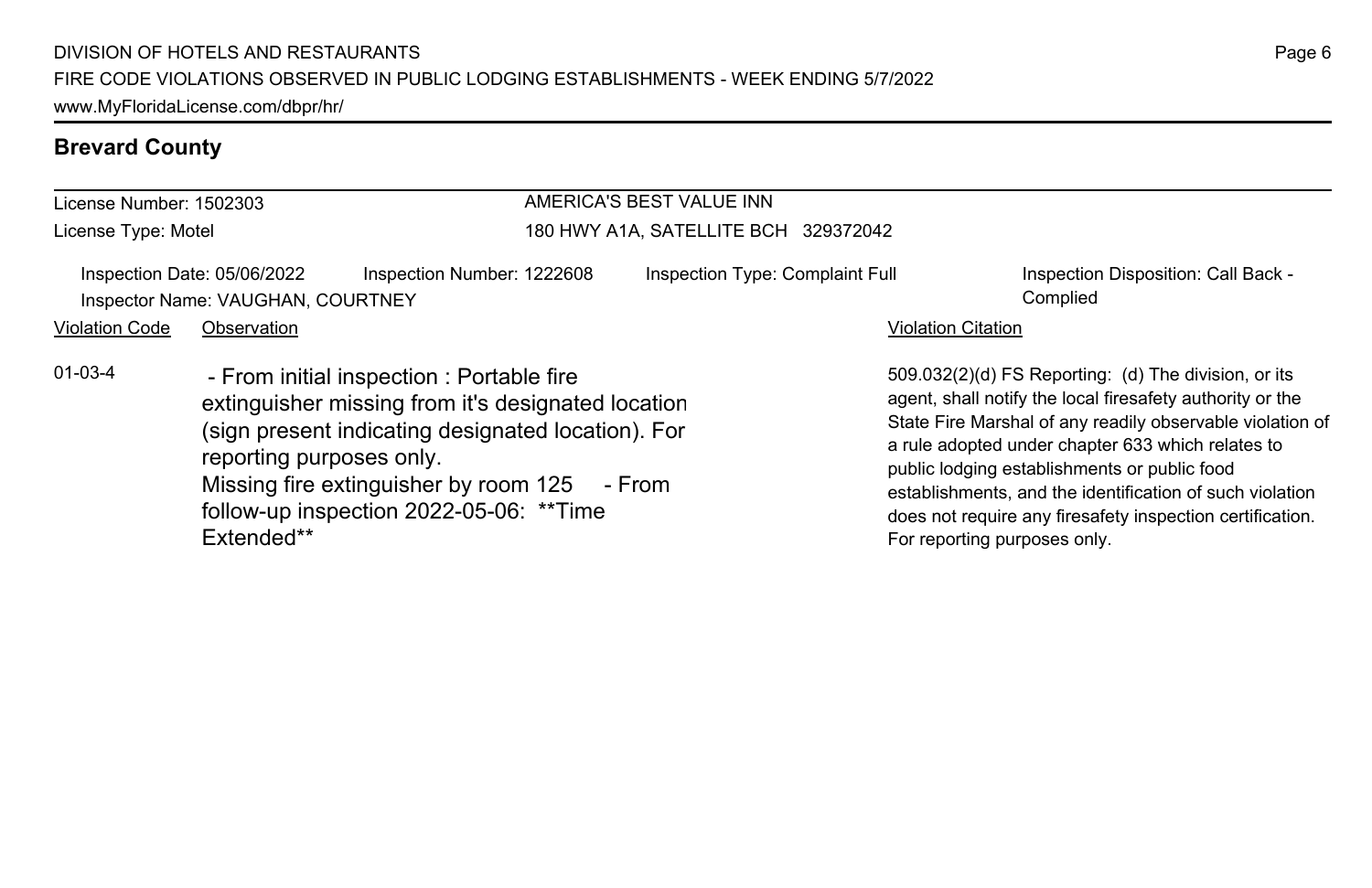| License Number: 1620860 |                                                                                  |                                                                                             | <b>HOLLYWOOD ALL SUITE</b>         |                           |                                                                                                                                                                                                                                                                                                                                                                                                              |  |  |
|-------------------------|----------------------------------------------------------------------------------|---------------------------------------------------------------------------------------------|------------------------------------|---------------------------|--------------------------------------------------------------------------------------------------------------------------------------------------------------------------------------------------------------------------------------------------------------------------------------------------------------------------------------------------------------------------------------------------------------|--|--|
| License Type: Motel     |                                                                                  |                                                                                             | 334 ARIZONA ST, HOLLYWOOD 33019    |                           |                                                                                                                                                                                                                                                                                                                                                                                                              |  |  |
|                         | Inspection Date: 05/06/2022<br>Inspector Name: NEALY, VALENCIA                   | Inspection Number: 1220828                                                                  | Inspection Type: Routine - Lodging |                           | Inspection Disposition: Inspection<br>Completed - No Further Action                                                                                                                                                                                                                                                                                                                                          |  |  |
| <b>Violation Code</b>   | Observation                                                                      |                                                                                             |                                    | <b>Violation Citation</b> |                                                                                                                                                                                                                                                                                                                                                                                                              |  |  |
| $01 - 01 - 4$           | reporting purposes only.<br>-In between units D2-D3.<br>-In between units A2-A3. | Portable fire extinguisher pressure gauge<br>indicates the extinguisher is overcharged. For |                                    |                           | 509.032(2)(d) FS Reporting: (d) The division, or its<br>agent, shall notify the local firesafety authority or the<br>State Fire Marshal of any readily observable violation of<br>a rule adopted under chapter 633 which relates to<br>public lodging establishments or public food<br>establishments, and the identification of such violation<br>does not require any firesafety inspection certification. |  |  |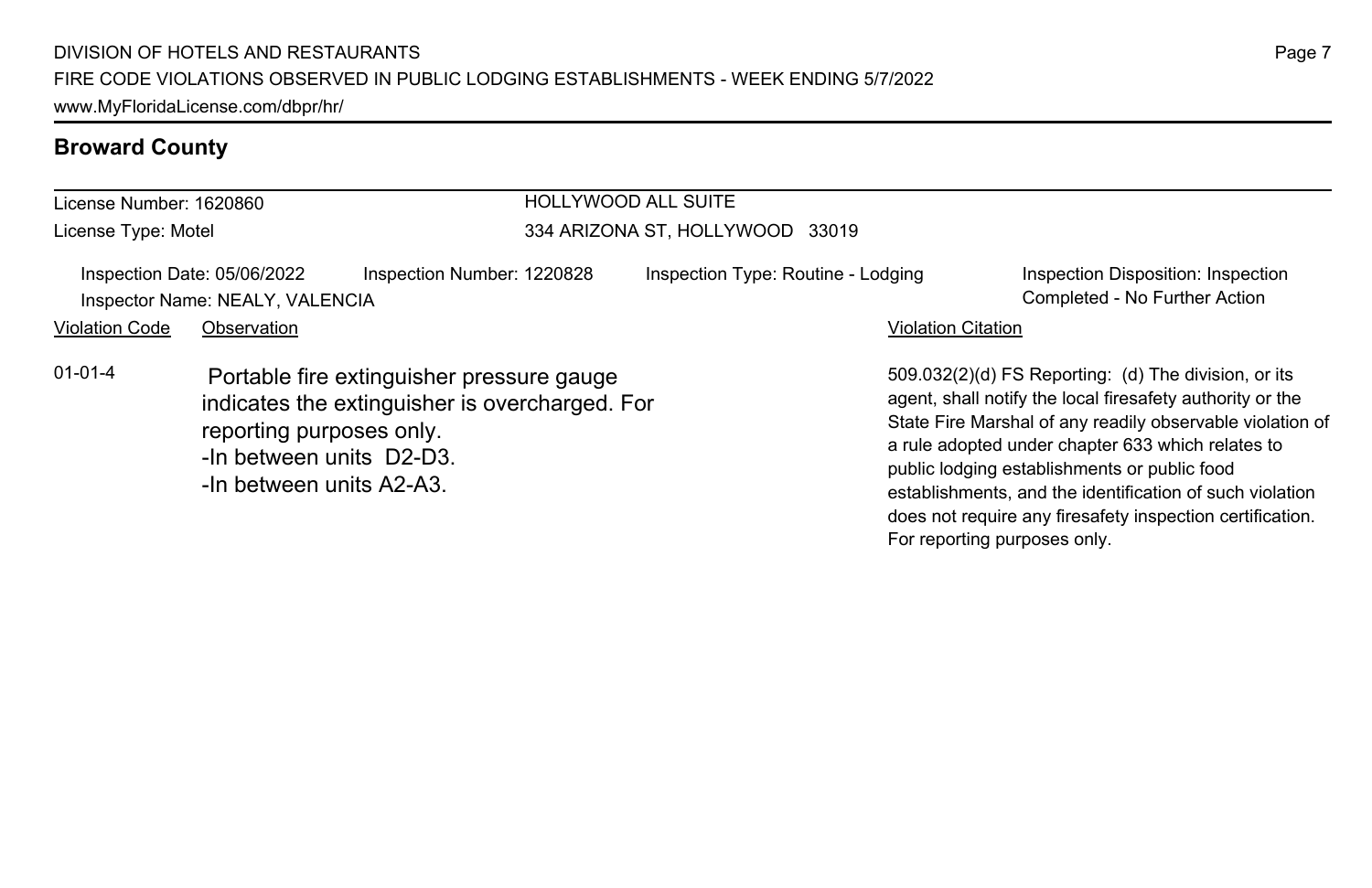License Number: 1604142 License Type: Apartment

## PIERCE APARTMENT CONDOMINIUM ASSOCIATION

Inspection Date: 05/05/2022 Inspection Number: 1523718 Inspection Type: Routine - Lodging Inspection Disposition: Inspection Inspector Name: CHRISTGEN, THOM Completed - No Further Action Violation Code Observation **Violation Code Observation** Violation Citation Citation Citation Citation Citation Citation Citation Citation Citation Citation Citation Citation Citation Citation Citation Citation Citation Cit

2750 PIERCE ST, HOLLYWOOD 33020

01-01-4 Portable fire extinguisher pressure gauge indicates the extinguisher is overcharged. For reporting purposes only. Observed between unit 11 and 12.

509.032(2)(d) FS Reporting: (d) The division, or its agent, shall notify the local firesafety authority or the State Fire Marshal of any readily observable violation of a rule adopted under chapter 633 which relates to public lodging establishments or public food establishments, and the identification of such violation does not require any firesafety inspection certification. For reporting purposes only.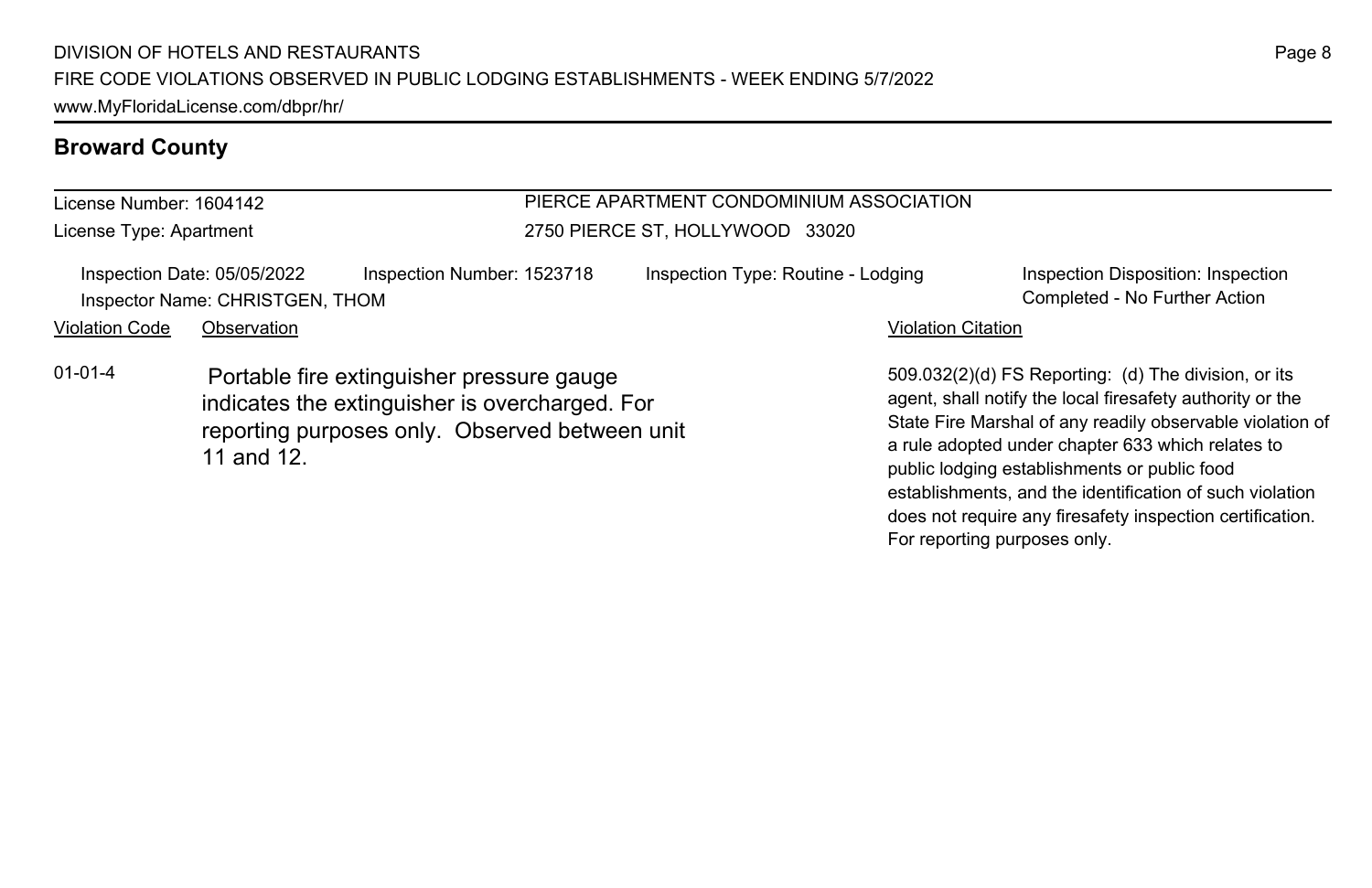| License Number: 1620866 |                                                                |                                                                                                                                                                                                                                      | <b>ZEN PLACE HOTEL</b>             |                           |                                                                                                                                                                                                                                                                                                                                                 |  |
|-------------------------|----------------------------------------------------------------|--------------------------------------------------------------------------------------------------------------------------------------------------------------------------------------------------------------------------------------|------------------------------------|---------------------------|-------------------------------------------------------------------------------------------------------------------------------------------------------------------------------------------------------------------------------------------------------------------------------------------------------------------------------------------------|--|
| License Type: Motel     |                                                                | 1856 SHERMAN ST, HOLLYWOOD 33020                                                                                                                                                                                                     |                                    |                           |                                                                                                                                                                                                                                                                                                                                                 |  |
|                         | Inspection Date: 05/04/2022<br>Inspector Name: CHRISTGEN, THOM | Inspection Number: 1219717                                                                                                                                                                                                           | Inspection Type: Routine - Lodging |                           | Inspection Disposition: Inspection<br>Completed - No Further Action                                                                                                                                                                                                                                                                             |  |
| <b>Violation Code</b>   | Observation                                                    |                                                                                                                                                                                                                                      |                                    | <b>Violation Citation</b> |                                                                                                                                                                                                                                                                                                                                                 |  |
| $01-02-4$               |                                                                | Portable fire extinguisher pressure gauge<br>indicates the extinguisher is in need of recharge.<br>For reporting purposes only.<br>Observed at the extinguisher between the storag<br>rooms on the South side of the Front building. |                                    |                           | 509.032(2)(d) FS Reporting: (d) The division, or its<br>agent, shall notify the local firesafety authority or the<br>State Fire Marshal of any readily observable violation of<br>a rule adopted under chapter 633 which relates to<br>public lodging establishments or public food<br>establishments, and the identification of such violation |  |

Page 9

does not require any firesafety inspection certification.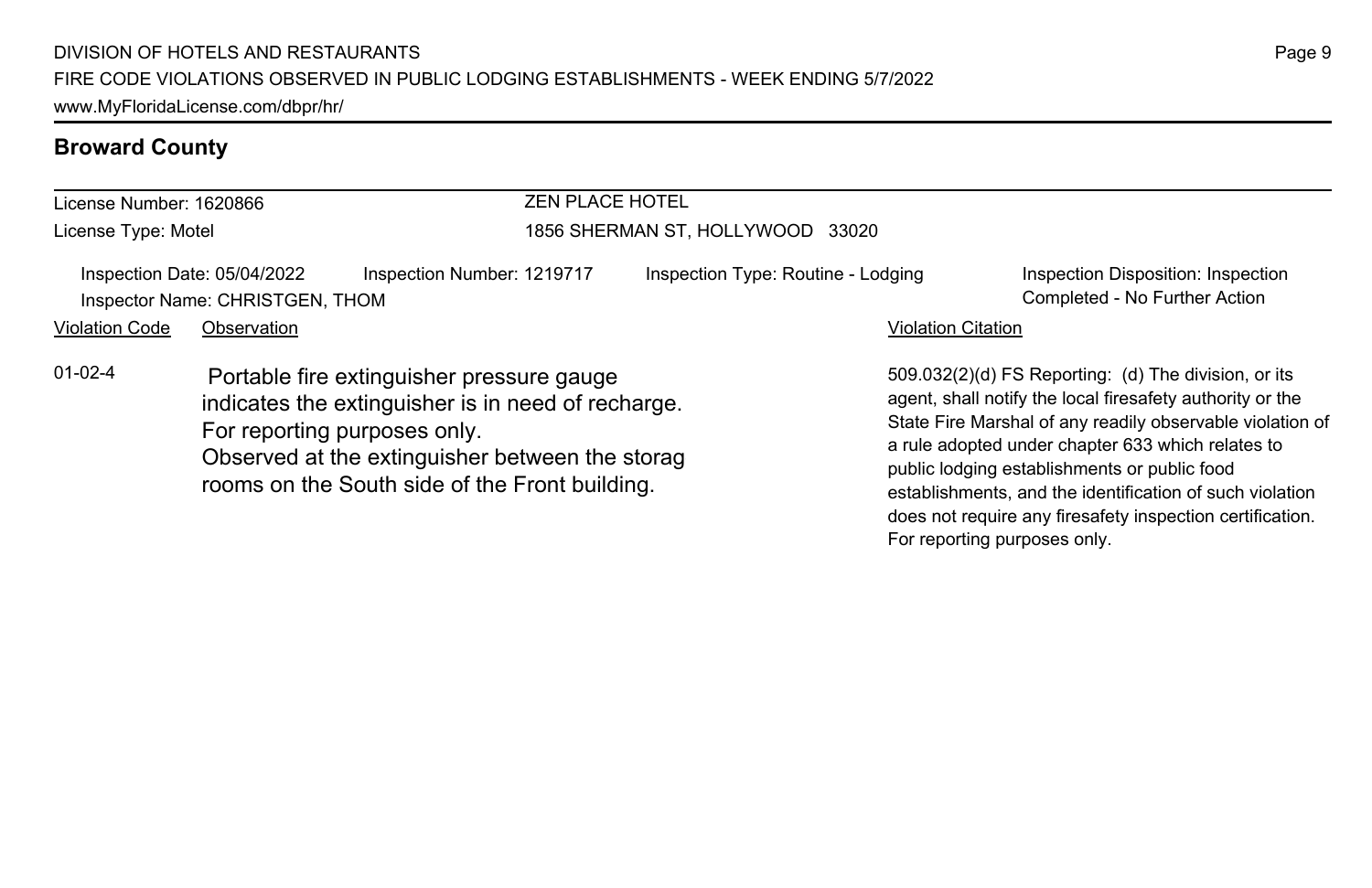### License Number: 1621611 License Type: Apartment RS 2206 ADAMS ST LLC 2206 ADAMS ST, HOLLYWOOD 33020 Inspection Date: 05/05/2022 Inspection Number: 1532086 Inspection Type: Routine - Lodging Inspection Disposition: Inspection Inspector Name: CHRISTGEN, THOM Completed - No Further Action Violation Code Observation **Violation Code Observation** Violation Citation Citation Citation Citation Citation Citation Citation Citation Citation Citation Citation Citation Citation Citation Citation Citation Citation Cit 509.032(2)(d) FS Reporting: (d) The division, or its agent, shall notify the local firesafety authority or the State Fire Marshal of any readily observable violation of a rule adopted under chapter 633 which relates to 01-01-4 Portable fire extinguisher pressure gauge indicates the extinguisher is overcharged. For reporting purposes only. Observed between unit 15 and 16 and between units 10 and 11.

public lodging establishments or public food

For reporting purposes only.

establishments, and the identification of such violation does not require any firesafety inspection certification.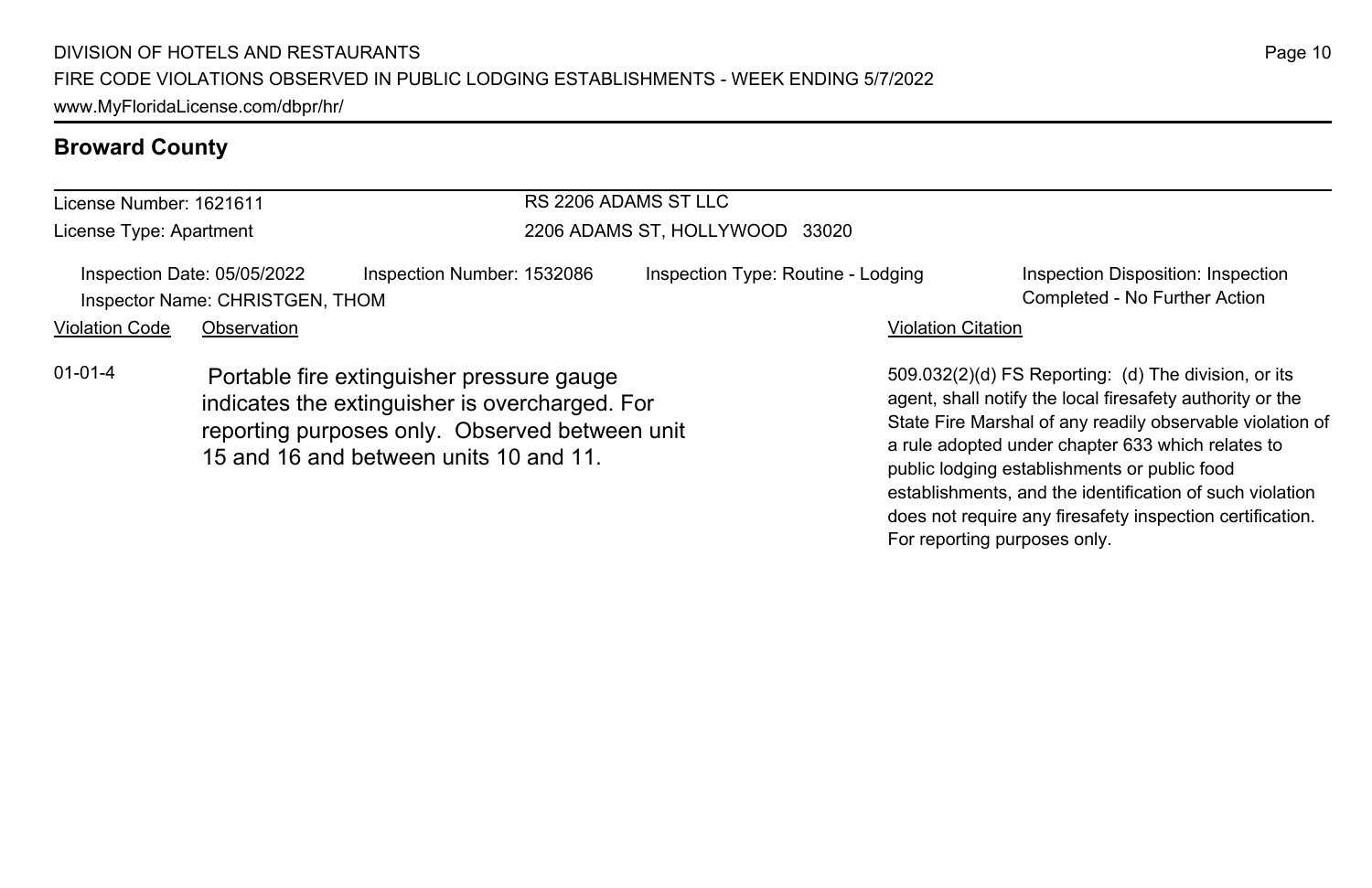License Number: 1620848 License Type: Hotel

## HILTON FT LAUDERDALE BEACH RESORT 505 N FT LAUDERDALE BEACH BLVD, FORT LAUDERDALE 33304

|                       | Inspection Date: 05/06/2022<br>Inspector Name: BRANN, JUSTIN | Inspection Number: 1163235                                                                                                                             | Inspection Type: Routine - Lodging |                           | Inspection Disposition: Inspection<br>Completed - No Further Action                                                                                                                                                                                                                             |
|-----------------------|--------------------------------------------------------------|--------------------------------------------------------------------------------------------------------------------------------------------------------|------------------------------------|---------------------------|-------------------------------------------------------------------------------------------------------------------------------------------------------------------------------------------------------------------------------------------------------------------------------------------------|
| <b>Violation Code</b> | Observation                                                  |                                                                                                                                                        |                                    | <b>Violation Citation</b> |                                                                                                                                                                                                                                                                                                 |
| $04 - 01 - 4$         | for review.                                                  | Trouble/alarm light illuminated on the fire alarm<br>control panel. For reporting purposes only.<br>Inspection report will be emailed to Fire Marshall |                                    |                           | 509.032(2)(d) FS Reporting: The division, or its agent,<br>shall notify the local firesafety authority or the State<br>Fire Marshal of any readily observable violation of a<br>rule adopted under chapter 633 which relates to public<br>lodging establishments or public food establishments, |

Page 11

and the identification of such violation does not require any firesafety inspection certification. For reporting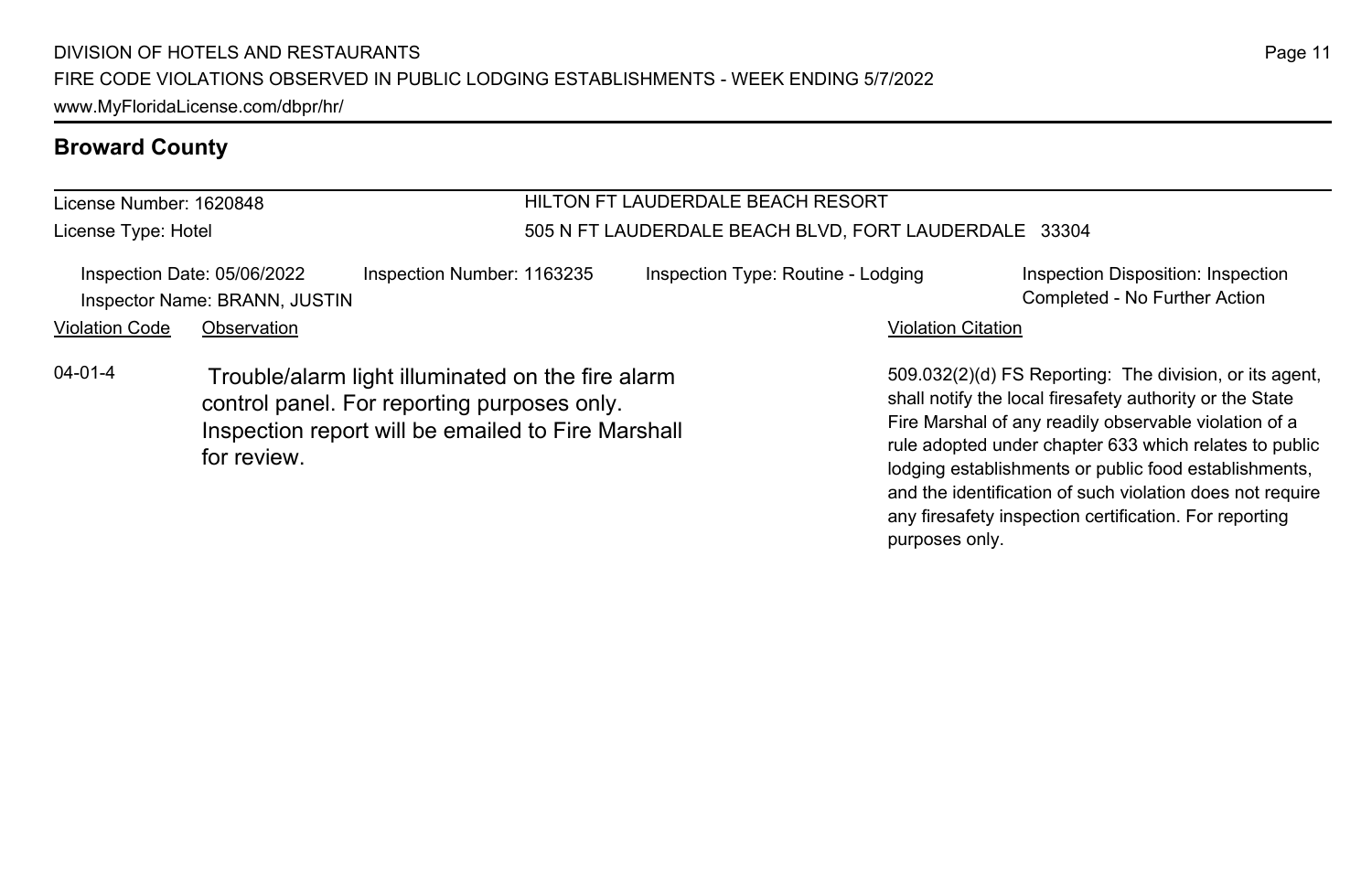| License Number: 2324625                                                                                                |                      | <b>J X &amp; SON'S LLC</b>                                                                       |                                    |                           |                                                                                                                                                                                                                                                                                                                                                                                                                        |  |  |
|------------------------------------------------------------------------------------------------------------------------|----------------------|--------------------------------------------------------------------------------------------------|------------------------------------|---------------------------|------------------------------------------------------------------------------------------------------------------------------------------------------------------------------------------------------------------------------------------------------------------------------------------------------------------------------------------------------------------------------------------------------------------------|--|--|
| License Type: Apartment                                                                                                |                      |                                                                                                  | 1127 NE 1 AVE, HOMESTEAD 33030     |                           |                                                                                                                                                                                                                                                                                                                                                                                                                        |  |  |
| Inspection Date: 05/03/2022<br>Inspector Name: LEIDECKER, EDILMA                                                       |                      | Inspection Number: 1513793                                                                       | Inspection Type: Routine - Lodging |                           | Inspection Disposition: Administrative<br>complaint recommended                                                                                                                                                                                                                                                                                                                                                        |  |  |
| <b>Violation Code</b>                                                                                                  | Observation          |                                                                                                  |                                    | <b>Violation Citation</b> |                                                                                                                                                                                                                                                                                                                                                                                                                        |  |  |
| $04 - 01 - 4$                                                                                                          | **Repeat Violation** | Trouble/alarm light illuminated on the fire alarm<br>control panel. For reporting purposes only. |                                    | purposes only.            | 509.032(2)(d) FS Reporting: The division, or its agent,<br>shall notify the local firesafety authority or the State<br>Fire Marshal of any readily observable violation of a<br>rule adopted under chapter 633 which relates to public<br>lodging establishments or public food establishments,<br>and the identification of such violation does not require<br>any firesafety inspection certification. For reporting |  |  |
| 04-06-4<br>Fire alarm control panel emitting an audible<br>alarm. For reporting purposes only. **Repeat<br>Violation** |                      |                                                                                                  |                                    |                           | 509.032(2)(d) FS Reporting: The division, or its agent,<br>shall notify the local firesafety authority or the State<br>Fire Marshal of any readily observable violation of a<br>rule adopted under chapter 633 which relates to public<br>lodging establishments or public food establishments,<br>and the identification of such violation does not require<br>any firesafety inspection certification. For reporting |  |  |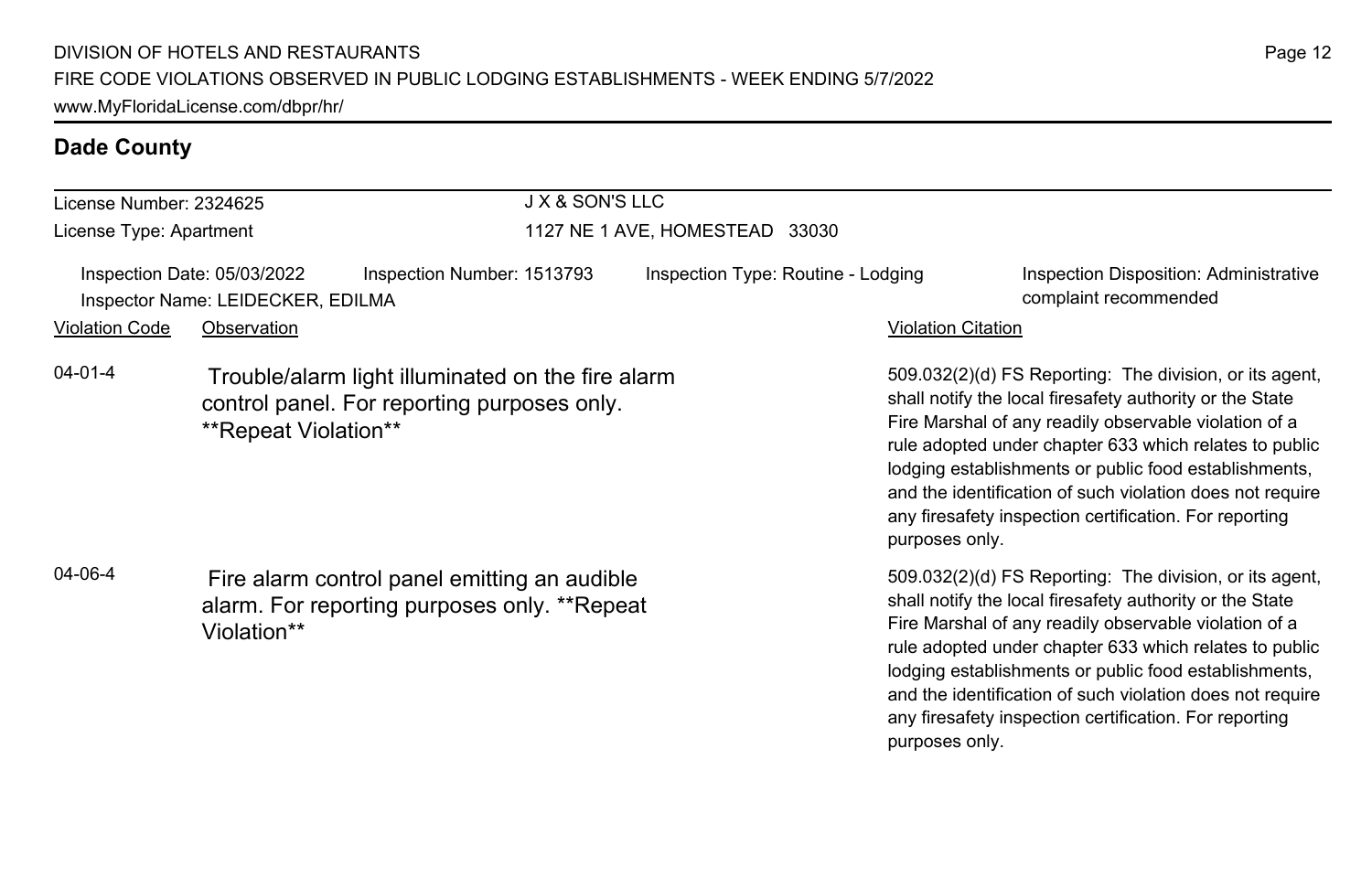| License Number: 2326068 |                                                                  | PHOENIX APTS                                                                                                                                        |                                    |                           |                                                                                                                                                                                                                                                                                                 |  |
|-------------------------|------------------------------------------------------------------|-----------------------------------------------------------------------------------------------------------------------------------------------------|------------------------------------|---------------------------|-------------------------------------------------------------------------------------------------------------------------------------------------------------------------------------------------------------------------------------------------------------------------------------------------|--|
|                         |                                                                  |                                                                                                                                                     |                                    |                           |                                                                                                                                                                                                                                                                                                 |  |
| License Type: Apartment |                                                                  |                                                                                                                                                     | 1554 NE 8 ST, HOMESTEAD 33033      |                           |                                                                                                                                                                                                                                                                                                 |  |
|                         | Inspection Date: 05/05/2022<br>Inspector Name: GONZALEZ, RICARDO | Inspection Number: 1521838                                                                                                                          | Inspection Type: Routine - Lodging |                           | Inspection Disposition: Warning<br>Issued                                                                                                                                                                                                                                                       |  |
| <b>Violation Code</b>   | Observation                                                      |                                                                                                                                                     |                                    | <b>Violation Citation</b> |                                                                                                                                                                                                                                                                                                 |  |
| $04 - 01 - 4$           |                                                                  | Trouble/alarm light illuminated on the fire alarm<br>control panel. For reporting purposes only.<br>Observed trouble light on buildings 1536, 1546. |                                    |                           | 509.032(2)(d) FS Reporting: The division, or its agent.<br>shall notify the local firesafety authority or the State<br>Fire Marshal of any readily observable violation of a<br>rule adopted under chapter 633 which relates to public<br>lodging establishments or public food establishments, |  |

Page 13

and the identification of such violation does not require any firesafety inspection certification. For reporting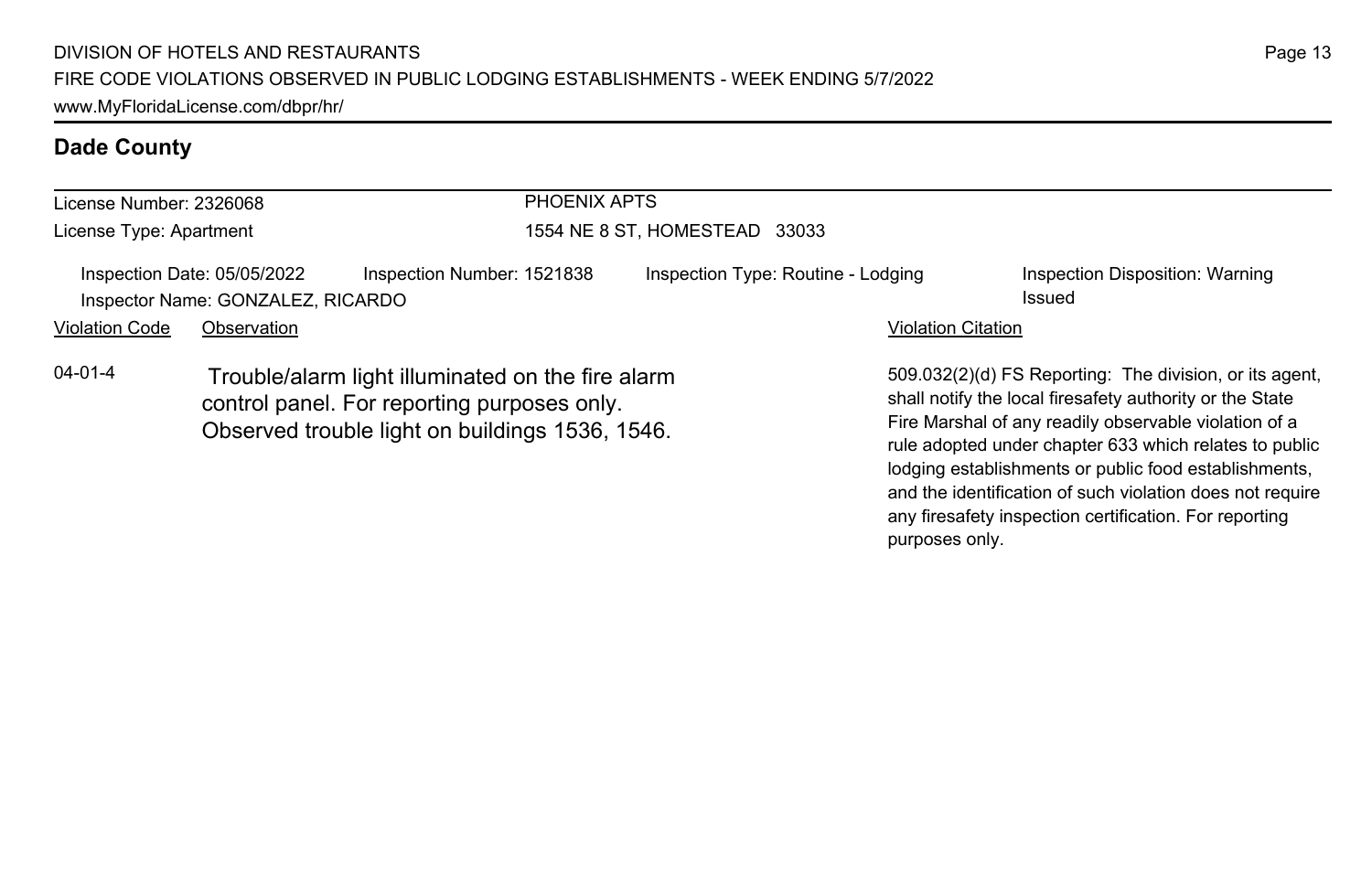| License Number: 2320673                                              |                          |                                                                                                                                                                                                                                                                                 | <b>BUDGET HOST INN</b>              |                              |                                                                                                                                                                                                                                                                                                                                                                                                              |  |  |
|----------------------------------------------------------------------|--------------------------|---------------------------------------------------------------------------------------------------------------------------------------------------------------------------------------------------------------------------------------------------------------------------------|-------------------------------------|------------------------------|--------------------------------------------------------------------------------------------------------------------------------------------------------------------------------------------------------------------------------------------------------------------------------------------------------------------------------------------------------------------------------------------------------------|--|--|
| License Type: Motel                                                  |                          |                                                                                                                                                                                                                                                                                 | 815 N KROME AVE, FLORIDA CITY 33034 |                              |                                                                                                                                                                                                                                                                                                                                                                                                              |  |  |
| Inspection Date: 05/02/2022<br>Inspector Name: LODENQUAI, BARRINGTON |                          | Inspection Number: 1221848                                                                                                                                                                                                                                                      | Inspection Type: Routine - Lodging  |                              | Inspection Disposition: Call Back -<br>Complied                                                                                                                                                                                                                                                                                                                                                              |  |  |
| <b>Violation Code</b>                                                | Observation              |                                                                                                                                                                                                                                                                                 |                                     | <b>Violation Citation</b>    |                                                                                                                                                                                                                                                                                                                                                                                                              |  |  |
| $01 - 03 - 4$                                                        | reporting purposes only. | - From initial inspection : Portable fire<br>extinguisher missing from it's designated location<br>(sign present indicating designated location). For<br>Observed between rooms 122 and 123, rooms<br>116 and 117. - From follow-up inspection<br>2022-05-02: **Time Extended** |                                     | For reporting purposes only. | 509.032(2)(d) FS Reporting: (d) The division, or its<br>agent, shall notify the local firesafety authority or the<br>State Fire Marshal of any readily observable violation of<br>a rule adopted under chapter 633 which relates to<br>public lodging establishments or public food<br>establishments, and the identification of such violation<br>does not require any firesafety inspection certification. |  |  |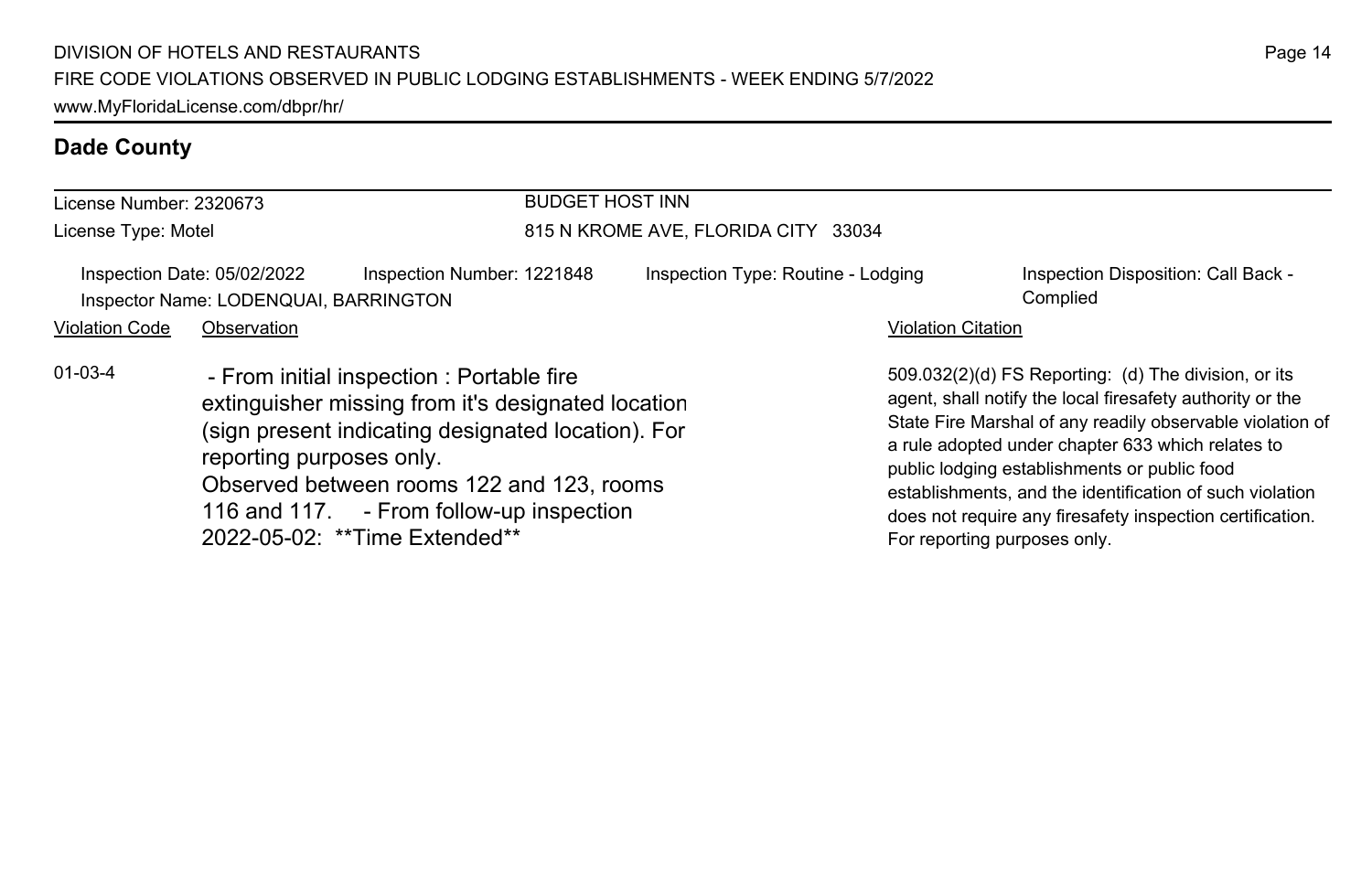| License Number: 2313949 |                                                               |                                                                                                                                                                                                        | <b>SALMA APTS</b>            |                                    |                           |                                                                                                                                                                                                                                                                                                                                                                                                              |  |
|-------------------------|---------------------------------------------------------------|--------------------------------------------------------------------------------------------------------------------------------------------------------------------------------------------------------|------------------------------|------------------------------------|---------------------------|--------------------------------------------------------------------------------------------------------------------------------------------------------------------------------------------------------------------------------------------------------------------------------------------------------------------------------------------------------------------------------------------------------------|--|
| License Type: Apartment |                                                               |                                                                                                                                                                                                        | 51 NW 17 PL, MIAMI 331255428 |                                    |                           |                                                                                                                                                                                                                                                                                                                                                                                                              |  |
|                         | Inspection Date: 05/02/2022<br>Inspector Name: GONZALEZ, ERIK | Inspection Number: 1522872                                                                                                                                                                             |                              | Inspection Type: Routine - Lodging |                           | Inspection Disposition: Inspection<br>Completed - No Further Action                                                                                                                                                                                                                                                                                                                                          |  |
| <b>Violation Code</b>   | Observation                                                   |                                                                                                                                                                                                        |                              |                                    | <b>Violation Citation</b> |                                                                                                                                                                                                                                                                                                                                                                                                              |  |
| $01 - 06 - 4$           | second floor.                                                 | Portable fire extinguisher locked in a box with no<br>means of access to the fire extinguisher. For<br>reporting purposes only. Observed extinguishers<br>with no braking devices located on first and |                              |                                    |                           | 509.032(2)(d) FS Reporting: (d) The division, or its<br>agent, shall notify the local firesafety authority or the<br>State Fire Marshal of any readily observable violation of<br>a rule adopted under chapter 633 which relates to<br>public lodging establishments or public food<br>establishments, and the identification of such violation<br>does not require any firesafety inspection certification. |  |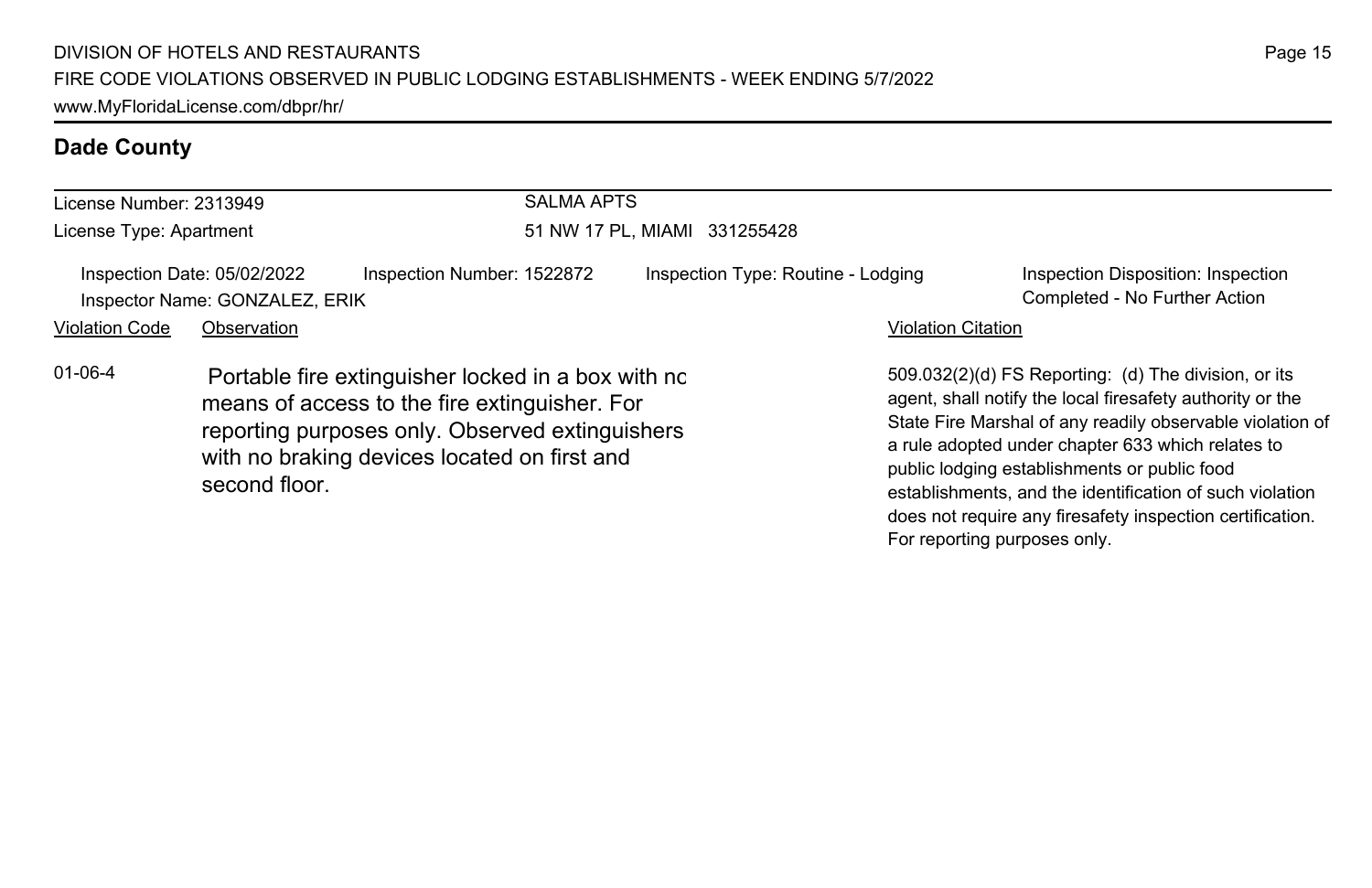| License Number: 2307060<br>License Type: Apartment |             |                                                                                                                                                                                                                             | <b>MACIAS APTS</b><br>66 NW 17 CT, MIAMI 331255449 |  |                           |                                                                                                                                                                                                                                                                                                                                                                                                              |  |
|----------------------------------------------------|-------------|-----------------------------------------------------------------------------------------------------------------------------------------------------------------------------------------------------------------------------|----------------------------------------------------|--|---------------------------|--------------------------------------------------------------------------------------------------------------------------------------------------------------------------------------------------------------------------------------------------------------------------------------------------------------------------------------------------------------------------------------------------------------|--|
|                                                    |             |                                                                                                                                                                                                                             |                                                    |  |                           |                                                                                                                                                                                                                                                                                                                                                                                                              |  |
| <b>Violation Code</b>                              | Observation |                                                                                                                                                                                                                             |                                                    |  | <b>Violation Citation</b> |                                                                                                                                                                                                                                                                                                                                                                                                              |  |
| $01 - 06 - 4$                                      |             | Portable fire extinguisher locked in a box with nc<br>means of access to the fire extinguisher. For<br>reporting purposes only. Observed both<br>Extinguishers on premises with no braking<br>devices. **Repeat Violation** |                                                    |  |                           | 509.032(2)(d) FS Reporting: (d) The division, or its<br>agent, shall notify the local firesafety authority or the<br>State Fire Marshal of any readily observable violation of<br>a rule adopted under chapter 633 which relates to<br>public lodging establishments or public food<br>establishments, and the identification of such violation<br>does not require any firesafety inspection certification. |  |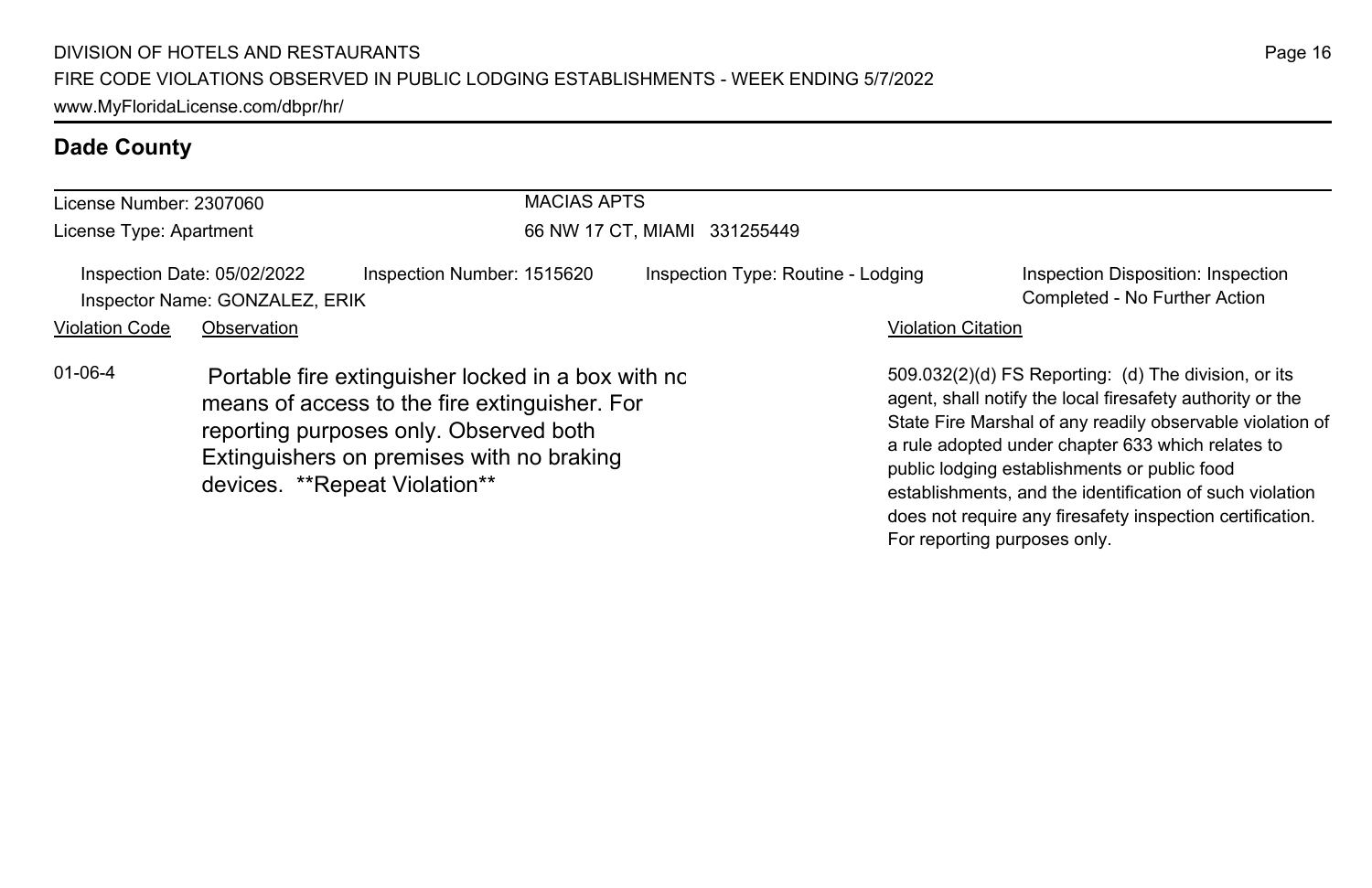| License Number: 2310296                                                                                                                                             |             |  | 301 DALE LLC              |                                    |                                                                                                                                                                                                  |                                                                 |  |
|---------------------------------------------------------------------------------------------------------------------------------------------------------------------|-------------|--|---------------------------|------------------------------------|--------------------------------------------------------------------------------------------------------------------------------------------------------------------------------------------------|-----------------------------------------------------------------|--|
| License Type: Apartment                                                                                                                                             |             |  | 1063 NW 3 ST, MIAMI 33128 |                                    |                                                                                                                                                                                                  |                                                                 |  |
| Inspection Date: 05/02/2022<br>Inspection Number: 1519206<br>Inspector Name: GOMEZ-SANCHEZ, NELLY                                                                   |             |  |                           | Inspection Type: Routine - Lodging |                                                                                                                                                                                                  | Inspection Disposition: Administrative<br>complaint recommended |  |
| <b>Violation Code</b>                                                                                                                                               | Observation |  |                           |                                    | <b>Violation Citation</b>                                                                                                                                                                        |                                                                 |  |
| $01 - 04 - 4$<br>No portable fire extinguisher present on the<br>premises. For reporting purposes only. Observed<br>in building 1053, between apartments #2 and #3. |             |  |                           |                                    | 509.032(2)(d) FS Reporting: (d) The division, or its<br>agent, shall notify the local firesafety authority or the<br>State Fire Marshal of any readily observable violation of<br>$\blacksquare$ |                                                                 |  |

a rule adopted under chapter 633 which relates to public lodging establishments or public food

For reporting purposes only.

establishments, and the identification of such violation does not require any firesafety inspection certification.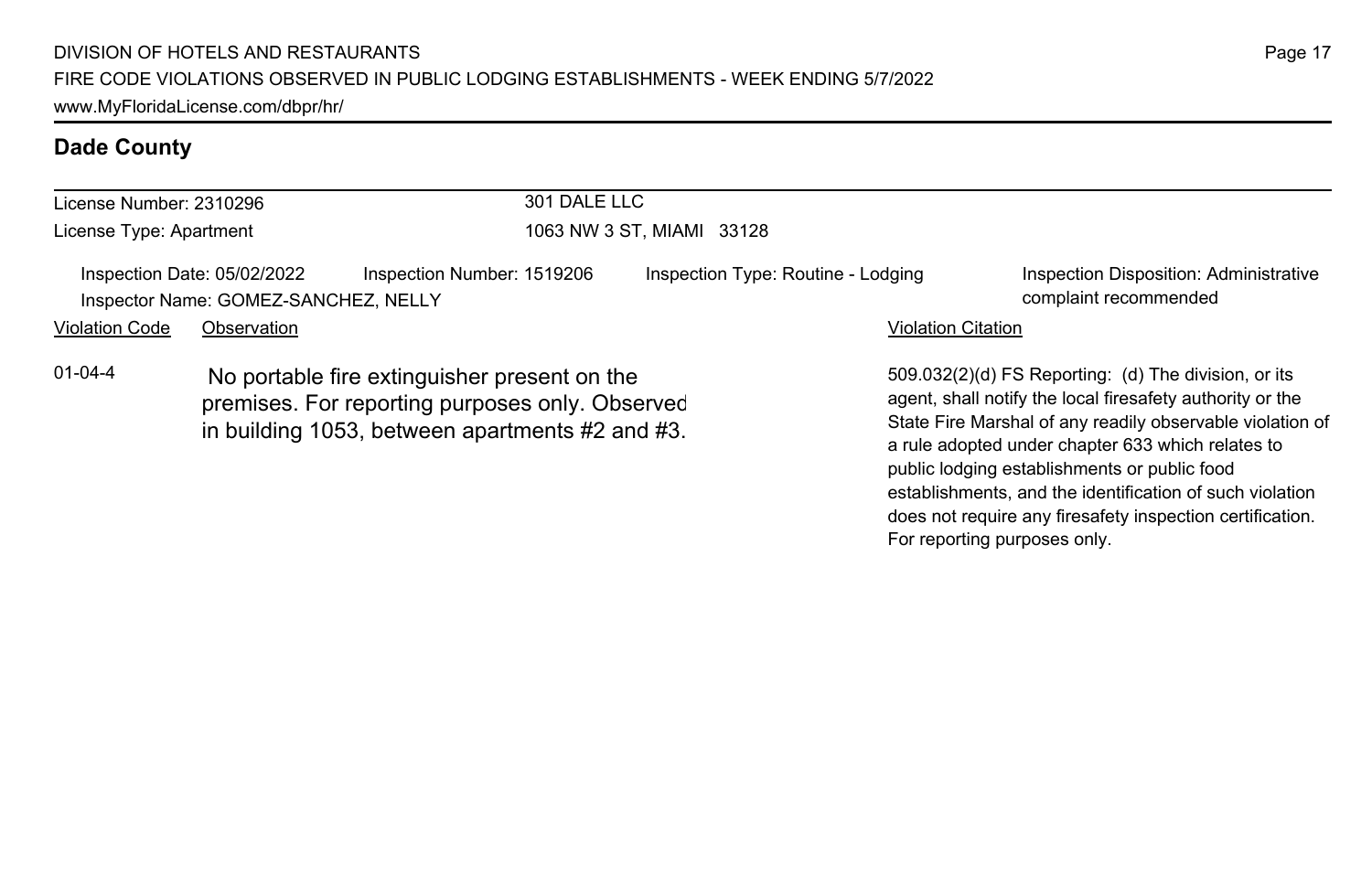| License Number: 2326353 |                                                                 |                                                                                                                                               | <b>VELASCO APARTMENTS</b><br>1137 SW 4 ST # 3, MIAMI 33130 |                           |                                                                                                                                                                                                                                                                                                                                                                                                              |  |  |
|-------------------------|-----------------------------------------------------------------|-----------------------------------------------------------------------------------------------------------------------------------------------|------------------------------------------------------------|---------------------------|--------------------------------------------------------------------------------------------------------------------------------------------------------------------------------------------------------------------------------------------------------------------------------------------------------------------------------------------------------------------------------------------------------------|--|--|
| License Type: Apartment |                                                                 |                                                                                                                                               |                                                            |                           |                                                                                                                                                                                                                                                                                                                                                                                                              |  |  |
|                         | Inspection Date: 05/04/2022<br>Inspector Name: SWIGERT, RICHARD | Inspection Number: 1513669                                                                                                                    | Inspection Type: Routine - Lodging                         |                           | Inspection Disposition: Administrative<br>complaint recommended                                                                                                                                                                                                                                                                                                                                              |  |  |
| <b>Violation Code</b>   | Observation                                                     |                                                                                                                                               |                                                            | <b>Violation Citation</b> |                                                                                                                                                                                                                                                                                                                                                                                                              |  |  |
| $01 - 06 - 4$           | apartments 1 and 3.                                             | Portable fire extinguisher locked in a box with no<br>means of access to the fire extinguisher. For<br>reporting purposes only. Observed next |                                                            |                           | 509.032(2)(d) FS Reporting: (d) The division, or its<br>agent, shall notify the local firesafety authority or the<br>State Fire Marshal of any readily observable violation of<br>a rule adopted under chapter 633 which relates to<br>public lodging establishments or public food<br>establishments, and the identification of such violation<br>does not require any firesafety inspection certification. |  |  |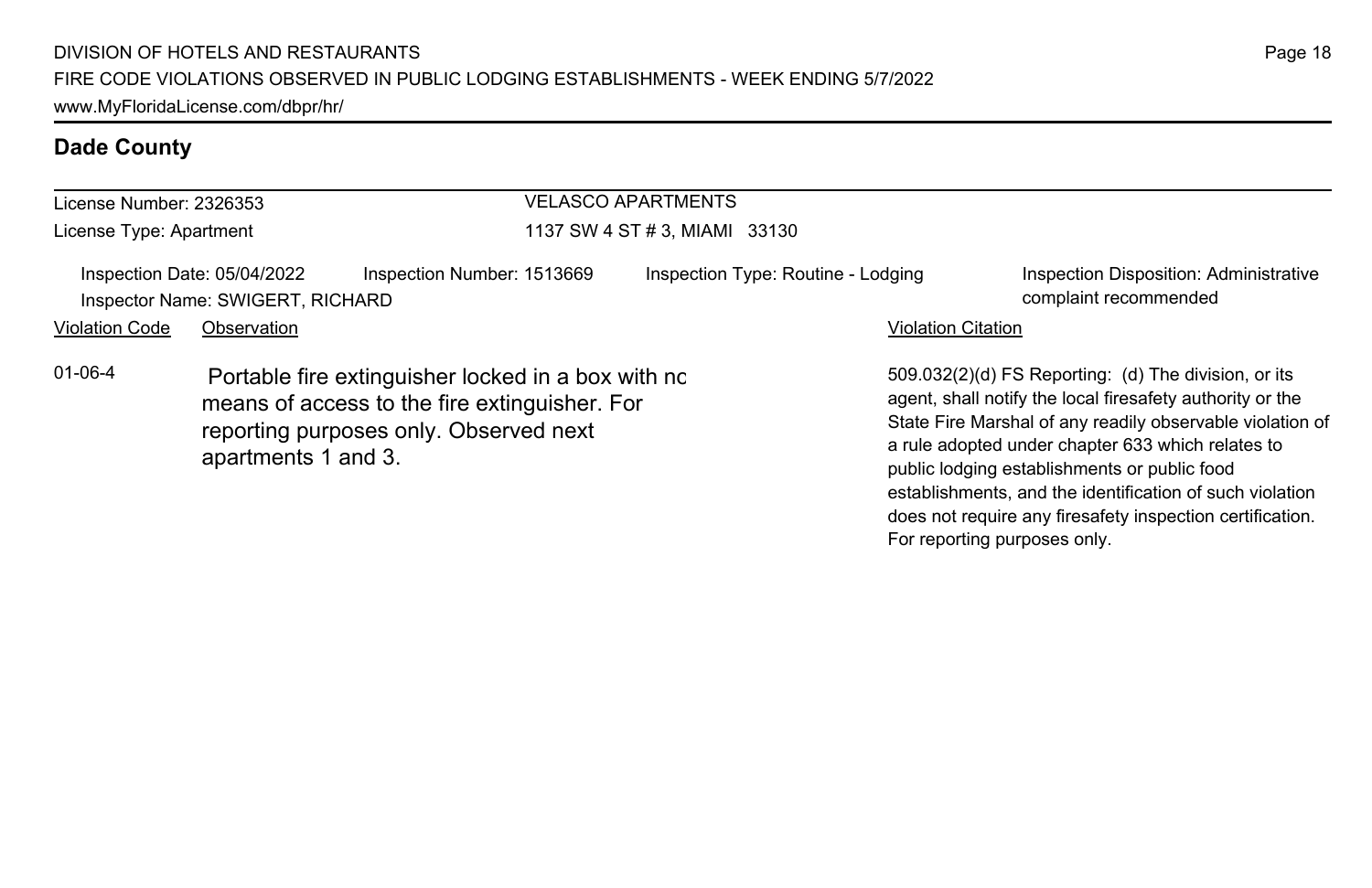## License Number: 2330804

License Type: Apartment

### 879 SPANISH APTS LLC 879 SW 3 ST, MIAMI 33130

Inspection Date: 05/03/2022 Inspection Number: 1535011 Inspection Type: Lodging-Licensing Inspector Name: CABANAS, NATALIE **Completed - No Further Action** Completed - No Further Action

Inspection

Violation Code Observation **Violation Code** Observation **Violation** Violation Citation Citation Citation Citation

01-02-4 Portable fire extinguisher pressure gauge indicates the extinguisher is in need of recharge. For reporting purposes only. Observed at fire extinguisher next to unit 32.

01-06-4 Portable fire extinguisher locked in a box with no means of access to the fire extinguisher. For reporting purposes only. Observed missing breaking device at fire extinguisher between unit 6 and 8.

509.032(2)(d) FS Reporting: (d) The division, or its agent, shall notify the local firesafety authority or the State Fire Marshal of any readily observable violation of a rule adopted under chapter 633 which relates to public lodging establishments or public food establishments, and the identification of such violation does not require any firesafety inspection certification. For reporting purposes only.

Inspection Disposition: Inspection

509.032(2)(d) FS Reporting: (d) The division, or its agent, shall notify the local firesafety authority or the State Fire Marshal of any readily observable violation of a rule adopted under chapter 633 which relates to public lodging establishments or public food establishments, and the identification of such violation does not require any firesafety inspection certification. For reporting purposes only.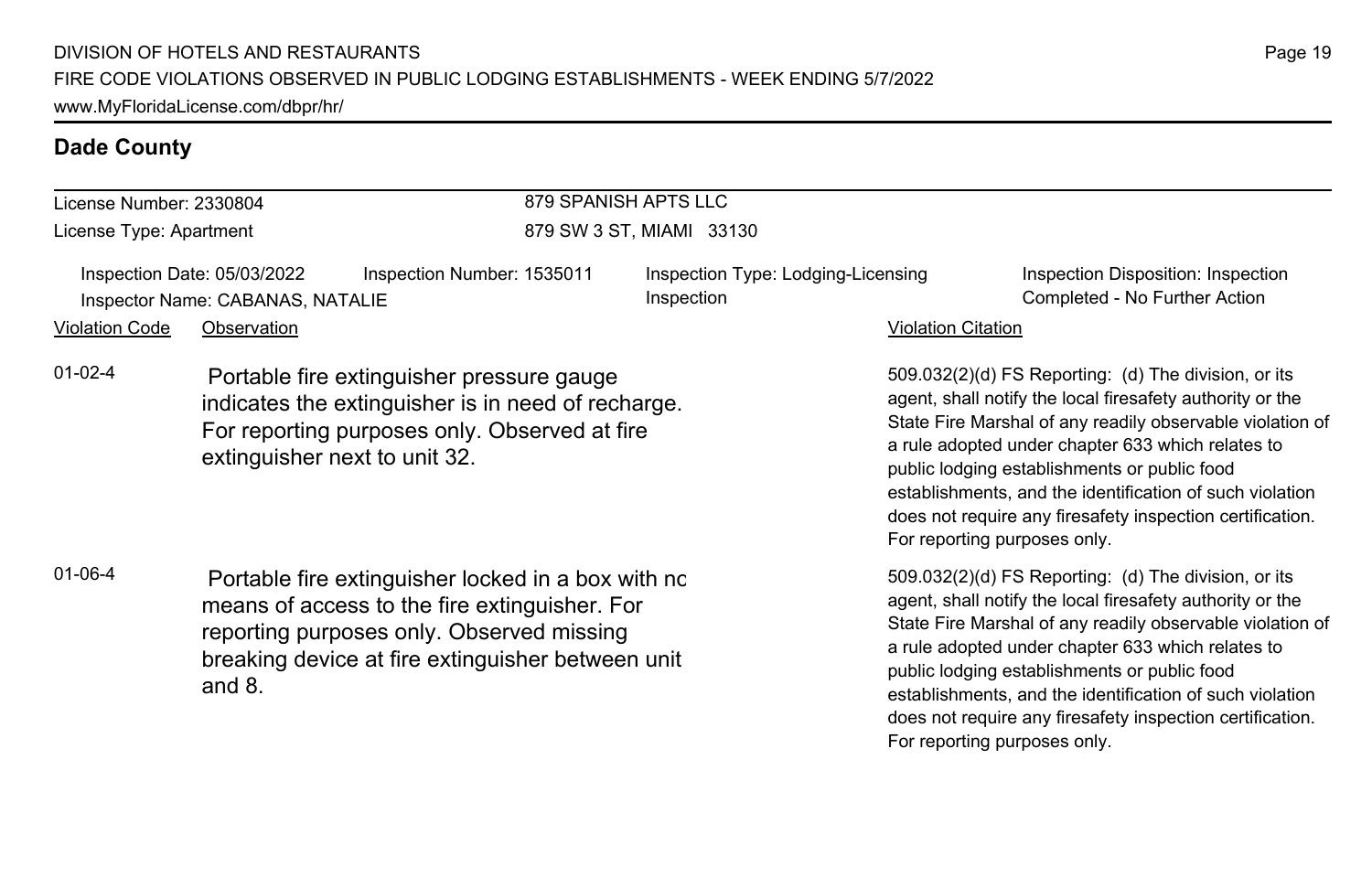| License Number: 2306201 |                                                                     | <b>CIMA APTS</b>                                                                                                                                                                                                                 |                                 |                           |                                                                                                                                                                                                                                                                                                                                                 |  |  |
|-------------------------|---------------------------------------------------------------------|----------------------------------------------------------------------------------------------------------------------------------------------------------------------------------------------------------------------------------|---------------------------------|---------------------------|-------------------------------------------------------------------------------------------------------------------------------------------------------------------------------------------------------------------------------------------------------------------------------------------------------------------------------------------------|--|--|
| License Type: Apartment |                                                                     |                                                                                                                                                                                                                                  | 2121 SW 1 ST. MIAMI 331351688   |                           |                                                                                                                                                                                                                                                                                                                                                 |  |  |
|                         | Inspection Date: 05/02/2022<br>Inspector Name: GOMEZ-SANCHEZ, NELLY | Inspection Number: 1535123                                                                                                                                                                                                       | Inspection Type: Complaint Full |                           | Inspection Disposition: Warning<br>Issued                                                                                                                                                                                                                                                                                                       |  |  |
| <b>Violation Code</b>   | Observation                                                         |                                                                                                                                                                                                                                  |                                 | <b>Violation Citation</b> |                                                                                                                                                                                                                                                                                                                                                 |  |  |
| $01 - 02 - 4$           |                                                                     | Portable fire extinguisher pressure gauge<br>indicates the extinguisher is in need of recharge.<br>For reporting purposes only. Observed fire<br>extinguisher expired. Located at the back of the<br>property. In building 2121. |                                 |                           | 509.032(2)(d) FS Reporting: (d) The division, or its<br>agent, shall notify the local firesafety authority or the<br>State Fire Marshal of any readily observable violation of<br>a rule adopted under chapter 633 which relates to<br>public lodging establishments or public food<br>establishments, and the identification of such violation |  |  |

does not require any firesafety inspection certification.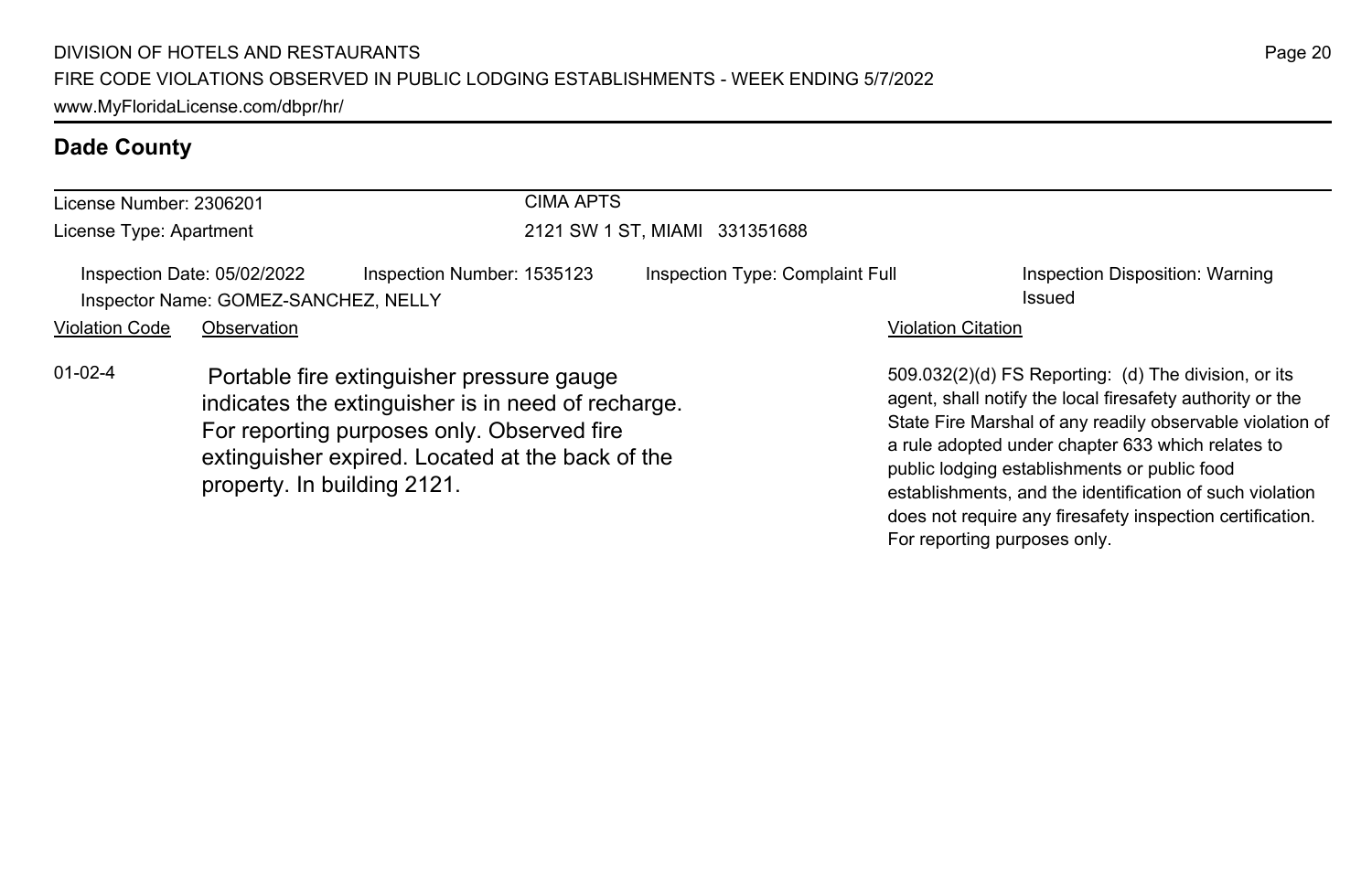| License Number: 2302749 |                                                             |                                                                                                                                                       |                           | <b>VANAK INVESTMENTS LLC</b>       |  |                              |                                                                                                                                                                                                                                                                                                                                                                                                              |
|-------------------------|-------------------------------------------------------------|-------------------------------------------------------------------------------------------------------------------------------------------------------|---------------------------|------------------------------------|--|------------------------------|--------------------------------------------------------------------------------------------------------------------------------------------------------------------------------------------------------------------------------------------------------------------------------------------------------------------------------------------------------------------------------------------------------------|
| License Type: Apartment |                                                             |                                                                                                                                                       | 1760 NW 1 PL, MIAMI 33136 |                                    |  |                              |                                                                                                                                                                                                                                                                                                                                                                                                              |
|                         | Inspection Date: 04/29/2022<br>Inspector Name: TAYLOR, JOHN | Inspection Number: 1518694                                                                                                                            |                           | Inspection Type: Routine - Lodging |  |                              | Inspection Disposition: Inspection<br>Completed - No Further Action                                                                                                                                                                                                                                                                                                                                          |
| <b>Violation Code</b>   | Observation                                                 |                                                                                                                                                       |                           |                                    |  | <b>Violation Citation</b>    |                                                                                                                                                                                                                                                                                                                                                                                                              |
| $01 - 06 - 4$           | and $8$ .                                                   | Portable fire extinguisher locked in a box with no<br>means of access to the fire extinguisher. For<br>reporting purposes only. Located next to Apt 3 |                           |                                    |  | For reporting purposes only. | 509.032(2)(d) FS Reporting: (d) The division, or its<br>agent, shall notify the local firesafety authority or the<br>State Fire Marshal of any readily observable violation of<br>a rule adopted under chapter 633 which relates to<br>public lodging establishments or public food<br>establishments, and the identification of such violation<br>does not require any firesafety inspection certification. |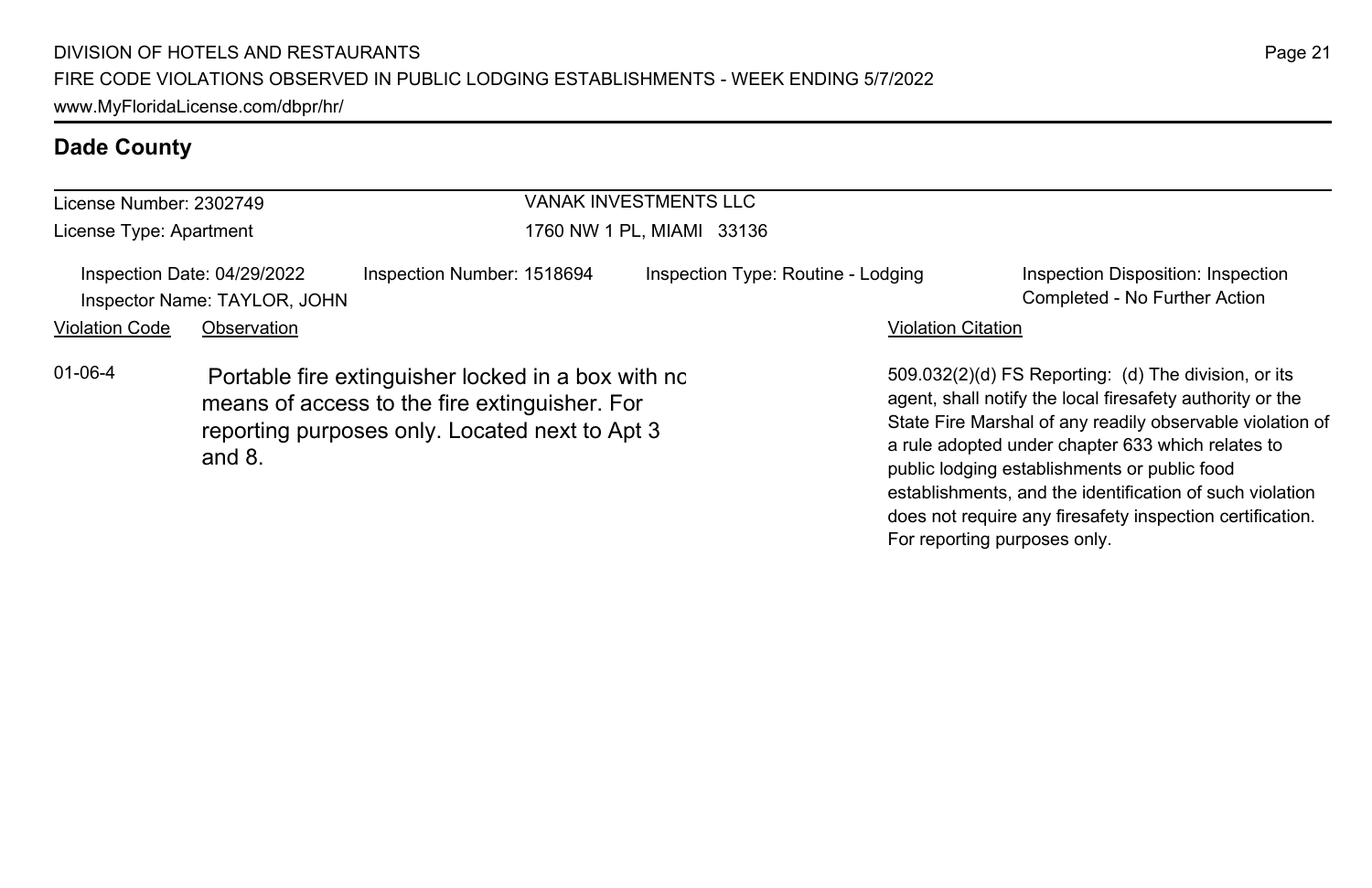| License Number: 2329914 |                                                                  |                                                                                                  | <b>FORTIN PLAZA CORP</b>  |                                    |                           |                                                                                                                                                                                                                                        |  |
|-------------------------|------------------------------------------------------------------|--------------------------------------------------------------------------------------------------|---------------------------|------------------------------------|---------------------------|----------------------------------------------------------------------------------------------------------------------------------------------------------------------------------------------------------------------------------------|--|
| License Type: Apartment |                                                                  |                                                                                                  | 425 NE 22 ST, MIAMI 33137 |                                    |                           |                                                                                                                                                                                                                                        |  |
|                         | Inspection Date: 05/05/2022<br>Inspector Name: ALVAREZ, MARGARET | Inspection Number: 1528728                                                                       |                           | Inspection Type: Routine - Lodging |                           | Inspection Disposition: Inspection<br>Completed - No Further Action                                                                                                                                                                    |  |
| <b>Violation Code</b>   | Observation                                                      |                                                                                                  |                           |                                    | <b>Violation Citation</b> |                                                                                                                                                                                                                                        |  |
| $04 - 01 - 4$           |                                                                  | Trouble/alarm light illuminated on the fire alarm<br>control panel. For reporting purposes only. |                           |                                    |                           | 509.032(2)(d) FS Reporting: The division, or its agent,<br>shall notify the local firesafety authority or the State<br>Fire Marshal of any readily observable violation of a<br>rule adopted under chapter 633 which relates to public |  |

lodging establishments or public food establishments, and the identification of such violation does not require any firesafety inspection certification. For reporting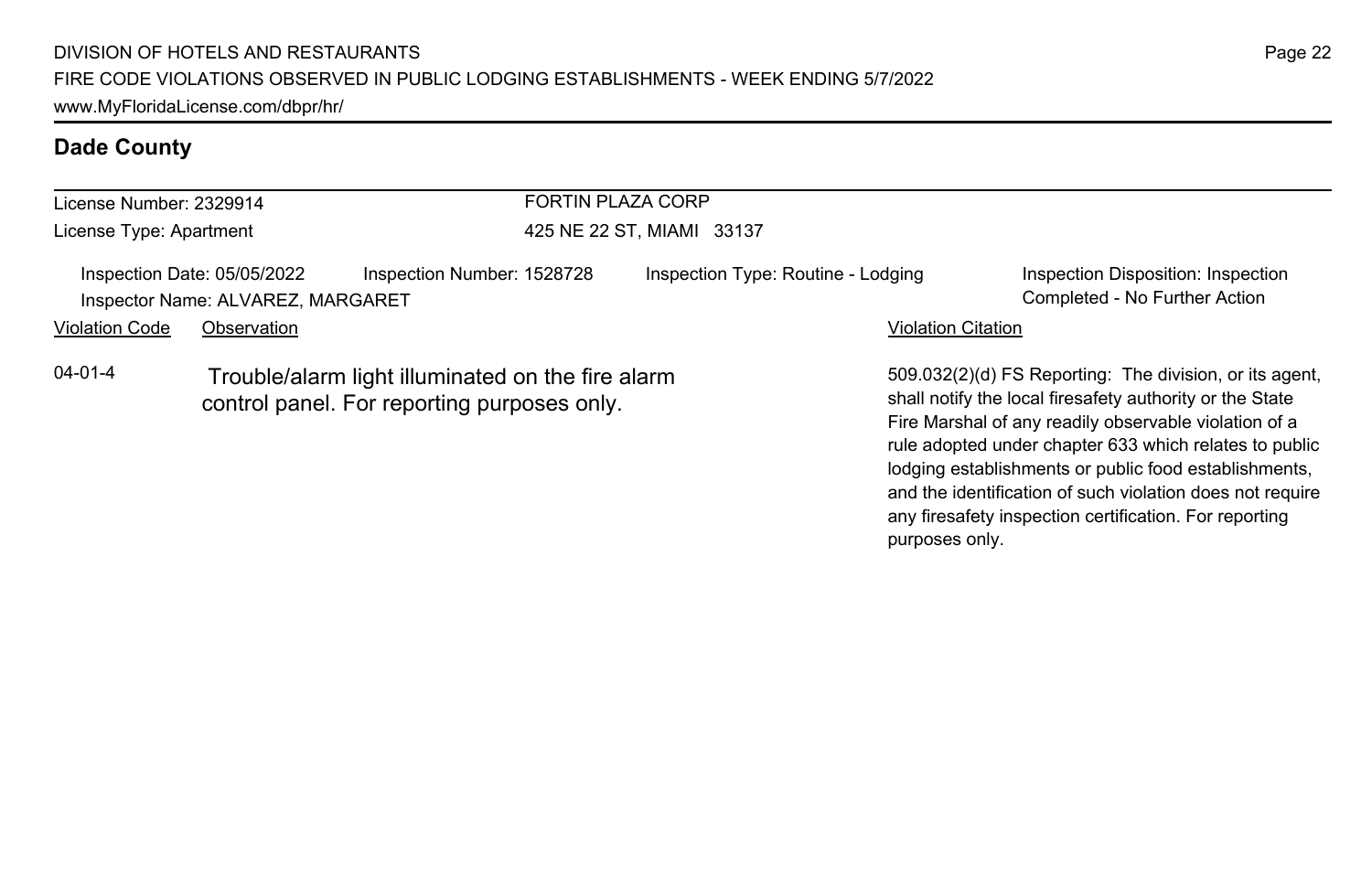| License Number: 2329399 |                                                                                                                                                                                                                                                                                                                                     |                                              | <b>DESIGN SUITES MIAMI BEACH</b>   |                           |                                                                                                                                                                                                                                                                                                                                                                                                                                                                                                                                                                                                                             |  |  |
|-------------------------|-------------------------------------------------------------------------------------------------------------------------------------------------------------------------------------------------------------------------------------------------------------------------------------------------------------------------------------|----------------------------------------------|------------------------------------|---------------------------|-----------------------------------------------------------------------------------------------------------------------------------------------------------------------------------------------------------------------------------------------------------------------------------------------------------------------------------------------------------------------------------------------------------------------------------------------------------------------------------------------------------------------------------------------------------------------------------------------------------------------------|--|--|
| License Type: Hotel     |                                                                                                                                                                                                                                                                                                                                     | 5445 COLLINS AVE STE CU14, MIAMI BEACH 33140 |                                    |                           |                                                                                                                                                                                                                                                                                                                                                                                                                                                                                                                                                                                                                             |  |  |
| <b>Violation Code</b>   | Inspection Number: 1161899<br>Inspection Date: 05/05/2022<br>Inspector Name: UNZAGA, MILADYS<br>Observation                                                                                                                                                                                                                         |                                              | Inspection Type: Routine - Lodging | <b>Violation Citation</b> | Inspection Disposition: Call Back -<br>Complied                                                                                                                                                                                                                                                                                                                                                                                                                                                                                                                                                                             |  |  |
| $08-01-4$               | - From initial inspection : Boiler certificate or<br>insurance inspector's boiler report expired. For<br>reporting purposes only. The boilers were already<br>inspected on 2/16/2022, but not available<br>certificate. Boiler certificates expired on<br>2/19/2022<br>- From follow-up inspection 2022-05-05:<br>**Time Extended** |                                              |                                    |                           | 61C-1.004(10) FAC and 509.032(2)(d) FS Reporting:<br>61C-1.004(10) The insurance inspector's boiler report<br>is required annually for power boilers and high<br>pressure/high temperature boilers and biannually for<br>low pressure steam or vapor heating boilers.<br>509.032(2)(d) The division, or its agent, shall notify the<br>local firesafety authority or the State Fire Marshal of<br>any readily observable violation of a rule adopted under<br>chapter 633 which relates to public lodging<br>establishments or public food establishments, and the<br>identification of such violation does not require any |  |  |

firesafety inspection certification. For reporting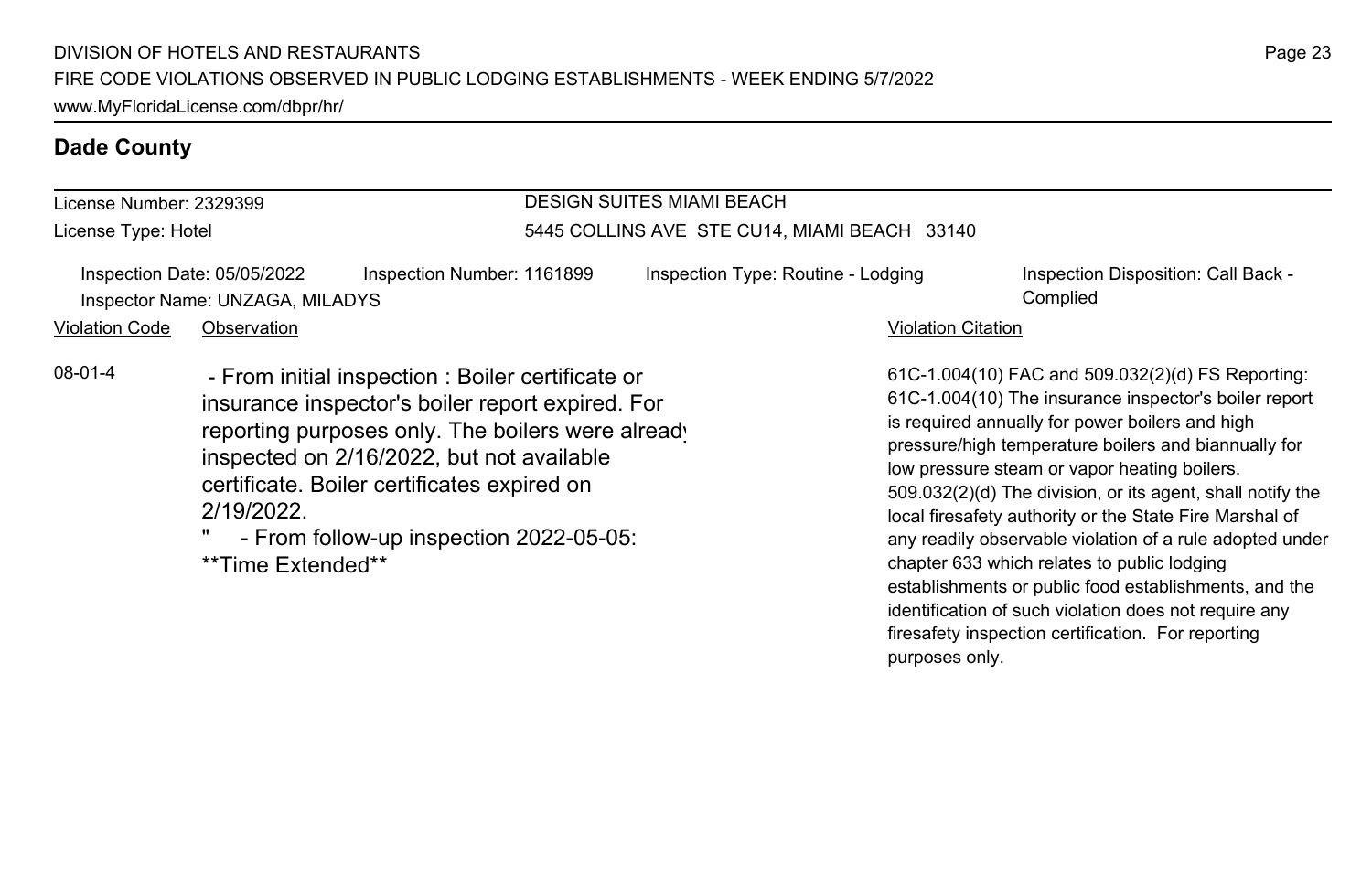| License Number: 2308979                                                                                                                                                 |             |                            | OSCARS APTS                      |                                    |                                                                                                                                                                                                                                                                                                                                                                                                              |  |  |
|-------------------------------------------------------------------------------------------------------------------------------------------------------------------------|-------------|----------------------------|----------------------------------|------------------------------------|--------------------------------------------------------------------------------------------------------------------------------------------------------------------------------------------------------------------------------------------------------------------------------------------------------------------------------------------------------------------------------------------------------------|--|--|
| License Type: Apartment                                                                                                                                                 |             |                            | 800 83 ST, MIAMI BEACH 331411354 |                                    |                                                                                                                                                                                                                                                                                                                                                                                                              |  |  |
| Inspection Date: 04/28/2022<br>Inspector Name: TAYLOR, JOHN                                                                                                             |             | Inspection Number: 1522748 |                                  | Inspection Type: Routine - Lodging | Inspection Disposition: Warning<br>Issued                                                                                                                                                                                                                                                                                                                                                                    |  |  |
| <b>Violation Code</b>                                                                                                                                                   | Observation |                            |                                  | <b>Violation Citation</b>          |                                                                                                                                                                                                                                                                                                                                                                                                              |  |  |
| $01 - 06 - 4$<br>Portable fire extinguisher locked in a box with no<br>means of access to the fire extinguisher. For<br>reporting purposes only. Located next to Apt 4. |             |                            |                                  |                                    | 509.032(2)(d) FS Reporting: (d) The division, or its<br>agent, shall notify the local firesafety authority or the<br>State Fire Marshal of any readily observable violation of<br>a rule adopted under chapter 633 which relates to<br>public lodging establishments or public food<br>establishments, and the identification of such violation<br>does not require any firesafety inspection certification. |  |  |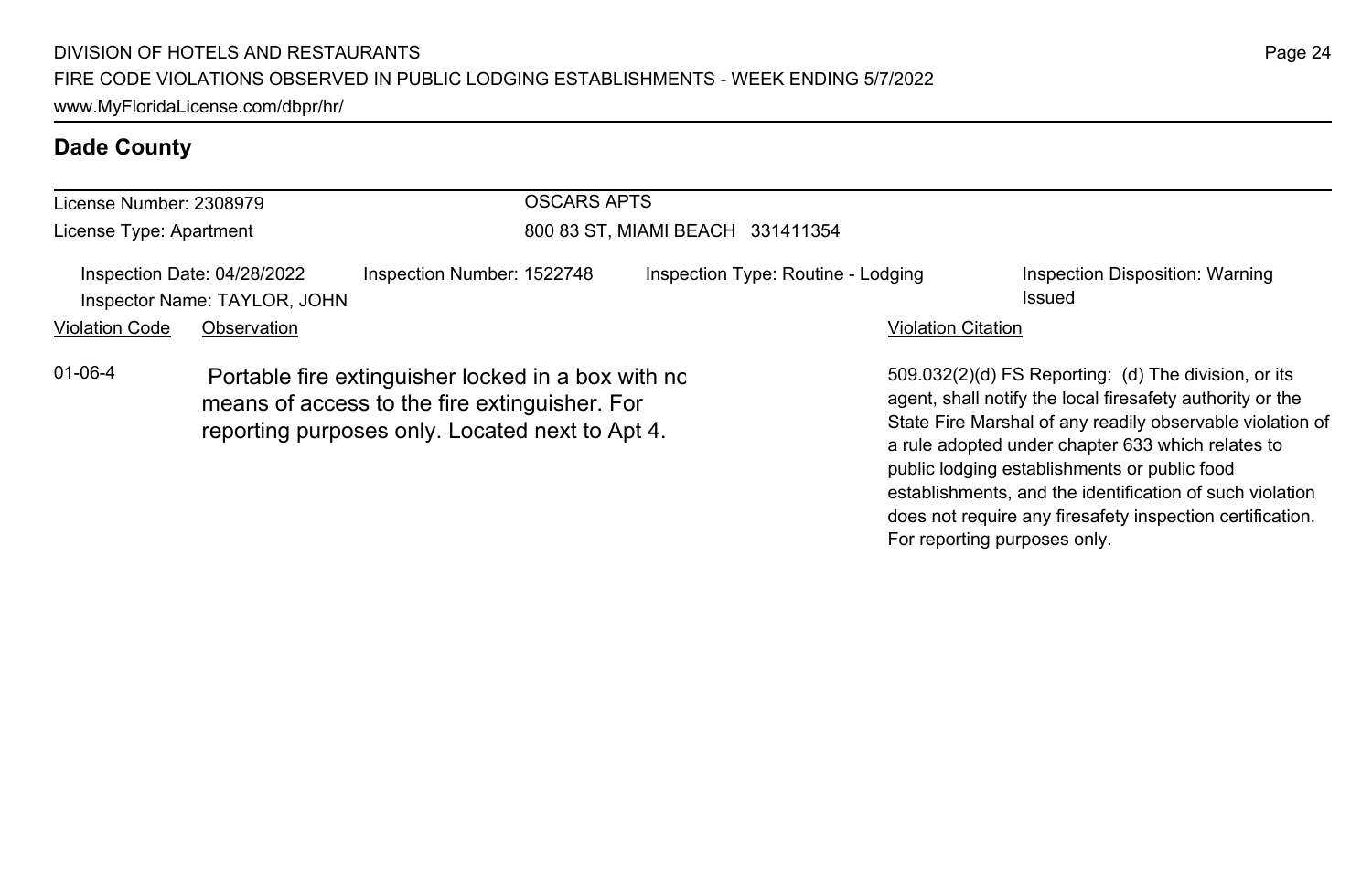fire extinguisher boxes between units 2 - 3 and 8  $\,$ 

9 \*\*Time Extended\*\*

| License Number: 2304428 |                                                                |                                                                                                                                                                                                                                                                                                                                                                                          | <b>PARK SURF APARTMENTS</b>        |                           |                                                                                                                                                                                                                                                                                                                                                                                                                                              |  |  |
|-------------------------|----------------------------------------------------------------|------------------------------------------------------------------------------------------------------------------------------------------------------------------------------------------------------------------------------------------------------------------------------------------------------------------------------------------------------------------------------------------|------------------------------------|---------------------------|----------------------------------------------------------------------------------------------------------------------------------------------------------------------------------------------------------------------------------------------------------------------------------------------------------------------------------------------------------------------------------------------------------------------------------------------|--|--|
| License Type: Apartment |                                                                |                                                                                                                                                                                                                                                                                                                                                                                          | 341 73 ST, MIAMI BEACH 331412784   |                           |                                                                                                                                                                                                                                                                                                                                                                                                                                              |  |  |
|                         | Inspection Date: 05/03/2022<br>Inspector Name: PRIETO, VICENTE | Inspection Number: 1513292                                                                                                                                                                                                                                                                                                                                                               | Inspection Type: Routine - Lodging |                           | Inspection Disposition: Call Back -<br>Admin. complaint recommended                                                                                                                                                                                                                                                                                                                                                                          |  |  |
| <b>Violation Code</b>   | Observation                                                    |                                                                                                                                                                                                                                                                                                                                                                                          |                                    | <b>Violation Citation</b> |                                                                                                                                                                                                                                                                                                                                                                                                                                              |  |  |
| $01 - 06 - 4$           |                                                                | - From initial inspection : Portable fire<br>extinguisher locked in a box with no means of<br>access to the fire extinguisher. For reporting<br>purposes only. Observed missing breaking<br>devices of fire extinguisher boxes between units<br>and 9 and between units 2 and 3. **Repeat<br>Violation** - From follow-up inspection<br>2022-05-03: Observed missing breaking device fi- |                                    |                           | 509.032(2)(d) FS Reporting: (d) The division, or its<br>agent, shall notify the local firesafety authority or the<br>State Fire Marshal of any readily observable violation of<br>a rule adopted under chapter 633 which relates to<br>public lodging establishments or public food<br>establishments, and the identification of such violation<br>does not require any firesafety inspection certification.<br>For reporting purposes only. |  |  |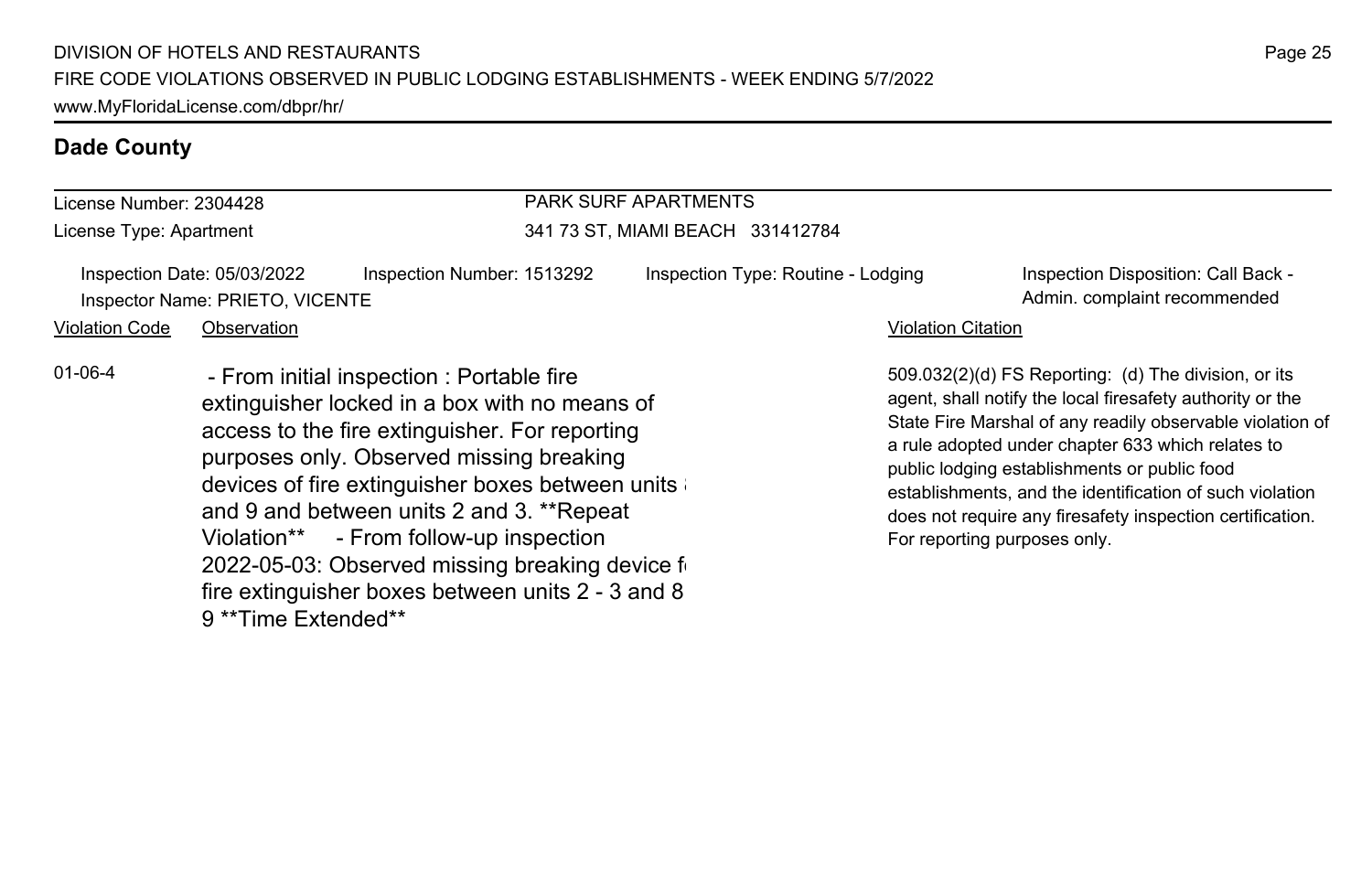| License Number: 2304250 |                                                             |                                                                                                                                                                                                                                                                                         | <b>ST GEORGE APARTMENTS</b> |                                    |                              |                                                                                                                                                                                                                                                                                                                                                                                                              |  |
|-------------------------|-------------------------------------------------------------|-----------------------------------------------------------------------------------------------------------------------------------------------------------------------------------------------------------------------------------------------------------------------------------------|-----------------------------|------------------------------------|------------------------------|--------------------------------------------------------------------------------------------------------------------------------------------------------------------------------------------------------------------------------------------------------------------------------------------------------------------------------------------------------------------------------------------------------------|--|
| License Type: Apartment |                                                             | 5200 NW 26 AVE, MIAMI 33142                                                                                                                                                                                                                                                             |                             |                                    |                              |                                                                                                                                                                                                                                                                                                                                                                                                              |  |
|                         | Inspection Date: 05/03/2022<br>Inspector Name: BROWN, JARON | Inspection Number: 1522535                                                                                                                                                                                                                                                              |                             | Inspection Type: Routine - Lodging |                              | Inspection Disposition: Warning<br>Issued                                                                                                                                                                                                                                                                                                                                                                    |  |
| <b>Violation Code</b>   | Observation                                                 |                                                                                                                                                                                                                                                                                         |                             |                                    | <b>Violation Citation</b>    |                                                                                                                                                                                                                                                                                                                                                                                                              |  |
| $01 - 05 - 4$           |                                                             | Portable fire extinguisher obstructed/not<br>accessible. For reporting purposes only.<br>Observed fire extinguisher next to unit 9 and 24 a<br>building 5250 with no breakage device.<br>Observed fire extinguisher next to unit 21 and 27<br>at building 5200 with no breakage device. |                             |                                    | For reporting purposes only. | 509.032(2)(d) FS Reporting: (d) The division, or its<br>agent, shall notify the local firesafety authority or the<br>State Fire Marshal of any readily observable violation of<br>a rule adopted under chapter 633 which relates to<br>public lodging establishments or public food<br>establishments, and the identification of such violation<br>does not require any firesafety inspection certification. |  |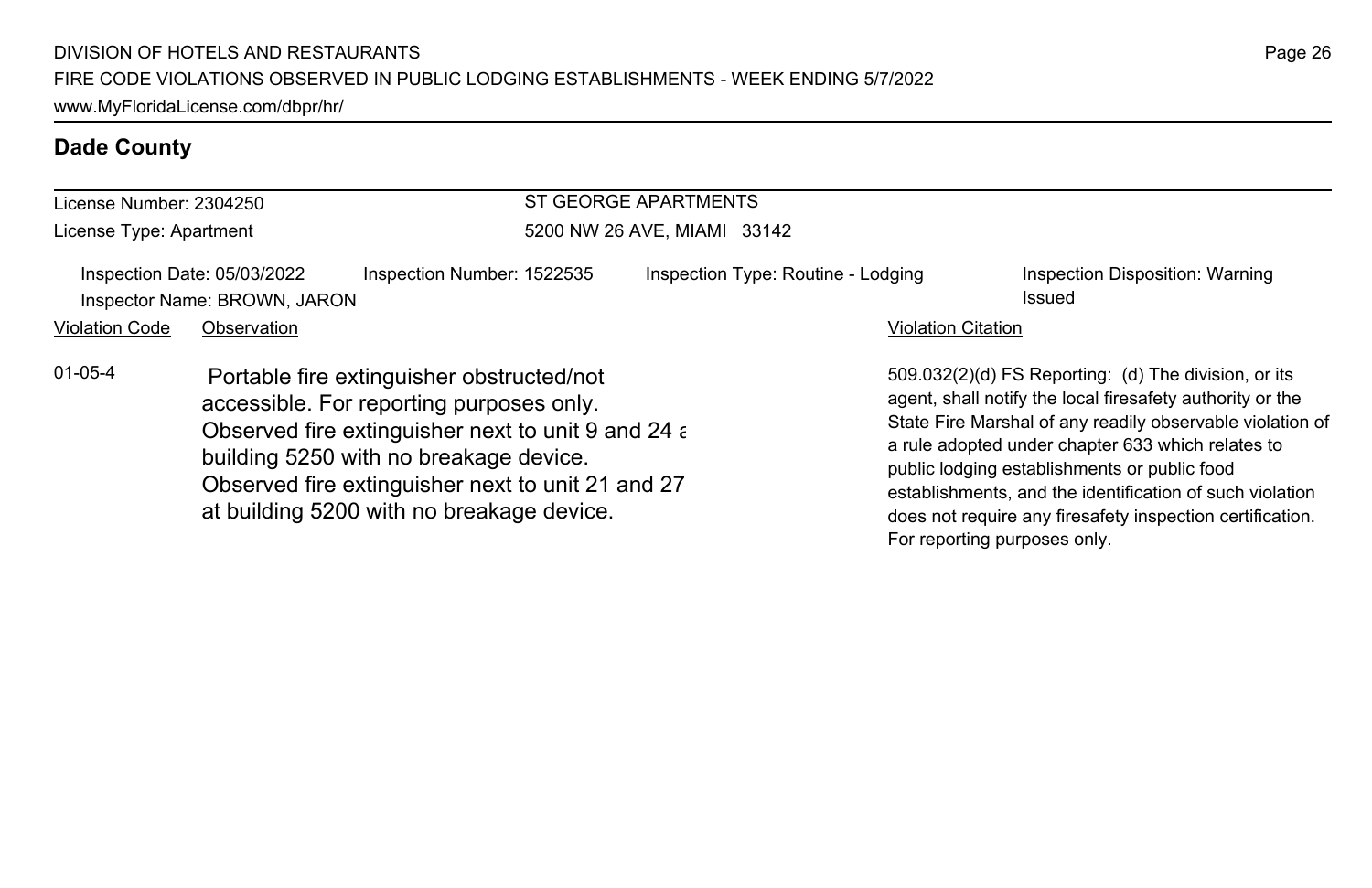| License Number: 2326908 |                                                                                                                                                                                                                                                     |                            | <b>1864 APTS</b>           |                                    |                              |                                                                                                                                                                                                                                                                                                                                                                                                              |  |
|-------------------------|-----------------------------------------------------------------------------------------------------------------------------------------------------------------------------------------------------------------------------------------------------|----------------------------|----------------------------|------------------------------------|------------------------------|--------------------------------------------------------------------------------------------------------------------------------------------------------------------------------------------------------------------------------------------------------------------------------------------------------------------------------------------------------------------------------------------------------------|--|
| License Type: Apartment |                                                                                                                                                                                                                                                     |                            | 1864 NW 24 ST, MIAMI 33142 |                                    |                              |                                                                                                                                                                                                                                                                                                                                                                                                              |  |
|                         | Inspection Date: 05/05/2022<br>Inspector Name: BROWN, JARON                                                                                                                                                                                         | Inspection Number: 1530245 |                            | Inspection Type: Routine - Lodging |                              | Inspection Disposition: Warning<br>Issued                                                                                                                                                                                                                                                                                                                                                                    |  |
| <b>Violation Code</b>   | Observation                                                                                                                                                                                                                                         |                            |                            |                                    | <b>Violation Citation</b>    |                                                                                                                                                                                                                                                                                                                                                                                                              |  |
| $01 - 05 - 4$           | Portable fire extinguisher obstructed/not<br>accessible. For reporting purposes only.<br>Observed fire extinguisher between units 1 and 2<br>has no breakage device.<br>Observed fire extinguisher between units 4 and 5<br>has no breakage device. |                            |                            |                                    | For reporting purposes only. | 509.032(2)(d) FS Reporting: (d) The division, or its<br>agent, shall notify the local firesafety authority or the<br>State Fire Marshal of any readily observable violation of<br>a rule adopted under chapter 633 which relates to<br>public lodging establishments or public food<br>establishments, and the identification of such violation<br>does not require any firesafety inspection certification. |  |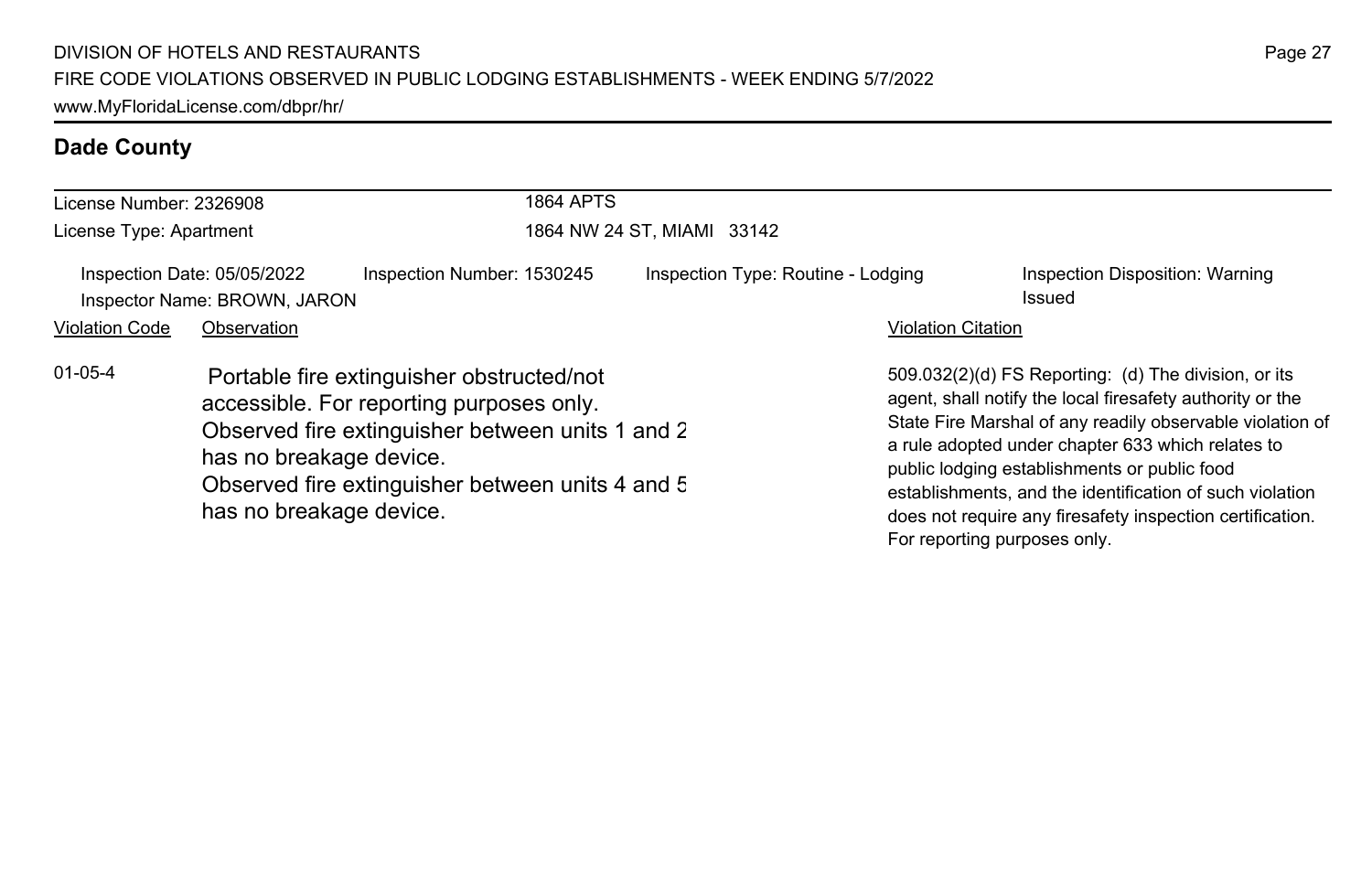| License Number: 2330034                                                                            |             |                                                                                                  | PEARL DADELAND                     |  |                                           |                                                                                                                                                                                                                                        |  |
|----------------------------------------------------------------------------------------------------|-------------|--------------------------------------------------------------------------------------------------|------------------------------------|--|-------------------------------------------|----------------------------------------------------------------------------------------------------------------------------------------------------------------------------------------------------------------------------------------|--|
| License Type: Apartment                                                                            |             |                                                                                                  | 7440 N KENDALL DR, MIAMI 33156     |  |                                           |                                                                                                                                                                                                                                        |  |
| Inspection Number: 1517076<br>Inspection Date: 05/06/2022<br>Inspector Name: LODENQUAI, BARRINGTON |             |                                                                                                  | Inspection Type: Routine - Lodging |  | Inspection Disposition: Warning<br>Issued |                                                                                                                                                                                                                                        |  |
| <b>Violation Code</b>                                                                              | Observation |                                                                                                  |                                    |  | <b>Violation Citation</b>                 |                                                                                                                                                                                                                                        |  |
| 04-01-4                                                                                            |             | Trouble/alarm light illuminated on the fire alarm<br>control panel. For reporting purposes only. |                                    |  |                                           | 509.032(2)(d) FS Reporting: The division, or its agent,<br>shall notify the local firesafety authority or the State<br>Fire Marshal of any readily observable violation of a<br>rule adopted under chapter 633 which relates to public |  |

lodging establishments or public food establishments, and the identification of such violation does not require any firesafety inspection certification. For reporting

purposes only.

Page 28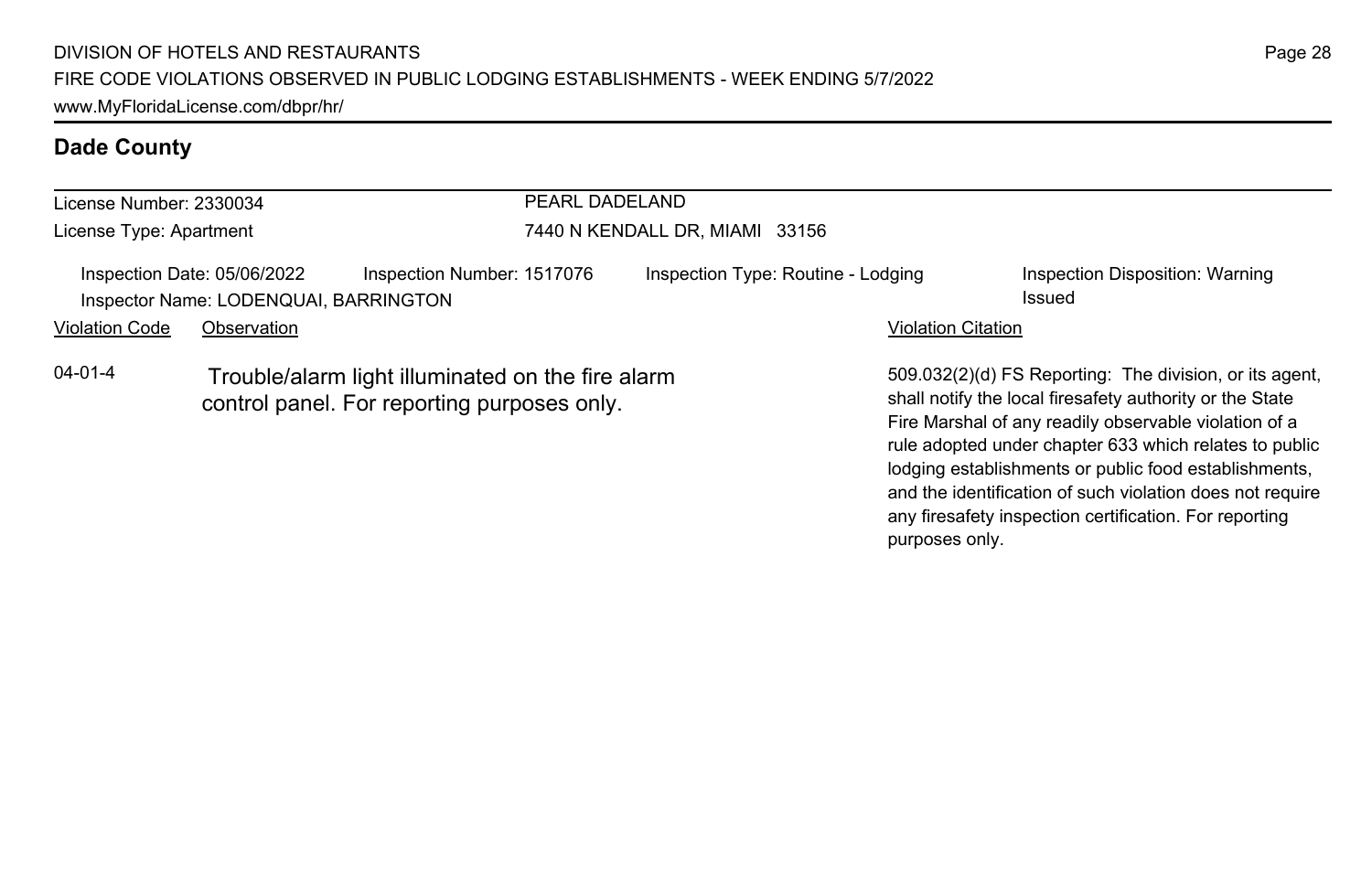| License Number: 2330238                                                                            |             |                                                                                                  | <b>MIRABELLE</b>                   |  |                                                                                                                                                                                                                                        |  |
|----------------------------------------------------------------------------------------------------|-------------|--------------------------------------------------------------------------------------------------|------------------------------------|--|----------------------------------------------------------------------------------------------------------------------------------------------------------------------------------------------------------------------------------------|--|
| License Type: Apartment                                                                            |             |                                                                                                  | 7400 SW 88 ST, MIAMI 33156         |  |                                                                                                                                                                                                                                        |  |
| Inspection Number: 1531542<br>Inspection Date: 05/06/2022<br>Inspector Name: LODENQUAI, BARRINGTON |             |                                                                                                  | Inspection Type: Routine - Lodging |  | Inspection Disposition: Warning<br>Issued                                                                                                                                                                                              |  |
| <b>Violation Code</b>                                                                              | Observation |                                                                                                  |                                    |  | <b>Violation Citation</b>                                                                                                                                                                                                              |  |
| $04 - 01 - 4$                                                                                      |             | Trouble/alarm light illuminated on the fire alarm<br>control panel. For reporting purposes only. |                                    |  | 509.032(2)(d) FS Reporting: The division, or its agent,<br>shall notify the local firesafety authority or the State<br>Fire Marshal of any readily observable violation of a<br>rule adopted under chapter 633 which relates to public |  |

lodging establishments or public food establishments, and the identification of such violation does not require any firesafety inspection certification. For reporting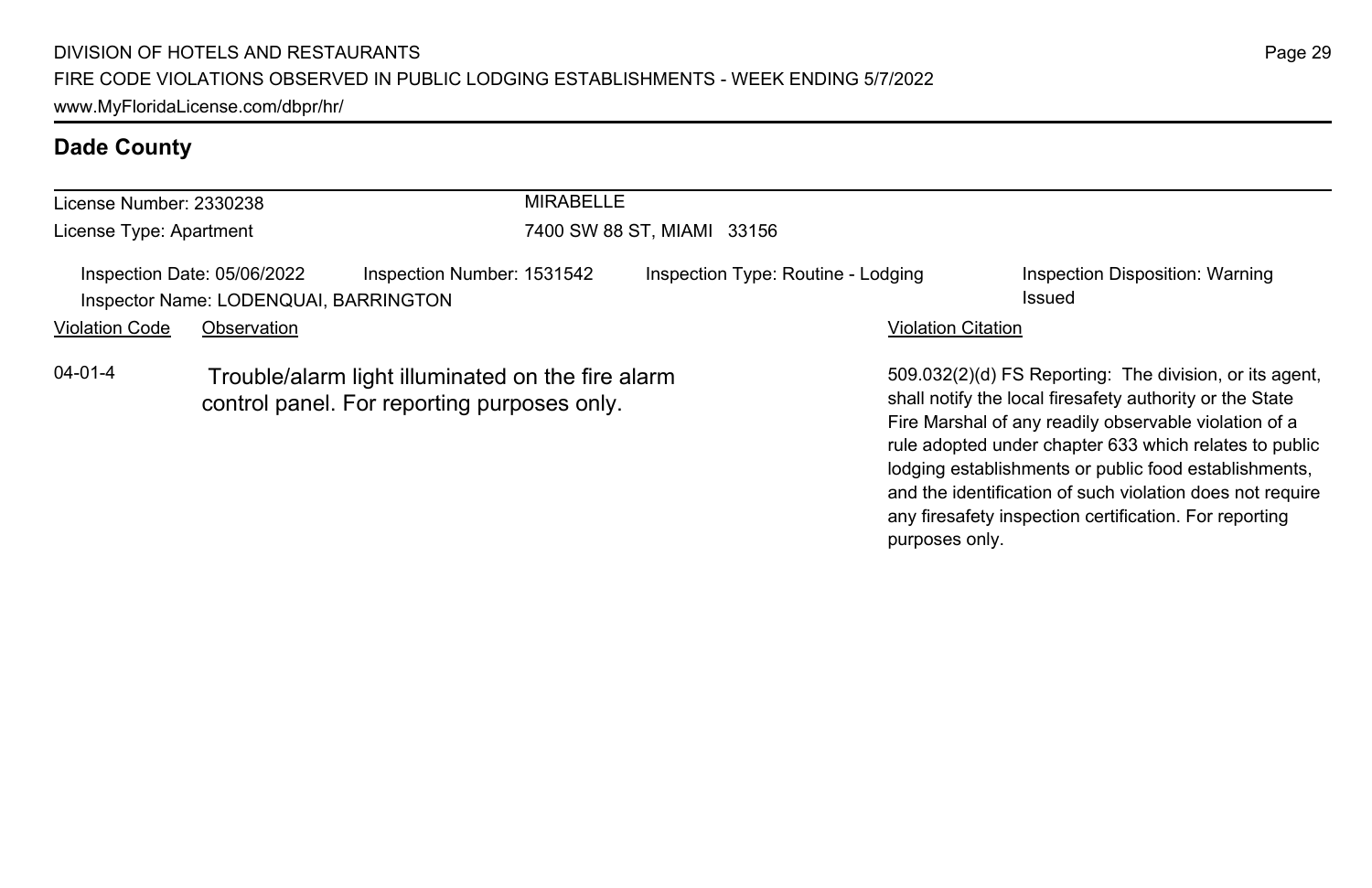License Number: 2310858 License Type: Apartment

CENTURY TOWERS APTS 100 KINGS PT DR, MIAMI BEACH 331604774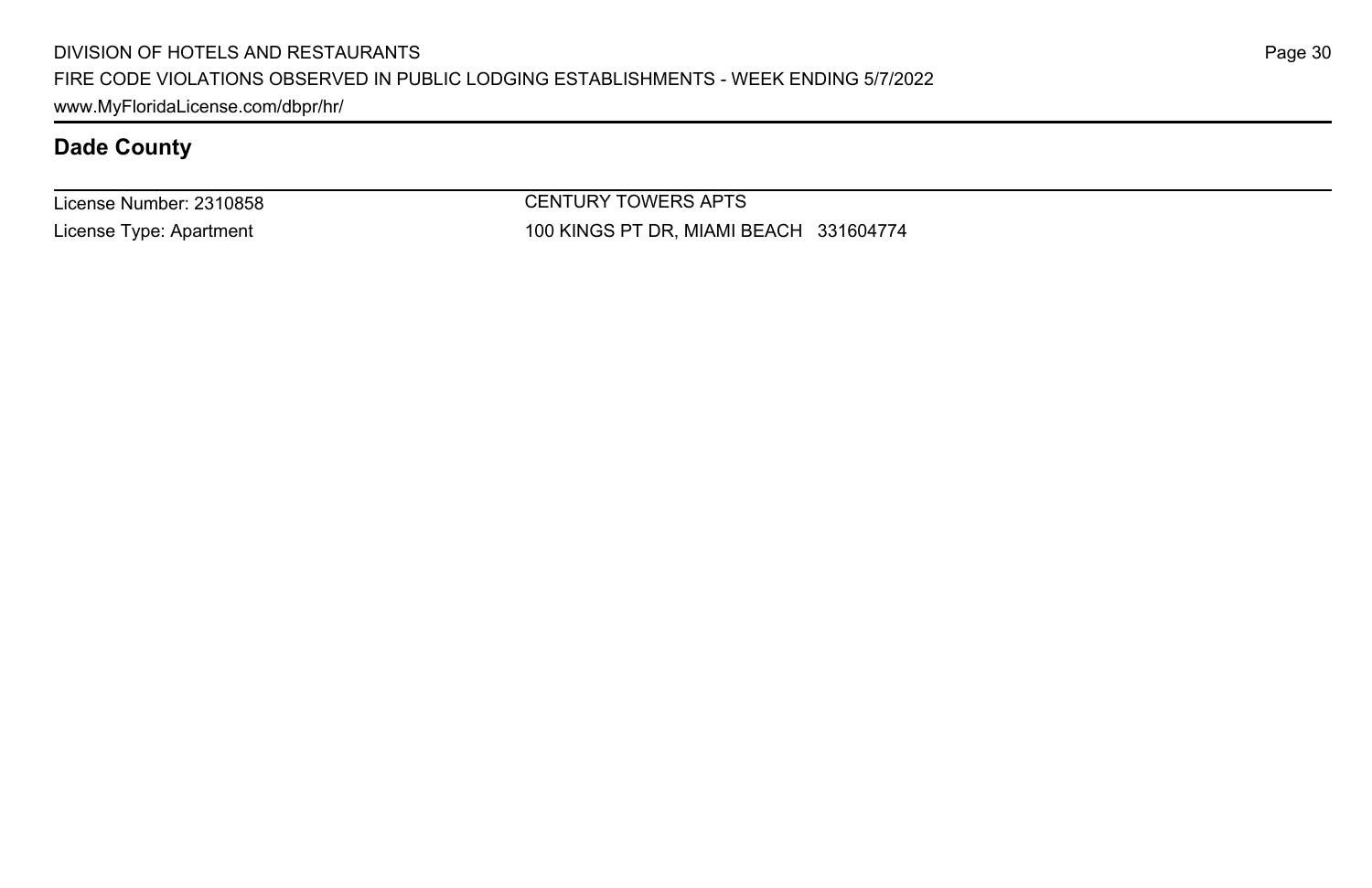Inspection Date: 04/28/2022 Inspection Number: 1515656 Inspection Type: Routine - Lodging Inspection Disposition: Warning Inspector Name: TAYLOR, JOHN Issued

Violation Code Observation Violation Citation

04-01-4 Trouble/alarm light illuminated on the fire alarm control panel. For reporting purposes only.

08-01-4 Boiler certificate or insurance inspector's boiler report expired. For reporting purposes only. As of 2/27/22.

509.032(2)(d) FS Reporting: The division, or its agent, shall notify the local firesafety authority or the State Fire Marshal of any readily observable violation of a rule adopted under chapter 633 which relates to public lodging establishments or public food establishments, and the identification of such violation does not require any firesafety inspection certification. For reporting purposes only.

61C-1.004(10) FAC and 509.032(2)(d) FS Reporting: 61C-1.004(10) The insurance inspector's boiler report is required annually for power boilers and high pressure/high temperature boilers and biannually for low pressure steam or vapor heating boilers. 509.032(2)(d) The division, or its agent, shall notify the local firesafety authority or the State Fire Marshal of any readily observable violation of a rule adopted under chapter 633 which relates to public lodging establishments or public food establishments, and the identification of such violation does not require any firesafety inspection certification. For reporting purposes only.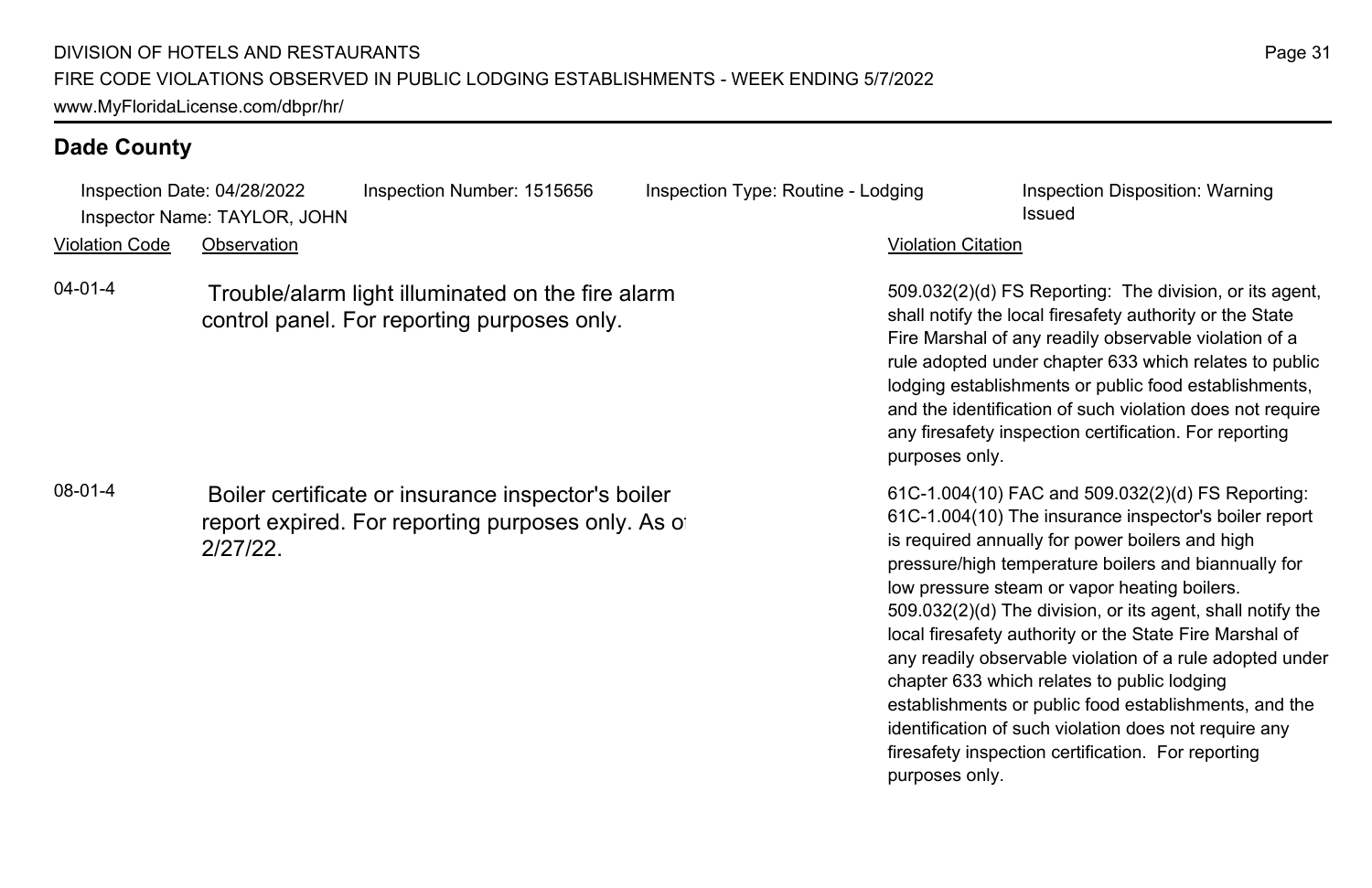| License Number: 2330463                                    |             |                                                                                                  | UNIVERSITY BRIDGE, LLC             |                                                                                                                                                                                                                                                                                                 |  |  |
|------------------------------------------------------------|-------------|--------------------------------------------------------------------------------------------------|------------------------------------|-------------------------------------------------------------------------------------------------------------------------------------------------------------------------------------------------------------------------------------------------------------------------------------------------|--|--|
| License Type: Apartment                                    |             |                                                                                                  | 740 SW 109 AVE, MAIMI 33174        |                                                                                                                                                                                                                                                                                                 |  |  |
| Inspection Date: 05/05/2022<br>Inspector Name: PICO, JORGE |             | Inspection Number: 1531842                                                                       | Inspection Type: Routine - Lodging | Inspection Disposition: Inspection<br>Completed - No Further Action                                                                                                                                                                                                                             |  |  |
| <b>Violation Code</b>                                      | Observation |                                                                                                  |                                    | <b>Violation Citation</b>                                                                                                                                                                                                                                                                       |  |  |
| $04 - 01 - 4$                                              |             | Trouble/alarm light illuminated on the fire alarm<br>control panel. For reporting purposes only. |                                    | 509.032(2)(d) FS Reporting: The division, or its agent,<br>shall notify the local firesafety authority or the State<br>Fire Marshal of any readily observable violation of a<br>rule adopted under chapter 633 which relates to public<br>lodging establishments or public food establishments, |  |  |

Page 32

and the identification of such violation does not require any firesafety inspection certification. For reporting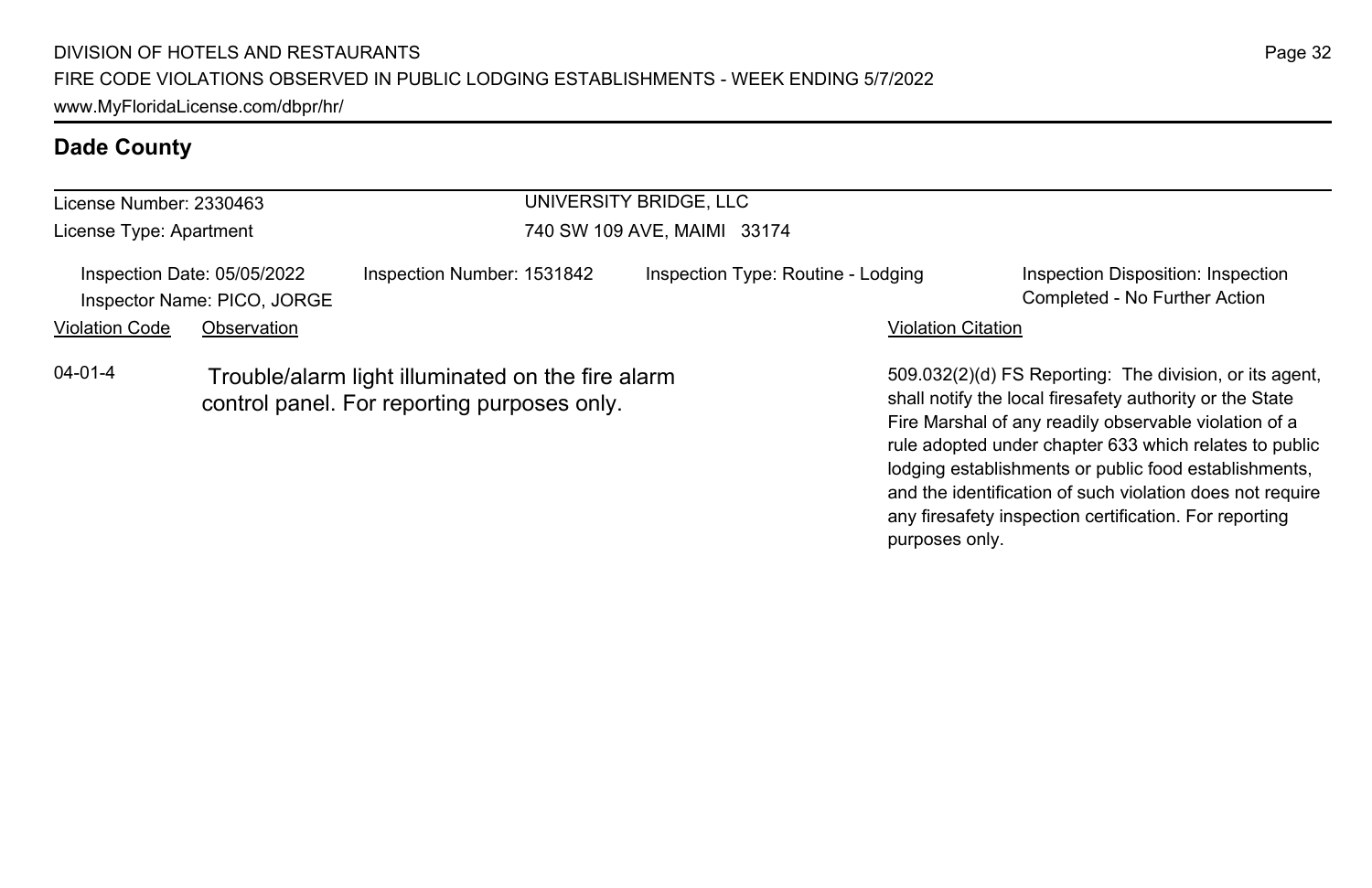|                         |                                                            |                                                                                                                                                  | 4TH STREET COMMONS                 |                           |                                                                                                                                                                                                                                                                                                                                                                                                                                                            |  |  |
|-------------------------|------------------------------------------------------------|--------------------------------------------------------------------------------------------------------------------------------------------------|------------------------------------|---------------------------|------------------------------------------------------------------------------------------------------------------------------------------------------------------------------------------------------------------------------------------------------------------------------------------------------------------------------------------------------------------------------------------------------------------------------------------------------------|--|--|
| License Number: 2330236 |                                                            |                                                                                                                                                  |                                    |                           |                                                                                                                                                                                                                                                                                                                                                                                                                                                            |  |  |
| License Type: Apartment |                                                            | 10899 SW 4 ST, MIAMI 33174                                                                                                                       |                                    |                           |                                                                                                                                                                                                                                                                                                                                                                                                                                                            |  |  |
|                         | Inspection Date: 05/05/2022<br>Inspector Name: PICO, JORGE | Inspection Number: 1519738                                                                                                                       | Inspection Type: Routine - Lodging |                           | Inspection Disposition: Warning<br>Issued                                                                                                                                                                                                                                                                                                                                                                                                                  |  |  |
| <b>Violation Code</b>   | Observation                                                |                                                                                                                                                  |                                    | <b>Violation Citation</b> |                                                                                                                                                                                                                                                                                                                                                                                                                                                            |  |  |
| 08-03-4                 | only.<br>produce 500000 btus                               | No boiler certificate or insurance inspector's<br>boiler report available. For reporting purposes<br>Observed the property has Five boilers that |                                    |                           | 61C-1.004(10) FAC and 509.032(2)(d) FS Reporting:<br>61C-1.004(10) The insurance inspector's boiler report<br>is required annually for power boilers and high<br>pressure/high temperature boilers and biannually for<br>low pressure steam or vapor heating boilers.<br>509.032(2)(d) The division, or its agent, shall notify the<br>local firesafety authority or the State Fire Marshal of<br>any readily observable violation of a rule adopted under |  |  |

chapter 633 which relates to public lodging

purposes only.

establishments or public food establishments, and the identification of such violation does not require any firesafety inspection certification. For reporting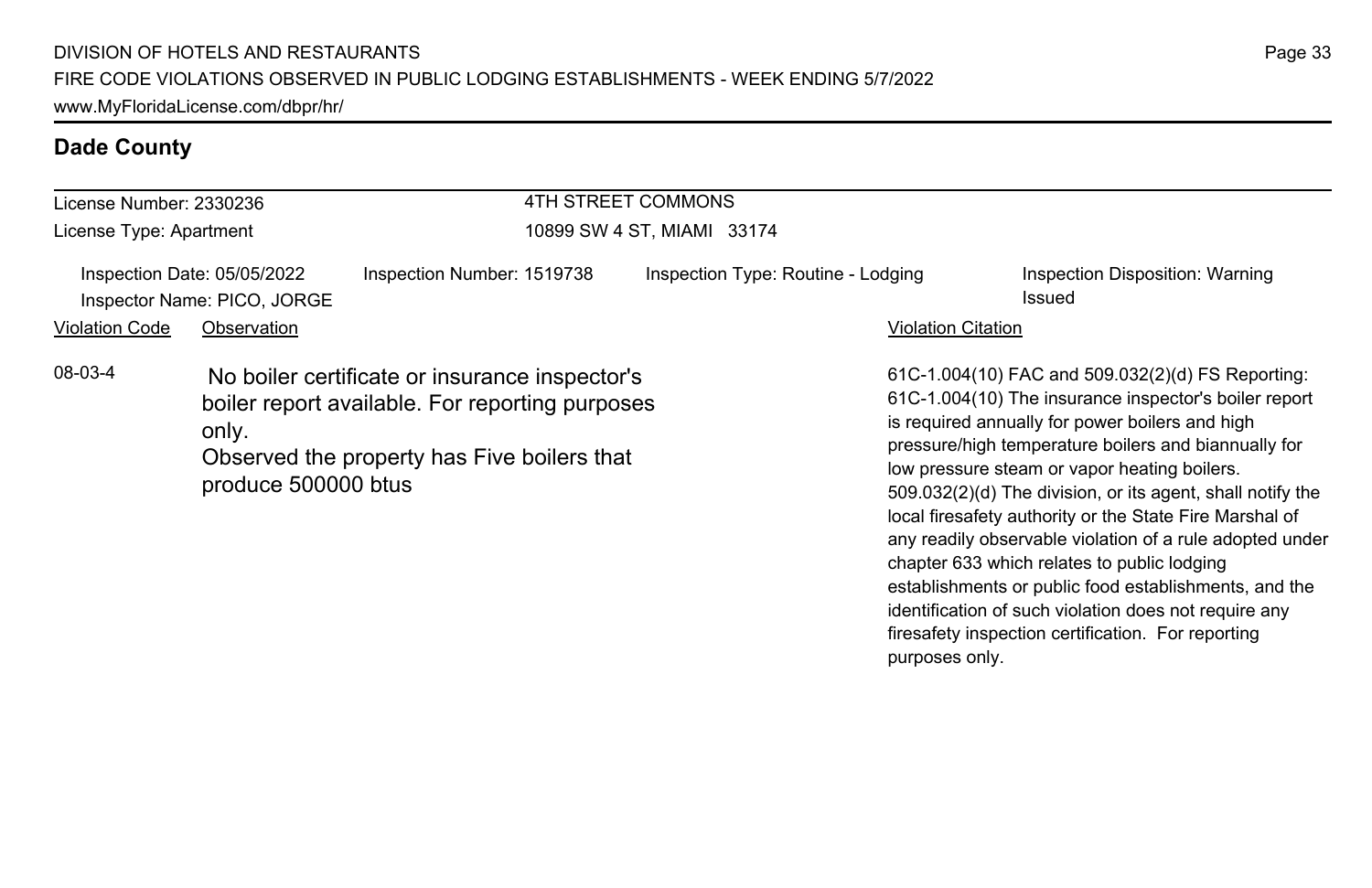| License Number: 2330434 |                                                                      |                                                                                                                                  | <b>MARCIA GARDENS, LLC</b>         |                                                                                                                                                                                                                                        |  |
|-------------------------|----------------------------------------------------------------------|----------------------------------------------------------------------------------------------------------------------------------|------------------------------------|----------------------------------------------------------------------------------------------------------------------------------------------------------------------------------------------------------------------------------------|--|
| License Type: Apartment |                                                                      | 10301 SW 127 AVE, MIAMI 33186                                                                                                    |                                    |                                                                                                                                                                                                                                        |  |
|                         | Inspection Date: 05/06/2022<br>Inspector Name: LODENQUAI, BARRINGTON | Inspection Number: 1519998                                                                                                       | Inspection Type: Routine - Lodging | Inspection Disposition: Inspection<br>Completed - No Further Action                                                                                                                                                                    |  |
| <b>Violation Code</b>   | Observation                                                          |                                                                                                                                  |                                    | <b>Violation Citation</b>                                                                                                                                                                                                              |  |
| $04 - 01 - 4$           |                                                                      | Trouble/alarm light illuminated on the fire alarm<br>control panel. For reporting purposes only.<br>Observed for building 10301. |                                    | 509.032(2)(d) FS Reporting: The division, or its agent.<br>shall notify the local firesafety authority or the State<br>Fire Marshal of any readily observable violation of a<br>rule adopted under chapter 633 which relates to public |  |

lodging establishments or public food establishments, and the identification of such violation does not require any firesafety inspection certification. For reporting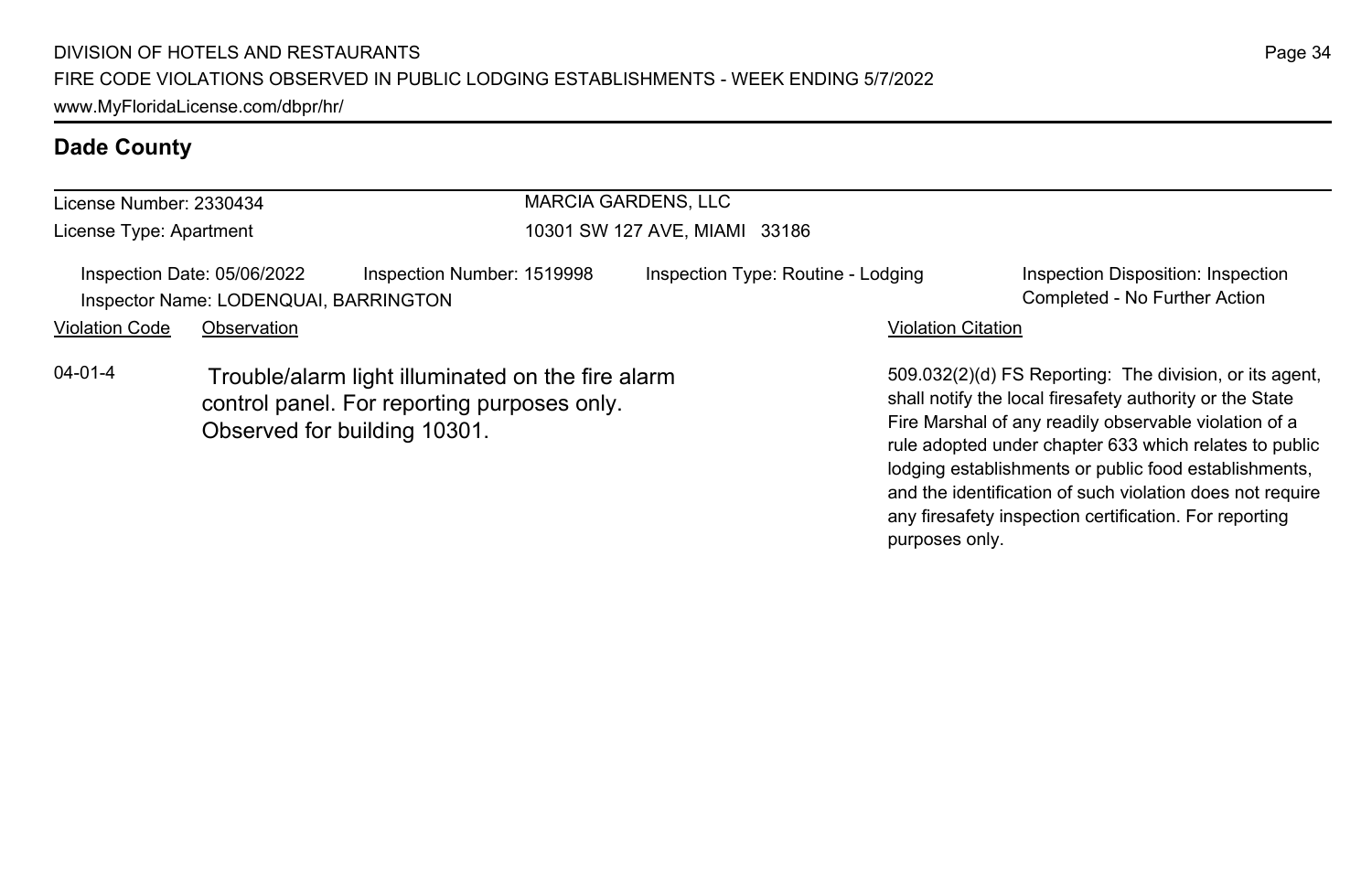License Number: 2329447 License Type: Hotel

# TOWNEPLACE SUITES MIAMI KENDALL WEST

9055 SW 162 AVE, MIAMI 33196

Inspection Date: 05/05/2022 Inspection Number: 1163604 Inspection Type: Routine - Lodging Inspection Disposition: Inspection Inspector Name: ELDER, AUDREY Completed - No Further Action

08-03-4 No boiler certificate or insurance inspector's boiler report available. For reporting purposes only.

### Violation Code Observation **Violation Code** Observation **Violation** Violation Citation Citation Citation Citation

61C-1.004(10) FAC and 509.032(2)(d) FS Reporting: 61C-1.004(10) The insurance inspector's boiler report is required annually for power boilers and high pressure/high temperature boilers and biannually for low pressure steam or vapor heating boilers. 509.032(2)(d) The division, or its agent, shall notify the local firesafety authority or the State Fire Marshal of any readily observable violation of a rule adopted under chapter 633 which relates to public lodging establishments or public food establishments, and the identification of such violation does not require any firesafety inspection certification. For reporting purposes only.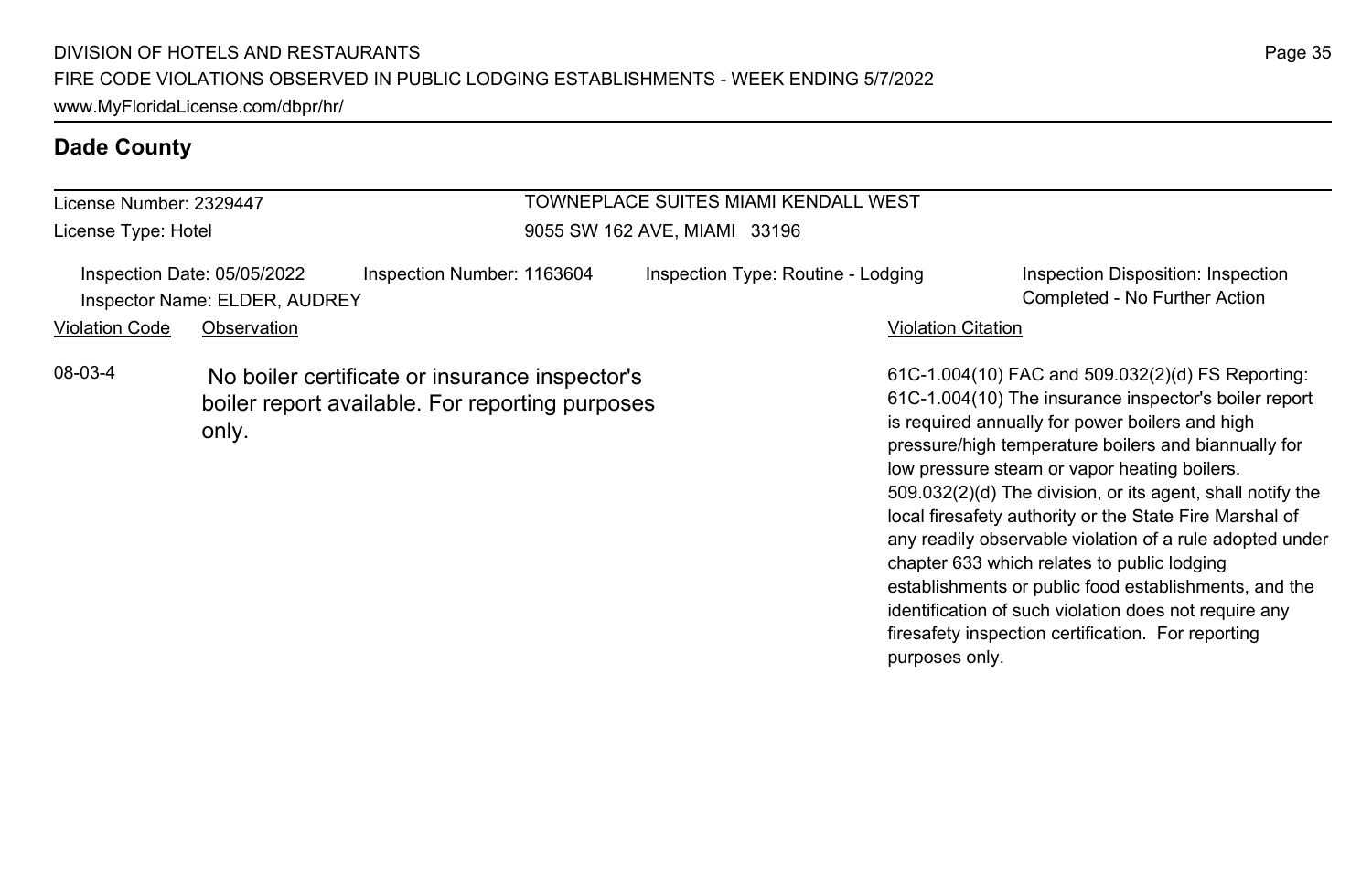## **Duval County**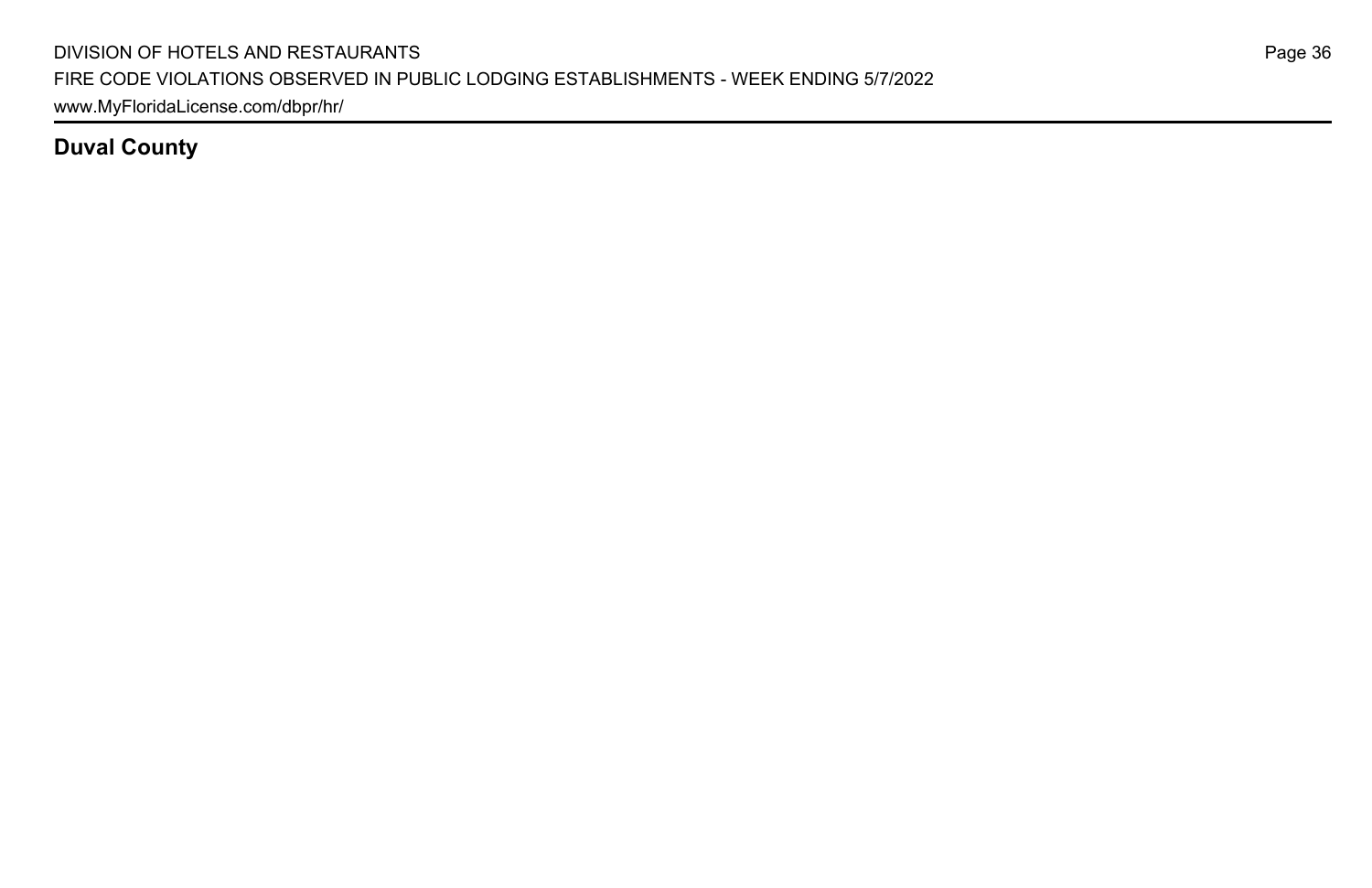License Number: 2611854 License Type: Apartment

OAK HAMMOCK APARTMENTS 500 ACME ST, JACKSONVILLE 32211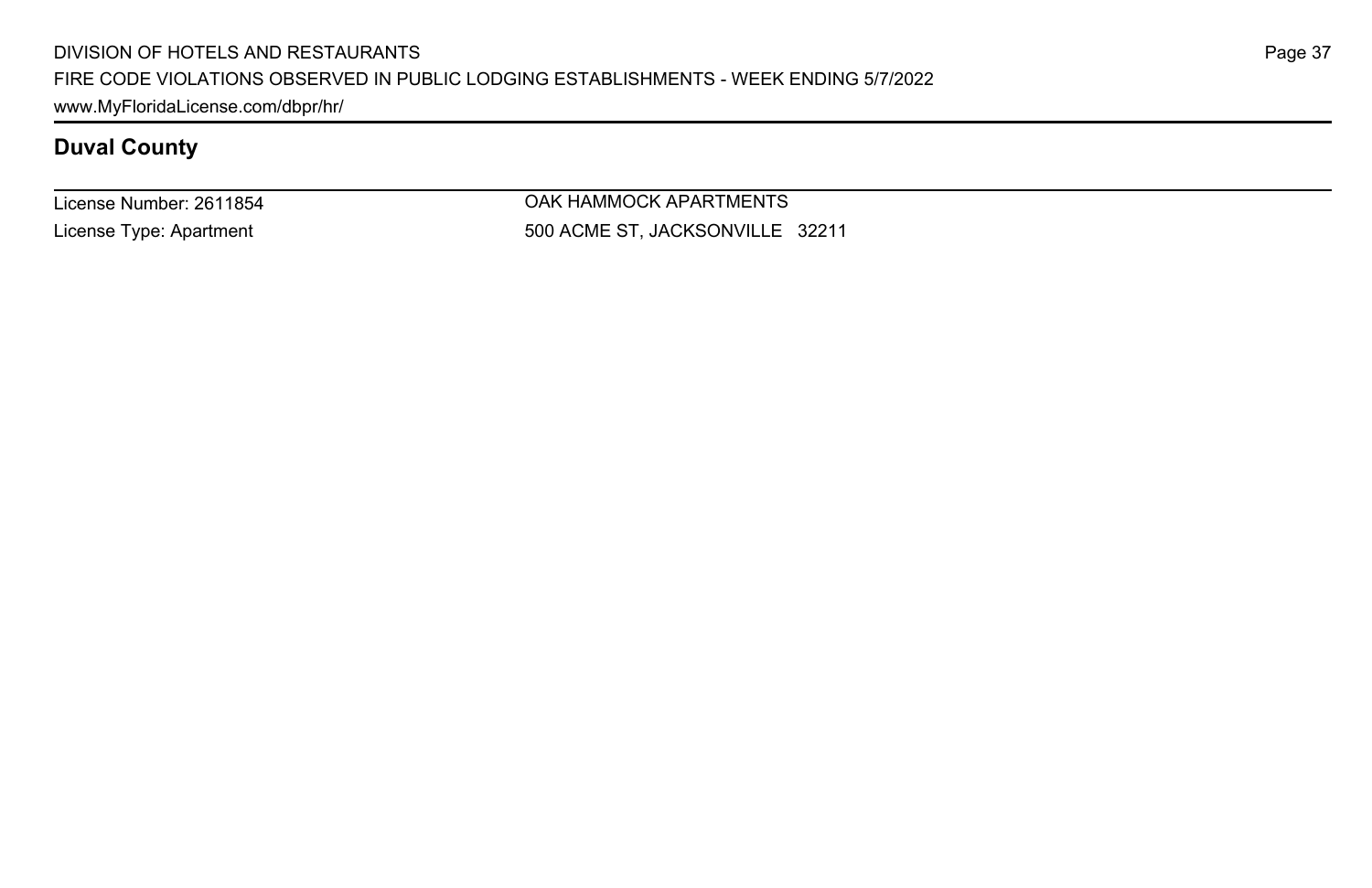### DIVISION OF HOTELS AND RESTAURANTS FIRE CODE VIOLATIONS OBSERVED IN PUBLIC LODGING ESTABLISHMENTS - WEEK ENDING 5/7/2022 www.MyFloridaLicense.com/dbpr/hr/

# **Duval County**

Inspection Date: 05/04/2022 Inspection Number: 1533425 Inspection Type: Lodging-Licensing Inspector Name: THOMAS, PHILIP Complied

Violation Code Observation Violation Citation

Inspection

Inspection Disposition: Call Back -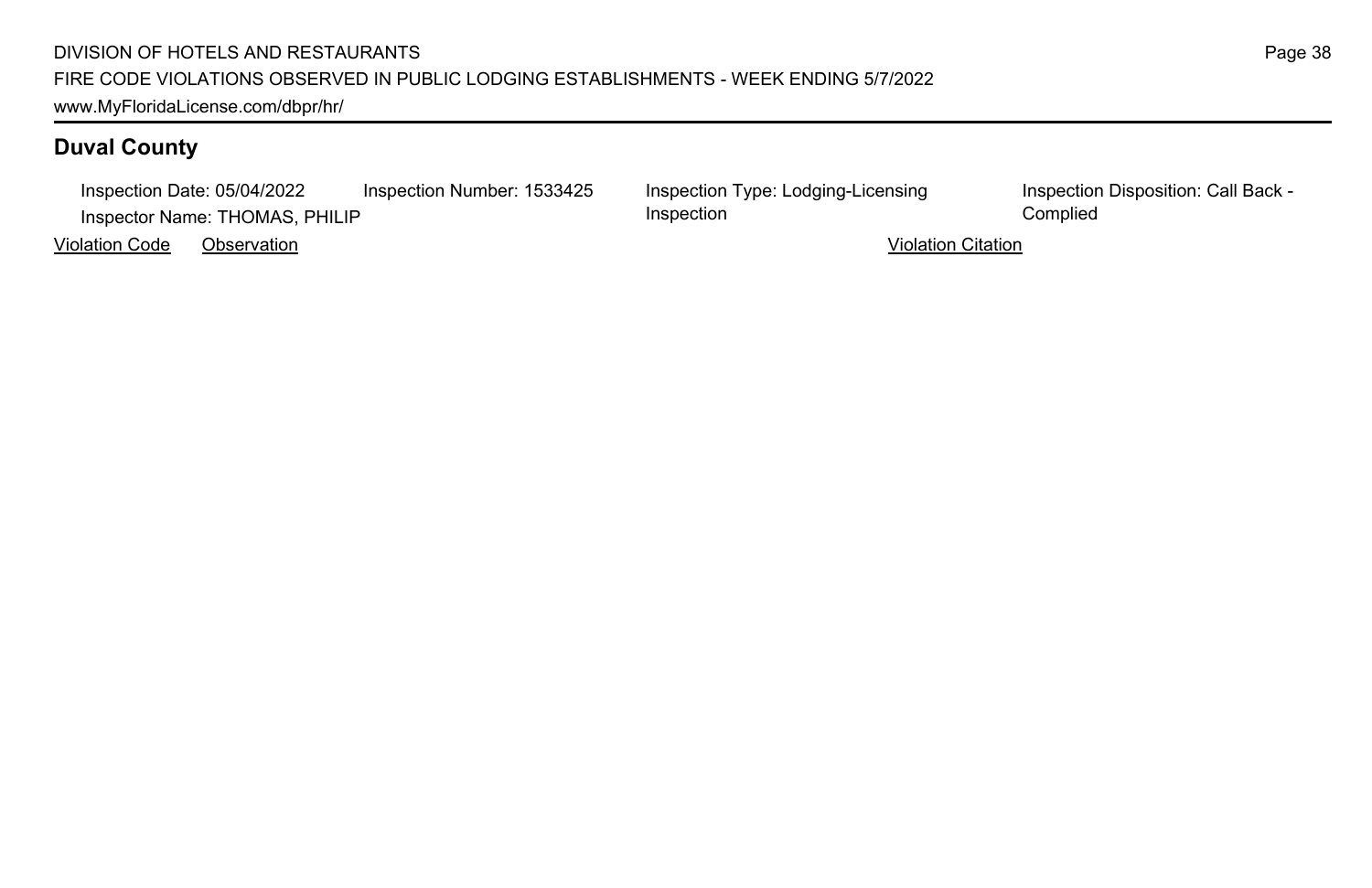12-04-4 - From initial inspection : High Priority - Balcony/starway/platform collapsed. Building 6 has collapsed landing between first an second floor. Entire landing has fallen 6 feet and is resting on ground. Stairs leading down from second floor end with 6 foot drop. Landing between 2 and 3 floor shows major stress. Area is marked off from bottom but inspector was able to walk up stairway on opposite side of building and cross over on second floor where roped off area had been removed. Operator stated movers are using the second floor to move current tenets. No movers were observed by inspector. Units on that side of building are 612 and 611 on third floor, 610 and 609 on second floor, 608 and 607 on first floor. Inspector recommends all units to be vacated. \*\*Warning\*\* - From follow-up inspection 2021-11-18: Tenets have been relocated on that side of building. All areas are clearly marked off with caution tape and fencing. Operator has started looking for repair options. \*\*Time Extended\*\* - From follow-up inspection 2022-01-25: Situation is the same. Repairs have not started. Operator states building is empty

61C-1.004(5) FAC High Priority: All building structural components, attachments and fixtures shall be kept in good repair.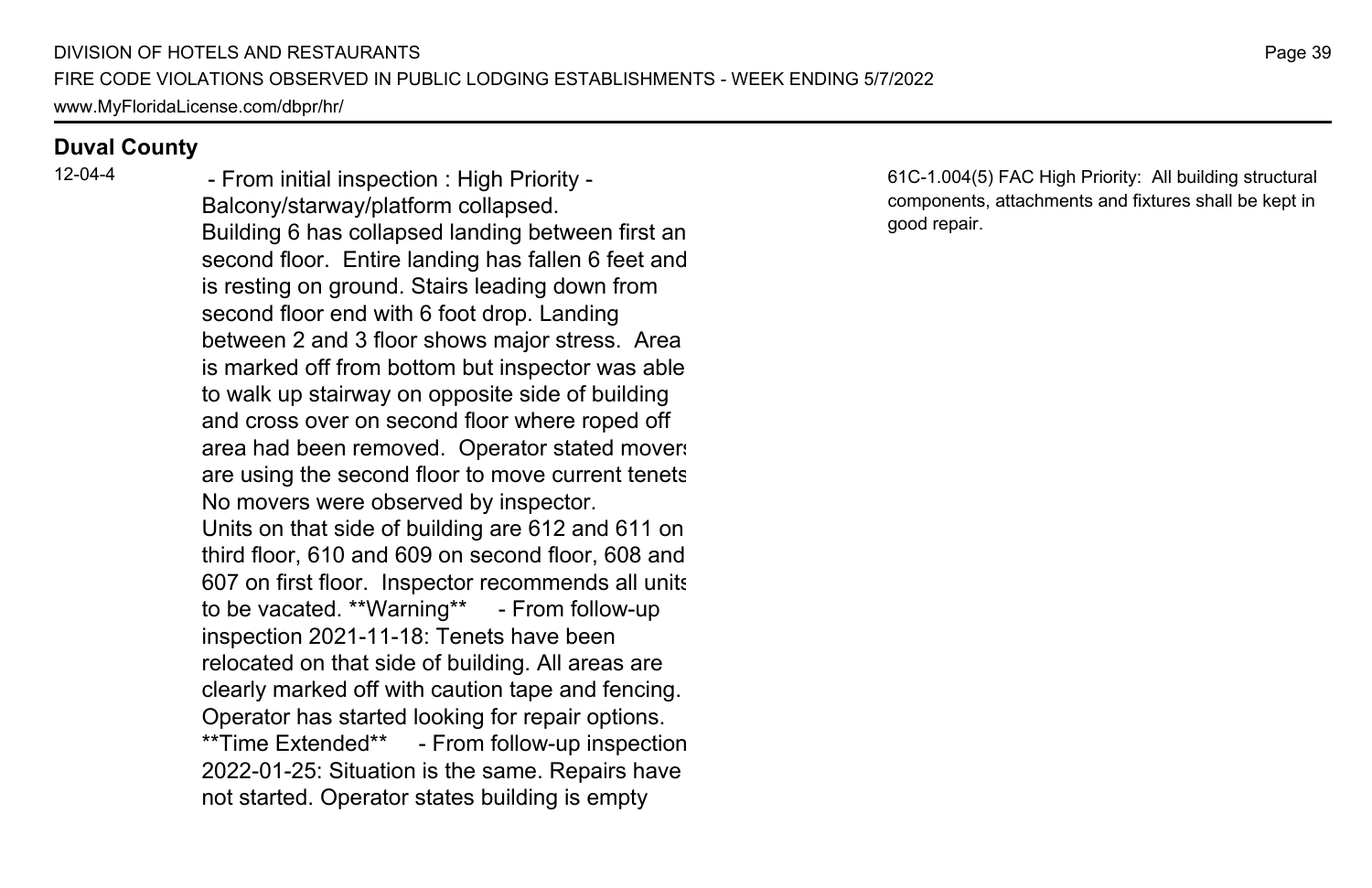with no occupants. \*\*Time Extended\*\* - From follow-up inspection 2022-03-01: Operator states the city has cleared the way for construction to be started. \*\*Time Extended\*\* - From follow-up inspection 2022-04-01: Operator has shown plan for rebuilding stairway on building 6. Building 6 has been vacated on the collapsed stairwell side with no tenets. The occupant level is being reduced by 6 to reflect that licensing does not include the collapsed side of building 6 and units are not to be rented until AFTER a follow inspection is completed on building 6 and the license has been adjusted to include the units. \*\*Time Extended\*\* - From follow-up inspection 2022-05-04: Units 612 and 611 on third floor, 610 and 609 on second floor, 608 and 607 on first floor are not part of issued license. Units number has been reduced according to reflect they are not included in licensing. Establishment will call inspector 904.704.1018 for inspection BEFORE units are rented and unit count will be adjusted after inspection has occurred. \*\*Time Extended\*\*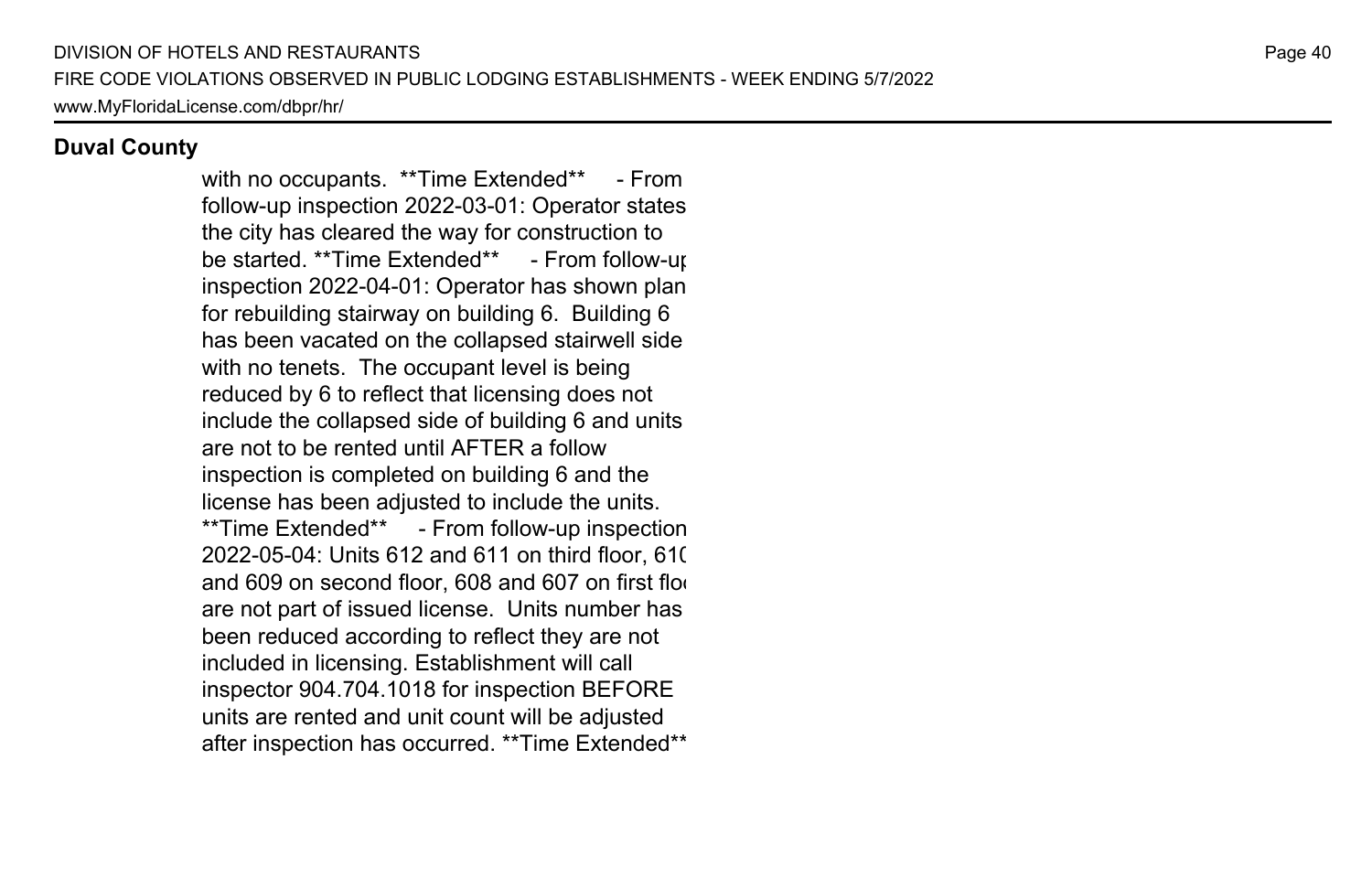License Number: 2613264 License Type: Hotel

### ALOFT JACKSONVILLE TAPESTRY PARK HOTEL 4812 DEER LAKE DR W, JACKSONVILLE 32246

| Inspection Date: 05/05/2022        | Inspection Number: 1163697 |
|------------------------------------|----------------------------|
| Inspector Name: JEFFERS, MARY-BETH |                            |

Inspection Type: Routine - Lodging Inspection Disposition: Inspection Completed - No Further Action

### Violation Code Observation **Violation Code** Observation **Violation** Violation Citation Citation Citation Citation

08-03-4 No boiler certificate or insurance inspector's boiler report available. For reporting purposes only.

> No boiler certificate available for  $#136468$ -operat stated already in process of being certified. Maintenance supervisor has been working with fire Marshall. Provided paperwork that A new boiler has been ordered as of 2/22/22 through WW Gay-due in 10-12 weeks

61C-1.004(10) FAC and 509.032(2)(d) FS Reporting: 61C-1.004(10) The insurance inspector's boiler report is required annually for power boilers and high pressure/high temperature boilers and biannually for low pressure steam or vapor heating boilers. 509.032(2)(d) The division, or its agent, shall notify the local firesafety authority or the State Fire Marshal of any readily observable violation of a rule adopted under chapter 633 which relates to public lodging establishments or public food establishments, and the identification of such violation does not require any firesafety inspection certification. For reporting purposes only.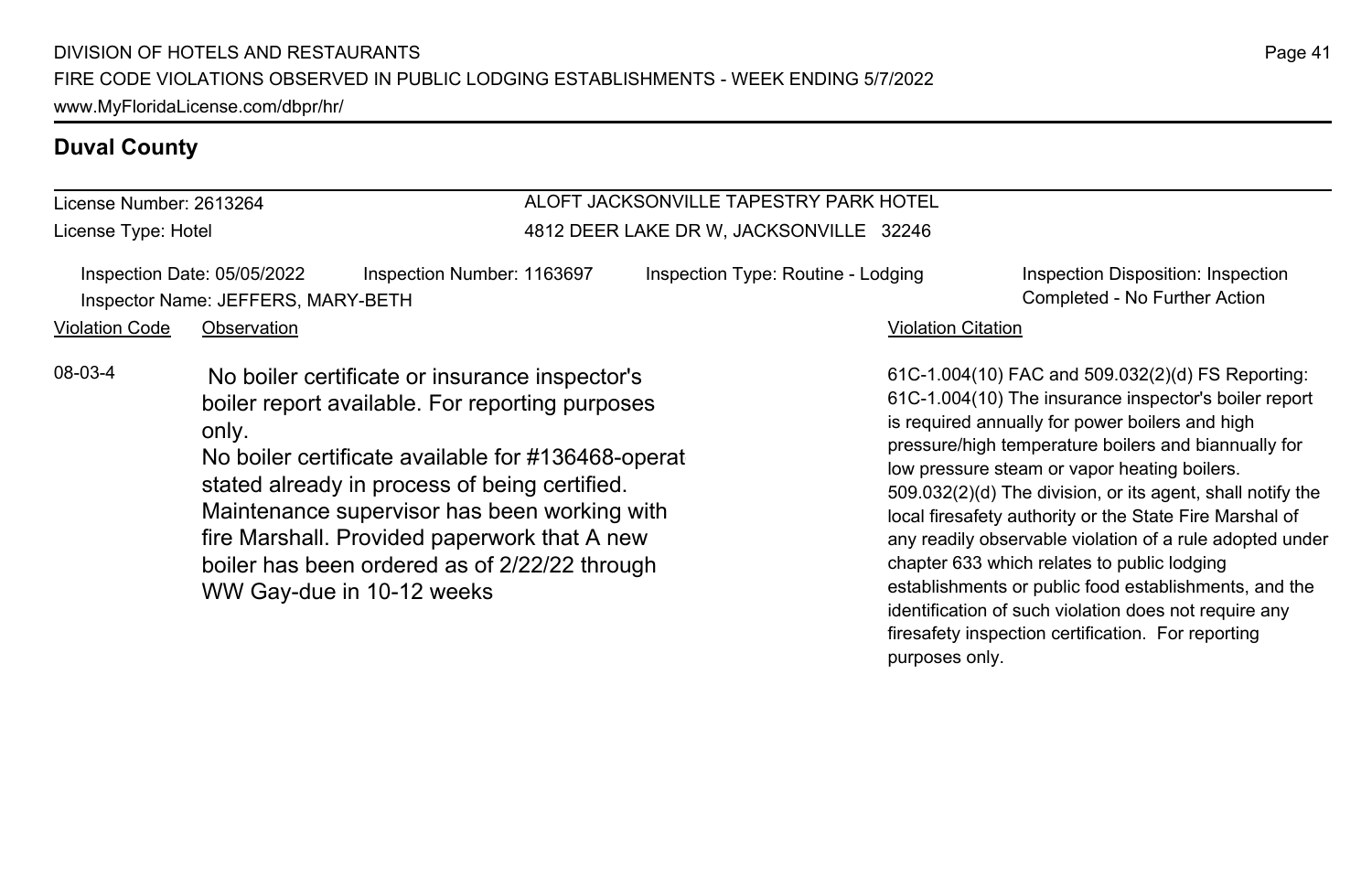## License Number: 2612763

License Type: Hotel

# HAMPTON INN PONTE VEDRA

### 1220 MARSH LANDING PKWY, JACKSONVILLE BEACH 32250

| Inspection Date: 05/04/2022 |                                 | Inspection Number: 1162699 | Inspection Type: Routine - Lodging |                    | Inspection Disposition: Warning |
|-----------------------------|---------------------------------|----------------------------|------------------------------------|--------------------|---------------------------------|
|                             | Inspector Name: GONZALEZ, MAYRA |                            |                                    |                    | Issued                          |
| Violation Code              | Observation                     |                            |                                    | Violation Citation |                                 |

08-04-4 Boiler certificate not posted in the boiler room. For reporting purposes only. \*\*Repeat Violation\*\*

08-04-4 - From initial inspection : Boiler certificate not posted in the boiler room. For reporting purposes only.

 \*\*Repeat Violation\*\* - From follow-up inspection 2022-05-04: Boiler certificate still not posted \*\*Time Extended\*\*

61C-1.004(10) FAC and 509.032(2)(d) FS Reporting: 61C-1.004(10) The insurance inspector's boiler report shall be posted in the boiler room. 509.032(2)(d) The division, or its agent, shall notify the local firesafety authority or the State Fire Marshal of any readily observable violation of a rule adopted under chapter 633 which relates to public lodging establishments or public food establishments, and the identification of such violation does not require any firesafety inspection certification. For reporting purposes only.

61C-1.004(10) FAC and 509.032(2)(d) FS Reporting: 61C-1.004(10) The insurance inspector's boiler report shall be posted in the boiler room. 509.032(2)(d) The division, or its agent, shall notify the local firesafety authority or the State Fire Marshal of any readily observable violation of a rule adopted under chapter 633 which relates to public lodging establishments or public food establishments, and the identification of such violation does not require any firesafety inspection certification. For reporting purposes only.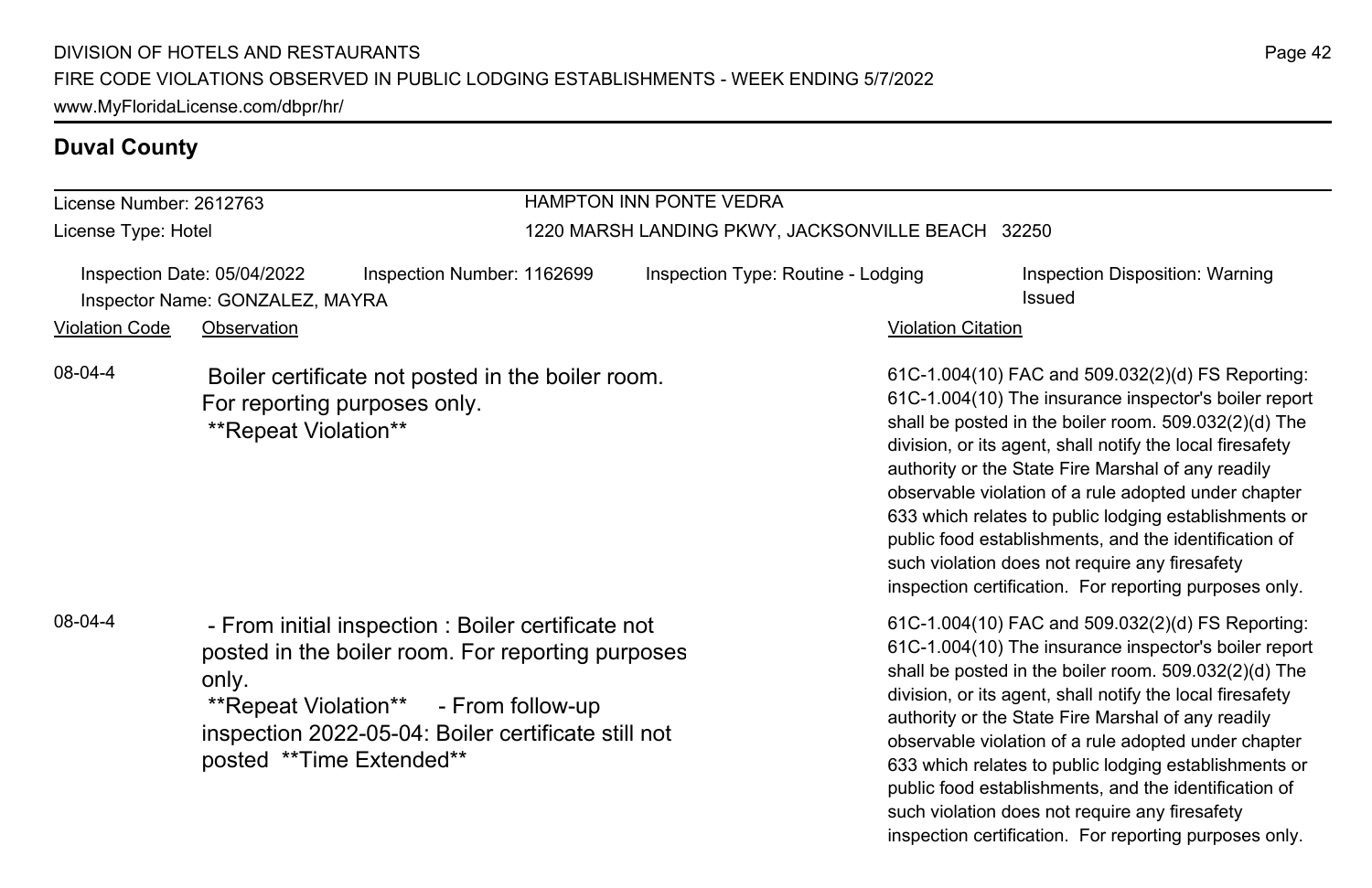# **Hillsborough County**

| License Number: 3900056 |                                                              | <b>GARDEN VIEW MOTEL</b>                                                                                                                        |                                    |                                    |                                                                                                                                                                                                                                                                                                                                                 |  |
|-------------------------|--------------------------------------------------------------|-------------------------------------------------------------------------------------------------------------------------------------------------|------------------------------------|------------------------------------|-------------------------------------------------------------------------------------------------------------------------------------------------------------------------------------------------------------------------------------------------------------------------------------------------------------------------------------------------|--|
| License Type: Motel     |                                                              |                                                                                                                                                 | 2500 E BUSCH BLVD, TAMPA 336128412 |                                    |                                                                                                                                                                                                                                                                                                                                                 |  |
|                         | Inspection Date: 05/02/2022<br>Inspector Name: CESAR, RACHEL | Inspection Number: 1217511                                                                                                                      |                                    | Inspection Type: Routine - Lodging | Inspection Disposition: Inspection<br>Completed - No Further Action                                                                                                                                                                                                                                                                             |  |
| <b>Violation Code</b>   | Observation                                                  |                                                                                                                                                 |                                    | <b>Violation Citation</b>          |                                                                                                                                                                                                                                                                                                                                                 |  |
| $01 - 05 - 4$           | 132.                                                         | Portable fire extinguisher obstructed/not<br>accessible. For reporting purposes only. Hammer<br>missing from Fire extinguisher box outside room |                                    |                                    | 509.032(2)(d) FS Reporting: (d) The division, or its<br>agent, shall notify the local firesafety authority or the<br>State Fire Marshal of any readily observable violation of<br>a rule adopted under chapter 633 which relates to<br>public lodging establishments or public food<br>establishments, and the identification of such violation |  |

Page 43

does not require any firesafety inspection certification.

For reporting purposes only.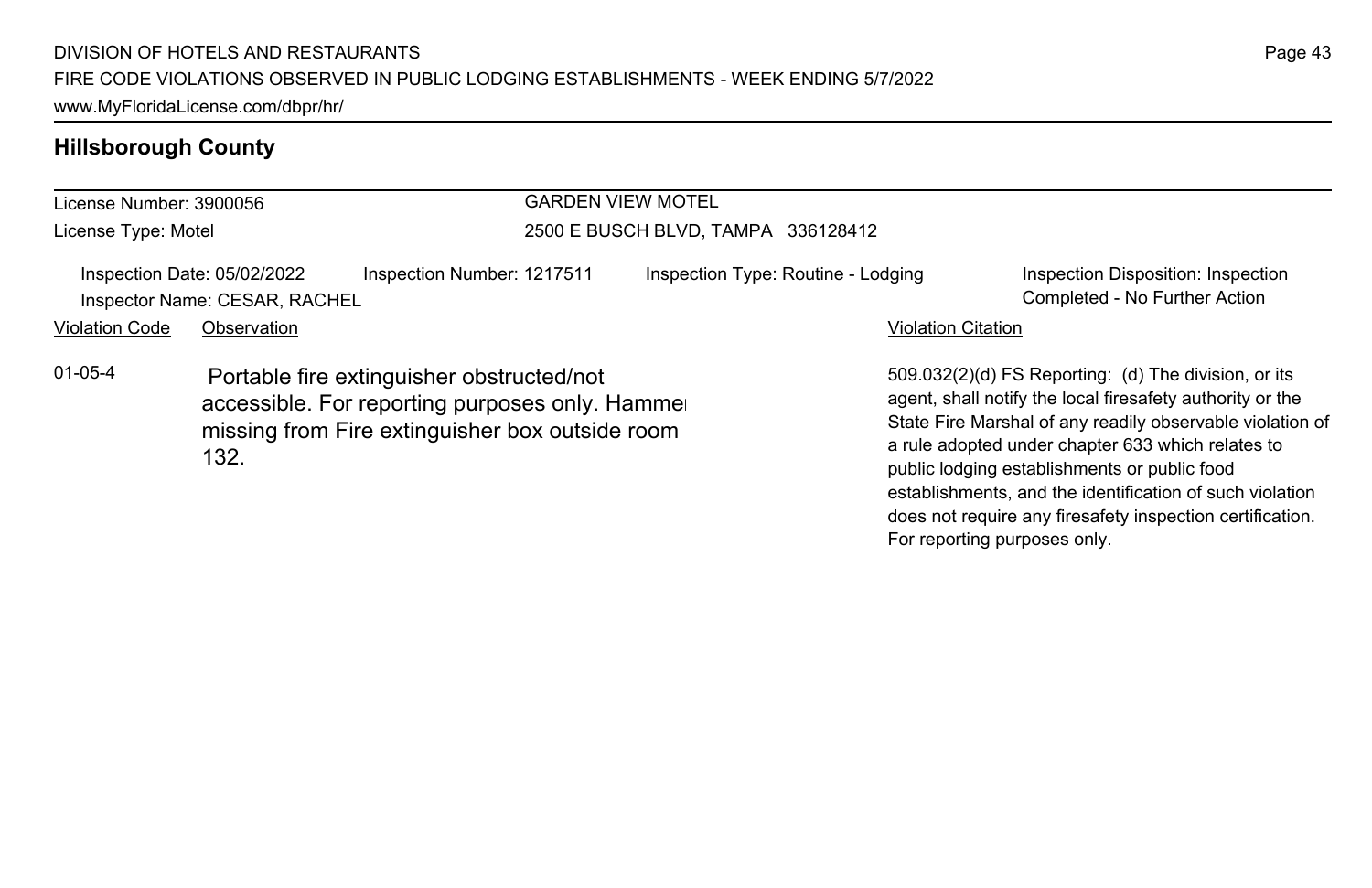# **Hillsborough County**

| License Number: 3901464 |                                                                              | <b>QUALITY INN</b>                                                                                                                                        |                                    |                           |                                                                                                                                                                                                                                                                                                                                                 |  |
|-------------------------|------------------------------------------------------------------------------|-----------------------------------------------------------------------------------------------------------------------------------------------------------|------------------------------------|---------------------------|-------------------------------------------------------------------------------------------------------------------------------------------------------------------------------------------------------------------------------------------------------------------------------------------------------------------------------------------------|--|
| License Type: Motel     |                                                                              |                                                                                                                                                           | 1020 S DALE MABRY, TAMPA 336295005 |                           |                                                                                                                                                                                                                                                                                                                                                 |  |
| <b>Violation Code</b>   | Inspection Date: 05/05/2022<br>Inspector Name: SINGER, ROBERT<br>Observation | Inspection Number: 1221154                                                                                                                                | Inspection Type: Routine - Lodging | <b>Violation Citation</b> | Inspection Disposition: Administrative<br>complaint recommended                                                                                                                                                                                                                                                                                 |  |
| $01 - 06 - 4$           | room 123 has no striker.                                                     | Portable fire extinguisher locked in a box with no<br>means of access to the fire extinguisher. For<br>reporting purposes only. Fire extinguisher outside |                                    |                           | 509.032(2)(d) FS Reporting: (d) The division, or its<br>agent, shall notify the local firesafety authority or the<br>State Fire Marshal of any readily observable violation of<br>a rule adopted under chapter 633 which relates to<br>public lodging establishments or public food<br>establishments, and the identification of such violation |  |

Page 44

does not require any firesafety inspection certification.

For reporting purposes only.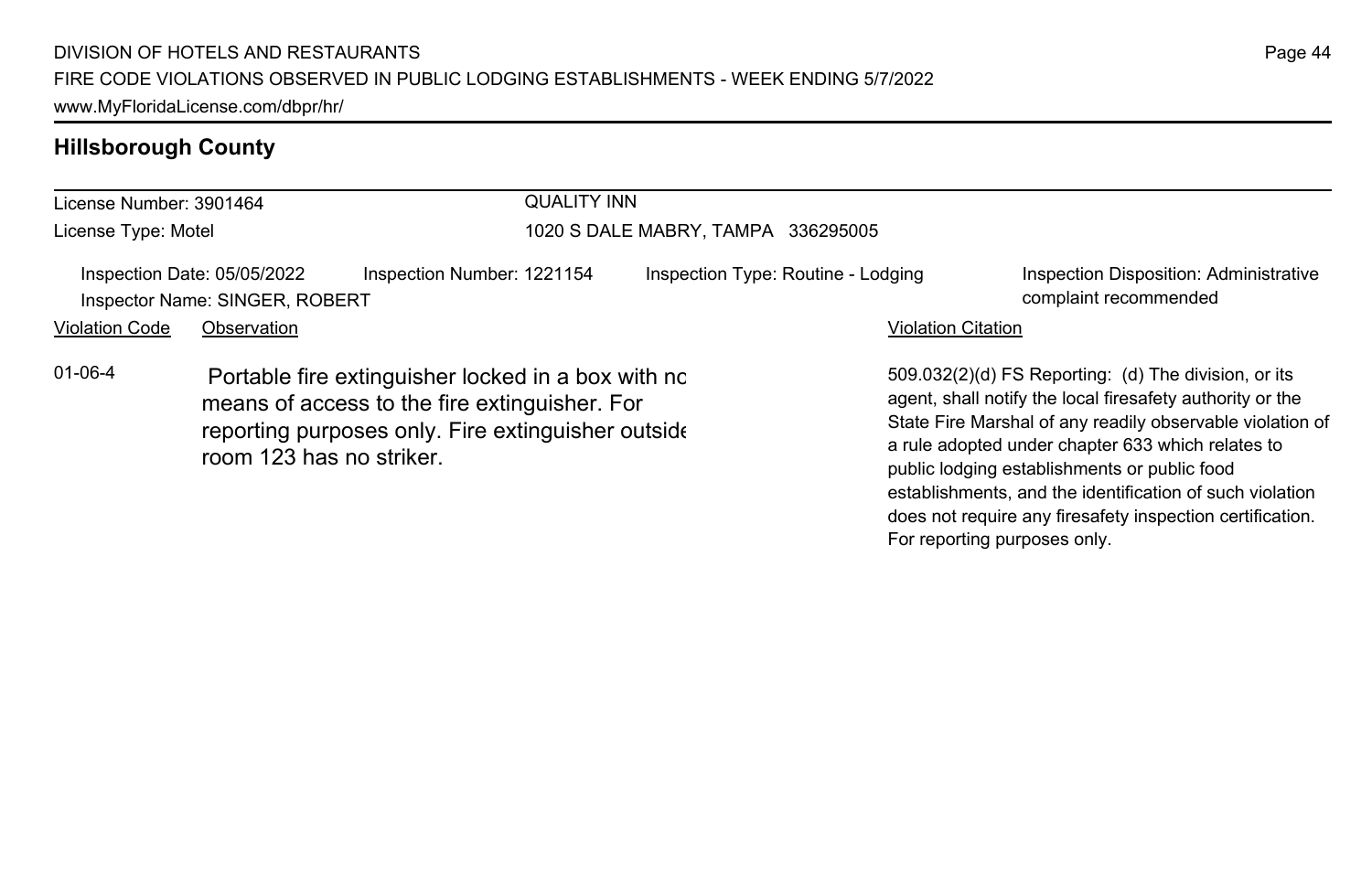# **Lee County**

| License Number: 4605198                                      |                         |                                                                                                                                                                                                                                                                                                              | DAYS INN & SUITES                    |                                                                                                                                                                                                                                                                                                                                                                                                                                              |  |  |
|--------------------------------------------------------------|-------------------------|--------------------------------------------------------------------------------------------------------------------------------------------------------------------------------------------------------------------------------------------------------------------------------------------------------------|--------------------------------------|----------------------------------------------------------------------------------------------------------------------------------------------------------------------------------------------------------------------------------------------------------------------------------------------------------------------------------------------------------------------------------------------------------------------------------------------|--|--|
| License Type: Hotel                                          |                         |                                                                                                                                                                                                                                                                                                              | 10150 DANIELS PKWY, FORT MYERS 33913 |                                                                                                                                                                                                                                                                                                                                                                                                                                              |  |  |
| Inspection Date: 05/06/2022<br>Inspector Name: CANDO, JOHANA |                         | Inspection Number: 1164364                                                                                                                                                                                                                                                                                   | Inspection Type: Complaint Full      | Inspection Disposition: Call Back -<br>Complied                                                                                                                                                                                                                                                                                                                                                                                              |  |  |
| <b>Violation Code</b>                                        | Observation             |                                                                                                                                                                                                                                                                                                              |                                      | <b>Violation Citation</b>                                                                                                                                                                                                                                                                                                                                                                                                                    |  |  |
| $07-02-4$                                                    | door. **Time Extended** | - From initial inspection : Frayed electrical<br>wire(s). For reporting purposes only. Observed<br>exposed wires by pipe line in the first floor<br>staircase garbage exit door. - From follow-up<br>inspection 2022-05-06: Observed exposed wires<br>by pipe line in the first floor staircase garbage exi- |                                      | 509.032(2)(d) FS Reporting: (d) The division, or its<br>agent, shall notify the local firesafety authority or the<br>State Fire Marshal of any readily observable violation of<br>a rule adopted under chapter 633 which relates to<br>public lodging establishments or public food<br>establishments, and the identification of such violation<br>does not require any firesafety inspection certification.<br>For reporting purposes only. |  |  |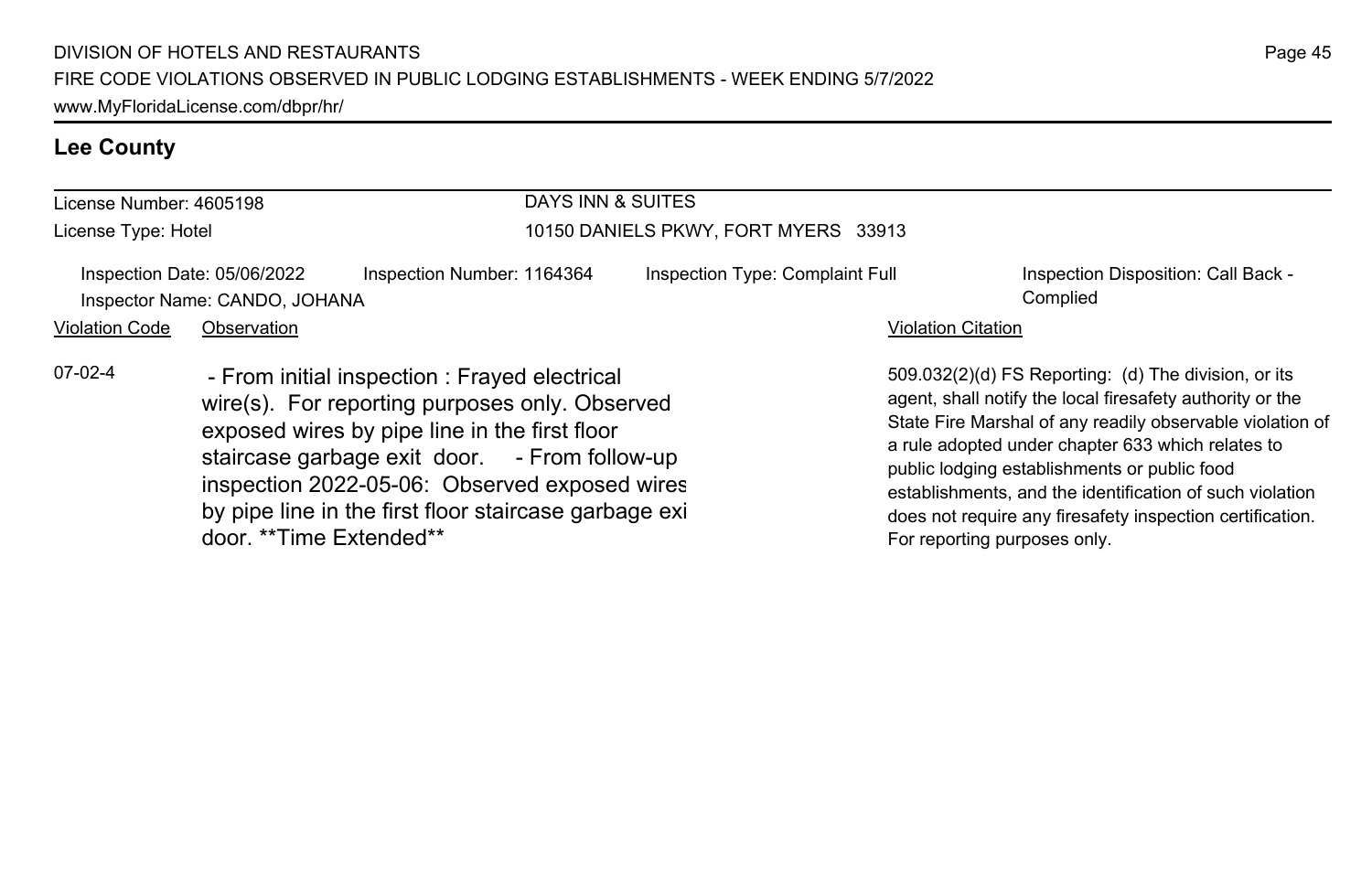# **Lee County**

| GASPARILLA INN & #46 #47 & #59<br>License Number: 4600002 |                                                                |                                                                                                                                                     |                                    |                                                                                                                                                                                                                                                                                                                                     |
|-----------------------------------------------------------|----------------------------------------------------------------|-----------------------------------------------------------------------------------------------------------------------------------------------------|------------------------------------|-------------------------------------------------------------------------------------------------------------------------------------------------------------------------------------------------------------------------------------------------------------------------------------------------------------------------------------|
| License Type: Hotel                                       |                                                                |                                                                                                                                                     | PALM AVE, BOCA GRANDE 339219999    |                                                                                                                                                                                                                                                                                                                                     |
|                                                           | Inspection Date: 04/30/2022<br>Inspector Name: SAYED, MOHAMMED | Inspection Number: 1164199                                                                                                                          | Inspection Type: Routine - Lodging | Inspection Disposition: Inspection<br>Completed - No Further Action                                                                                                                                                                                                                                                                 |
| <b>Violation Code</b>                                     | Observation                                                    |                                                                                                                                                     |                                    | <b>Violation Citation</b>                                                                                                                                                                                                                                                                                                           |
| $08-01-4$                                                 | 05/16/2020.                                                    | Boiler certificate or insurance inspector's boiler<br>report expired. For reporting purposes only.<br>Jurisdiction Number: 133673. Expiration Date: |                                    | 61C-1.004(10) FAC and 509.032(2)(d) FS Reporting:<br>61C-1.004(10) The insurance inspector's boiler report<br>is required annually for power boilers and high<br>pressure/high temperature boilers and biannually for<br>low pressure steam or vapor heating boilers.<br>509.032(2)(d) The division, or its agent, shall notify the |

local firesafety authority or the State Fire Marshal of any readily observable violation of a rule adopted under

establishments or public food establishments, and the identification of such violation does not require any firesafety inspection certification. For reporting

chapter 633 which relates to public lodging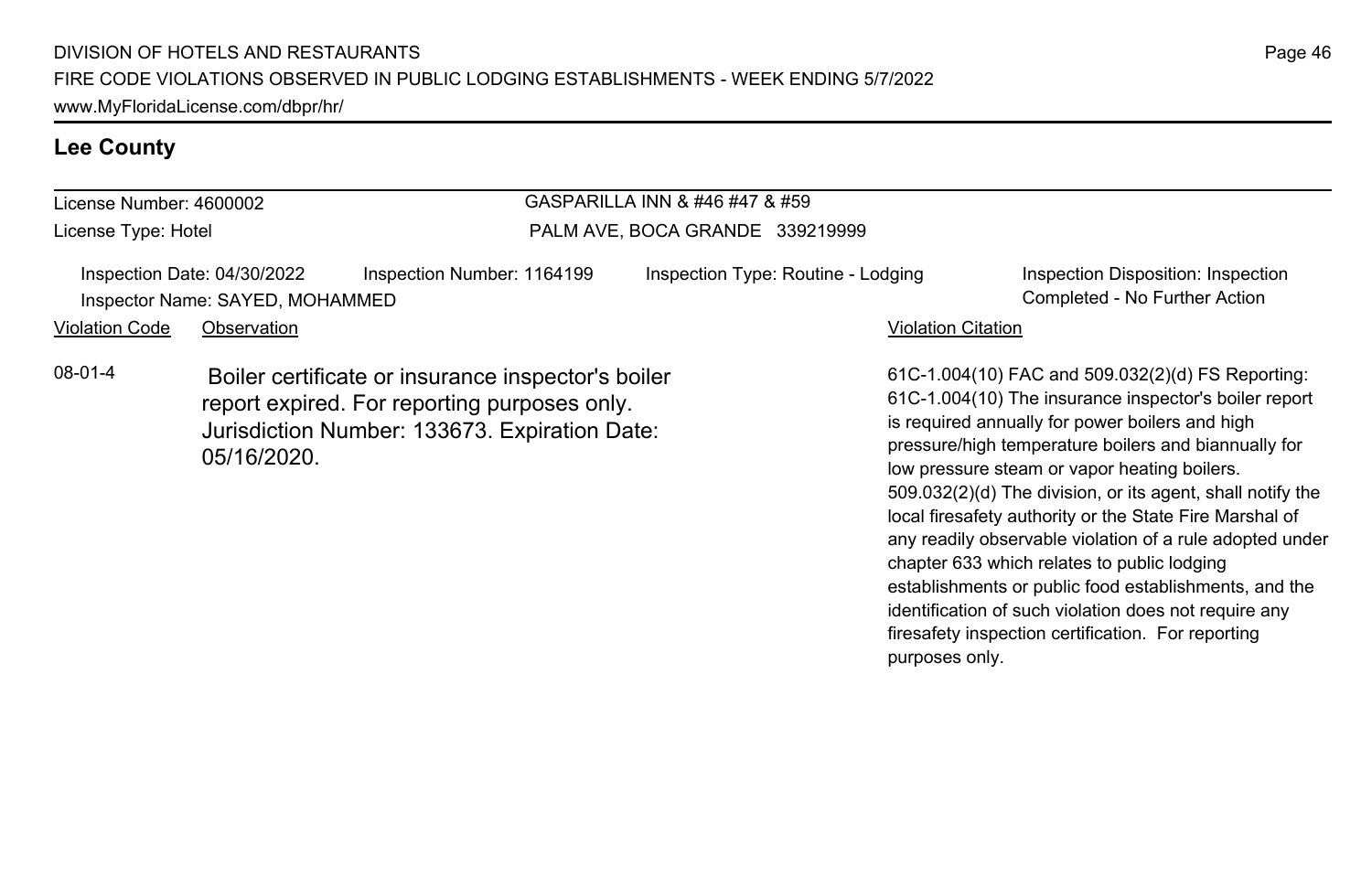# **Monroe County**

| License Number: 5400023         |                                                                                                                                                                                            | <b>AVALON</b>              |                                                  |                           |                                                                                                                                                                                                                                                                                                                                                                                                                        |
|---------------------------------|--------------------------------------------------------------------------------------------------------------------------------------------------------------------------------------------|----------------------------|--------------------------------------------------|---------------------------|------------------------------------------------------------------------------------------------------------------------------------------------------------------------------------------------------------------------------------------------------------------------------------------------------------------------------------------------------------------------------------------------------------------------|
| License Type: Bed and Breakfast |                                                                                                                                                                                            |                            | 1317 DUVAL ST, KEY WEST 33040                    |                           |                                                                                                                                                                                                                                                                                                                                                                                                                        |
|                                 | Inspection Date: 05/03/2022<br>Inspector Name: WHITEHURST, SCOTT                                                                                                                           | Inspection Number: 1094852 | Inspection Type: Lodging-Licensing<br>Inspection |                           | Inspection Disposition: Inspection<br>Completed - No Further Action                                                                                                                                                                                                                                                                                                                                                    |
| <b>Violation Code</b>           | Observation                                                                                                                                                                                |                            |                                                  | <b>Violation Citation</b> |                                                                                                                                                                                                                                                                                                                                                                                                                        |
| $05-02-5$                       | Hearing-impaired smoke detector is not<br>functioning when tested. For reporting purposes<br>only.<br>Wheelen hearing impaired smoke detector alarm<br>sets off before pushing test button |                            |                                                  |                           | 509.032(2)(d) FS Reporting: The division, or its agent,<br>shall notify the local firesafety authority or the State<br>Fire Marshal of any readily observable violation of a<br>rule adopted under chapter 633 which relates to public<br>lodging establishments or public food establishments,<br>and the identification of such violation does not require<br>any firesafety inspection certification. For reporting |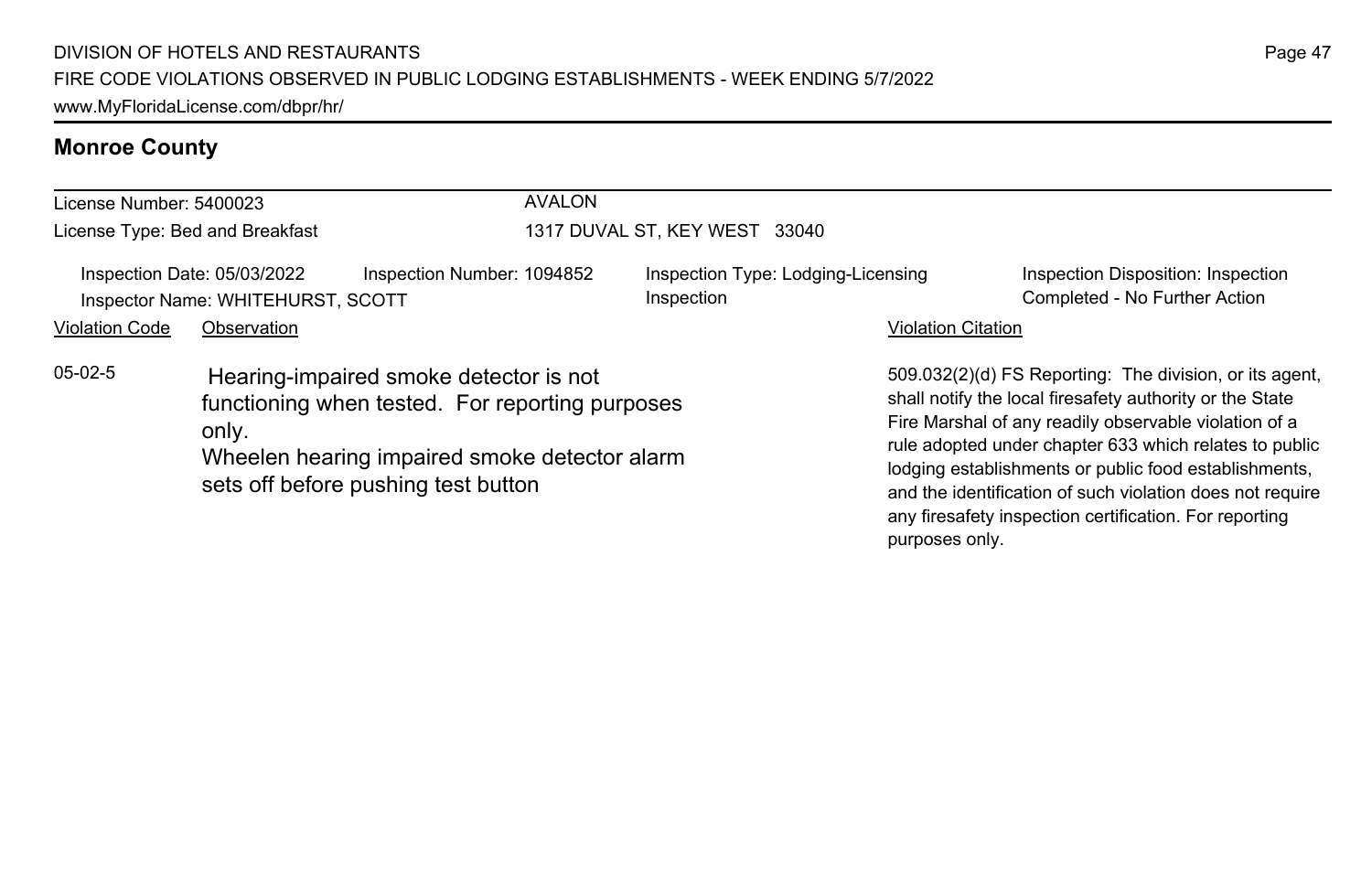### **Okaloosa County**

License Number: 5603626 License Type: Hotel

### RESIDENCE INN BY MARRIOTT FORT WALTON BEACH 2 MIRACLE STRIP PKWY SE, FORT WALTON BEACH 32548

|                       | Inspection Date: 05/04/2022        | Inspection Number: 1161948                     | Inspection Type: Routine - Lodging | Inspection Disposition: Warning                                                                             |
|-----------------------|------------------------------------|------------------------------------------------|------------------------------------|-------------------------------------------------------------------------------------------------------------|
|                       | Inspector Name: BURROUGHS, RICHARD |                                                |                                    | Issued                                                                                                      |
| <b>Violation Code</b> | Observation                        |                                                | <b>Violation Citation</b>          |                                                                                                             |
| 08-03-4               |                                    | No boiler certificate or insurance inspector's |                                    | 61C-1.004(10) FAC and 509.032(2)(d) FS Reporting<br>$61C-1$ $004(10)$ The insurance inspector's holler repo |

boiler report available. For reporting purposes only.

- establishment has had their boilers inspected but they have not received their certificates.

61C-1.004(10) FAC and 509.032(2)(d) FS Reporting: 61C-1.004(10) The insurance inspector's boiler report is required annually for power boilers and high pressure/high temperature boilers and biannually for low pressure steam or vapor heating boilers. 509.032(2)(d) The division, or its agent, shall notify the local firesafety authority or the State Fire Marshal of any readily observable violation of a rule adopted under chapter 633 which relates to public lodging establishments or public food establishments, and the identification of such violation does not require any firesafety inspection certification. For reporting purposes only.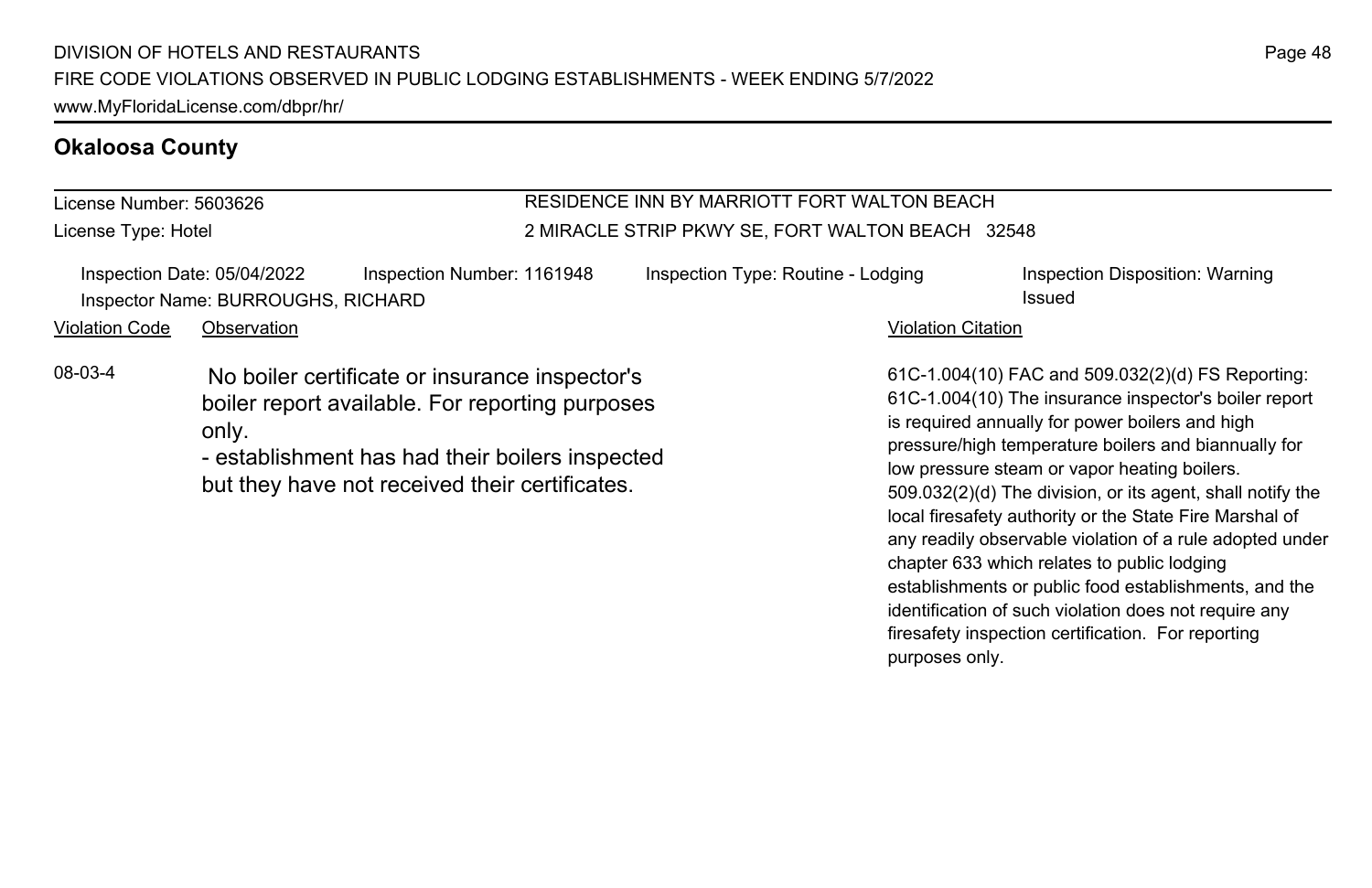| License Number: 5804772 |                                                                                                                                                  |                            |                                 | DAYS INN & SUITES                  |                                                                                                                                                                                                                                     |                                           |  |
|-------------------------|--------------------------------------------------------------------------------------------------------------------------------------------------|----------------------------|---------------------------------|------------------------------------|-------------------------------------------------------------------------------------------------------------------------------------------------------------------------------------------------------------------------------------|-------------------------------------------|--|
| License Type: Motel     |                                                                                                                                                  |                            | 1853 MCCOY RD, BELLE ISLE 32809 |                                    |                                                                                                                                                                                                                                     |                                           |  |
|                         | Inspection Date: 05/06/2022<br>Inspector Name: PASIECKI, VICTORIA                                                                                | Inspection Number: 1217345 |                                 | Inspection Type: Routine - Lodging |                                                                                                                                                                                                                                     | Inspection Disposition: Warning<br>Issued |  |
| <b>Violation Code</b>   | Observation                                                                                                                                      |                            |                                 |                                    | <b>Violation Citation</b>                                                                                                                                                                                                           |                                           |  |
| $01 - 02 - 4$           | Portable fire extinguisher pressure gauge<br>indicates the extinguisher is in need of recharge.<br>For reporting purposes only. Outside room 130 |                            |                                 |                                    | 509.032(2)(d) FS Reporting: (d) The division, or its<br>agent, shall notify the local firesafety authority or the<br>State Fire Marshal of any readily observable violation of<br>a rule adopted under chapter 633 which relates to |                                           |  |

Page 49

public lodging establishments or public food

For reporting purposes only.

establishments, and the identification of such violation does not require any firesafety inspection certification.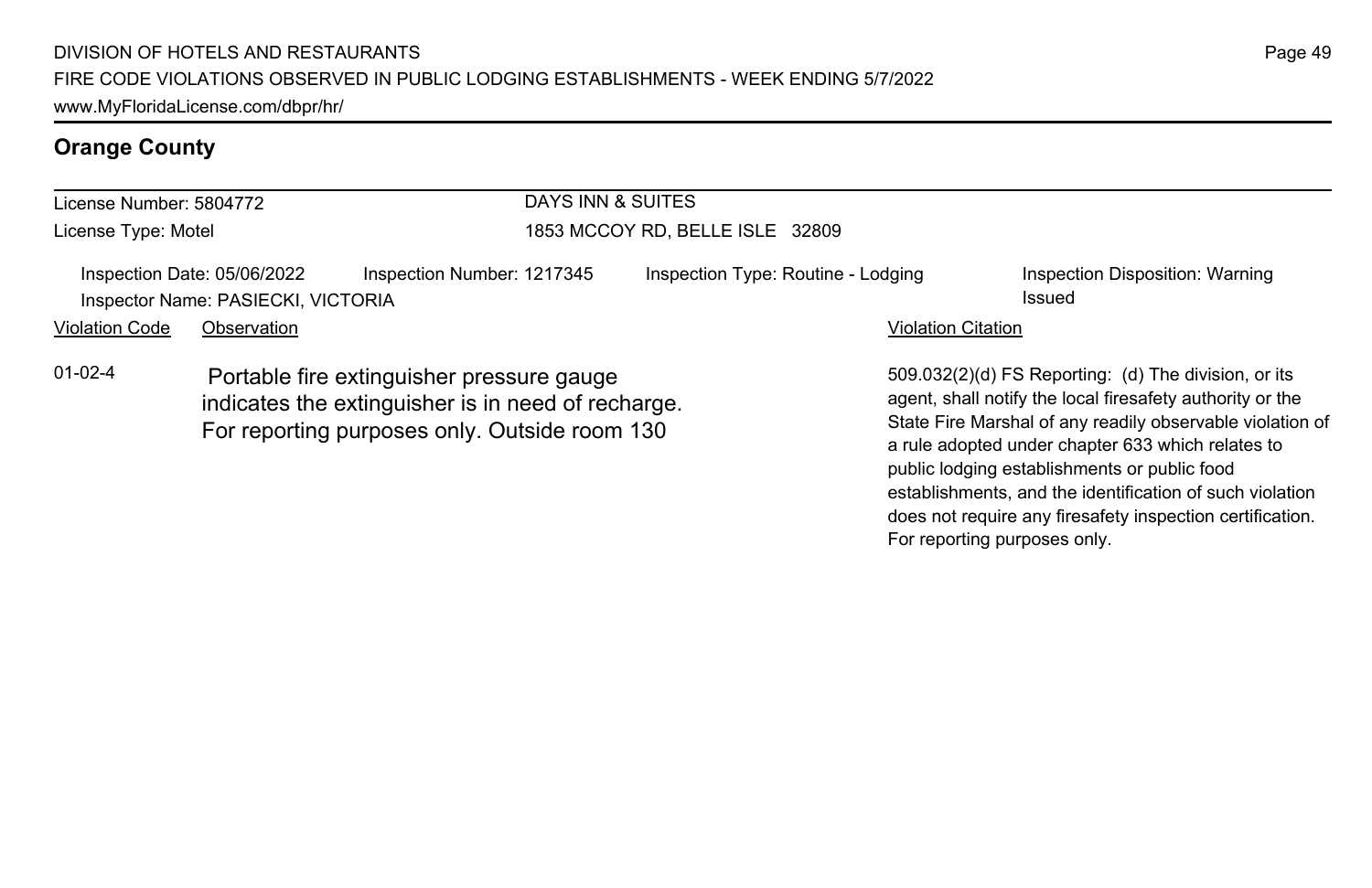| License Number: 5805056 |                                                                | <b>RED ROOF PLUS</b>                                                                              |                                 |                                                                                                                                                                                                                                                                       |  |  |
|-------------------------|----------------------------------------------------------------|---------------------------------------------------------------------------------------------------|---------------------------------|-----------------------------------------------------------------------------------------------------------------------------------------------------------------------------------------------------------------------------------------------------------------------|--|--|
| License Type: Hotel     |                                                                |                                                                                                   | 8342 JAMAICAN CT, ORLANDO 32819 |                                                                                                                                                                                                                                                                       |  |  |
|                         | Inspection Date: 05/03/2022<br>Inspector Name: KOSTELNY, ROGER | Inspection Number: 1164489                                                                        | Inspection Type: Complaint Full | Inspection Disposition: Inspection<br>Completed - No Further Action                                                                                                                                                                                                   |  |  |
| <b>Violation Code</b>   | Observation                                                    |                                                                                                   |                                 | <b>Violation Citation</b>                                                                                                                                                                                                                                             |  |  |
| 08-03-4                 | only.                                                          | No boiler certificate or insurance inspector's<br>boiler report available. For reporting purposes |                                 | 61C-1.004(10) FAC and 509.032(2)(d) FS Reporting:<br>61C-1.004(10) The insurance inspector's boiler report<br>is required annually for power boilers and high<br>pressure/high temperature boilers and biannually for<br>low pressure steam or vapor heating boilers. |  |  |

Page 50

509.032(2)(d) The division, or its agent, shall notify the local firesafety authority or the State Fire Marshal of any readily observable violation of a rule adopted under

establishments or public food establishments, and the identification of such violation does not require any firesafety inspection certification. For reporting

chapter 633 which relates to public lodging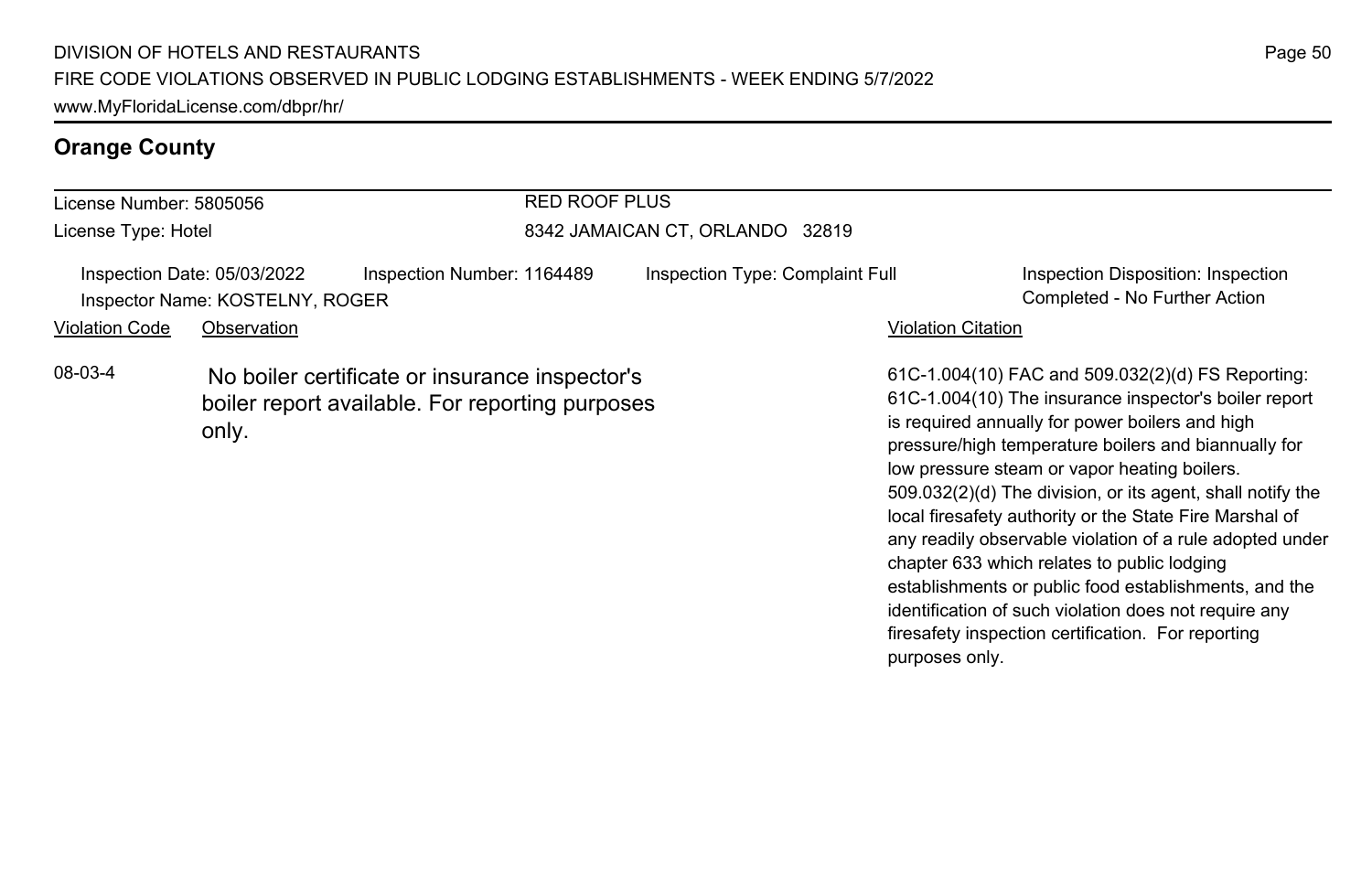| HAMPTON INN AND SUITES ORLANDO SEAWORLD<br>License Number: 5811149 |                                                                |                                                                                                                                                                                                  |                                    |                           |                                                                                                                                                                                                                                                                                                                                                              |
|--------------------------------------------------------------------|----------------------------------------------------------------|--------------------------------------------------------------------------------------------------------------------------------------------------------------------------------------------------|------------------------------------|---------------------------|--------------------------------------------------------------------------------------------------------------------------------------------------------------------------------------------------------------------------------------------------------------------------------------------------------------------------------------------------------------|
| License Type: Hotel                                                |                                                                |                                                                                                                                                                                                  | 7003 SEA HARBOR DR, ORLANDO 32821  |                           |                                                                                                                                                                                                                                                                                                                                                              |
|                                                                    | Inspection Date: 05/04/2022<br>Inspector Name: LINDSAY, SHARON | Inspection Number: 1162762                                                                                                                                                                       | Inspection Type: Routine - Lodging |                           | Inspection Disposition: Warning<br>Issued                                                                                                                                                                                                                                                                                                                    |
| <b>Violation Code</b>                                              | Observation                                                    |                                                                                                                                                                                                  |                                    | <b>Violation Citation</b> |                                                                                                                                                                                                                                                                                                                                                              |
| $05-02-5$                                                          | **Warning**                                                    | Hearing-impaired smoke detector is not<br>functioning when tested. For reporting purposes<br>only./ room 220, the alarm sounds but the light<br>doesn't flash to indicate the alarm is sounding. |                                    |                           | 509.032(2)(d) FS Reporting: The division, or its agent,<br>shall notify the local firesafety authority or the State<br>Fire Marshal of any readily observable violation of a<br>rule adopted under chapter 633 which relates to public<br>lodging establishments or public food establishments,<br>and the identification of such violation does not require |

any firesafety inspection certification. For reporting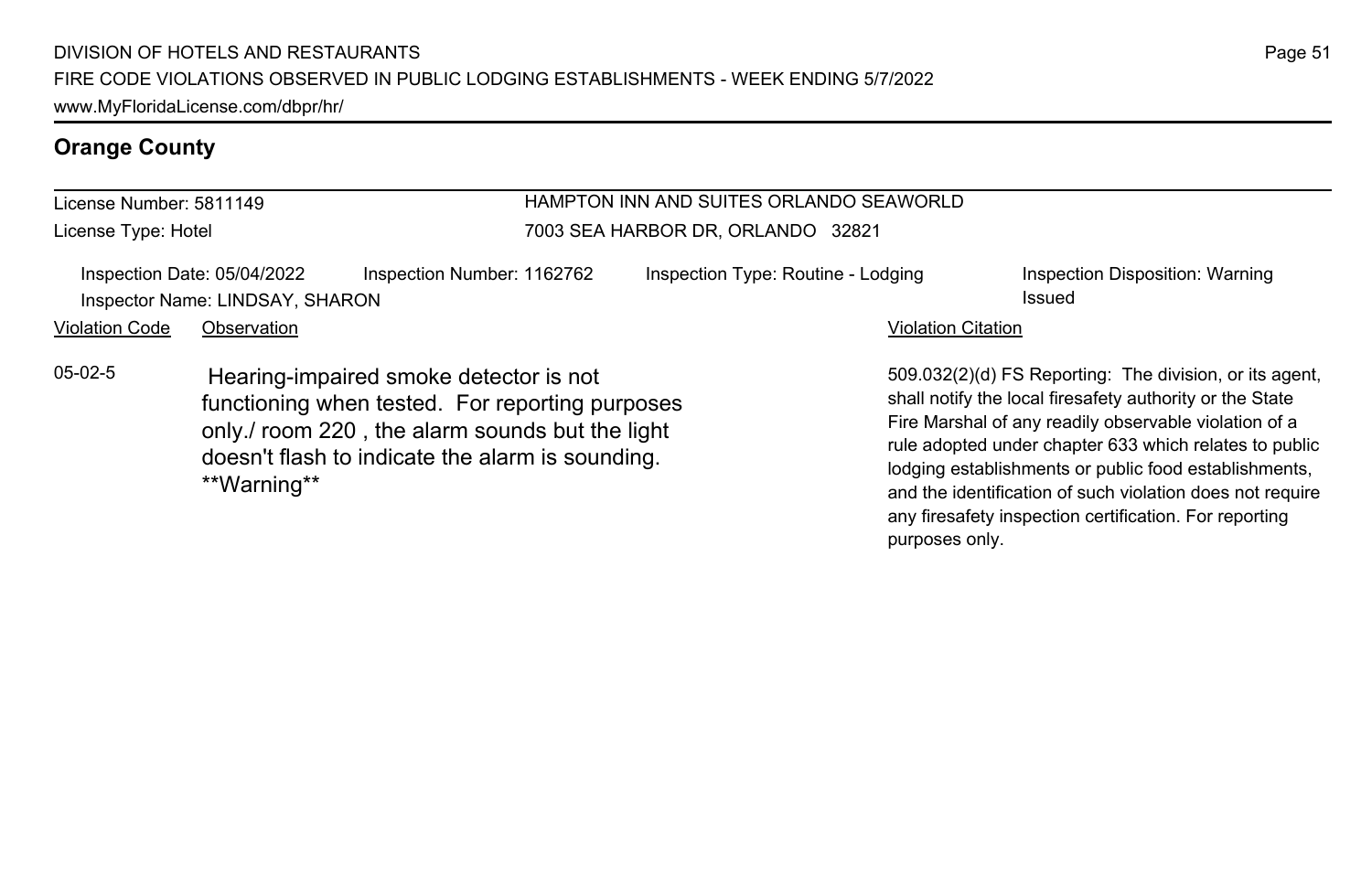License Number: 5801553 License Type: Motel

DAYS INN ORLANDO 2500 W 33 ST, ORLANDO 32839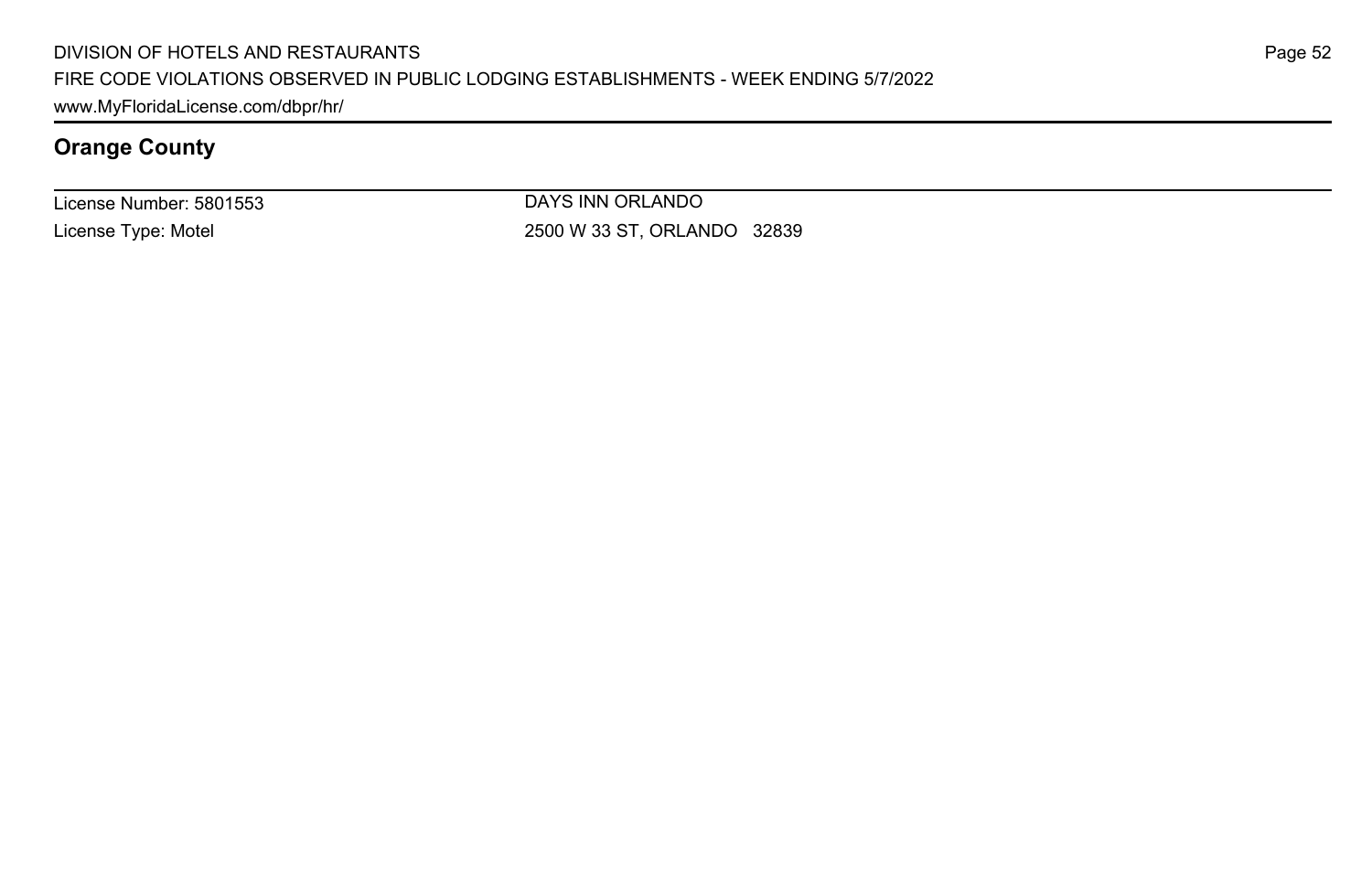Inspection Date: 05/04/2022 Inspection Number: 1222732 Inspection Type: Complaint Full Inspection Disposition: Warning Inspector Name: PASIECKI, VICTORIA Issued

Violation Code Observation Violation Citation

01-02-4 Portable fire extinguisher pressure gauge indicates the extinguisher is in need of recharge. For reporting purposes only. 4th floor near elevator, located in fire hose box

08-01-4 Boiler certificate or insurance inspector's boiler report expired. For reporting purposes only.

053116- 2/4/22

509.032(2)(d) FS Reporting: (d) The division, or its agent, shall notify the local firesafety authority or the State Fire Marshal of any readily observable violation of a rule adopted under chapter 633 which relates to public lodging establishments or public food establishments, and the identification of such violation does not require any firesafety inspection certification. For reporting purposes only.

61C-1.004(10) FAC and 509.032(2)(d) FS Reporting: 61C-1.004(10) The insurance inspector's boiler report is required annually for power boilers and high pressure/high temperature boilers and biannually for low pressure steam or vapor heating boilers. 509.032(2)(d) The division, or its agent, shall notify the local firesafety authority or the State Fire Marshal of any readily observable violation of a rule adopted under chapter 633 which relates to public lodging establishments or public food establishments, and the identification of such violation does not require any firesafety inspection certification. For reporting purposes only.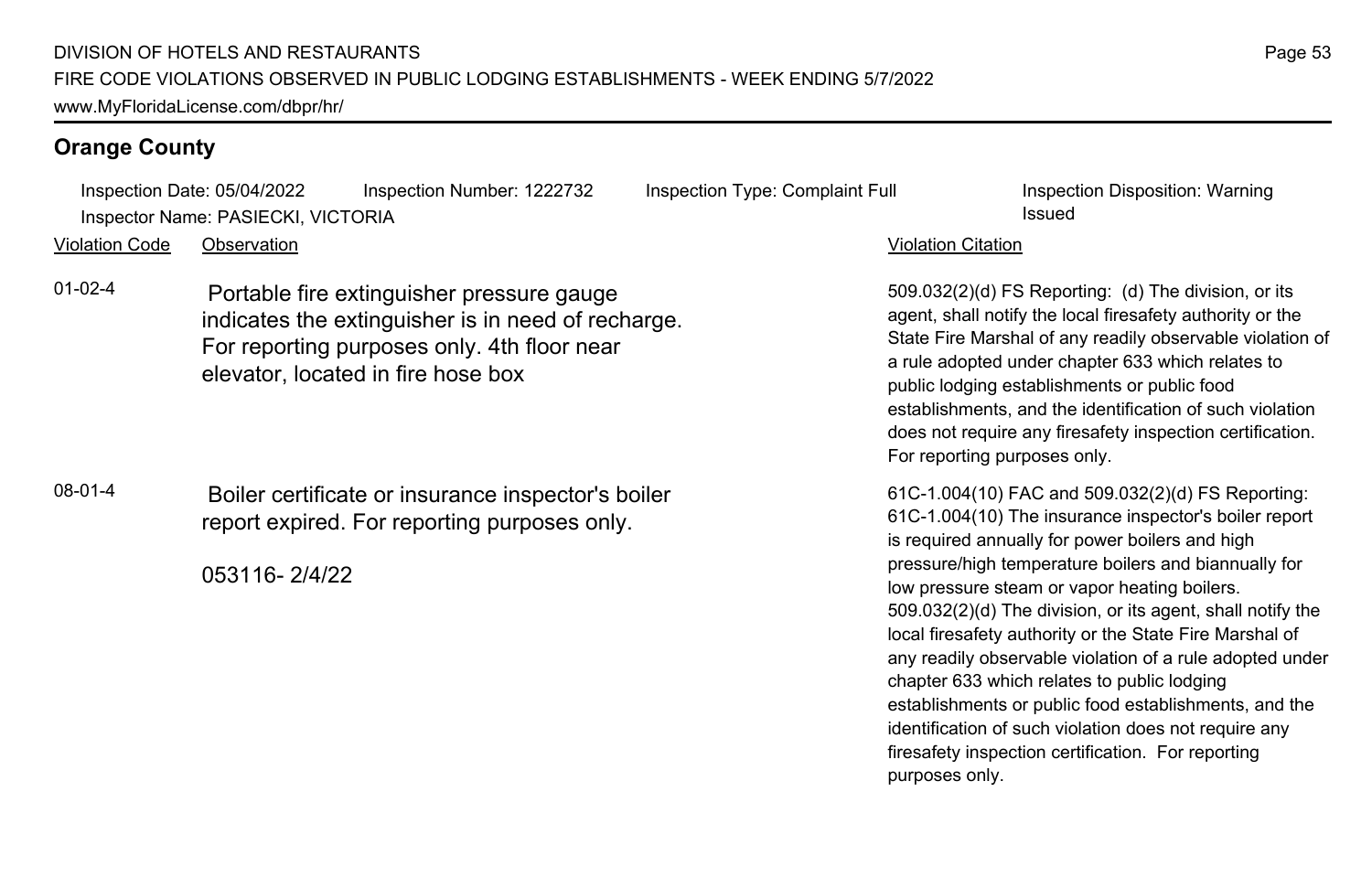| <b>SECRETS HIDEAWAY</b><br>License Number: 5906532 |                                                              |                                                                                                  |                                                      |                                    |                           |                                                                                                                                                                                                                                        |
|----------------------------------------------------|--------------------------------------------------------------|--------------------------------------------------------------------------------------------------|------------------------------------------------------|------------------------------------|---------------------------|----------------------------------------------------------------------------------------------------------------------------------------------------------------------------------------------------------------------------------------|
| License Type: Motel                                |                                                              |                                                                                                  | 2145 EAST IRLO BRONSON MEMORIAL HWY, KISSIMMEE 34744 |                                    |                           |                                                                                                                                                                                                                                        |
|                                                    | Inspection Date: 05/04/2022<br>Inspector Name: HYNES, MONICA | Inspection Number: 1221000                                                                       |                                                      | Inspection Type: Routine - Lodging |                           | Inspection Disposition: Inspection<br>Completed - No Further Action                                                                                                                                                                    |
| <b>Violation Code</b>                              | Observation                                                  |                                                                                                  |                                                      |                                    | <b>Violation Citation</b> |                                                                                                                                                                                                                                        |
| $04 - 01 - 4$                                      |                                                              | Trouble/alarm light illuminated on the fire alarm<br>control panel. For reporting purposes only. |                                                      |                                    |                           | 509.032(2)(d) FS Reporting: The division, or its agent,<br>shall notify the local firesafety authority or the State<br>Fire Marshal of any readily observable violation of a<br>rule adopted under chapter 633 which relates to public |

### Page 54

lodging establishments or public food establishments, and the identification of such violation does not require any firesafety inspection certification. For reporting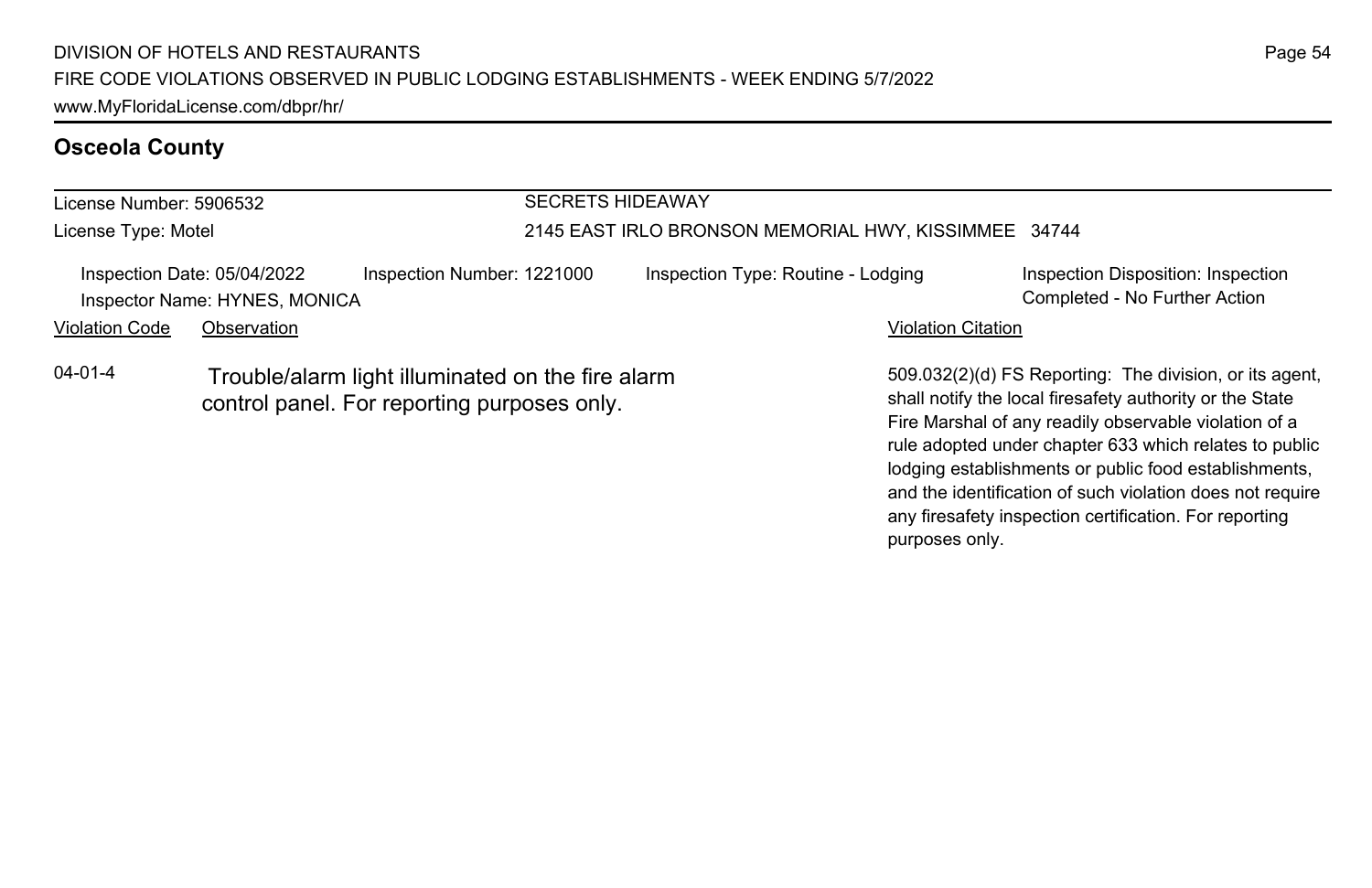License Number: 5900225 License Type: Hotel

### SERALAGO HOTEL AND SUITES MAINGATE EAST 5678 W IRLO BRONSON MEMORIAL HWY, KISSIMMEE 34746

|                       | Inspection Date: 05/03/2022<br>Inspector Name: BORRERO, AUDREY | Inspection Number: 1164204                                                                                                                                                                                                               | Inspection Type: Complaint Full |                           | Inspection Disposition: Call Back -<br>Complied                                                                                                                                                                                                                                                                                                                                                |
|-----------------------|----------------------------------------------------------------|------------------------------------------------------------------------------------------------------------------------------------------------------------------------------------------------------------------------------------------|---------------------------------|---------------------------|------------------------------------------------------------------------------------------------------------------------------------------------------------------------------------------------------------------------------------------------------------------------------------------------------------------------------------------------------------------------------------------------|
| <b>Violation Code</b> | Observation                                                    |                                                                                                                                                                                                                                          |                                 | <b>Violation Citation</b> |                                                                                                                                                                                                                                                                                                                                                                                                |
| 08-03-4               | reporting purposes only.                                       | - From initial inspection : No boiler certificate or<br>insurance inspector's boiler report available. For<br>Per GM they are still waiting to receive the<br>certificates. - From follow-up inspection<br>2022-05-03: **Time Extended** |                                 |                           | 61C-1.004(10) FAC and 509.032(2)(d) FS Reporting:<br>61C-1.004(10) The insurance inspector's boiler report<br>is required annually for power boilers and high<br>pressure/high temperature boilers and biannually for<br>low pressure steam or vapor heating boilers.<br>509.032(2)(d) The division, or its agent, shall notify the<br>local firesafety authority or the State Fire Marshal of |

any readily observable violation of a rule adopted under

establishments or public food establishments, and the identification of such violation does not require any firesafety inspection certification. For reporting

chapter 633 which relates to public lodging

purposes only.

Page 55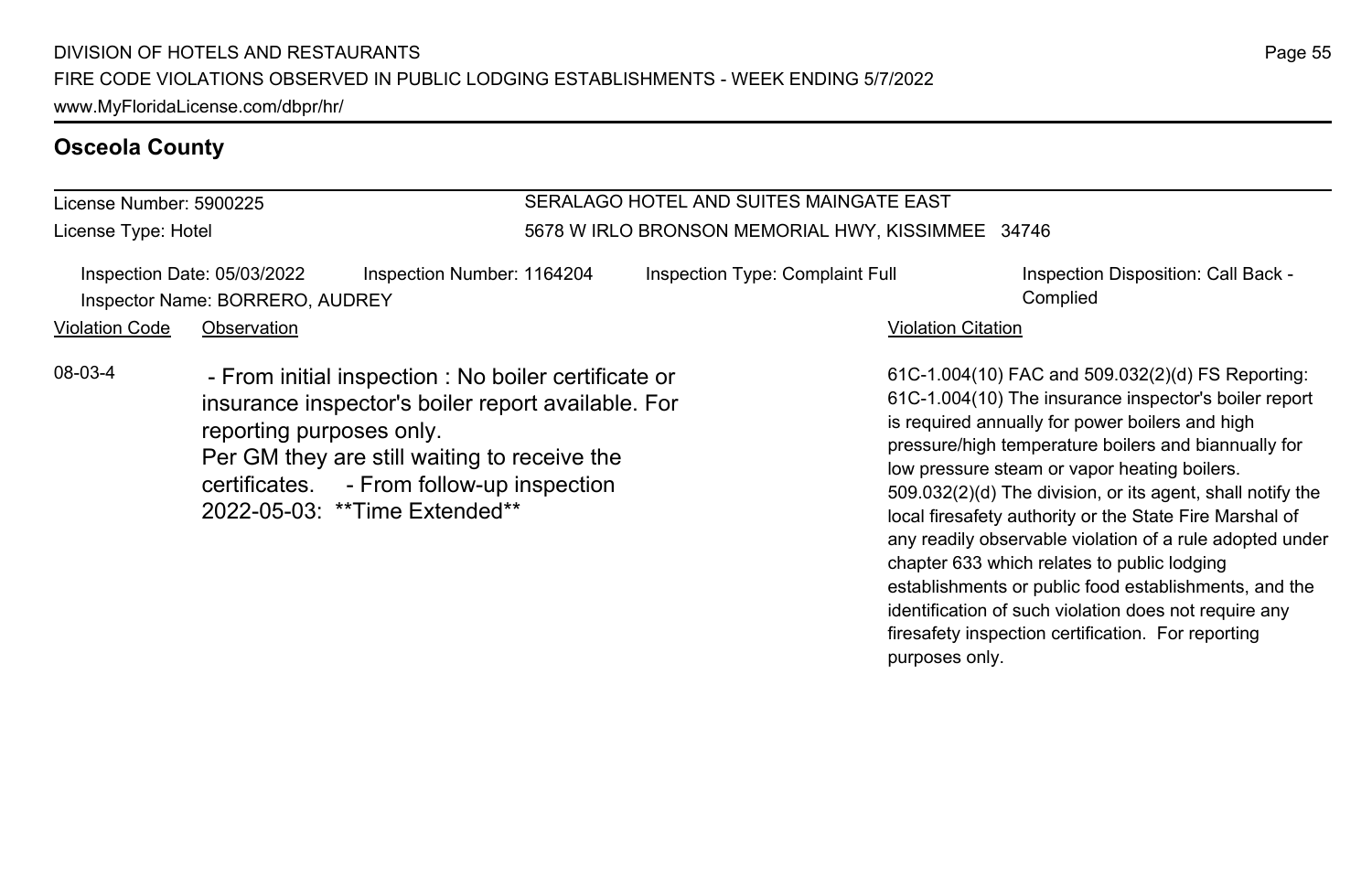| License Number: 5900724 |                                                             |                                                                                                  | ONE WAY MAINGATE HOTEL                     |                                                                                                                                                                                                                                                                                                 |  |  |
|-------------------------|-------------------------------------------------------------|--------------------------------------------------------------------------------------------------|--------------------------------------------|-------------------------------------------------------------------------------------------------------------------------------------------------------------------------------------------------------------------------------------------------------------------------------------------------|--|--|
| License Type: Motel     |                                                             |                                                                                                  | 2930 POLYNESIAN ISLE BLVD, KISSIMMEE 34746 |                                                                                                                                                                                                                                                                                                 |  |  |
|                         | Inspection Date: 05/04/2022<br>Inspector Name: ANGEL, TERRY | Inspection Number: 1219725                                                                       | Inspection Type: Routine - Lodging         | Inspection Disposition: Warning<br>Issued                                                                                                                                                                                                                                                       |  |  |
| <b>Violation Code</b>   | Observation                                                 |                                                                                                  |                                            | <b>Violation Citation</b>                                                                                                                                                                                                                                                                       |  |  |
| $04 - 01 - 4$           |                                                             | Trouble/alarm light illuminated on the fire alarm<br>control panel. For reporting purposes only. |                                            | 509.032(2)(d) FS Reporting: The division, or its agent,<br>shall notify the local firesafety authority or the State<br>Fire Marshal of any readily observable violation of a<br>rule adopted under chapter 633 which relates to public<br>lodging establishments or public food establishments. |  |  |

and the identification of such violation does not require any firesafety inspection certification. For reporting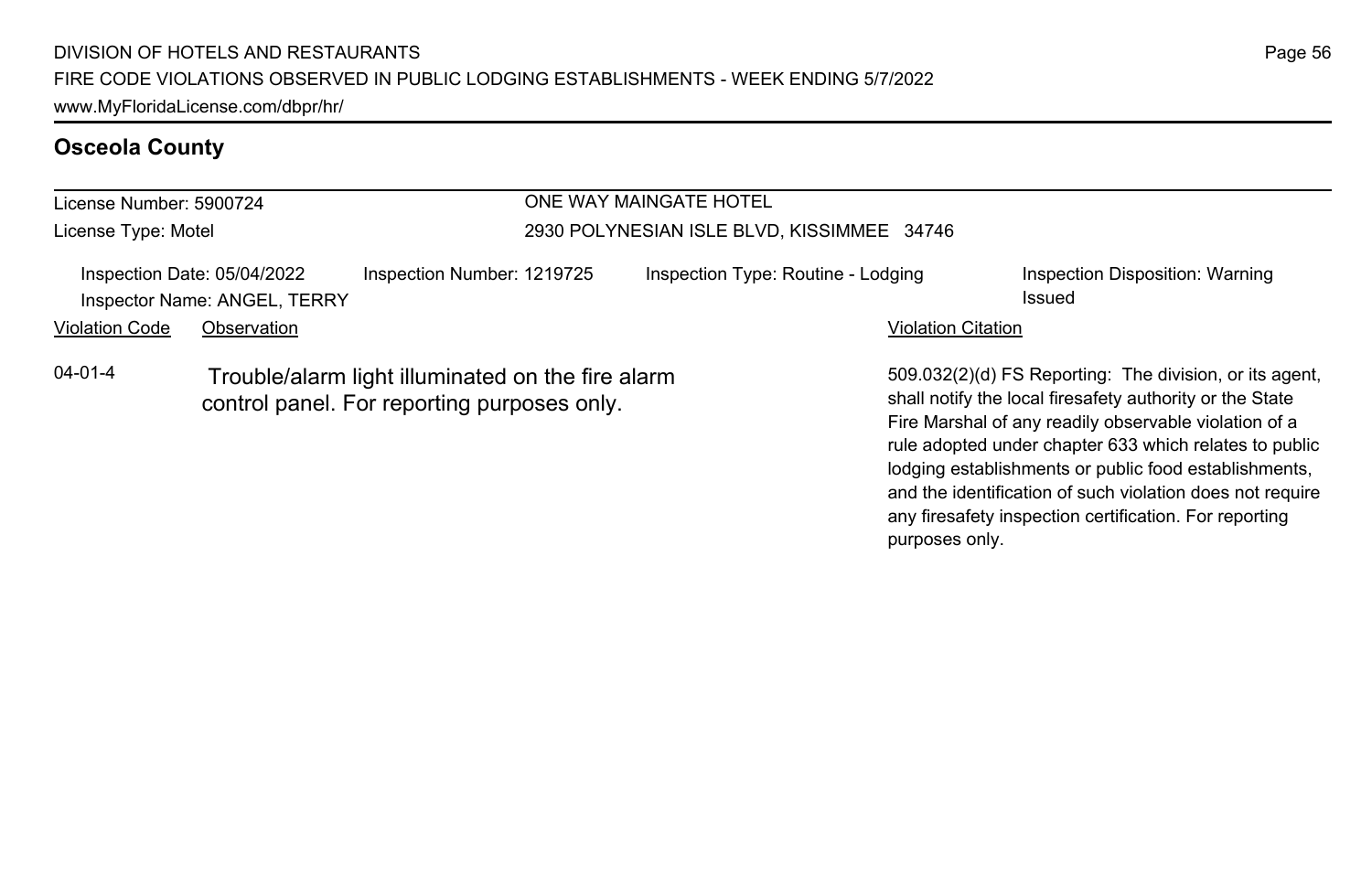#### License Number: 5911043 License Type: Hotel BEST WESTERN PLUS INN & SUITES 3484 POLYNESIAN ISLE BLVD, KISSIMMEE 34746 Inspection Date: 05/04/2022 Inspection Number: 1162626 Inspection Type: Routine - Lodging Inspection Disposition: Warning **Inspector Name: ANGEL, TERRY Issued** Violation Code Observation **Violation Code Observation** Violation Citation Citation Citation Citation Citation Citation Citation Citation Citation Citation Citation Citation Citation Citation Citation Citation Citation Cit 509.032(2)(d) FS Reporting: The division, or its agent, shall notify the local firesafety authority or the State Fire Marshal of any readily observable violation of a rule adopted under chapter 633 which relates to public 04-01-4 Trouble/alarm light illuminated on the fire alarm control panel. For reporting purposes only.

lodging establishments or public food establishments, and the identification of such violation does not require any firesafety inspection certification. For reporting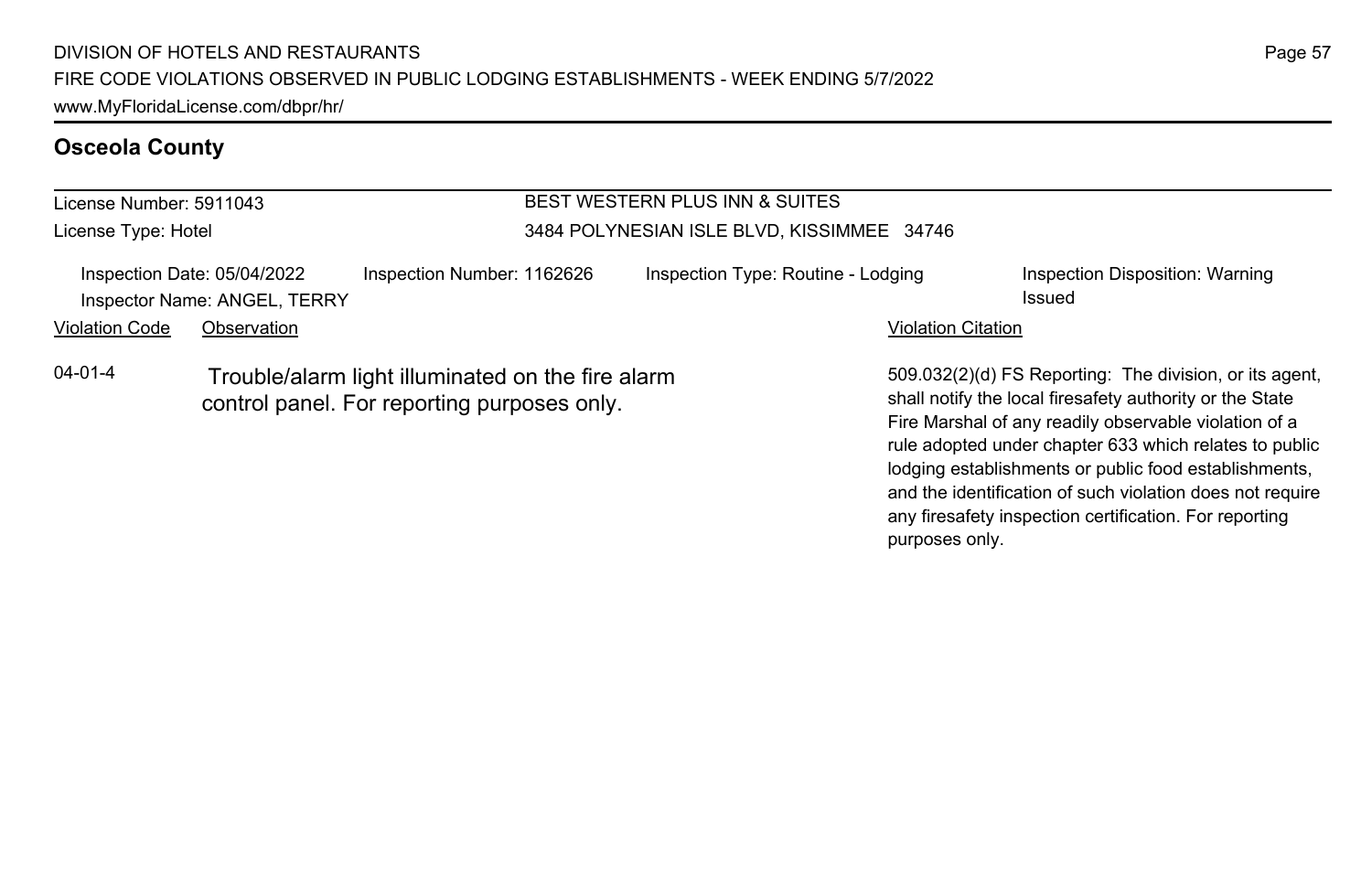| License Number: 5912068 |                                                             |                                                                                                   | MM LAKE HOTEL LLC                                 |                                                                                                                                                                                                                                                                                                                                                                                                                                                                                                           |  |  |
|-------------------------|-------------------------------------------------------------|---------------------------------------------------------------------------------------------------|---------------------------------------------------|-----------------------------------------------------------------------------------------------------------------------------------------------------------------------------------------------------------------------------------------------------------------------------------------------------------------------------------------------------------------------------------------------------------------------------------------------------------------------------------------------------------|--|--|
| License Type: Hotel     |                                                             |                                                                                                   | 4944 W IRLO BRONSON MEMORIAL HWY, KISSIMMEE 34746 |                                                                                                                                                                                                                                                                                                                                                                                                                                                                                                           |  |  |
|                         | Inspection Date: 05/06/2022<br>Inspector Name: ANGEL, TERRY | Inspection Number: 1163168                                                                        | Inspection Type: Routine - Lodging                | Inspection Disposition: Warning<br>Issued                                                                                                                                                                                                                                                                                                                                                                                                                                                                 |  |  |
| <b>Violation Code</b>   | Observation                                                 |                                                                                                   |                                                   | <b>Violation Citation</b>                                                                                                                                                                                                                                                                                                                                                                                                                                                                                 |  |  |
| 08-03-4                 | only.<br><b>Boiler FL 138722.</b>                           | No boiler certificate or insurance inspector's<br>boiler report available. For reporting purposes |                                                   | 61C-1.004(10) FAC and 509.032(2)(d) FS Reporting:<br>61C-1.004(10) The insurance inspector's boiler report<br>is required annually for power boilers and high<br>pressure/high temperature boilers and biannually for<br>low pressure steam or vapor heating boilers.<br>509.032(2)(d) The division, or its agent, shall notify the<br>local firesafety authority or the State Fire Marshal of<br>any readily observable violation of a rule adopted under<br>chapter 633 which relates to public lodging |  |  |

establishments or public food establishments, and the identification of such violation does not require any firesafety inspection certification. For reporting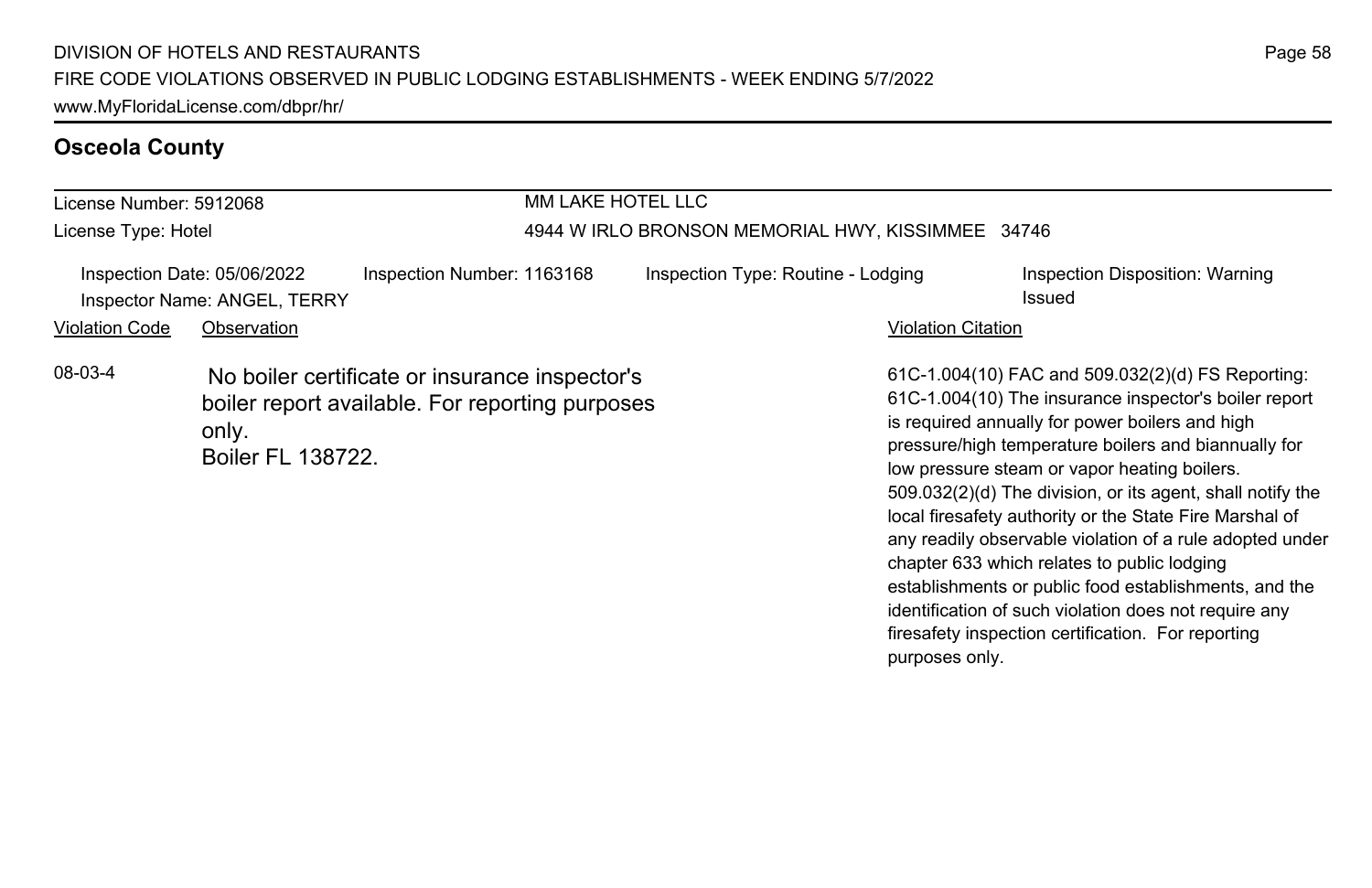| License Number: 5900708 |                                                                   |                                                                                           | <b>PARADISE INN</b> |                                                        |                           |                                                                                                                                                                                                                                                                                                 |
|-------------------------|-------------------------------------------------------------------|-------------------------------------------------------------------------------------------|---------------------|--------------------------------------------------------|---------------------------|-------------------------------------------------------------------------------------------------------------------------------------------------------------------------------------------------------------------------------------------------------------------------------------------------|
| License Type: Motel     |                                                                   |                                                                                           |                     | 4501 W IRLO BRONSON MEMORIAL HWY, KISSIMMEE 34746-5416 |                           |                                                                                                                                                                                                                                                                                                 |
|                         | Inspection Date: 05/06/2022<br>Inspector Name: OCASIO-LOPEZ, LISA | Inspection Number: 1217899                                                                |                     | Inspection Type: Routine - Lodging                     |                           | Inspection Disposition: Warning<br>Issued                                                                                                                                                                                                                                                       |
| <b>Violation Code</b>   | Observation                                                       |                                                                                           |                     |                                                        | <b>Violation Citation</b> |                                                                                                                                                                                                                                                                                                 |
| $05-02-5$               | only.                                                             | Hearing-impaired smoke detector is not<br>functioning when tested. For reporting purposes |                     |                                                        |                           | 509.032(2)(d) FS Reporting: The division, or its agent,<br>shall notify the local firesafety authority or the State<br>Fire Marshal of any readily observable violation of a<br>rule adopted under chapter 633 which relates to public<br>lodging establishments or public food establishments, |

and the identification of such violation does not require any firesafety inspection certification. For reporting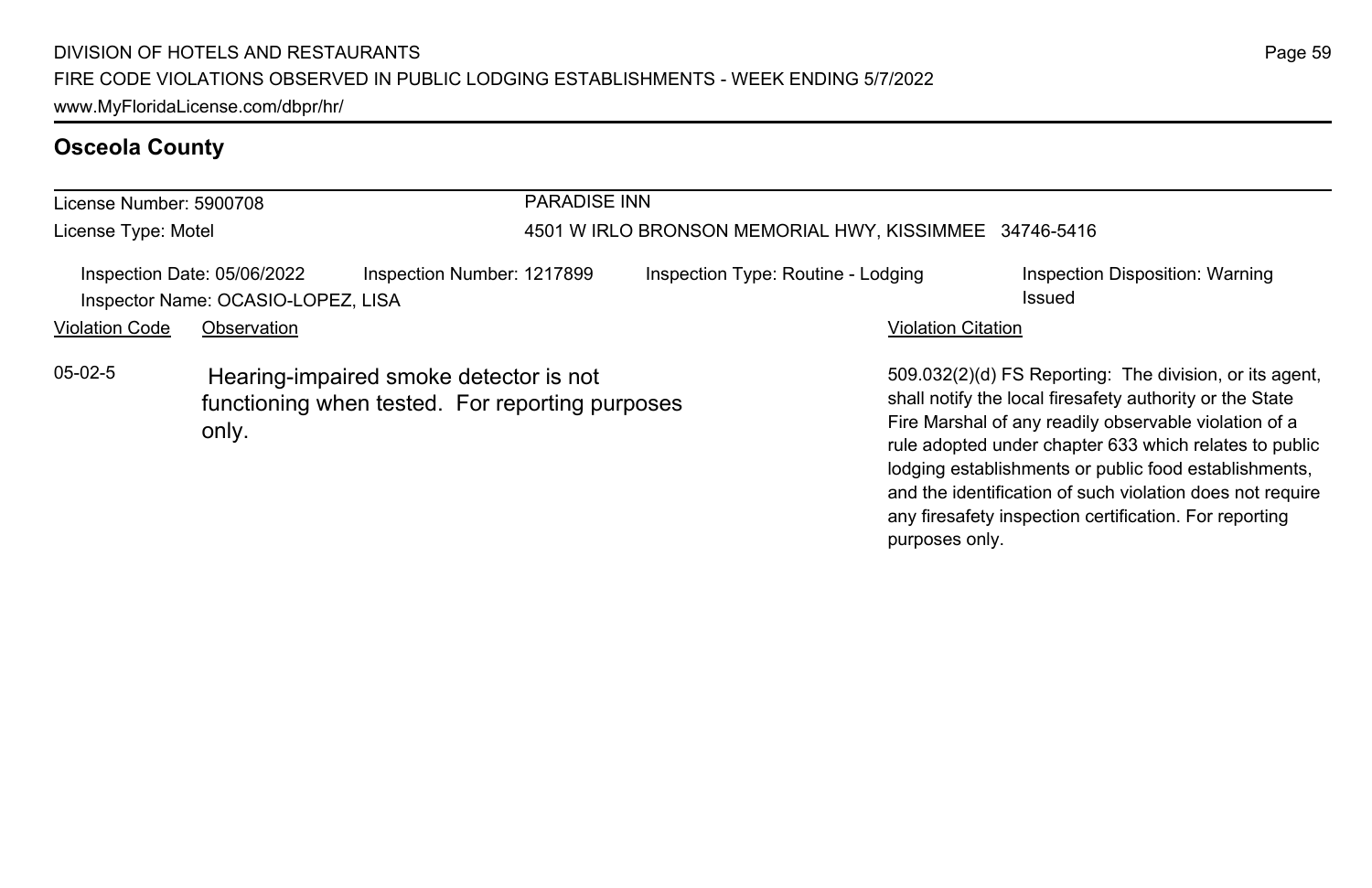License Number: 5900643 License Type: Motel

# QUALITY INN & SUITES BY THE LAKE KISSIMMEE 7785 W US 192, KISSIMMEE 34747

|                       | Inspection Date: 05/04/2022 | Inspection Number: 1222152                                                                                                                    | Inspection Type: Routine - Lodging | Inspection Disposition: Inspection                                                                                                                                                                                                                             |
|-----------------------|-----------------------------|-----------------------------------------------------------------------------------------------------------------------------------------------|------------------------------------|----------------------------------------------------------------------------------------------------------------------------------------------------------------------------------------------------------------------------------------------------------------|
|                       | Inspector Name: IRVEN, RYAN |                                                                                                                                               |                                    | Completed - No Further Action                                                                                                                                                                                                                                  |
| <b>Violation Code</b> | Observation                 |                                                                                                                                               | <b>Violation Citation</b>          |                                                                                                                                                                                                                                                                |
| 08-01-4               |                             | Boiler certificate or insurance inspector's boiler<br>report expired. For reporting purposes only.<br>Expired 1-17-2021 ** Repeat Violation** |                                    | 61C-1.004(10) FAC and 509.032(2)(d) FS Reporting<br>61C-1.004(10) The insurance inspector's boiler repo<br>is required annually for power boilers and high<br>to a construction of the first construction of the construction of the first construction of the |

61C-1.004(10) FAC and 509.032(2)(d) FS Reporting: 61C-1.004(10) The insurance inspector's boiler report pressure/high temperature boilers and biannually for low pressure steam or vapor heating boilers. 509.032(2)(d) The division, or its agent, shall notify the local firesafety authority or the State Fire Marshal of any readily observable violation of a rule adopted under chapter 633 which relates to public lodging establishments or public food establishments, and the identification of such violation does not require any firesafety inspection certification. For reporting purposes only.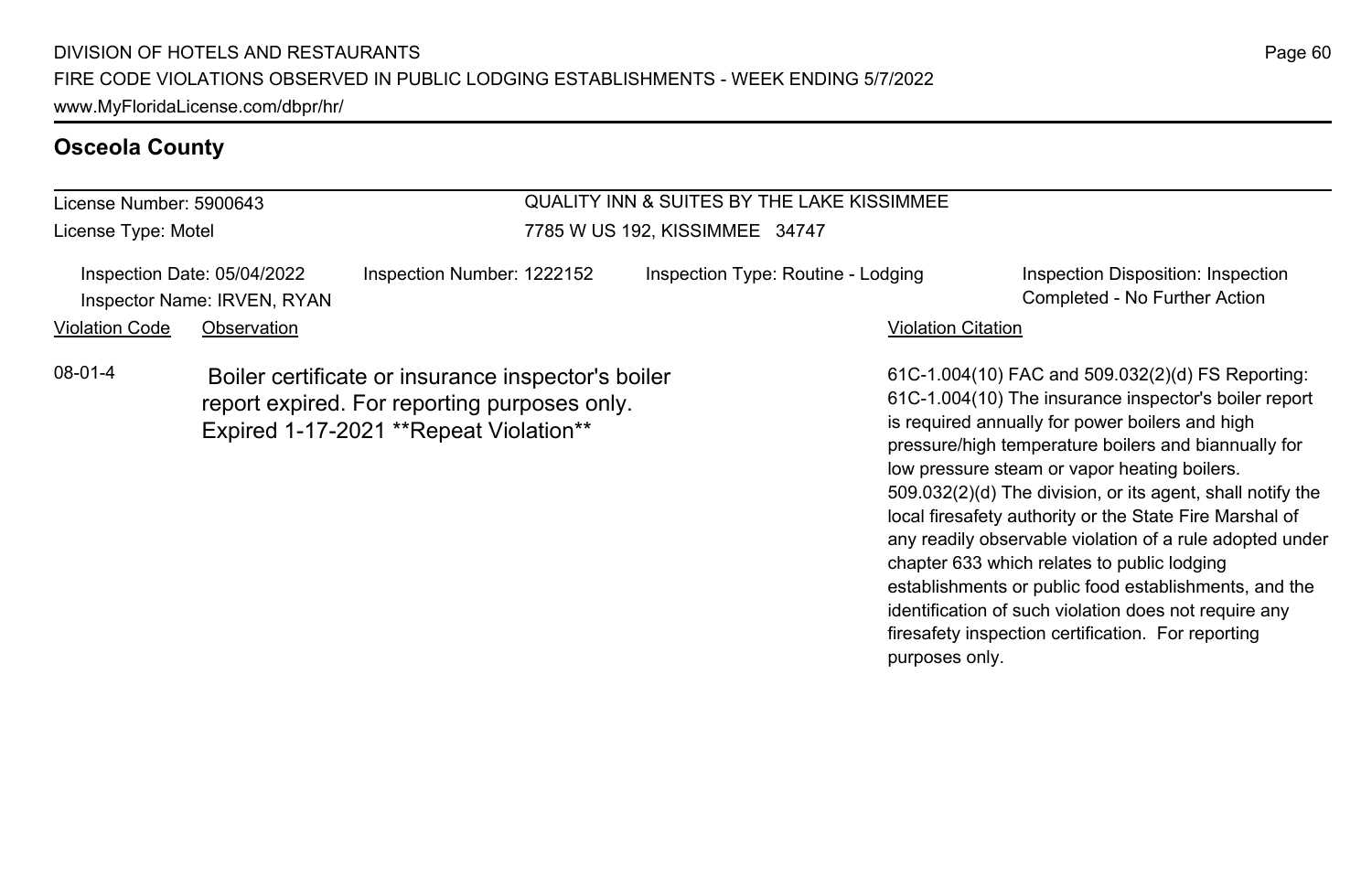#### License Number: 5901202 License Type: Motel QUALITY INN & SUITES BYTHE PARKS 2945 ENTRY POINT BLVD, KISSIMMEE 34747 Inspection Date: 05/05/2022 Inspection Number: 1221684 Inspection Type: Routine - Lodging Inspection Disposition: Inspection Inspector Name: IRVEN, RYAN Completed - No Further Action Violation Code Observation **Violation Code Observation** Violation Citation Citation Citation Citation Citation Citation Citation Citation Citation Citation Citation Citation Citation Citation Citation Citation Citation Cit 509.032(2)(d) FS Reporting: The division, or its agent, shall notify the local firesafety authority or the State Fire Marshal of any readily observable violation of a rule adopted under chapter 633 which relates to public 04-01-4 Trouble/alarm light illuminated on the fire alarm control panel. For reporting purposes only.

Page 61

lodging establishments or public food establishments, and the identification of such violation does not require any firesafety inspection certification. For reporting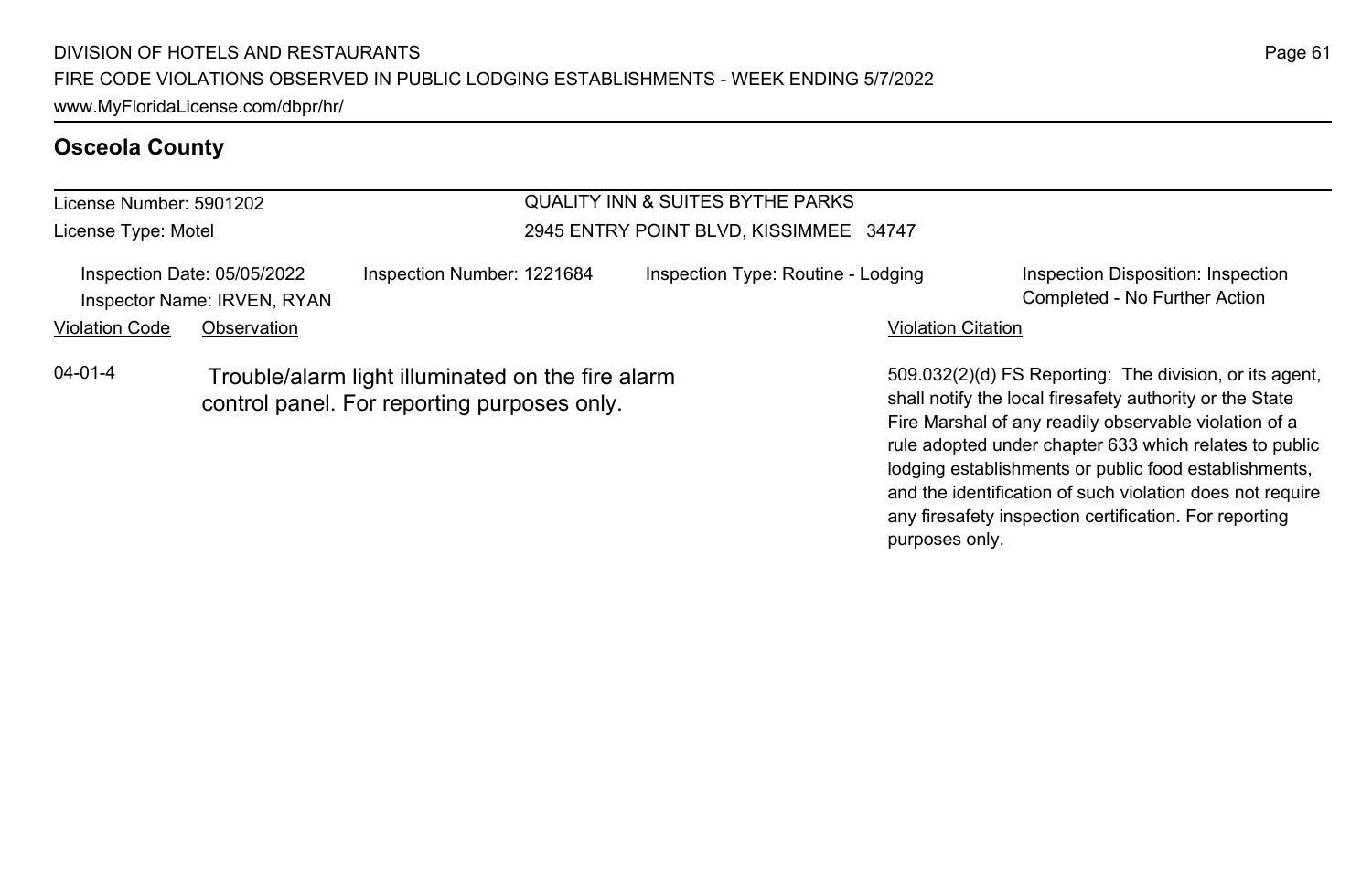| License Number: 5912071 |                                                            |                                                                                                  | MARGARITAVILLE RESORT ORLANDO      |                                                                                                                                                                                                                                    |
|-------------------------|------------------------------------------------------------|--------------------------------------------------------------------------------------------------|------------------------------------|------------------------------------------------------------------------------------------------------------------------------------------------------------------------------------------------------------------------------------|
| License Type: Hotel     |                                                            |                                                                                                  | 8000 FINS UP CIR, KISSIMMEE 34747  |                                                                                                                                                                                                                                    |
|                         | Inspection Date: 05/05/2022<br>Inspector Name: IRVEN, RYAN | Inspection Number: 1162838                                                                       | Inspection Type: Routine - Lodging | Inspection Disposition: Inspection<br>Completed - No Further Action                                                                                                                                                                |
| <b>Violation Code</b>   | Observation                                                |                                                                                                  |                                    | <b>Violation Citation</b>                                                                                                                                                                                                          |
| $04 - 01 - 4$           | **Repeat Violation**                                       | Trouble/alarm light illuminated on the fire alarm<br>control panel. For reporting purposes only. |                                    | 509.032(2)(d) FS Reporting: The division, or its ager<br>shall notify the local firesafety authority or the State<br>Fire Marshal of any readily observable violation of a<br>rule adopted under chapter 633 which relates to publ |

509.032(2)(d) FS Reporting: The division, or its agent, rule adopted under chapter 633 which relates to public lodging establishments or public food establishments, and the identification of such violation does not require any firesafety inspection certification. For reporting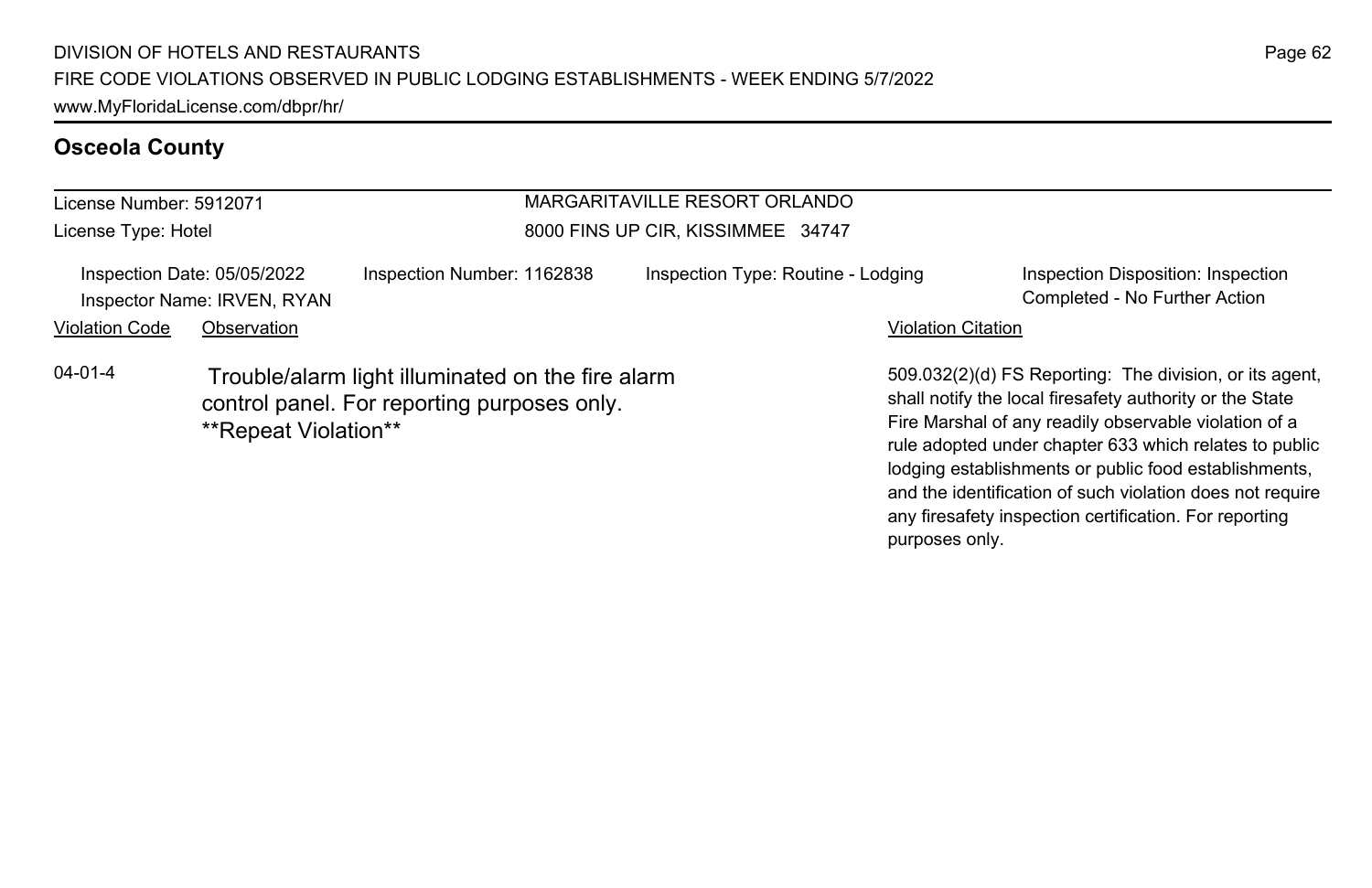#### License Number: 6014365 License Type: Apartment VILLAGE AT MANGONIA LAKE LLC 2201 N AUSTRALIAN AVE, WEST PALM BEACH 33407 Inspection Date: 05/05/2022 Inspection Number: 1529283 Inspection Type: Routine - Lodging Inspection Disposition: Warning Inspector Name: FRANCO, BROOKE **Issued Issued** Violation Code Observation **Violation Code Observation** Violation Citation Citation Citation Citation Citation Citation Citation Citation Citation Citation Citation Citation Citation Citation Citation Citation Citation Cit 509.032(2)(d) FS Reporting: (d) The division, or its agent, shall notify the local firesafety authority or the State Fire Marshal of any readily observable violation of a rule adopted under chapter 633 which relates to public lodging establishments or public food 01-02-4 Portable fire extinguisher pressure gauge indicates the extinguisher is in need of recharge. For reporting purposes only. Building 2181 6th floor at elevators.

Page 63

establishments, and the identification of such violation does not require any firesafety inspection certification.

For reporting purposes only.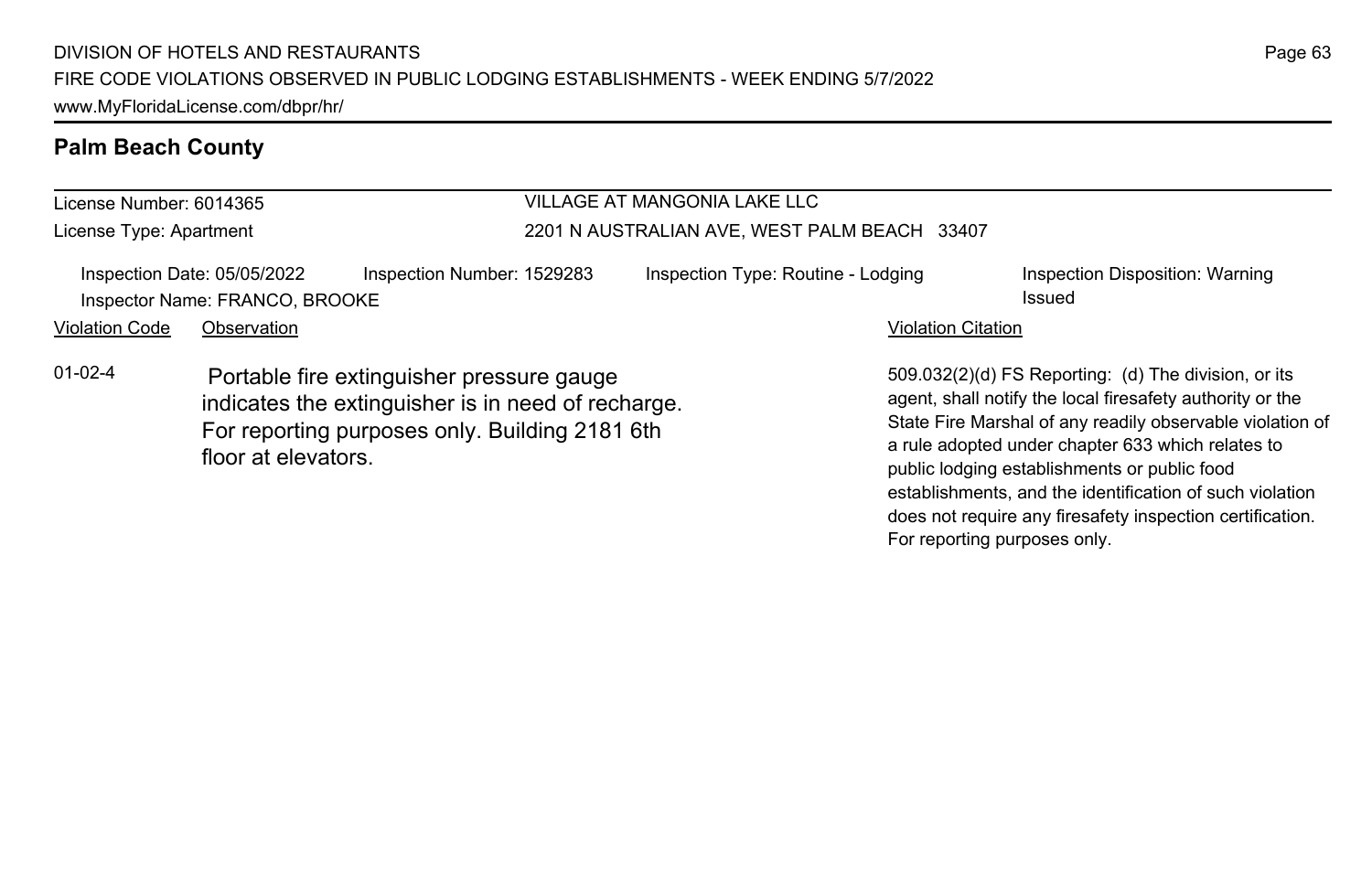#### License Number: 6014087 License Type: Apartment SOUTH GROUP OF BELLE GLADE LLC 514 SW 7 ST, BELLE GLADE 33430 Inspection Date: 05/06/2022 Inspection Number: 1519305 Inspection Type: Routine - Lodging Inspection Disposition: Inspection Inspector Name: ROTONDI, VICTOR Completed - No Further Action Violation Code Observation **Violation Code** Observation **Violation** Violation Citation Citation Citation Citation 509.032(2)(d) FS Reporting: (d) The division, or its agent, shall notify the local firesafety authority or the a rule adopted under chapter 633 which relates to 01-03-4 Portable fire extinguisher missing from it's designated location (sign present indicating designated location). For reporting purposes only. 1st floor/hallway.

State Fire Marshal of any readily observable violation of public lodging establishments or public food establishments, and the identification of such violation does not require any firesafety inspection certification. For reporting purposes only.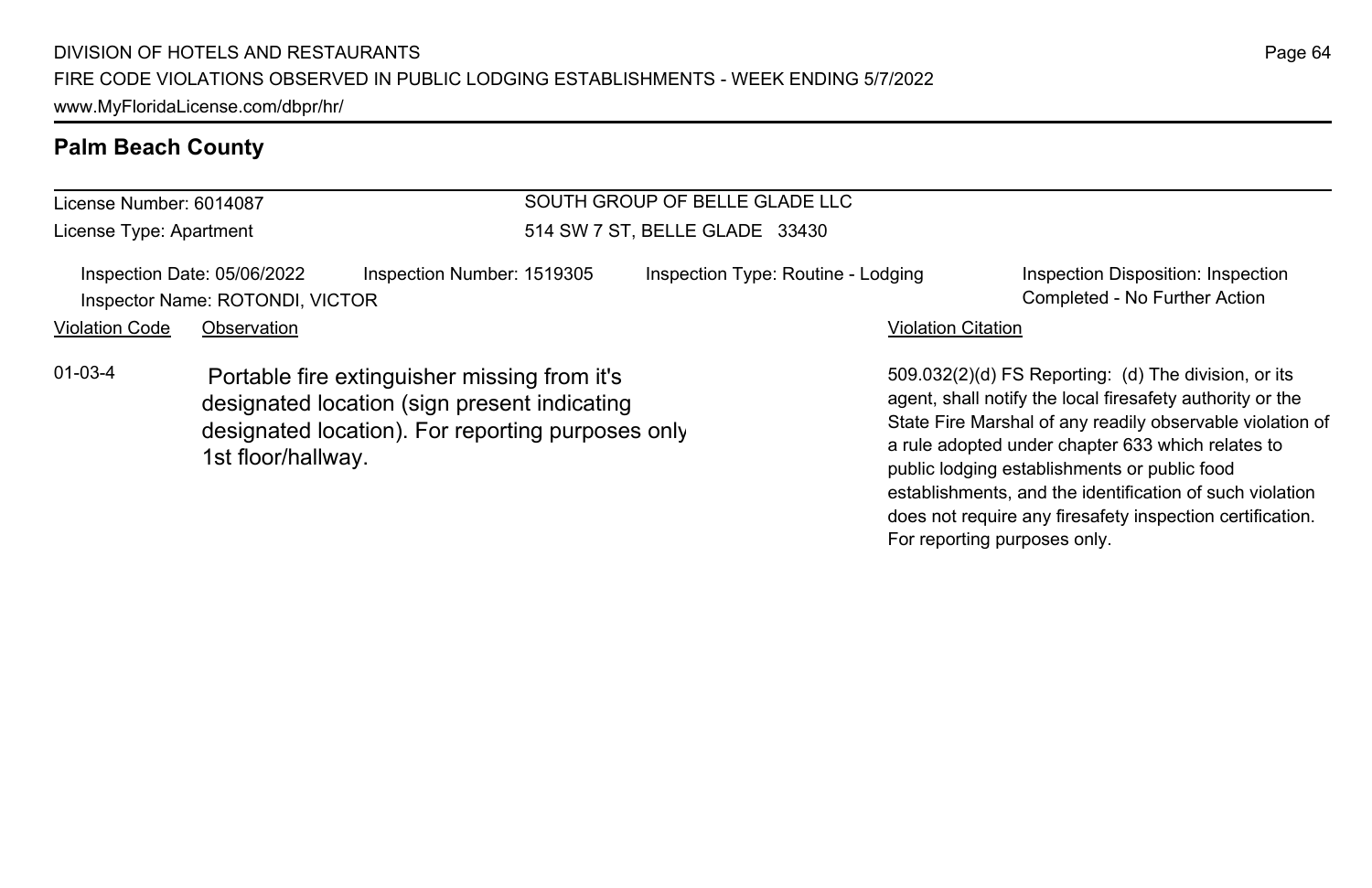| License Number: 6002954 |                                                                |                                                                                                                                  | PARKVIEW APARTMENTS                 |                                                                                                                                                                                                                                                                                     |
|-------------------------|----------------------------------------------------------------|----------------------------------------------------------------------------------------------------------------------------------|-------------------------------------|-------------------------------------------------------------------------------------------------------------------------------------------------------------------------------------------------------------------------------------------------------------------------------------|
| License Type: Apartment |                                                                |                                                                                                                                  | 324 NE 1 ST, BELLE GLADE 33430-3152 |                                                                                                                                                                                                                                                                                     |
|                         | Inspection Date: 05/06/2022<br>Inspector Name: SEVILLA, FREDDY | Inspection Number: 1523502                                                                                                       | Inspection Type: Routine - Lodging  | Inspection Disposition: Administrative<br>complaint recommended                                                                                                                                                                                                                     |
| <b>Violation Code</b>   | Observation                                                    |                                                                                                                                  | <b>Violation Citation</b>           |                                                                                                                                                                                                                                                                                     |
| $01-02-4$               | For reporting purposes only.                                   | Portable fire extinguisher pressure gauge<br>indicates the extinguisher is in need of recharge.<br>Second floor by apartment #11 |                                     | 509.032(2)(d) FS Reporting: (d) The division, or its<br>agent, shall notify the local firesafety authority or the<br>State Fire Marshal of any readily observable violation of<br>a rule adopted under chapter 633 which relates to<br>public lodging establishments or public food |

establishments, and the identification of such violation does not require any firesafety inspection certification.

For reporting purposes only.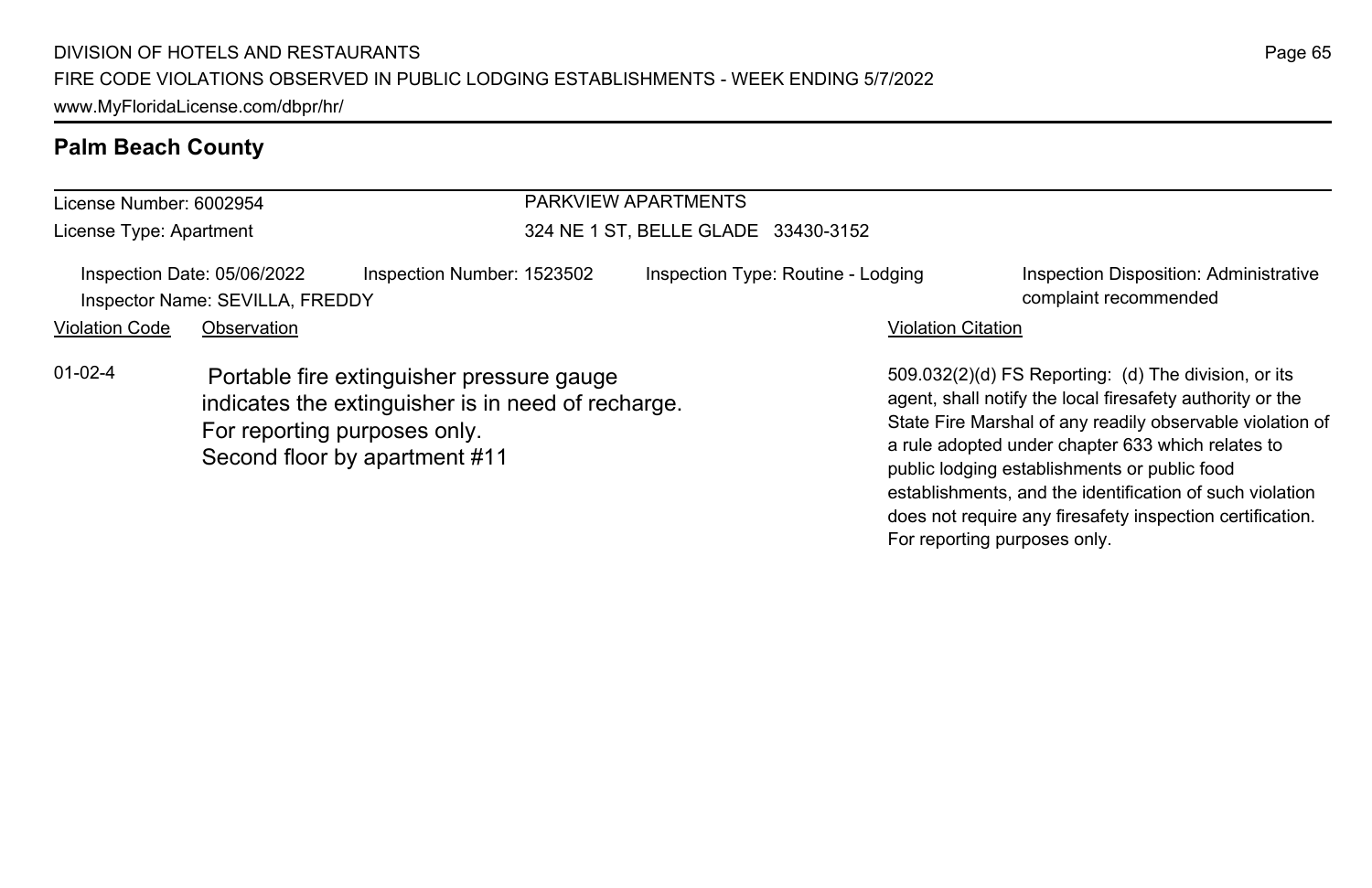#### License Number: 6013961 License Type: Apartment SAVONA GRAND APARTMENTS 7132 COLONY CLUB DR, LAKE WORTH 33463 Inspection Date: 05/02/2022 Inspection Number: 1515212 Inspection Type: Routine - Lodging Inspection Disposition: Administrative Inspector Name: AHLE, ROBERT complaint recommended Violation Code Observation **Violation Code** Observation **Violation** Violation Citation Citation Citation Citation 509.032(2)(d) FS Reporting: (d) The division, or its agent, shall notify the local firesafety authority or the State Fire Marshal of any readily observable violation of a rule adopted under chapter 633 which relates to public lodging establishments or public food establishments, and the identification of such violation 01-03-4 Portable fire extinguisher missing from it's designated location (sign present indicating designated location). For reporting purposes only. Observe in building 5 Near apt 105,101 \*\*Repeat Violation\*\*

does not require any firesafety inspection certification.

For reporting purposes only.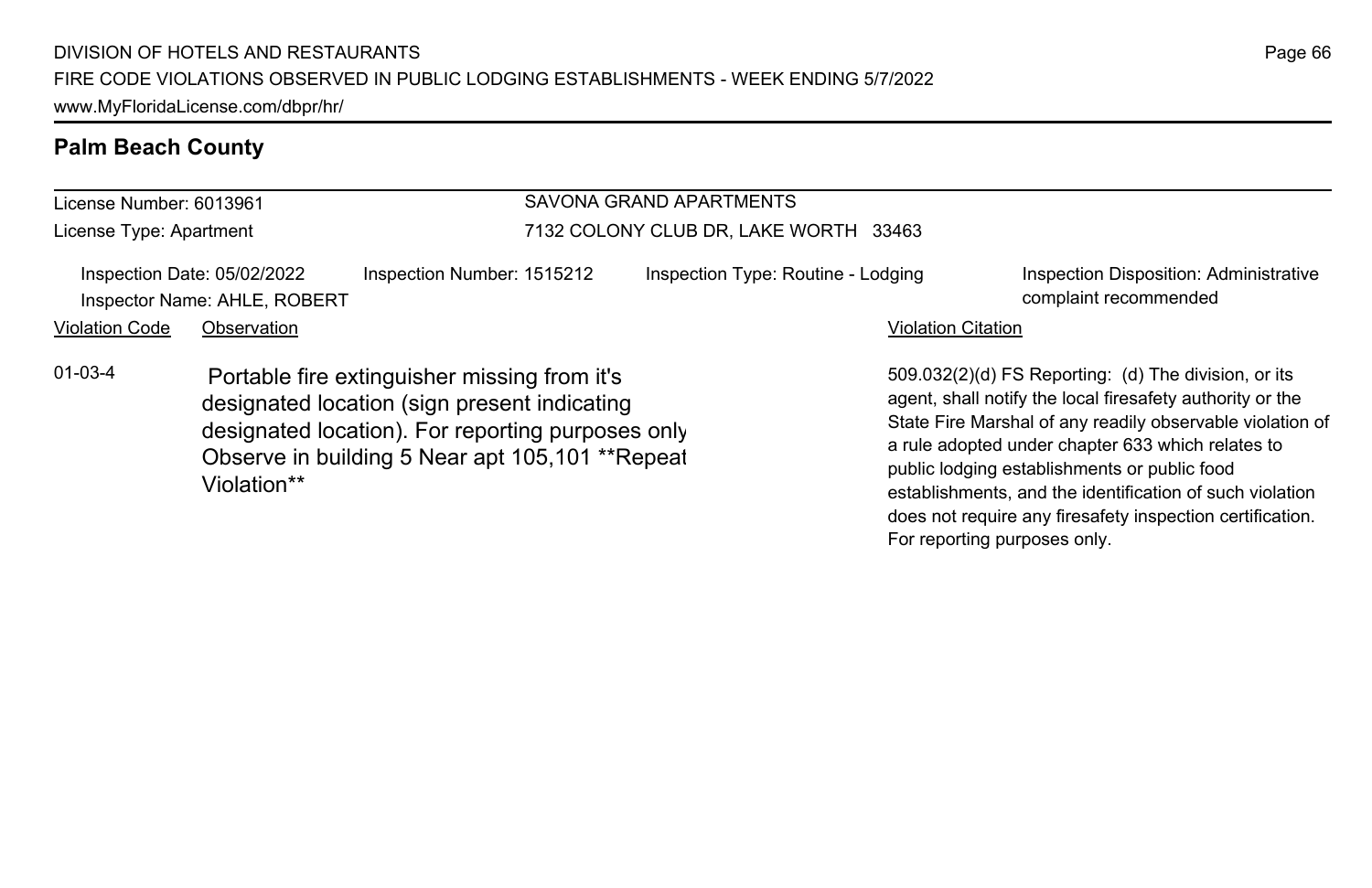License Number: 6013438 License Type: Hotel

### APPLE TEN HOSPITALITY MANAGEMENT INC 8201 CONGRESS AVE, BOCA RATON 33487

Inspection Date: 05/06/2022 Inspection Number: 1164510 Inspection Type: Complaint Full Inspection Disposition: Inspection Inspector Name: GOODWIN, NICHOLAS Completed - No Further Action

Violation Code Observation **Violation Code** Observation **Violation** Violation Citation Citation Citation Citation

08-01-4 Boiler certificate or insurance inspector's boiler report expired. For reporting purposes only. \*\*Repeat Violation\*\*

61C-1.004(10) FAC and 509.032(2)(d) FS Reporting: 61C-1.004(10) The insurance inspector's boiler report is required annually for power boilers and high pressure/high temperature boilers and biannually for low pressure steam or vapor heating boilers. 509.032(2)(d) The division, or its agent, shall notify the local firesafety authority or the State Fire Marshal of any readily observable violation of a rule adopted under chapter 633 which relates to public lodging establishments or public food establishments, and the identification of such violation does not require any firesafety inspection certification. For reporting purposes only.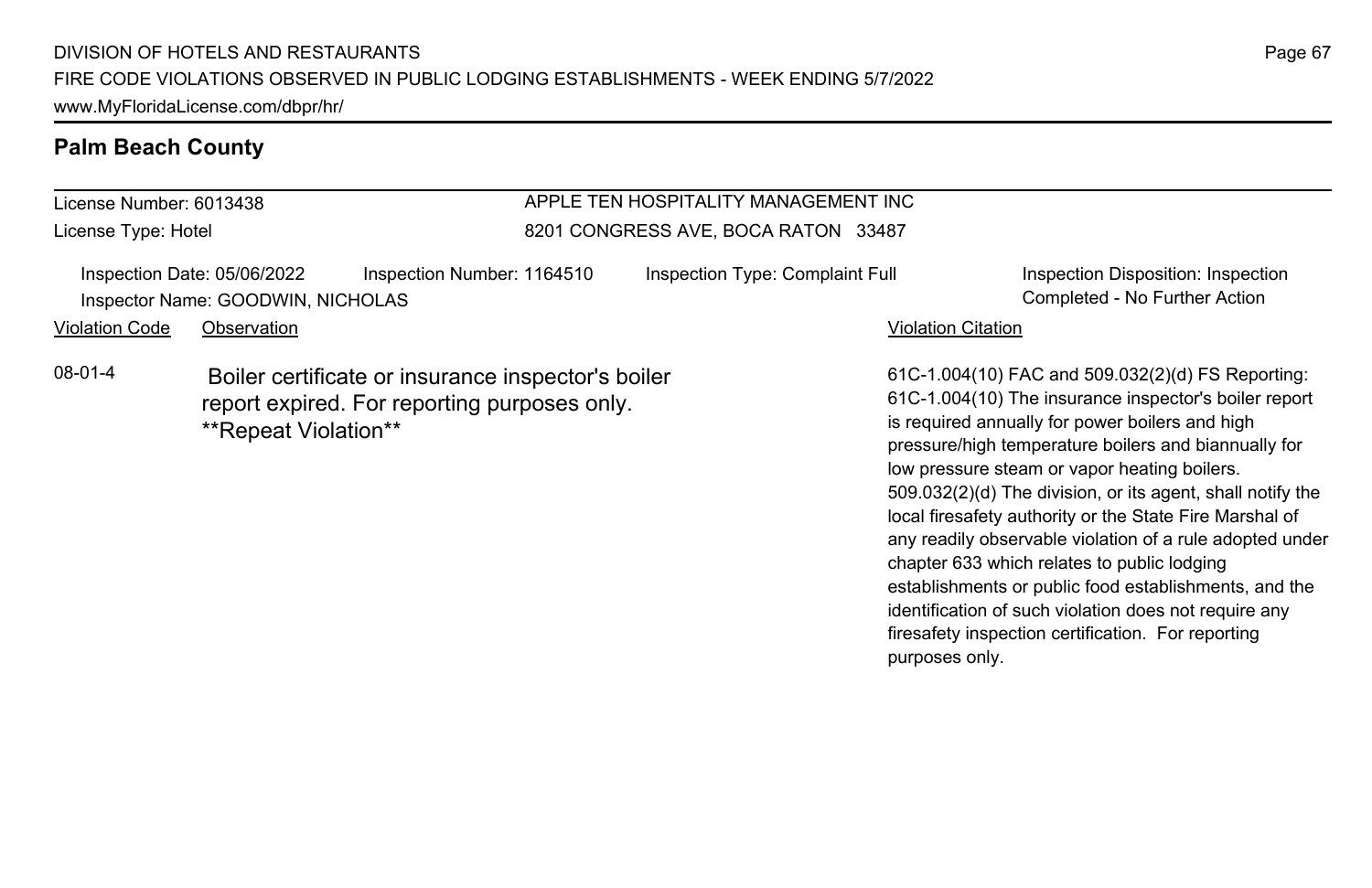| License Number: 6204365 |                                                                 |                                                                                                                                                                 | <b>PAGE TERRACE</b>                        |                                    |                           |                                                                                                                                                                                                                                                                                                |
|-------------------------|-----------------------------------------------------------------|-----------------------------------------------------------------------------------------------------------------------------------------------------------------|--------------------------------------------|------------------------------------|---------------------------|------------------------------------------------------------------------------------------------------------------------------------------------------------------------------------------------------------------------------------------------------------------------------------------------|
| License Type: Motel     |                                                                 |                                                                                                                                                                 | 10500 GULF BLVD, TREASURE ISLAND 337064817 |                                    |                           |                                                                                                                                                                                                                                                                                                |
|                         | Inspection Date: 05/04/2022<br>Inspector Name: DAY-WALKER, LISA | Inspection Number: 1219919                                                                                                                                      |                                            | Inspection Type: Routine - Lodging |                           | Inspection Disposition: Administrative<br>complaint recommended                                                                                                                                                                                                                                |
| <b>Violation Code</b>   | Observation                                                     |                                                                                                                                                                 |                                            |                                    | <b>Violation Citation</b> |                                                                                                                                                                                                                                                                                                |
| $04 - 01 - 4$           | desk area.                                                      | Trouble/alarm light illuminated on the fire alarm<br>control panel. For reporting purposes only. Yellov<br>trouble light illuminated on fire panel in the front |                                            |                                    |                           | 509.032(2)(d) FS Reporting: The division, or its agent,<br>shall notify the local firesafety authority or the State<br>Fire Marshal of any readily observable violation of a<br>rule adopted under chapter 633 which relates to public<br>lodging ostablishments or public food ostablishments |

lodging establishments or public food establishments, and the identification of such violation does not require any firesafety inspection certification. For reporting purposes only.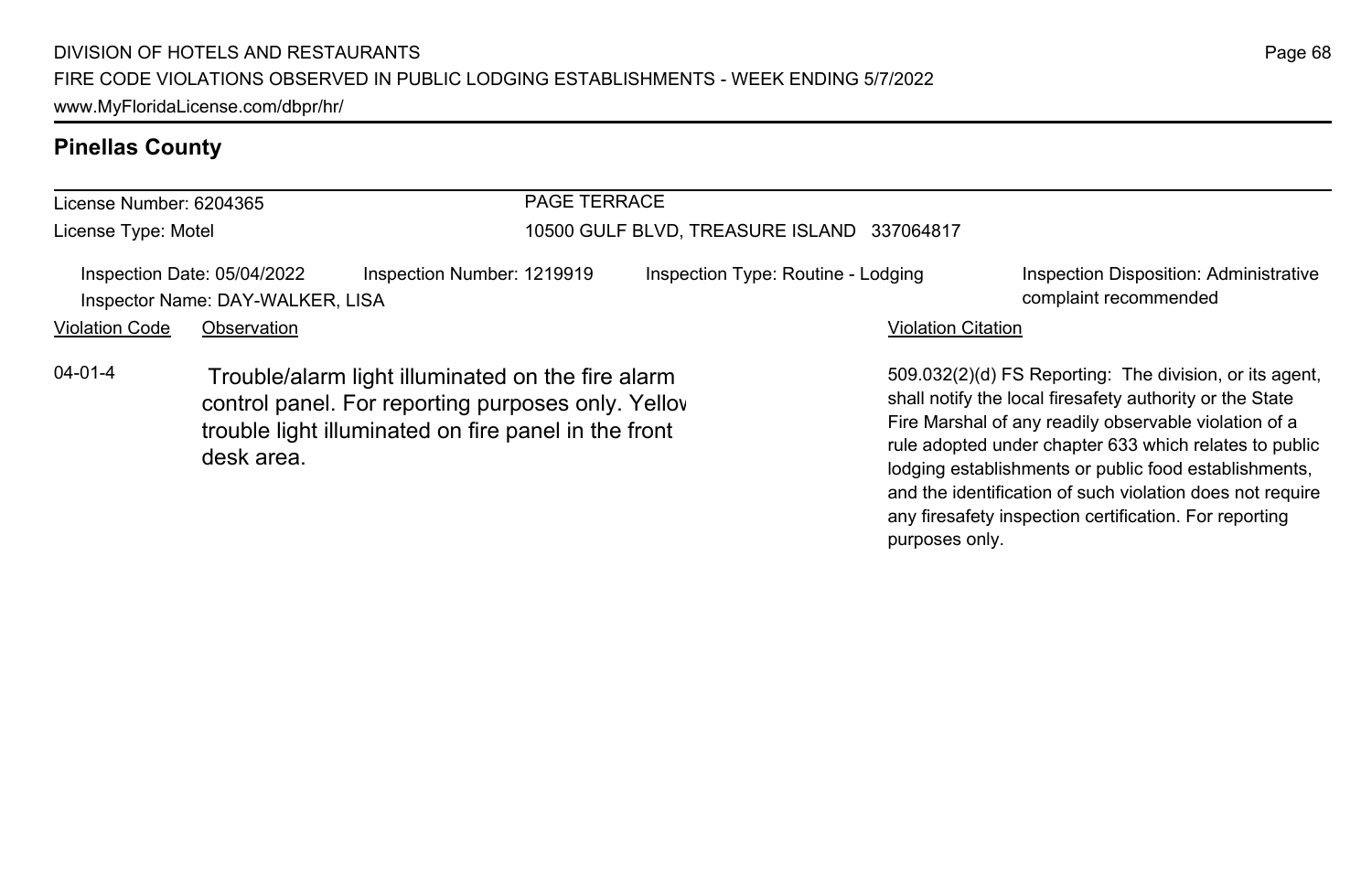License Number: 6215234 License Type: Hotel

### MARRIOTT ST PETERSBURG CLEARWATER 12600 ROOSEVELT BLVD N, ST. PETERSBURG 33716

|                | Inspection Date: 05/03/2022    | Inspection Number: 1164475 | Inspection Type: Complaint Full |                           | Inspection Disposition: Call Back - |
|----------------|--------------------------------|----------------------------|---------------------------------|---------------------------|-------------------------------------|
|                | Inspector Name: LOZANO, KELVIN |                            |                                 |                           | Complied                            |
| Violation Code | Observation                    |                            |                                 | <b>Violation Citation</b> |                                     |

04-01-4 - From initial inspection : Trouble/alarm light illuminated on the fire alarm control panel. For reporting purposes only. \*\*Repeat Violation\*\* From follow-up inspection 2022-05-03:

04-01-4 Trouble/alarm light illuminated on the fire alarm control panel. For reporting purposes only. \*\*Repeat Violation\*\*

509.032(2)(d) FS Reporting: The division, or its agent, shall notify the local firesafety authority or the State Fire Marshal of any readily observable violation of a rule adopted under chapter 633 which relates to public lodging establishments or public food establishments, and the identification of such violation does not require any firesafety inspection certification. For reporting purposes only.

509.032(2)(d) FS Reporting: The division, or its agent, shall notify the local firesafety authority or the State Fire Marshal of any readily observable violation of a rule adopted under chapter 633 which relates to public lodging establishments or public food establishments, and the identification of such violation does not require any firesafety inspection certification. For reporting purposes only.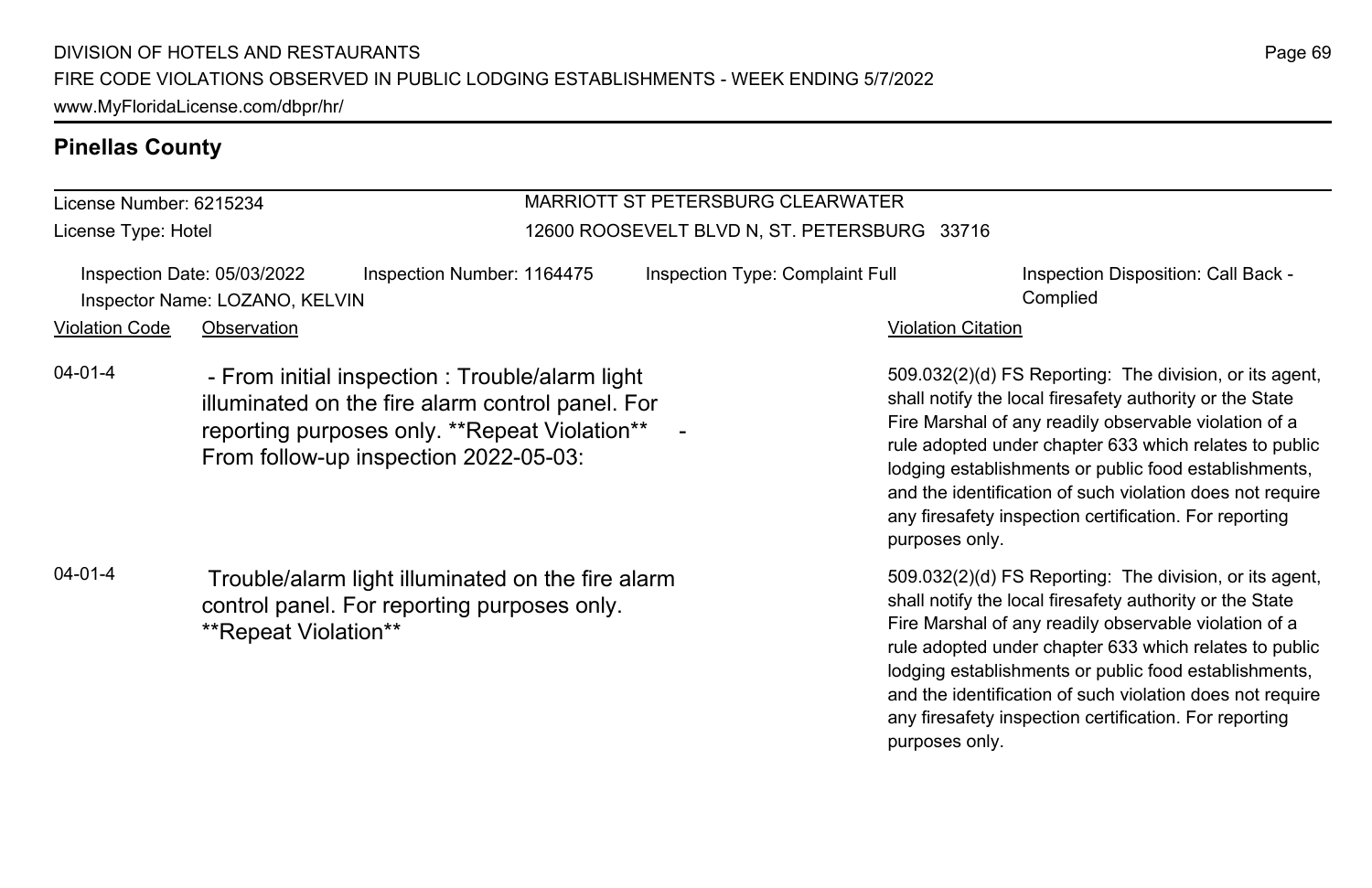License Number: 6215777 License Type: Hotel

### RESIDENCE INN CLEARWATER DOWNTOWN 940 COURT ST, CLEARWATER 33756

| Inspection Date: 05/03/2022 |             | Inspection Number: 1163529           | Inspection Type: Routine - Lodging | Inspection Disposition: Inspection |
|-----------------------------|-------------|--------------------------------------|------------------------------------|------------------------------------|
|                             |             | Inspector Name: HEFFNER, CHRISTOPHER |                                    | Completed - No Further Action      |
| Violation Code              | Observation |                                      | <b>Violation Citation</b>          |                                    |

04-01-4 Trouble/alarm light illuminated on the fire alarm control panel. For reporting purposes only.

509.032(2)(d) FS Reporting: The division, or its agent, shall notify the local firesafety authority or the State Fire Marshal of any readily observable violation of a rule adopted under chapter 633 which relates to public lodging establishments or public food establishments, and the identification of such violation does not require any firesafety inspection certification. For reporting purposes only.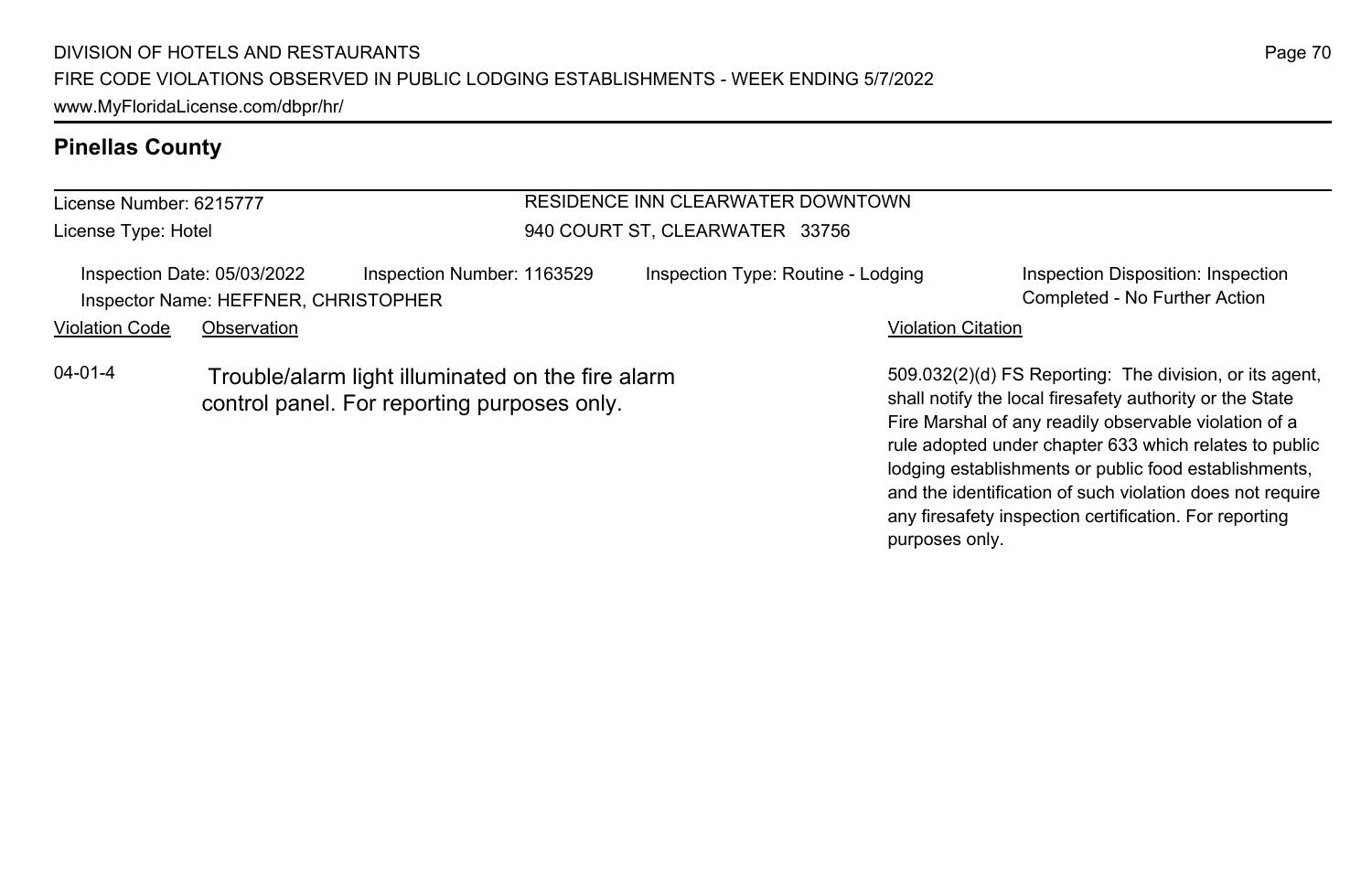# License Number: 6214076 License Type: Motel EXTENDED STAY HOTELS 2311 ULMERTON RD, CLEARWATER 33762 Inspection Date: 04/29/2022 Inspection Number: 1221529 Inspection Type: Routine - Lodging Inspection Disposition: Inspection Inspector Name: HOBBS, ANDREW Completed - No Further Action Violation Code Observation **Violation Code** Observation **Violation** Violation Citation Citation Citation Citation

08-01-4 Boiler certificate or insurance inspector's boiler report expired. For reporting purposes only.

61C-1.004(10) FAC and 509.032(2)(d) FS Reporting: 61C-1.004(10) The insurance inspector's boiler report is required annually for power boilers and high pressure/high temperature boilers and biannually for low pressure steam or vapor heating boilers. 509.032(2)(d) The division, or its agent, shall notify the local firesafety authority or the State Fire Marshal of any readily observable violation of a rule adopted under chapter 633 which relates to public lodging establishments or public food establishments, and the identification of such violation does not require any firesafety inspection certification. For reporting purposes only.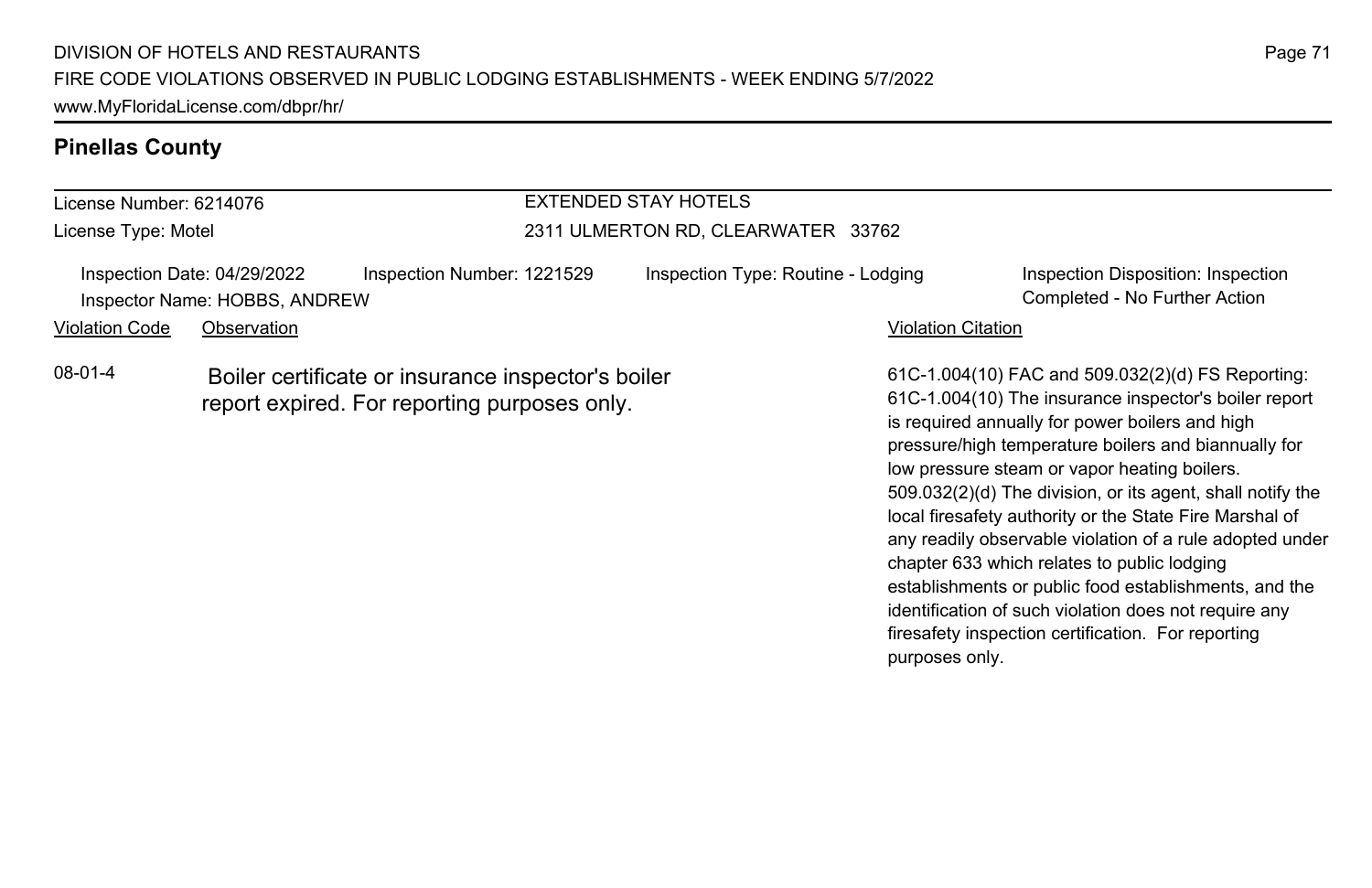#### License Number: 6205854 License Type: Apartment BRITTANY BAY APARTMENTS 1201 SEMINOLE BLVD, LARGO 33770 Inspection Date: 05/06/2022 Inspection Number: 1520127 Inspection Type: Routine - Lodging Inspection Disposition: Administrative Inspector Name: HOBBS, ANDREW complaint recommended Violation Code Observation **Violation Code Observation** Violation Citation Citation Citation Citation Citation Citation Citation Citation Citation Citation Citation Citation Citation Citation Citation Citation Citation Cit 509.032(2)(d) FS Reporting: (d) The division, or its agent, shall notify the local firesafety authority or the State Fire Marshal of any readily observable violation of a rule adopted under chapter 633 which relates to 01-02-4 Portable fire extinguisher pressure gauge indicates the extinguisher is in need of recharge. For reporting purposes only. Rear of unit 43

public lodging establishments or public food

For reporting purposes only.

establishments, and the identification of such violation does not require any firesafety inspection certification.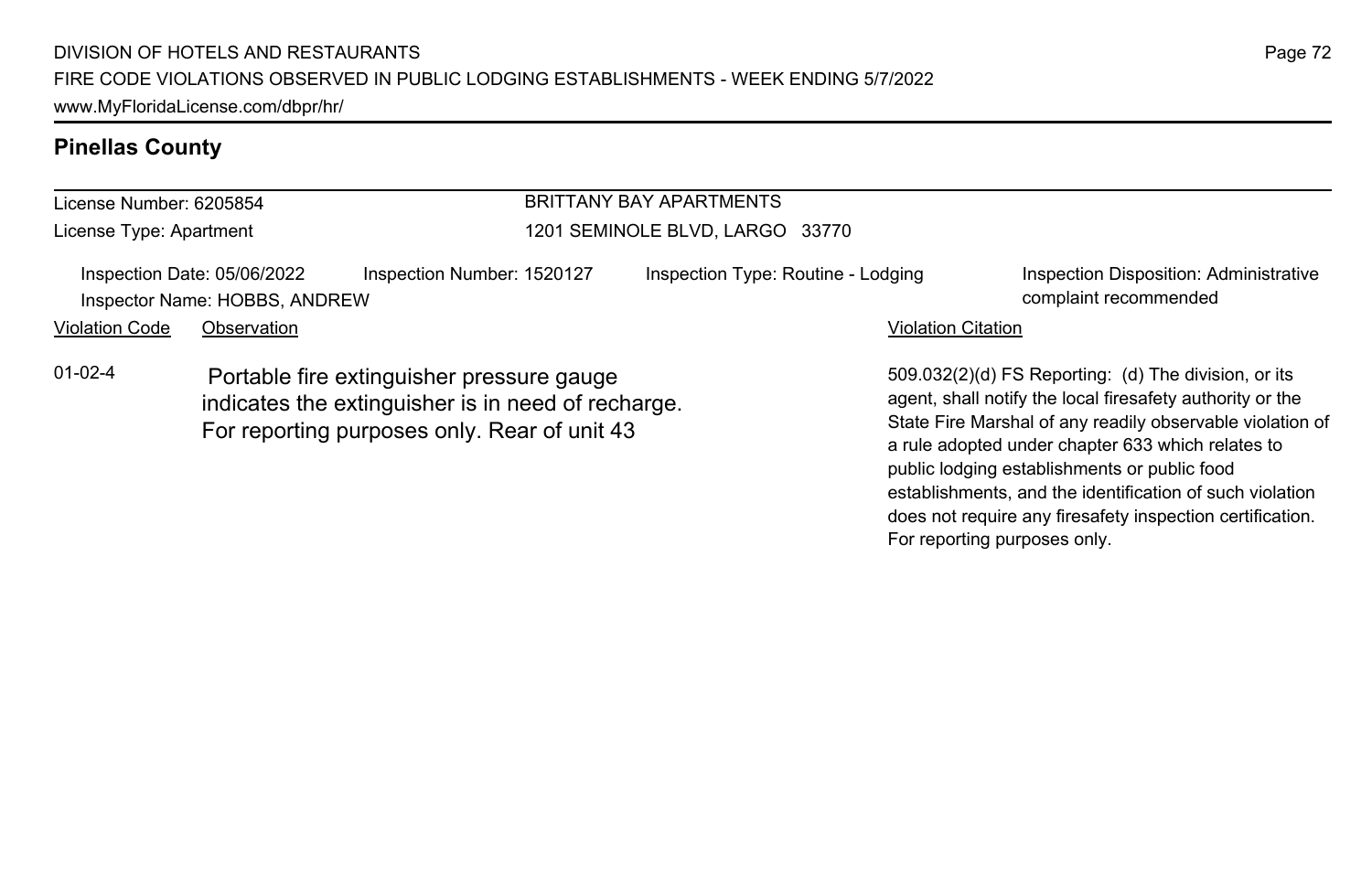# **Putnam County**

| License Number: 6400085                                      |                                                                                                                                               |                            | <b>BASSWORLD LODGE &amp; MARINA</b>        |                           |                                                                                                                                                                                                                                                                                                                                                 |  |
|--------------------------------------------------------------|-----------------------------------------------------------------------------------------------------------------------------------------------|----------------------------|--------------------------------------------|---------------------------|-------------------------------------------------------------------------------------------------------------------------------------------------------------------------------------------------------------------------------------------------------------------------------------------------------------------------------------------------|--|
| License Type: Apartment                                      |                                                                                                                                               |                            | 209 N BROWN FISH CAMP RD, GEORGETOWN 32139 |                           |                                                                                                                                                                                                                                                                                                                                                 |  |
| Inspection Date: 05/02/2022<br>Inspector Name: PERRY, DENNIS |                                                                                                                                               | Inspection Number: 1526892 | Inspection Type: Routine - Lodging         |                           | Inspection Disposition: Warning<br>Issued                                                                                                                                                                                                                                                                                                       |  |
| <b>Violation Code</b>                                        | Observation                                                                                                                                   |                            |                                            | <b>Violation Citation</b> |                                                                                                                                                                                                                                                                                                                                                 |  |
| $01 - 02 - 4$                                                | Portable fire extinguisher pressure gauge<br>indicates the extinguisher is in need of recharge.<br>For reporting purposes only.<br>In unit 3. |                            |                                            |                           | 509.032(2)(d) FS Reporting: (d) The division, or its<br>agent, shall notify the local firesafety authority or the<br>State Fire Marshal of any readily observable violation of<br>a rule adopted under chapter 633 which relates to<br>public lodging establishments or public food<br>establishments, and the identification of such violation |  |

does not require any firesafety inspection certification.

For reporting purposes only.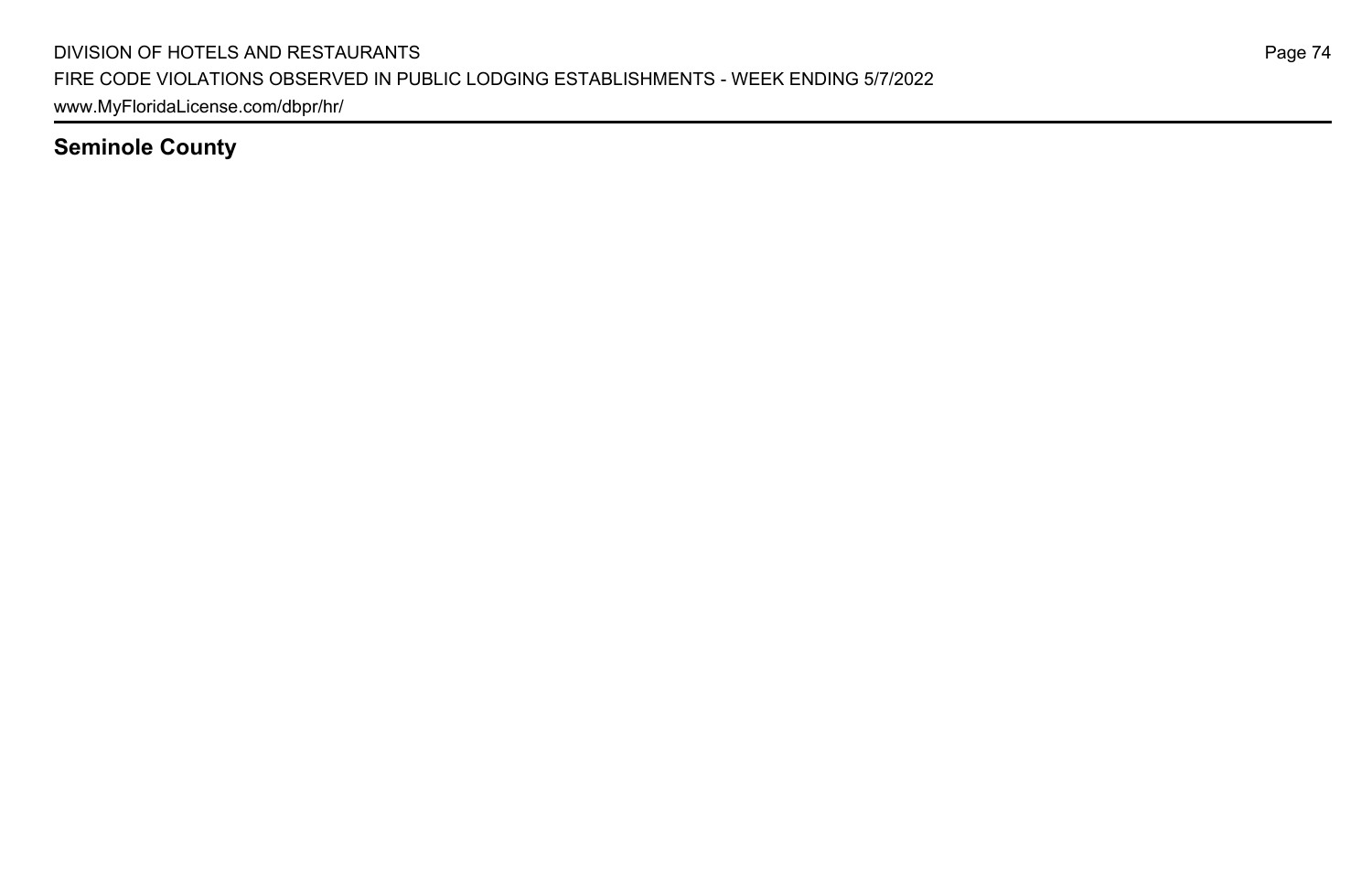License Number: 6903992 License Type: Hotel

THE WESTIN LAKE MARY, ORLANDO NORTH 2974 INTERNATIONAL PKWY, LAKE MARY 32746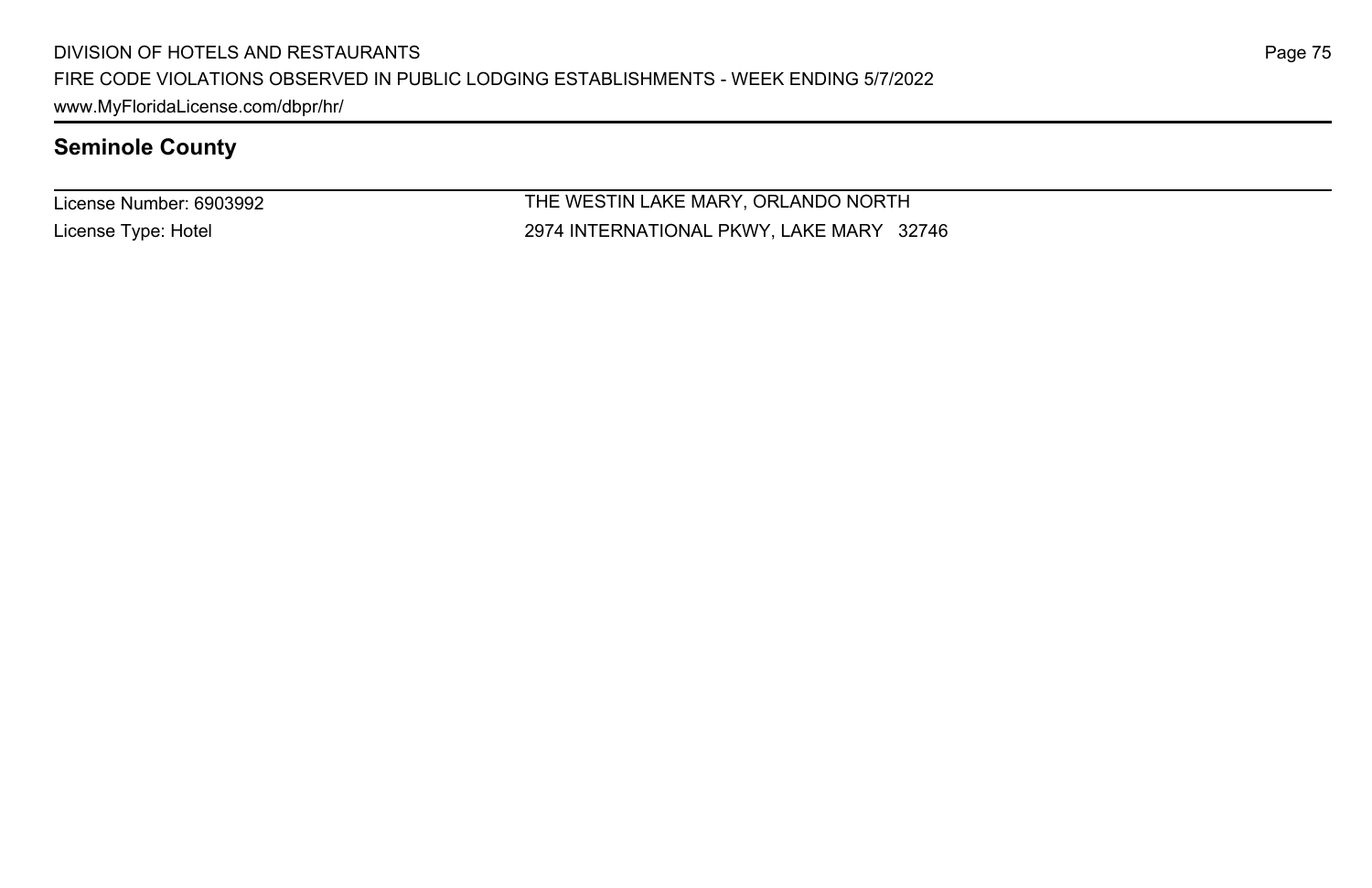Inspection Date: 05/04/2022 Inspection Number: 1162571 Inspection Type: Routine - Lodging Inspection Disposition: Warning Inspector Name: THORNCROFT, ROBERT **Inspector Name: THORNCROFT, ROBERT Issued** 

Violation Code Observation Violation Citation

04-01-4 Trouble/alarm light illuminated on the fire alarm control panel. For reporting purposes only. Alarm is in trouble

08-01-4 Boiler certificate or insurance inspector's boiler report expired. For reporting purposes only.

509.032(2)(d) FS Reporting: The division, or its agent, shall notify the local firesafety authority or the State Fire Marshal of any readily observable violation of a rule adopted under chapter 633 which relates to public lodging establishments or public food establishments, and the identification of such violation does not require any firesafety inspection certification. For reporting purposes only.

61C-1.004(10) FAC and 509.032(2)(d) FS Reporting: 61C-1.004(10) The insurance inspector's boiler report is required annually for power boilers and high pressure/high temperature boilers and biannually for low pressure steam or vapor heating boilers. 509.032(2)(d) The division, or its agent, shall notify the local firesafety authority or the State Fire Marshal of any readily observable violation of a rule adopted under chapter 633 which relates to public lodging establishments or public food establishments, and the identification of such violation does not require any firesafety inspection certification. For reporting purposes only.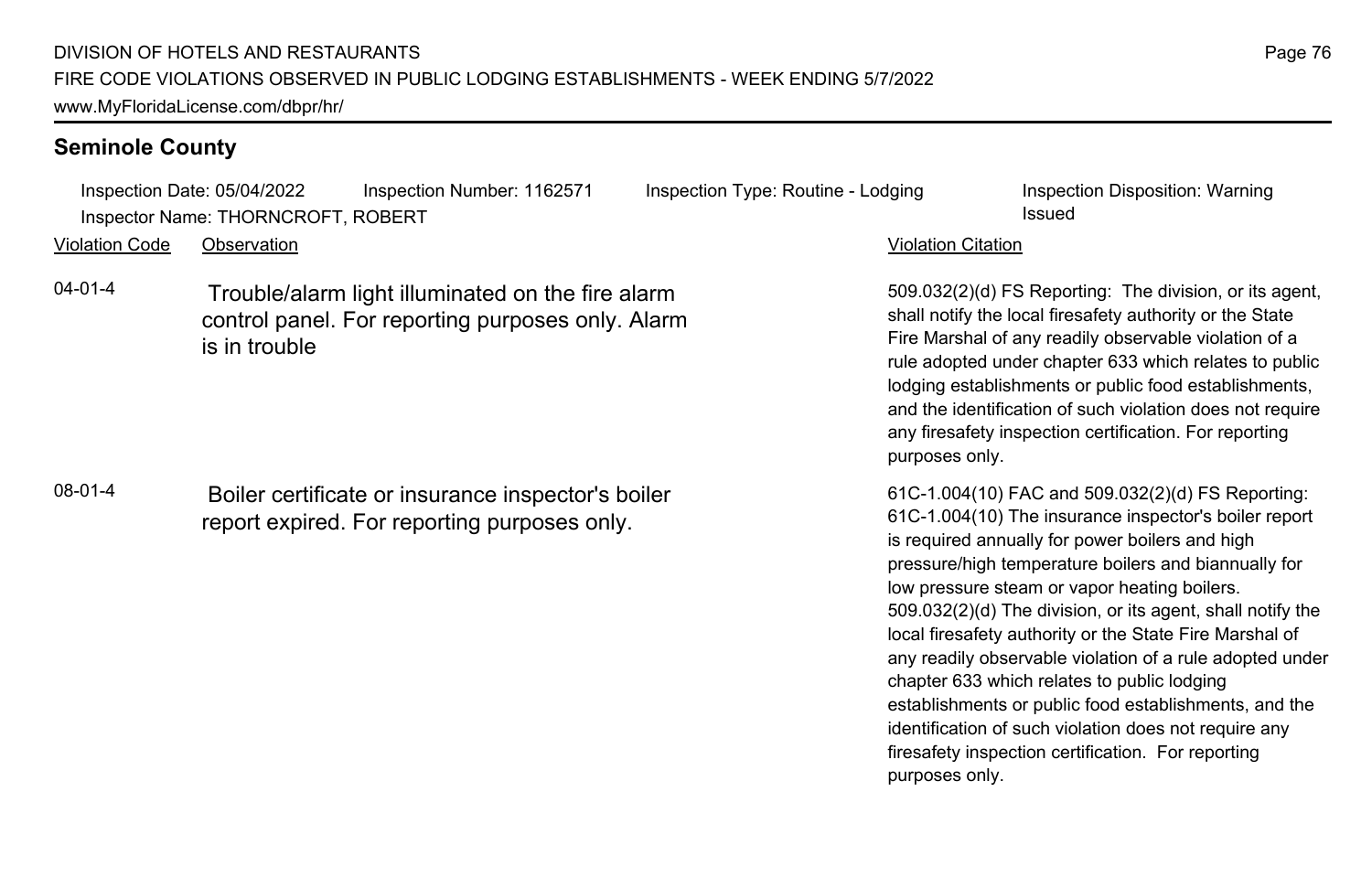License Number: 6900006 License Type: Apartment

SERENITY TOWERS ON THE ST JOHNS 519 E 1 ST, SANFORD 32771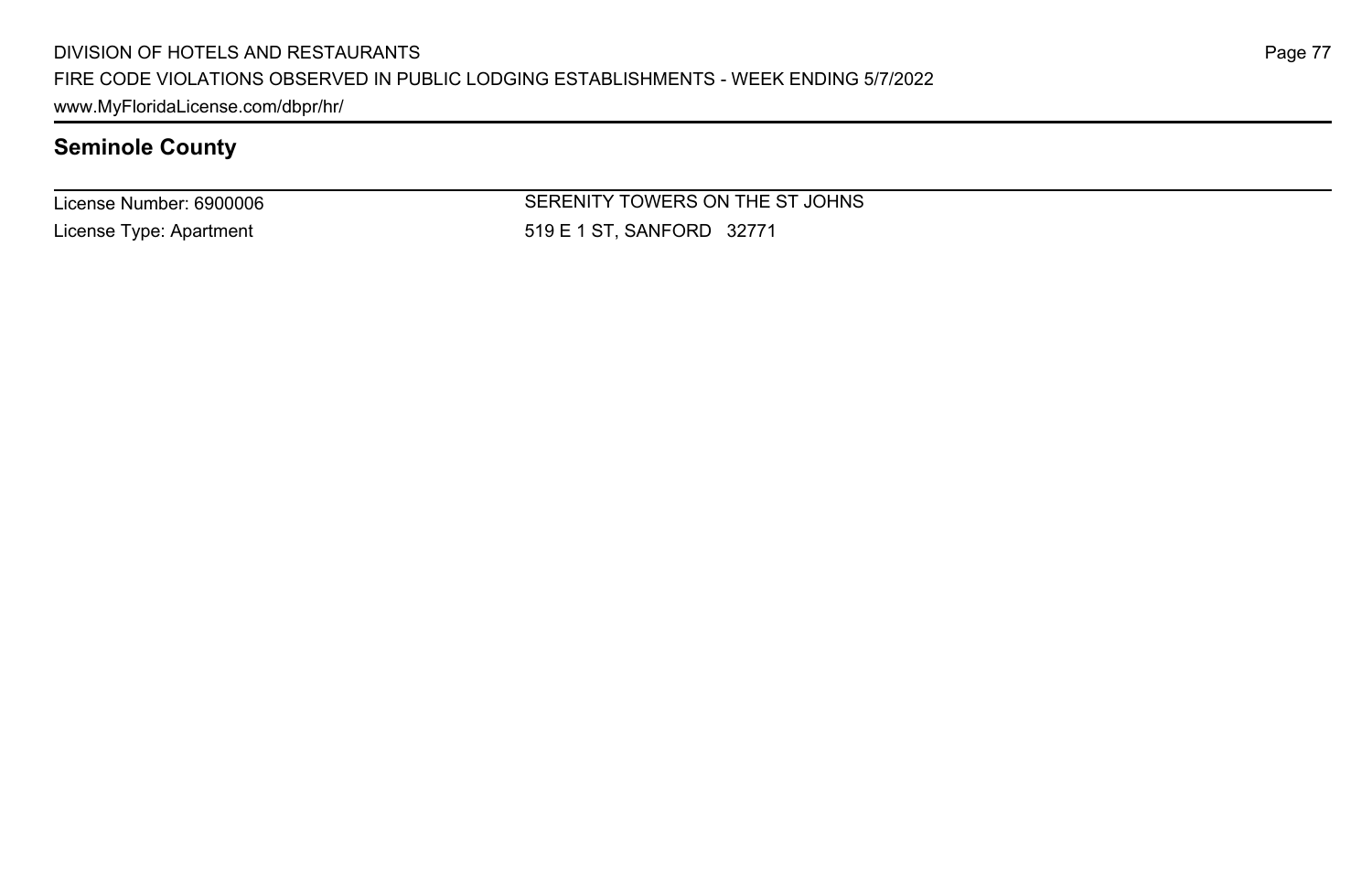Inspection Date: 05/03/2022 Inspection Number: 1523483 Inspection Type: Routine - Lodging Inspection Disposition: Warning **Inspector Name: ANGEL, TERRY Issued** 

#### Violation Code Observation Violation Citation

- 02-04-4 Propane (LP gas) tank having a water capacity greater than 2.7 lbs. stored inside the building. For reporting purposes only. Tank stored in maintenance shop. \*\*Corrected On-Site\*\*
- 08-01-4 Boiler certificate or insurance inspector's boiler report expired. For reporting purposes only. Boiler certificates expired 01/09/2022.

509.032(2)(d) FS Reporting: (d) The division, or its agent, shall notify the local firesafety authority or the State Fire Marshal of any readily observable violation of a rule adopted under chapter 633 which relates to public lodging establishments or public food establishments, and the identification of such violation does not require any firesafety inspection certification. For reporting purposes only.

61C-1.004(10) FAC and 509.032(2)(d) FS Reporting: 61C-1.004(10) The insurance inspector's boiler report is required annually for power boilers and high pressure/high temperature boilers and biannually for low pressure steam or vapor heating boilers. 509.032(2)(d) The division, or its agent, shall notify the local firesafety authority or the State Fire Marshal of any readily observable violation of a rule adopted under chapter 633 which relates to public lodging establishments or public food establishments, and the identification of such violation does not require any firesafety inspection certification. For reporting purposes only.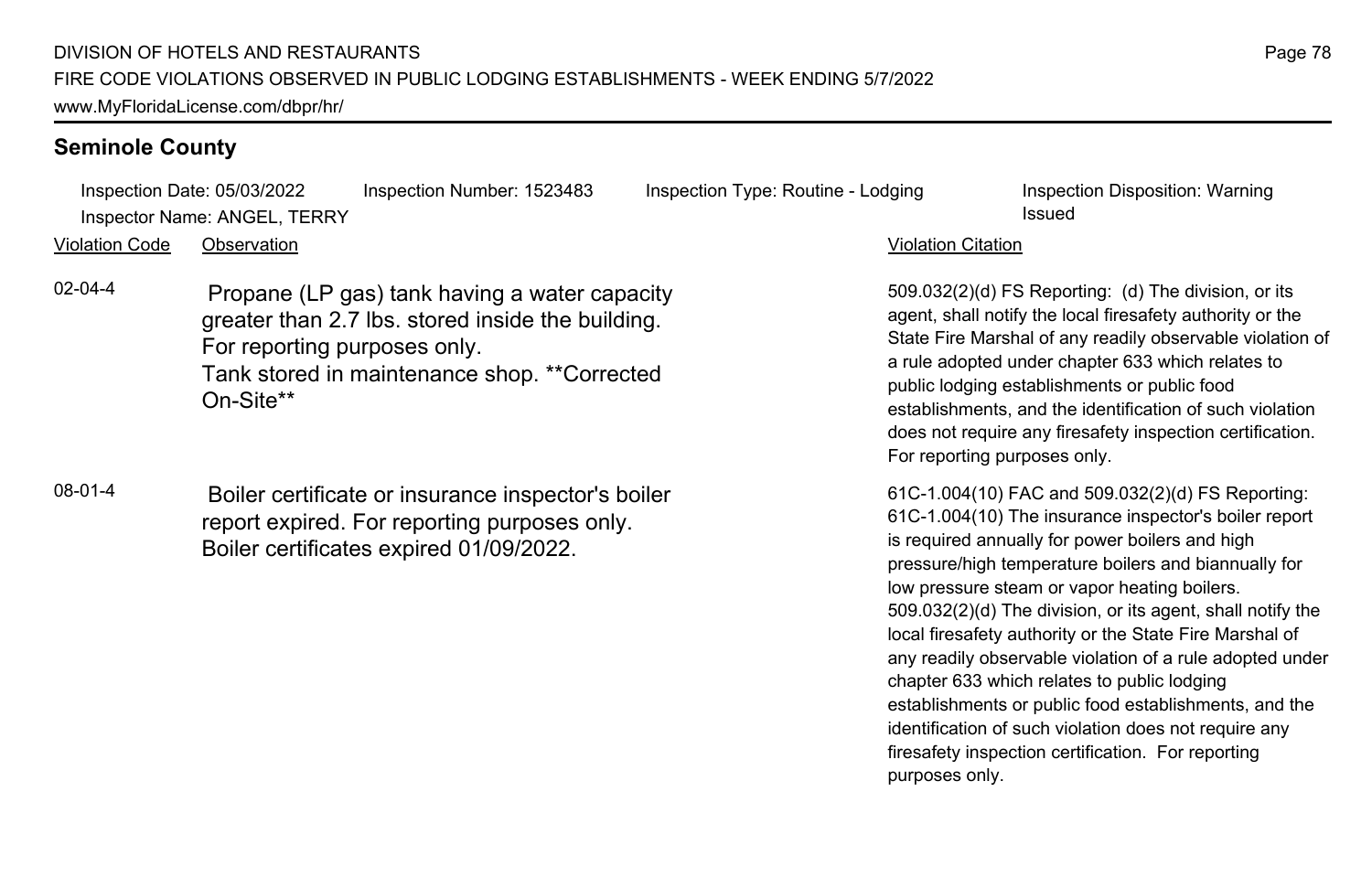# **St. Johns County**

| License Number: 6501024                                                                                                                                                                                                                                                                                                                                                                                                     |             |  | <b>SEASIDE INN</b>                        |  |                                                                 |                                                                                                                  |  |
|-----------------------------------------------------------------------------------------------------------------------------------------------------------------------------------------------------------------------------------------------------------------------------------------------------------------------------------------------------------------------------------------------------------------------------|-------------|--|-------------------------------------------|--|-----------------------------------------------------------------|------------------------------------------------------------------------------------------------------------------|--|
| License Type: Motel                                                                                                                                                                                                                                                                                                                                                                                                         |             |  | 311 A1A BEACH BLVD, SAINT AUGUSTINE 32080 |  |                                                                 |                                                                                                                  |  |
| Inspection Date: 05/03/2022<br>Inspection Number: 1222036<br>Inspector Name: GROTZ, CINDY                                                                                                                                                                                                                                                                                                                                   |             |  | Inspection Type: Routine - Lodging        |  | Inspection Disposition: Call Back -<br>Extension given, pending |                                                                                                                  |  |
| <b>Violation Code</b>                                                                                                                                                                                                                                                                                                                                                                                                       | Observation |  |                                           |  | <b>Violation Citation</b>                                       |                                                                                                                  |  |
| $12 - 04 - 4$<br>- From initial inspection: High Priority -<br>Balcony/starway/platform collapsed.<br>Deck/platform in front of North Building next to<br>office is in disrepair. **Warning** - From<br>follow-up inspection 2022-05-03: Owner has<br>posted caution tape and blocked off access to the<br>damaged decking. Plans are in progress to have<br>deck removed. **Time Extended** **Corrective<br>Action Taken** |             |  |                                           |  | good repair.                                                    | 61C-1.004(5) FAC High Priority: All building structural<br>components, attachments and fixtures shall be kept in |  |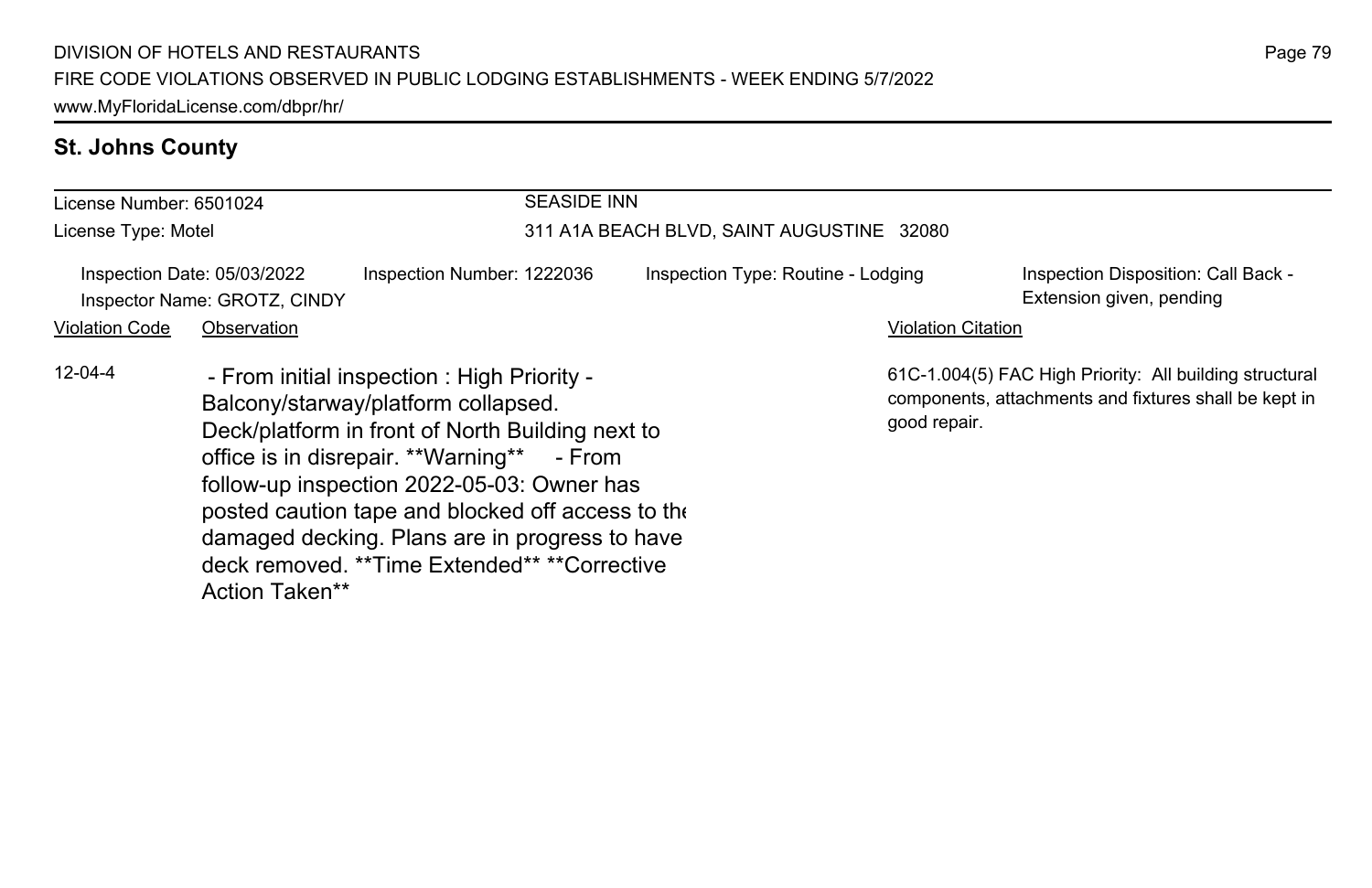# **St. Johns County**

| License Number: 6501397 |                                                                                                                                                                             |                            | WORLD GOLF VILLAGE RENAISSANCE ST AUGUSTINE RESORT |                                                                                                                                                                                                                                                                                                                                                 |                                           |  |
|-------------------------|-----------------------------------------------------------------------------------------------------------------------------------------------------------------------------|----------------------------|----------------------------------------------------|-------------------------------------------------------------------------------------------------------------------------------------------------------------------------------------------------------------------------------------------------------------------------------------------------------------------------------------------------|-------------------------------------------|--|
| License Type: Hotel     |                                                                                                                                                                             |                            | 500 S LEGACY TRL, SAINT AUGUSTINE 32092            |                                                                                                                                                                                                                                                                                                                                                 |                                           |  |
|                         | Inspection Date: 05/06/2022<br>Inspector Name: PERKINS, MARC                                                                                                                | Inspection Number: 1159416 | Inspection Type: Routine - Lodging                 |                                                                                                                                                                                                                                                                                                                                                 | Inspection Disposition: Warning<br>Issued |  |
| <b>Violation Code</b>   | Observation                                                                                                                                                                 |                            |                                                    | <b>Violation Citation</b>                                                                                                                                                                                                                                                                                                                       |                                           |  |
| 08-06-4                 | Combustibles stored in boiler room. For reporting<br>purposes only.<br>In the boiler room, one propane tank stored by the<br>entrance door on the floor of the boiler room. |                            |                                                    | 509.032(2)(d) FS Reporting: (d) The division, or its<br>agent, shall notify the local firesafety authority or the<br>State Fire Marshal of any readily observable violation of<br>a rule adopted under chapter 633 which relates to<br>public lodging establishments or public food<br>establishments, and the identification of such violation |                                           |  |

does not require any firesafety inspection certification.

For reporting purposes only.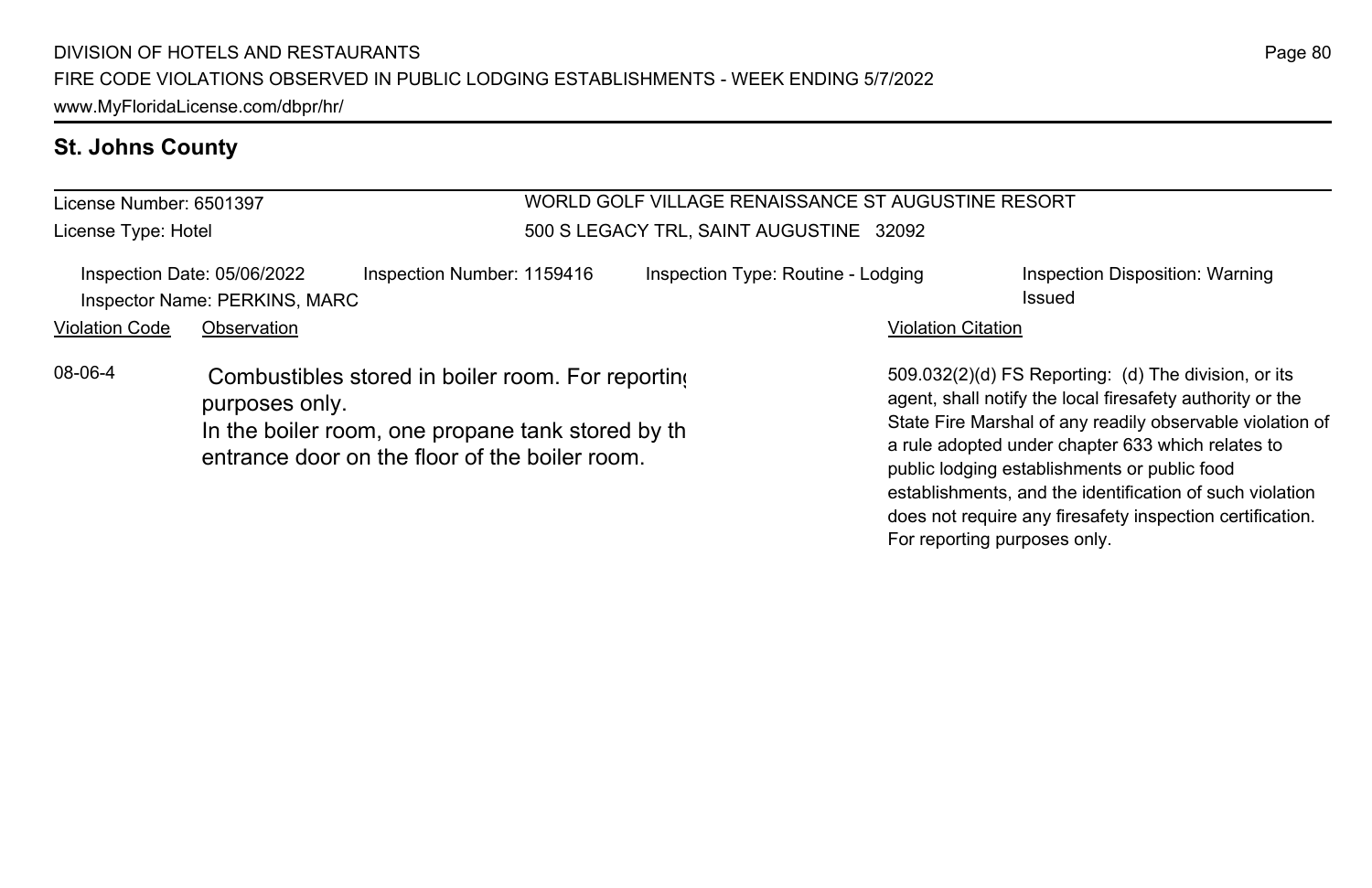# **St. Johns County**

| License Number: 6501410                                                                                                                                                                                                                                                                                                           |  | <b>HAMPTON INN</b>                 |                                    |                                                                                                                                                                                                                                                                                                                                                                                                                        |                                           |
|-----------------------------------------------------------------------------------------------------------------------------------------------------------------------------------------------------------------------------------------------------------------------------------------------------------------------------------|--|------------------------------------|------------------------------------|------------------------------------------------------------------------------------------------------------------------------------------------------------------------------------------------------------------------------------------------------------------------------------------------------------------------------------------------------------------------------------------------------------------------|-------------------------------------------|
| License Type: Hotel                                                                                                                                                                                                                                                                                                               |  | 2525 CO RD 208, ST AUGUSTINE 32092 |                                    |                                                                                                                                                                                                                                                                                                                                                                                                                        |                                           |
| Inspection Date: 05/05/2022<br>Inspection Number: 1160541<br>Inspector Name: PERKINS, MARC<br><b>Violation Code</b><br>Observation                                                                                                                                                                                                |  |                                    | Inspection Type: Routine - Lodging | <b>Violation Citation</b>                                                                                                                                                                                                                                                                                                                                                                                              | Inspection Disposition: Warning<br>Issued |
| $05-02-5$<br>Hearing-impaired smoke detector is not<br>functioning when tested. For reporting purposes<br>only.<br>Hearing impaired smoke alarm for room 420 not<br>properly functioning, exterior room push button fc<br>lights correctly works but the test of the alarm<br>system does not light up to make an alarm<br>sound. |  |                                    | purposes only.                     | 509.032(2)(d) FS Reporting: The division, or its agent,<br>shall notify the local firesafety authority or the State<br>Fire Marshal of any readily observable violation of a<br>rule adopted under chapter 633 which relates to public<br>lodging establishments or public food establishments,<br>and the identification of such violation does not require<br>any firesafety inspection certification. For reporting |                                           |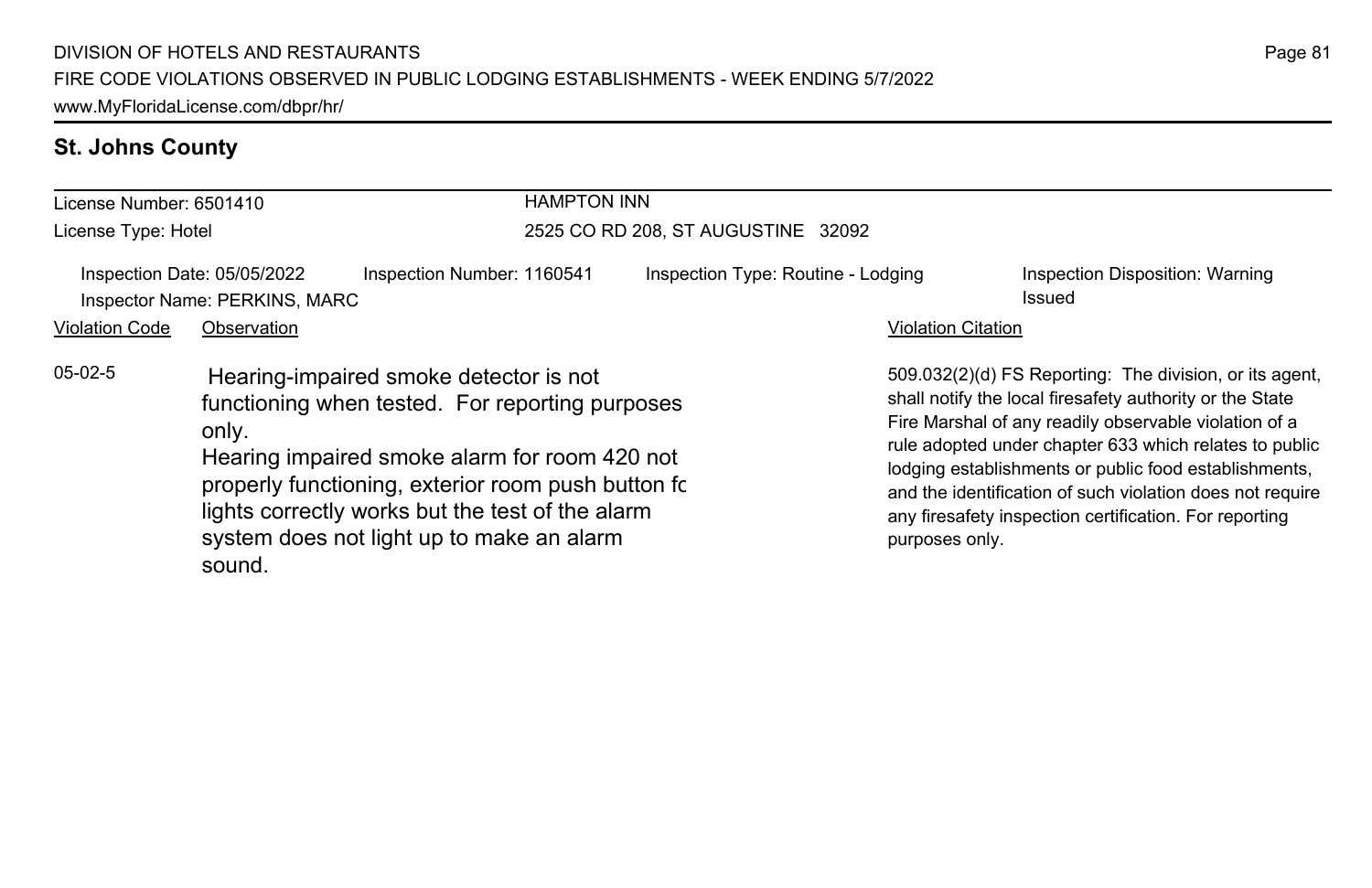#### License Number: 7401031 License Type: Apartment PERALTA APARTMENT INC 859 DR MARY MCLEOD BETHUNE BLVD, DAYTONA BEACH 32114 Inspection Date: 05/04/2022 Inspection Number: 1524540 Inspection Type: Routine - Lodging Inspection Disposition: Inspection Inspector Name: BRANNER, LISELOTTE Completed - No Further Action Violation Code Observation **Violation Code** Observation **Violation** Violation Citation Citation Citation Citation 509.032(2)(d) FS Reporting: The division, or its agent, shall notify the local firesafety authority or the State Fire Marshal of any readily observable violation of a rule adopted under chapter 633 which relates to public lodging establishments or public food establishments, and the identification of such violation does not require any firesafety inspection certification. For reporting purposes only. 06-05-4 Door marked as an exit locked with a lock that would require special knowledge/tool to unlock. For reporting purposes only. At rear of building there is a security type door with a key lock on both sides. Door is locked. The front of building has similar door which is open . The exterior hallway is between two buildings .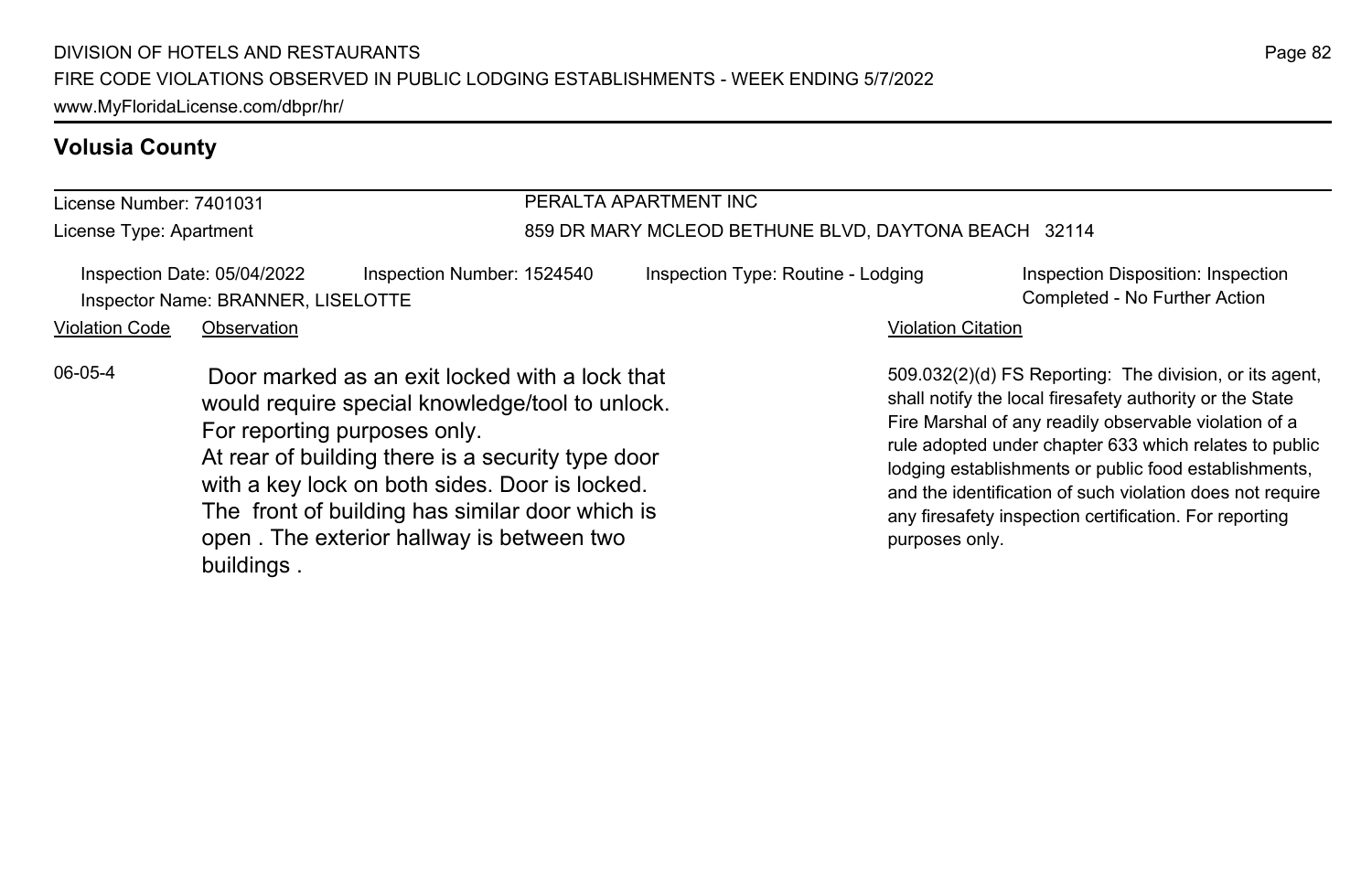#### License Number: 7401977 License Type: Hotel BEST WESTERN INTERNATIONAL SPEEDWAY 2620 INTERNATIONAL SPEEDWAY BLVD, DAYTONA BEACH 32114 Inspection Date: 05/06/2022 Inspection Number: 1163976 Inspection Type: Routine - Lodging Inspection Disposition: Warning Inspector Name: BRANNER, LISELOTTE **intervalse and the example of the example of the example of the example of the example of the example of the example of the example of the example of the example of the example of the ex** Violation Code Observation **Violation Code** Observation **Violation** Violation Citation Citation Citation Citation 01-03-4 Portable fire extinguisher missing from it's

designated location (sign present indicating designated location). For reporting purposes only. -by room 258

509.032(2)(d) FS Reporting: (d) The division, or its agent, shall notify the local firesafety authority or the State Fire Marshal of any readily observable violation of a rule adopted under chapter 633 which relates to public lodging establishments or public food establishments, and the identification of such violation does not require any firesafety inspection certification. For reporting purposes only.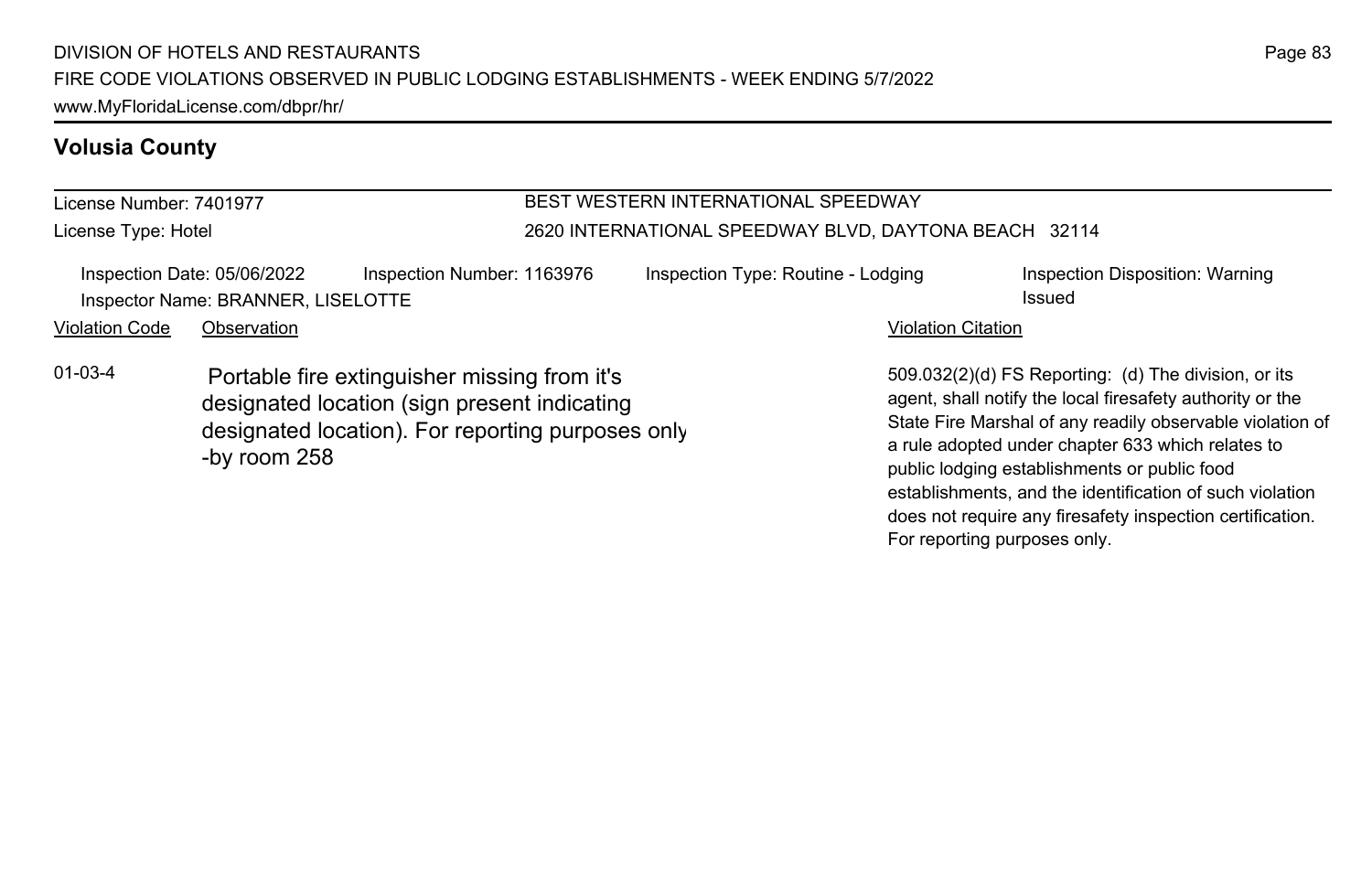#### License Number: 7406627 License Type: Apartment BELLAMY DAYTONA 601 BELLAMY CRT, DAYTONA BEACH 32114 Inspection Date: 05/03/2022 Inspection Number: 1531695 Inspection Type: Routine - Lodging Inspection Disposition: Inspection Inspector Name: BRANNER, LISELOTTE Completed - No Further Action Violation Code Observation **Violation Code** Observation **Violation** Violation Citation Citation Citation Citation 509.032(2)(d) FS Reporting: The division, or its agent, shall notify the local firesafety authority or the State Fire Marshal of any readily observable violation of a rule adopted under chapter 633 which relates to public lodging establishments or public food establishments, and the identification of such violation does not require any firesafety inspection certification. For reporting purposes only. 04-01-4 Trouble/alarm light illuminated on the fire alarm control panel. For reporting purposes only. -club house ,building 2 ,3 silence light and trouble light manager states quarterly inspection being at time of inspection Observed Pye Parker on site,spoke with he says system is on test. He is testing sprinkler - panel in clubhouse now state all systems

normal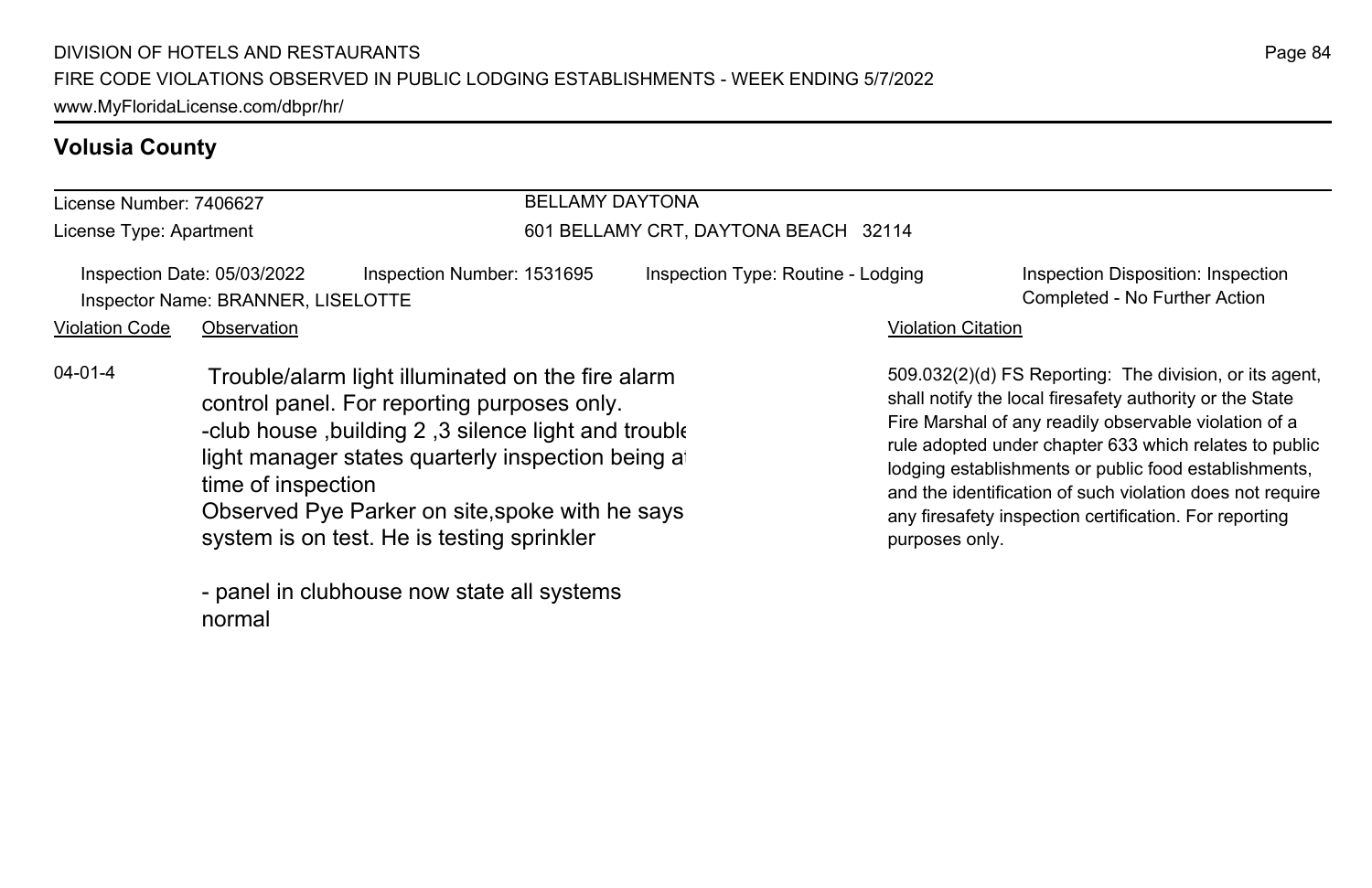#### License Number: 7406694 License Type: Apartment ICON ONE DAYTONA 235 HIGHBANKS BLVD, DAYTONA BEACH 32114 Inspection Date: 05/04/2022 Inspection Number: 1535074 Inspection Type: Lodging-Licensing Inspection Inspection Disposition: Inspection Inspector Name: BRANNER, LISELOTTE **Completed - No Further Action** Completed - No Further Action Violation Code Observation **Violation Code Observation** Violation Citation Citation Citation Citation Citation Citation Citation Citation Citation Citation Citation Citation Citation Citation Citation Citation Citation Cit 509.032(2)(d) FS Reporting: The division, or its agent, shall notify the local firesafety authority or the State Fire Marshal of any readily observable violation of a rule adopted under chapter 633 which relates to public 04-01-4 Trouble/alarm light illuminated on the fire alarm control panel. For reporting purposes only. Small panel in lobby

lodging establishments or public food establishments, and the identification of such violation does not require any firesafety inspection certification. For reporting

purposes only.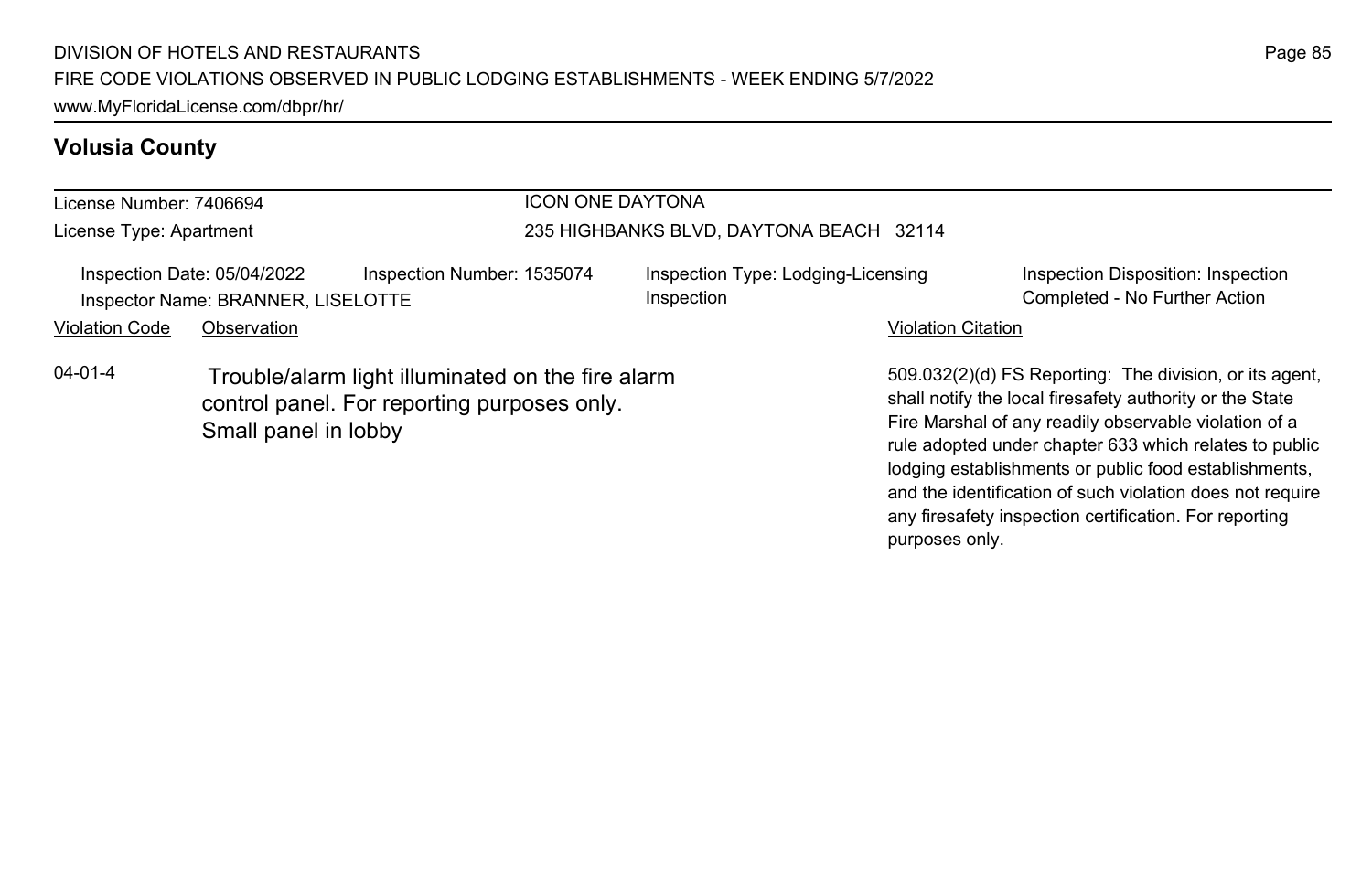License Number: 7401479 License Type: Motel

## EL CARIBE RESORT & CONFERENCE CENTER 2125 S ATLANTIC AVE, DAYTONA BEACH 32118

| Inspection Date: 05/06/2022<br>Inspector Name: WOOD, JUSTIN                                |  | Inspection Number: 1221494 | Inspection Type: Routine - Lodging                                                                                                                                        | Inspection Disposition: Warning<br><b>Issued</b> |
|--------------------------------------------------------------------------------------------|--|----------------------------|---------------------------------------------------------------------------------------------------------------------------------------------------------------------------|--------------------------------------------------|
| Violation Code<br>Observation                                                              |  | <b>Violation Citation</b>  |                                                                                                                                                                           |                                                  |
| $04 - 03 - 4$<br>Smoke detector/alarm in quest room/unit in<br>disrepair/no power/battery. |  |                            | 509.032(2)(d) FS Reporting: The division, or its age<br>shall notify the local firesafety authority or the State<br>Fire Marshal of any readily observable violation of a |                                                  |

509.032(2)(d) FS Reporting: The division, or its agent, shall notify the local firesafety authority or the State Fire Marshal of any readily observable violation of a rule adopted under chapter 633 which relates to public lodging establishments or public food establishments, and the identification of such violation does not require any firesafety inspection certification. For reporting purposes only.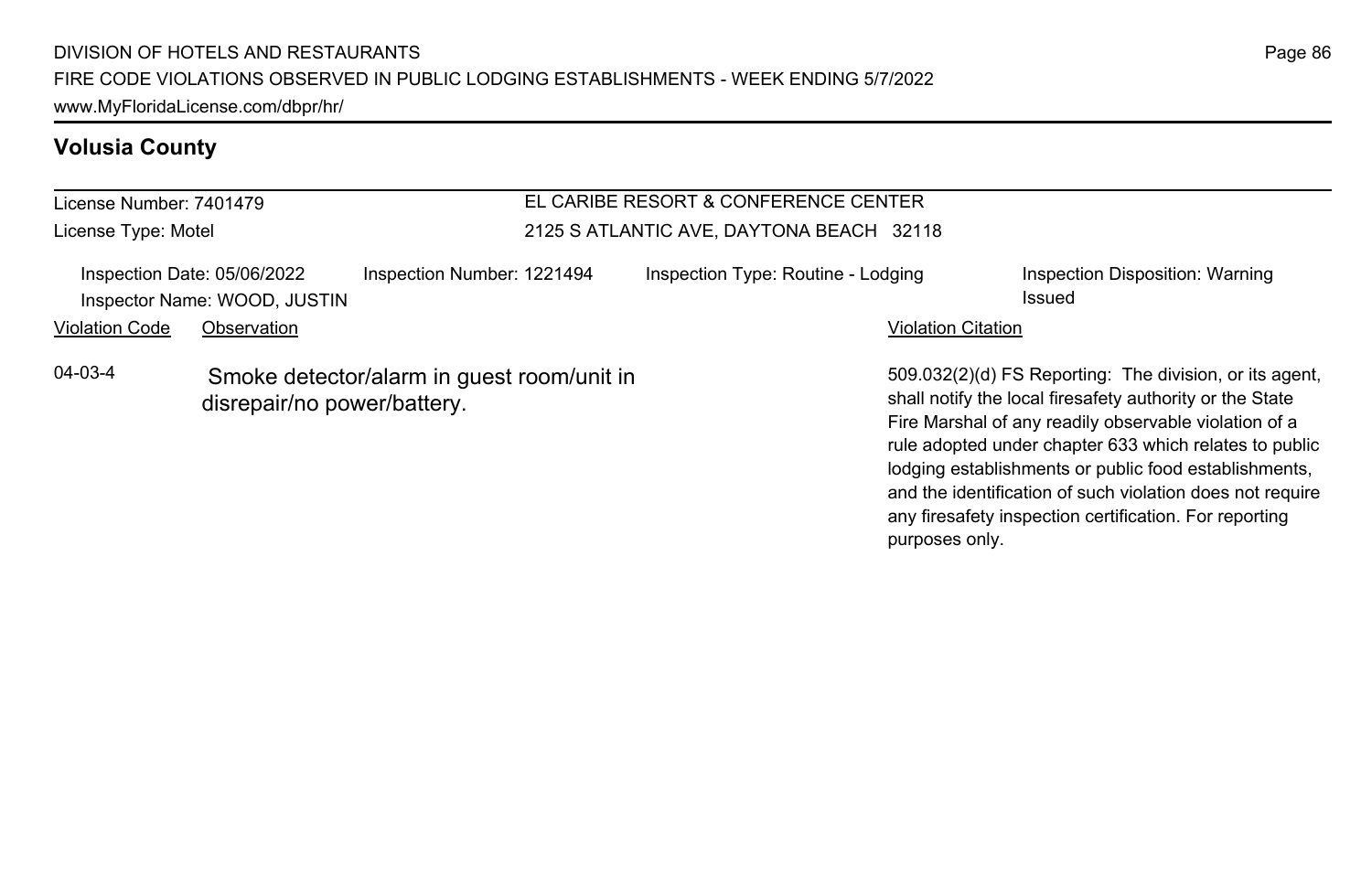| License Number: 7403661 |                                                                                     |                            | <b>BEACH HAVEN INN</b>                   |                                                                                                                                                                              |                                                                     |  |
|-------------------------|-------------------------------------------------------------------------------------|----------------------------|------------------------------------------|------------------------------------------------------------------------------------------------------------------------------------------------------------------------------|---------------------------------------------------------------------|--|
| License Type: Motel     |                                                                                     |                            | 2115 S ATLANTIC AVE, DAYTONA BEACH 32118 |                                                                                                                                                                              |                                                                     |  |
|                         | Inspection Date: 05/06/2022<br>Inspector Name: WOOD, JUSTIN                         | Inspection Number: 1221923 | Inspection Type: Routine - Lodging       |                                                                                                                                                                              | Inspection Disposition: Inspection<br>Completed - No Further Action |  |
| <b>Violation Code</b>   | Observation                                                                         |                            |                                          | <b>Violation Citation</b>                                                                                                                                                    |                                                                     |  |
| $06-01-4$               | Path to fire escape stairway is<br>blocked/obstructed. For reporting purposes only. |                            |                                          | 509.032(2)(d) FS Reporting: The division, or its agent.<br>shall notify the local firesafety authority or the State<br>Fire Marshal of any readily observable violation of a |                                                                     |  |
|                         | -dolly set in front of stairway path used for fire<br>escape, nearest unit;204      |                            |                                          | rule adopted under chapter 633 which relates to public<br>lodging establishments or public food establishments,<br>and the identification of such violation does not require |                                                                     |  |

any firesafety inspection certification. For reporting

purposes only.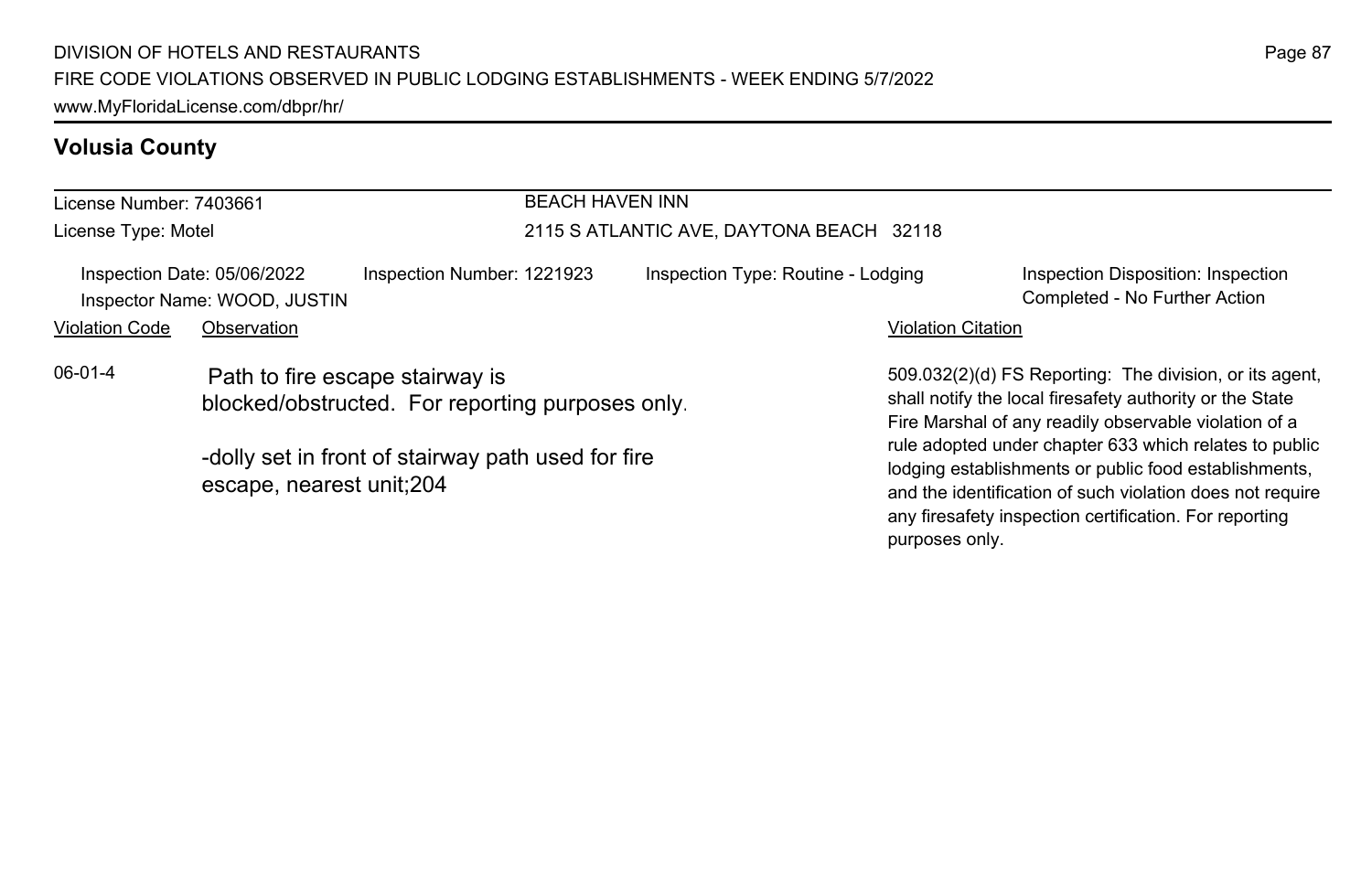| License Number: 7401000 |                                                                                                            |                            | <b>BEST WESTERN AKU TIKI INN</b>                |                                                                                                                                                                                                                                                                       |  |  |
|-------------------------|------------------------------------------------------------------------------------------------------------|----------------------------|-------------------------------------------------|-----------------------------------------------------------------------------------------------------------------------------------------------------------------------------------------------------------------------------------------------------------------------|--|--|
| License Type: Motel     |                                                                                                            |                            | 2225 S ATLANTIC AVE, DAYTONA BEACH SHORES 32118 |                                                                                                                                                                                                                                                                       |  |  |
|                         | Inspection Date: 05/05/2022<br>Inspector Name: GUTTERMAN, KENNETH                                          | Inspection Number: 1221778 | Inspection Type: Routine - Lodging              | Inspection Disposition: Warning<br>Issued                                                                                                                                                                                                                             |  |  |
| <b>Violation Code</b>   | Observation                                                                                                |                            | <b>Violation Citation</b>                       |                                                                                                                                                                                                                                                                       |  |  |
| 08-03-4                 | No boiler certificate or insurance inspector's<br>boiler report available. For reporting purposes<br>only. |                            |                                                 | 61C-1.004(10) FAC and 509.032(2)(d) FS Reporting:<br>61C-1.004(10) The insurance inspector's boiler report<br>is required annually for power boilers and high<br>pressure/high temperature boilers and biannually for<br>low pressure steam or vapor heating boilers. |  |  |

Page 88

509.032(2)(d) The division, or its agent, shall notify the local firesafety authority or the State Fire Marshal of any readily observable violation of a rule adopted under

establishments or public food establishments, and the identification of such violation does not require any firesafety inspection certification. For reporting

chapter 633 which relates to public lodging

purposes only.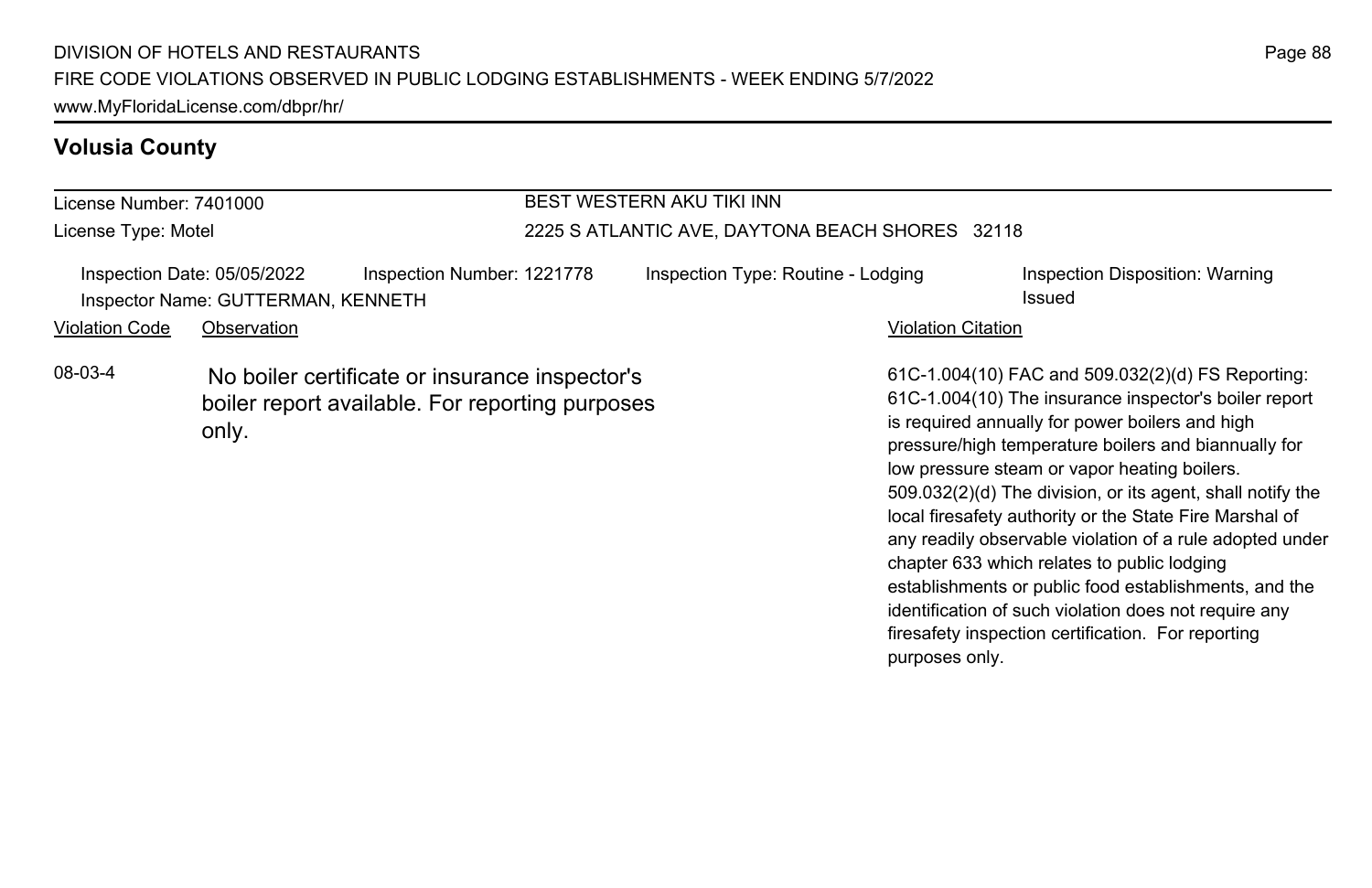is partially exposed

#### License Number: 7405055 License Type: Motel HOLIDAY SHORES BEACH CLUB 2617 S ATLANTIC AVE, DAYTONA BEACH SHORES 32118 Inspection Date: 05/04/2022 Inspection Number: 1221459 Inspection Type: Routine - Lodging Inspection Disposition: Inspection Inspector Name: WOOD, JUSTIN Completed - No Further Action Violation Code Observation **Violation Code** Observation **Violation** Violation Citation Citation Citation Citation 509.032(2)(d) FS Reporting: The division, or its agent, shall notify the local firesafety authority or the State Fire Marshal of any readily observable violation of a rule adopted under chapter 633 which relates to public lodging establishments or public food establishments, and the identification of such violation does not require any firesafety inspection certification. For reporting purposes only. 04-03-4 Fire alarm in common area damaged as to appear to be inoperable. For reporting purposes only. -fire alarm next to unit 215 on wall in common area, duct tape currently used to support box on wall, zip tie used to secure wire covering. Wiring